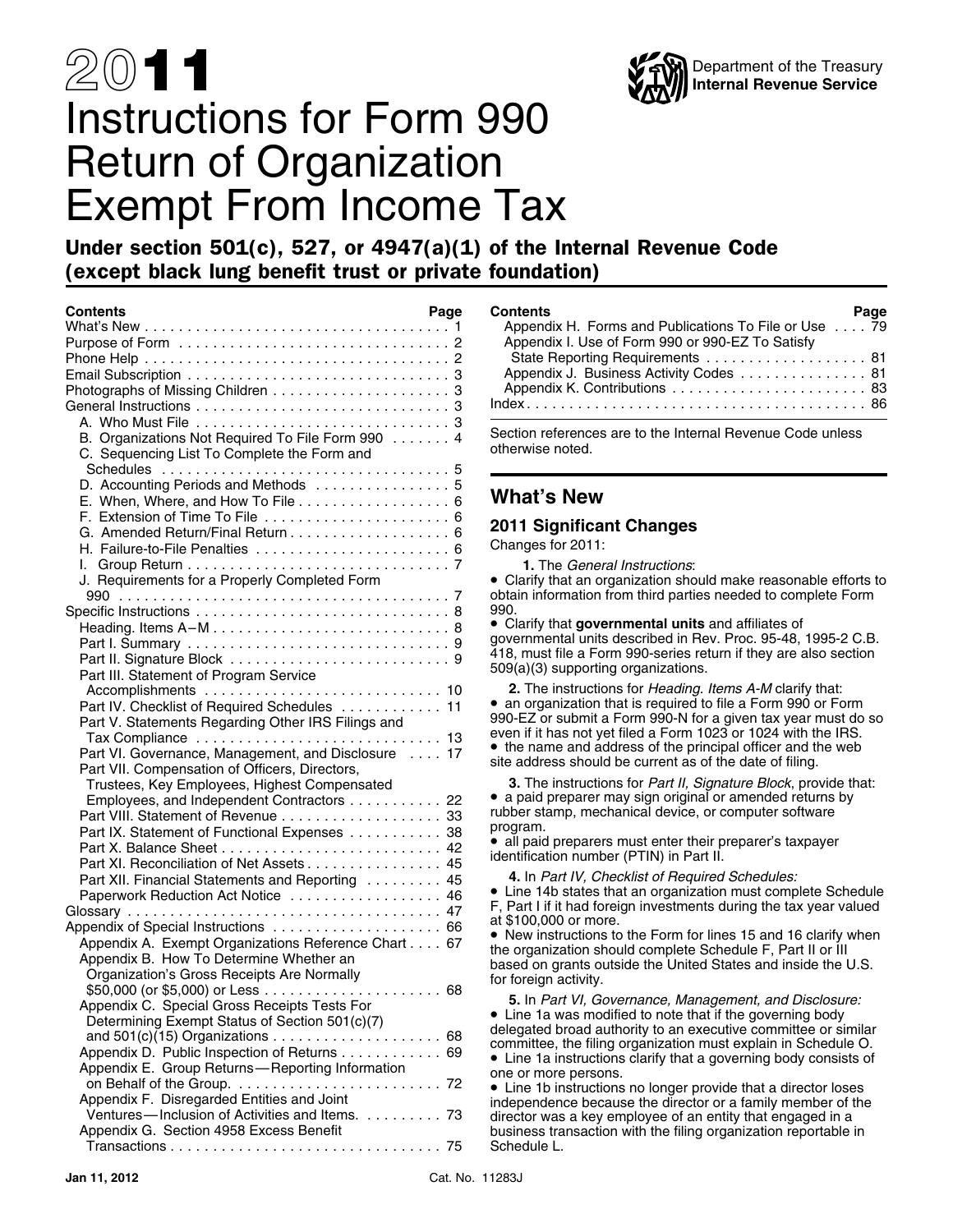• Line 1b instructions provide examples showing when Board • The heading includes a new checkbox that an organization

• Line 2 instructions exempt from reporting certain business • The instructions clarify that patronage dividends paid by employee of the filing organization was a key employee of

• Line 7b was expanded to ask if any governance decisions of supplies incurred by health care organizations on line 24 (not the organization are reserved to, or subject to approval by, line 13).

• Section B instructions clarify that an organization may answer and when the SOP 98-2 box should be checked.

answer "No" if it merely informs its governing body members<br>that a copy of the Form 990 is available upon request. **10.** In the Glossary: that a copy of the Form 990 is available upon request.

• Section A, column (C) now clarifies that filers are to check

• Section A instructions now clarify that reportable • Section A instructions now clarify that reportable<br>
compensation for officers and employees includes<br>
compensation reported in Form W-2, Wage and Tax Statement,<br>
box 1 or 5 (whichever amount is greater).<br>
• Section A ins

• Section A instructions clarify that columns (D), (E), and (F)

• Section A instructions clarify not to report in column (F) an a including a instruction a instruction a including to report including to a date that is not permanent endowments, increased that including to a date that is not permanent endowments.

column (F) the annual increase or decrease in actuarial value of

• The "transition rule for non-section 501(c)(3) organizations" is eliminated, so that the organizations are now required to report date and amount of contribution. any former highest compensated employees in Section A.

• Section B, line 1 clarifies that independent contractor compensation should be reported for the calendar year ending **Purpose of Form**

 $\bullet\,$  Not to net losses from uncollectible pledges, refunds of  $\qquad \qquad$  by section 6033.

• Although reporting on line 1 under SFAS 116 is generally<br>
• Although reporting on line 1 under SFAS 116 is generally<br>
acceptable, the value of donated services or the use of donated<br>
materials, equipment, or facilities m

• Whether and how to report contributions of certificates for

• That Medicare and Medicaid payments, and other • That Medicare and Medicaid payments, and other particular organization. How the public perceives an government payments made to pay or reimburse the correction organization in such cases can be determined by inf and who select the service provider, should be reported on line 2.

• That the organization's distributive shares of investment

chair compensation is considered compensation to the Board must check if its Schedule O contains a response to a question chair as an officer or employee of the organization.<br>• Line 2 instructions exempt from reporting certain business • The instructions clarify that patronage dividends paid by

relationships in which an officer, director, trustee, or key section 501(c)(12) organizations to their members should be<br>employee of the filing organization was a key employee of reported on line 4; payments to contractors another organization.<br>• Line 7b was expanded to ask if any governance decisions of supplies incurred by health care organizations on line 24 (not

persons other than the governing body.<br>• Section B instructions clarify that an organization may answer and when the SOP 98-2 box should be checked.

"Yes" to any question that asks whether the organization has a<br>
particular policy if either its governing body or a committee<br>
authorized by the governing body adopted the policy by the end<br>
of its tax year.<br>
• Line 11 ins

• The definition of "Control" is revised to clarify that a 6. In Part VII, Compensation of Officers, Directors, Trustees,<br>
Key Employees, Highest Compensated Employees, and<br>
Independent Contractors:<br>
Independent Contractors:<br>
Independent Contractors:<br>  $\frac{1}{2}$  The Contractors:<br>
I

• Section A, column (C) now clarifies that filers are to check only one "Position" box for each person listed in the compensation table, unless the filer is both an officer and director/trustee of the organization.<br>directo

should be left blank for short year returns in which there is no<br>
calendar year that ends within the short year, unless the return<br>
is a final return.<br>
Section A instructions clarify not to report in column (F) an<br>
Monor-r

more than 2 1/2 months after the end of the tax year. **11.** *Appendix F* clarifies the reporting of an interest in a • Section A instructions clarify that filers should report in  $\bullet$  **11.** *Appendix F* clarifies the repor

a defined benefit plan (but should disregard any decrease in<br>actuarial value when determining whether the individual's total<br>compensation was more than \$150,000, for purposes of line 4).<br>The "transition rule for non-secti

with or within the tax year.<br>With or within the tax year.<br>nonexempt charitable trusts, and section 527 political provided by tax-exempt organizations, 7. In Part VIII, Statement of Revenue, the instructions clarify: organizations to provide the IRS with the information required

contributions and service revenue, or reversal of grant<br>expenses on line 1, but to report any such items as "Other<br>changes in net assets or fund balances" on Part XI, line 5, and<br>to explain in Schedule O.<br>e That contributi • That contributions of **conservation easements** and other<br> **qualified conservation contributions** must be reported<br>
consistently with how the organization reports revenue from<br>
such contributions in its books, records, an

 Whether and how to report contributions of certificates for Some members of the public rely on Form 990 or Form facilities and services. 990-EZ as their primary or sole source of information about a government payments made to pay or reimburse the conservation in such cases can be determined by information<br>organization for medical services provided to individuals who presented on its return. Therefore, the return must accurate, and fully describe the organization's programs and accomplishments.

• That the organization's distributive shares of investment<br>income, royalties, and rental income from joint ventures should<br>be reported on lines 3, 5, and 6, respectively.<br>**8.** In *Part IX, Statement of Functional Expenses* 

**8.** In *Part IX, Statement of Functional Expenses:*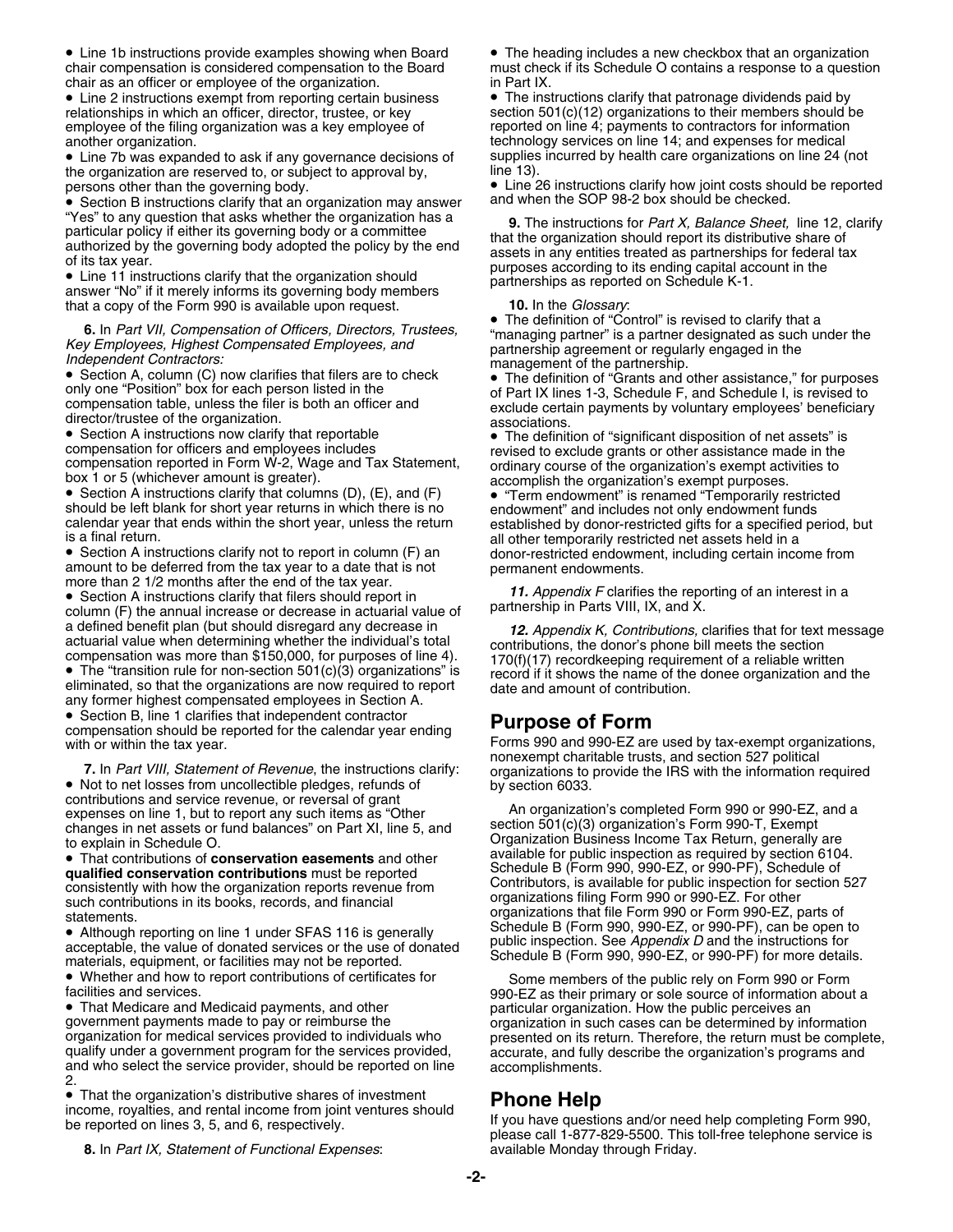The IRS has established a subscription-based email service for tax professionals and representatives of tax-exempt Tax professionals and representatives of tax-exempt<br>organizations. Subscribers will receive periodic updates from<br>the IRS regarding exempt organization tax law and regulations,<br>available services, and other information. To available services, and other information. To subscribe, visit **A. Who Must File**<br>*[www.irs.gov/eo](http://www.irs.gov/charities/index.html).*<br>501(a) must file an annual information return (Form 990 or

National Center for Missing and Exploited Children.<br>Photographs of missing children selected by the Center may

The IRS has created a page on IRS.gov for information about<br>
Form 990 and its instructions, at <www.irs.gov/form990>.<br>
Information about any future developments affecting Form 990<br>
(such as legislation enacted after we rele

**Note.** Terms in **bold** are defined in the *Glossary* of the Instructions for Form 990.



**CAUTION** *General Instructions, Item E. When, Whenever File, later, for who must file electronically.* 

Form 990 is an annual information return required to be filed gross receipts.<br>In the IRS by most organizations exempt from income tax For purposes of Form 990 reporting, the term *section* with the IRS by most organizations exempt from income tax under section 501(a), and certain political organizations and  $501(c)(3)$  includes organizations exempt under sections 501(e) **nonexempt charitable trusts**. Parts I through XII of the form and (f) (cooperative service organ **nonexempt charitable trusts**. Parts I through XII of the form must be completed by all filing organizations and require sports organizations), 501(k) (child care organizations), and<br>reporting on the organization's exempt and other activities. 501(n) (charitable risk pools). In additi reporting on the organization's exempt and other activities, 501(n) (charitable risk pools). In addition, any organization finances, governance, compliance with certain federal tax filings described in one of these section finances, governance, compliance with certain federal tax filings described in one of these sections is also subject to section<br>and requirements, and **compensation** paid to certain persons. 4958 if it obtains a determinati and requirements, and **compensation** paid to certain persons. 4958 if it obtains a determination letter and the I<br>Additional schedules are required to be completed depending it is described in section 501(c)(3). Additional schedules are required to be completed depending upon the activities and type of the organization. By completing upon the activities and type of the organization. By completing<br>
Part IV, the organization determines which schedules are<br>
required. The entire completed Form 990 filed with the IRS,<br>
except for certain contributor informa

**Helpful Hints.** The following hints can help you more **Form 990-EZ.** If an organization has **gross receipts** less than efficiently review these instructions and complete the form. \$200,000 and **total assets** at the end of

● See *General Instructions, Item C. Sequencing List to* \$500,000, it can choose to file Form 990-EZ, Short Form Return *Complete the Form and Schedules,* later that provides guidance of Organization Exempt From Income Tax, instead of Form 990. on the recommended order for completing the form and applicable schedules.

**donor advised funds**. "filing organization" both refer to the organization filing Form

• Unless otherwise specified, information should be provided the Form 990-EZ chooses to file the Form 990, it must file a for the organization's tax year. For instance, an organization complete return.<br>should answer "Yes" to a question asking whether it conducted  $\mathbf{F}$ 

• The examples appearing throughout the instructions to Form • The examples appearing throughout the instructions to Form specifically excepted under Part B, later . Report amounts in 990 are illustrative only. They are for the purpose of completing U.S. dollars and state what conve

• Instructions to the Form 990 schedules are published separately from these instructions.



**Email Subscription**<br>The IBO has astatlished a subscription has all surely can is a few **of the subscription of the unrelated trades or businesses** of at least \$1,000 also *are required to file Form 990-T, Exempt Organization*

**Photographs of Missing Children** 890-EZ) or submit an annual electronic notice (Form 990-N). The Internal Revenue Service is a proud partner with the depending upon the organization's **gross receipts** and **total** The Internal Revenue Service is a proud partner with the **assets**.

Photographs of missing children selected by the Center may<br>appear in instructions on pages that would otherwise be blank.<br>You can help bring these children home by looking at the<br>photographs and calling 1-800-THE-LOST (1-8 **TIP** photographs and calling T-800-THE-LOST (T-800-843-5676) if and reporting information from a **subordinate organization** or<br>you recognize a child. *disregarded entity (see Appendices E and F, later), or as* **General Instructions** *guidance. A parent exempt organization of a section 501(c)(2) title-holding company may file a consolidated Form 990-T with* **Overview of Form 990** *the section 501(c)(2) organization, but not a consolidated Form 990.*

**Future developments.** Form 990 must be filed by an organization exempt from<br>The IBS cases created a page on IBS gov for information about income tax under section 501(a) (including an organization that

• Organizations described in section  $501(c)(3)$  (other than private foundations), and

 $\bullet$  Organizations described in other 501(c) subsections (other than black lung benefit trusts).

Certain Form 990 filers must file electronically. See<br>Gross receipts are the total amounts the organization<br>File Islam fraugh a was file algebraically. Where, and How to<br>File Islam fraugh a was file algebraically. any costs or expenses. See *Appendix B* for a discussion of

\$200,000 and **total assets** at the end of the tax year less than<br>\$500,000, it can choose to file Form 990-EZ, Short Form Return the special rules below regarding **controlling organizations** under section 512(b)(13) and **sponsoring organizations** of • Throughout these instructions, "the organization" and the under section 512(b)(13) and **sponsoring organizations** of

If an organization eligible to submit the Form 990-N or file<br>the Form 990-EZ chooses to file the Form 990, it must file a

a certain type of activity only if it conducted that activity during<br>a certain type of activity only if it conducted that activity during<br>the tax year.<br>**domestic organizations** must file Form 990 or 990-EZ unless States and report the total for each item. All information must be written in English.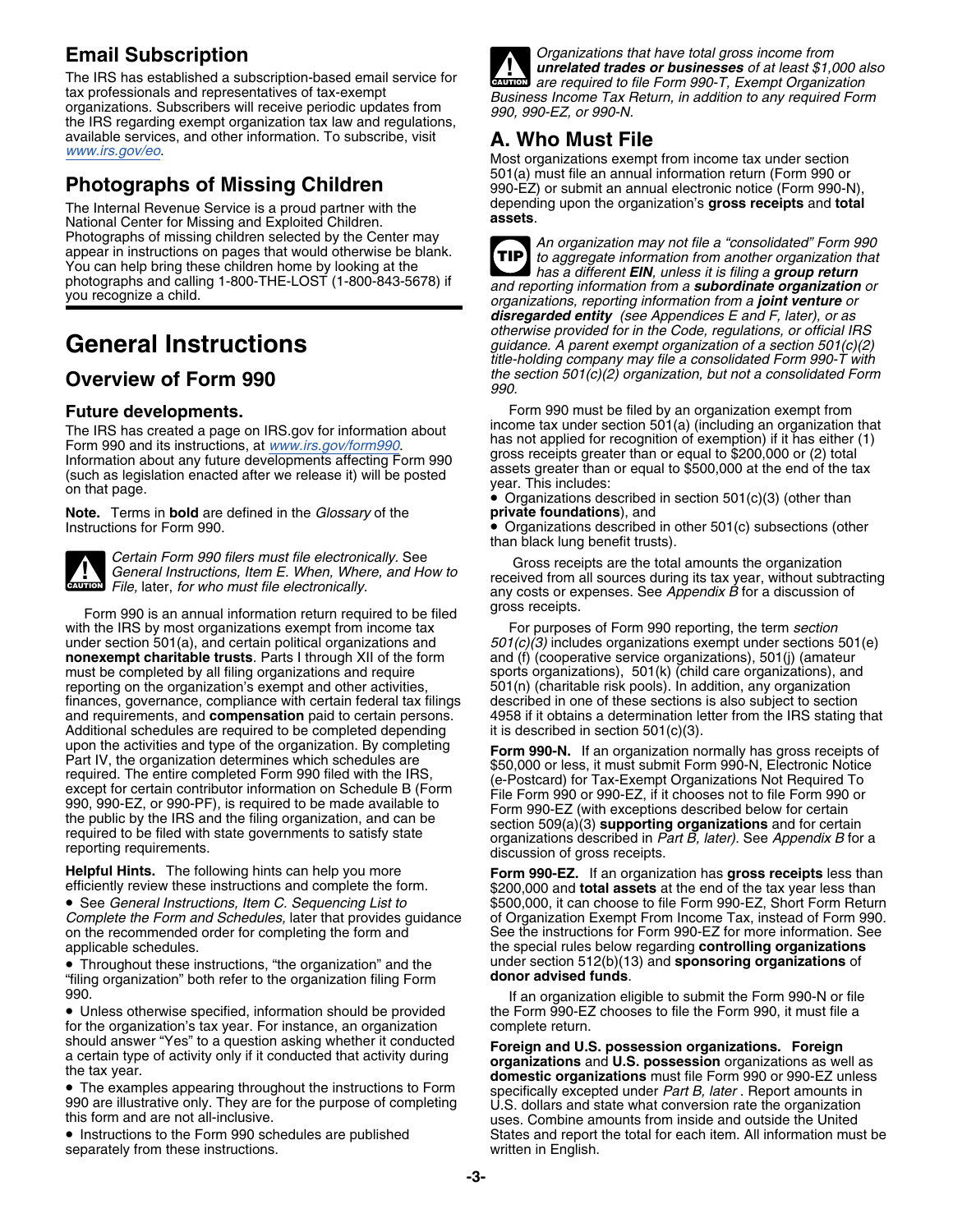**Sponsoring organizations of donor advised funds.** organization is exempt under section 501(a), but that the IRS **Sponsoring organizations** of **donor advised funds**, if an analy has not yet recognized such exemption. **Sponsoring organizations** of donor advised funds, if required to file an annual information return for the year, must

Controlling organizations described in section 512(b)(13). A **controlling organization** of one or more **controlled entities**, as described in section 512(b)(13), must file Form 990 and not do so, but has not yet received an IRS determination letter<br>Form 990-EZ if it is required to file an annual information return recognizing exempt status, must Form 990-EZ if it is required to file an annual information return *recognizing exempt status, must check the "Application*<br>for the vear and if there was any transfer of funds between the *pending" checkbox in the Form 990* for the year and if there was any transfer of funds between the controlling organization and any controlled entity during the

**Section 509(a)(3) supporting organizations.** A section<br>509(a)(3) **supporting organization** must file Form 990 or<br>990-FZ even if its gross receipts are normally \$50,000 or less An organization does not have to file Form 99 990-EZ, even if its gross receipts are normally \$50,000 or less, An organization does not have to file Form 990 or 990-EZ even<br>and even if it is described in Rev. Proc. 96-10, 1996-1 C.B. 577. If it has at least \$200,000 o and even if it is described in Rev. Proc. 96-10, 1996-1 C.B. 577, if it has at least \$200,000 of **gross receipts** for the tax year if it is<br>or is an affiliate of a governmental unit described in Rev. Proc. \$500,000 of **tot** or is an affiliate of a governmental unit described in Rev. Proc.

not more than \$5,000, that supports a section 501(c)(3) **Certain religious organizations.**<br> **Certain religious organization of local units of a**<br> **1.** A church, an interchurch organization of local units of a

If the organization is described in (3) but not in (1) or (2), then it integrated auxiliary of a church as described in Regulations must submit Form 990-N unless it voluntarily files Form 990 or section 1.6033-2(h) (such as a men's or women's organization,<br>
religious school, mission society, or youth group).

**Section 501(c)(7) and 501(c)(15) organizations.** Section 2. A church-affiliated organization that is exclusively 501(c)(7) and 501(c)(15) organizations apply the same **gross** engaged in managing funds or maintaining retirement programs **receipts** test as other organizations to determine whether they and is described in Rev. Proc. 96-10, 1996-1 C.B. 577.<br>must file Form 990, but use a different definition of gross the filing requirements for Section 509(a) must file Form 990, but use a different definition of gross the filing requirements for Section species to determine whether they qualify as tax-exempt for the organizations in A, Who Must File.

**Section 527 political organizations.** A tax-exempt political organization must file Form 990 or 990-EZ if it had \$25,000 or  $1.6033-2(g)(1)(vii)$ . more in gross receipts during its tax year, even if its gross and the server of the sponsored by, or affiliated with, one or more churches or churches or churches or church denominations, if more than half of receipts are Freceipts are normally \$50,000 or less, unless it meets one of<br>the exceptions for *certain political organizations* under *General*<br>Instructions, Item B. Organizations Not Required to File Form<br>get in foreign countries.<br>Th file Form 990 or 990-EZ only if it has gross receipts of \$100,000 United the Marken Proc. 91-20, 1991-1 C.B<br>The or more. Political organizations are not required to submit Form **Certain governmental organizations.** 990-N. 6. A state institution whose income is excluded from gross

**Section 4947(a)(1) nonexempt charitable trusts.** A income under section 115.<br>**nonexempt charitable trust** described under section **7. A governmental unit** or affiliate of a governmental unit nonexempt charitable trust described under section<br>4947(a)(1) (if it is not treated as a private foundation) is required described in Rev. Proc. 95-48, 1995-2 C.B. 418. But see the 4947(a)(1) (if it is not treated as a private foundation) is required described in Rev. Proc. 95-48, 1995-2 C.B. 418. But see the form gap of the section 509(a)(3) supporting to file Form 990 or 990-EZ, unless excepted under *General* filling requirements for Section 509<br>Instructions, Item B. Organizations Not Required to File Form organizations in A, Who Must File. organizations in *A, Who Must File. Instructions, Item B. Organizations Not Required to File Form 990,* later. Such a trust is treated like an exempt section **8. An organization described in section 501(c)(1).** A section 3. A section 501(c)(1). A section 501(c)(1). A section 501(c)(1) arganization is a corporation org  $501(c)(3)$  organization for purposes of completing the form. Section 4947(a)(1) trusts must complete all sections of the of Congress that is an instrumentality of the United States, and<br>Form 990 and schedules that section 501(c)(3) organizations exempt from federal income taxes. Form 990 and schedules that section 501(c)(3) organizations exempt from federal income taxes.<br>must complete. All references to a section 501(c)(3) **Certain political organizations.** must complete. All references to a section 501(c)(3) organization in the Form 990, schedules, and instructions 9. A political organization that is: include a section 4947(a)(1) trust (for instance, such a trust • A state or local committee of a political party;<br>
must complete Schedule A (Form 990 or 990-EZ)), unless • A political committee of a state or local candidat must complete Schedule A (Form 990 or 990-EZ)), unless otherwise specified. If such a trust does not have any taxable • A caucus or association of state or local officials; or income under Subtitle A of the Code, it can file Form 990 or • Required to report under the Federal E income under Subtitle A of the Code, it can file Form 990 or<br>990-EZ to meet its section 6012 filing requirement and does not<br>have to file Form 1041, U.S. Income Tax Return for Estates and 301(4) of such Act).<br>Trusts. **Cert** 

**Returns when exempt status not yet established.** An 10. An organization whose gross receipts are normally organization is required to file Form 990 under these \$50,000 or less. To determine what an organization's gross<br>instructions if the organization claims exempt status under receipts "normally" are, see Appendix B, How to D section 501(a) but has not yet established such exempt status *Whether an Organization's G*<br>by filing Form 1023, Application for Recognition of Exemption *\$50,000 (or \$5,000) or Less.* by filing Form 1023, Application for Recognition of Exemption *\$50,000 (or \$5,000) or Less*.<br>Under Section 501(c)(3) of the Internal Revenue Code, or Form 11. **Foreign organizations** and organizations located in **U.S.** Under Section 501(c)(3) of the Internal Revenue Code, or Form 11. **Foreign organizations** and organizations located in **U.**<br>1024, Application for Recognition of Exemption Under Section **possessions**, whose **gross receipts** 1024, Application for Recognition of Exemption Under Section 501(a), and receiving an IRS determination letter recognizing United States are normally \$50,000 or less and which did not<br>tax-exempt status. In such a case, the organization must check engage in significant activity in th tax-exempt status. In such a case, the organization must check engage in significant activity in the United States (other the "Application pending" checkbox in item B on Form 990, investment activity). But if a foreign org the "Application pending" checkbox in item B on Form 990, investment activity). But if a foreign organization or U.S.<br>
page 1 (whether or not a Form 1023 or 1024 has been filed) to Possessions organization is required to f page 1 (whether or not a Form 1023 or 1024 has been filed) to indicate that Form 990 is being filed in the belief that the

file Form 990 and not Form 990-EZ.<br>**Controlling organizations described in section 512(b)(13).** *An organization that has filed a letter application for*  $\frac{1}{\text{Cautron}}$ *insurance issuer under section 501(c)(29), or plans to*

# year.<br>**B. Organizations Not Required To File**<br>**Borm 000 or 000 F7**

95-48, unless it qualifies as one of the following:<br>295-48, unless it qualifies as one of a church described in exception organizations, which are described earlier). See Part A. to 1. An integrated auxiliary of a **church** described in the organizations, which are described earlier). See Part A. to<br>
Regulations section 1.6033-2(h),<br>
2. The exclusively religious activities of a **religious order**,<br>
2. T

church, a convention or association of churches, or an religious school, mission society, or youth group).

receipts to determine whether they qualify as tax-exempt for the organizations in *A, Who Must File.*<br>tax year. See *Appendix C* for more information.<br>Section 527 political organizations a tax-exempt political operated by

- 
- 
- 
- 

receipts "normally" are, see *Appendix B, How to Determine Whether an Organization's Gross Receipts Are Normally* 

990-EZ, then its worldwide gross receipts, as well as assets,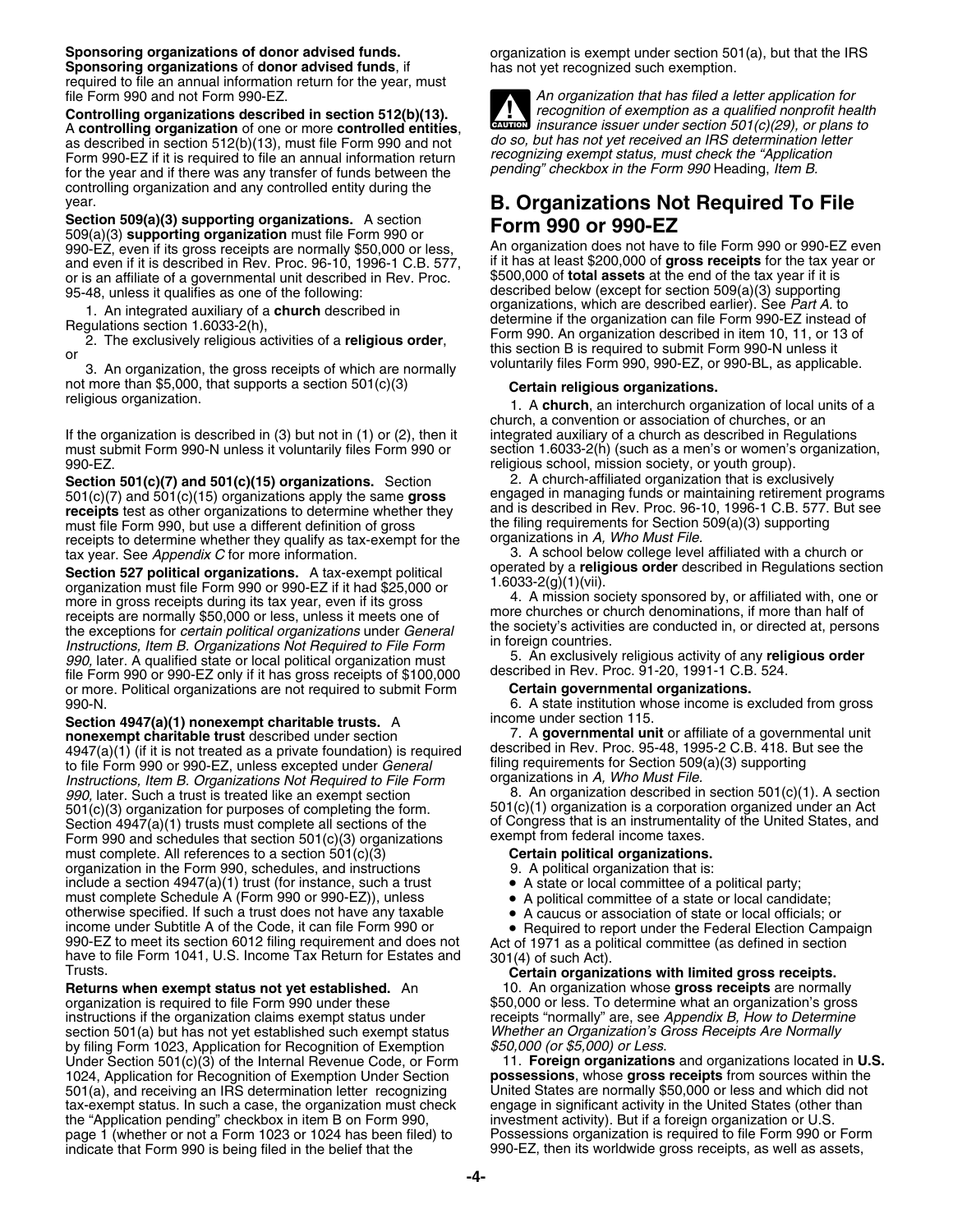are taken into account in determining whether it qualifies to file required supplemental information and other narrative

# **Certain organizations that file different kinds of annual information returns.**

12. A private foundation (including a private operating 12. Complete Part II, *Signature Block*, of Form 990. foundation) exempt under section 501(c)(3) and described in section 509(a). Use Form 990-PF, Return of Private **D. Accounting Periods and Methods** Foundation. Also use Form 990-PF for a taxable private foundation, a section 4947(a)(1) **nonexempt charitable trust** treated as a private foundation, and a private foundation **Accounting Periods**

**TIP**

You may find the following list helpful. It limits jumping from one at the top of this short-period return.<br>The organization previously changed its accounting period part of the form to another to make a calculation or<br>determination needed to complete an earlier part. Certain later within the 10-calendar-year period that includes the beginning determination needed to complete an earlier part. Certain later parts of the form must first be completed in order to complete of the **short period**, and it had a Form 990 filing requirement at earlier parts. In general, first be completed in order to complete of the **short period**, an earlier parts. In general, first complete the core form, and then any time during that 10-year period, it must also attach a Form<br>Complete alphabetically Schedules A–N and Schedule R. 1128 to the short-period return. See R complete alphabetically Schedules A–N and Schedule R, 1128 to the streept as provided below. Schedule O should be completed as C.B. 740. except as provided below. Schedule O should be completed as the core form and schedules are completed. Note that all the core form and schedules are completed. Note that all **Accounting Methods** organizations filing Form 990 must file Schedule O. Unless instructed otherwise, the organization should generally

**TIP** *of Schedule A (Form 990 or 990-EZ) to ensure that it continues* acceptable for Form 990 reporting purposes, how<br>to qualify as a public charity for the tax year. If it fails to qualify method of accounting must clearly ref to qualify as a public charity for the tax year. If it fails to qualify *as a public charity, then it must file Form 990-PF rather than* **Accounting method change.** Generally, the organization *Form 990 or 990-EZ, and check the box for "initial return of a* must file Form 3115, Application for Change in Accounting

schedules must be completed by the organization. method. It could use that return for reporting to the IRS.<br>11. Complete Schedule O (Form 990 or 990-EZ) and any **Example 2.** A state reporting requirement requires the 11. Complete Schedule O (Form 990 or 990-EZ) and any **Example 2.** A state reporting requirement requires the her applicable schedules (for "Yes" boxes that were checked organization to report certain revenue, expense, or b other applicable schedules (for "Yes" boxes that were checked organization to report certain revenue, expense, or balance<br>in Part IV). Use Schedule O (Form 990 or 990-EZ) to provide sheet items differently from the way it in Part IV). Use Schedule O (Form 990 or 990-EZ) to provide

Form 990-EZ.<br>**Certain organizations that file different kinds of annual** explanations for questions on the core Form 990. For questions<br>On Form 990 schedules, use the narrative part of each schedule to provide supplemental narrative.<br>**12. Complete Part II, Signature Block**, of Form 990.

terminating its status by becoming a **public charity** under<br>section 507(b)(1)(B) (for tax years within its 60-month the mination period, the organization successfully terminates,<br>termination period, the organization succes

**Subordinate organizations** in a **group exemption** than 12 months, which exists when an organization first which are included in a **group return** filed by the **central organization** for the **tax year** should not file a **ce** ended before December 31, 2011), it should use 2010 Form 990 to file for the short year.<br>31, 2011), it should use 2010 Form 990 to file for the short year.

**C. Sequencing List To Complete the Accounting period change.** If the organization changes its a **Complete the short period** accounting period, it must file a Form 990 for the short period **Form and Schedules** resulting from the change. Write "Change of Accounting Period"

*<sup>A</sup>public charity described in section 170(b)(1)(A)(iv),* use the same accounting method on the return (including the *170(b)(1)(A)(vi), or 509(a)(2) that is not within its initial* Form 990 and all schedules) to report revenue and expenses *from the interial* Form 990 and all schedules) to report revenue and expenses from the *from that five years of existence should first complete Part II or III* that it regularly uses to keep its books and records. To be<br>ledule A (Form 990 or 990-EZ) to ensure that it continues acceptable for Form 990 reporting purpose

*former public charity" on page 1 of Form 990-PF.* Method, to change its accounting method. An exception applies<br>Where a section 501(c) organization changes its accounting 1. Complete lines A through F and H(a) through M in the were a section 501(c) organization changes its accounting Standards<br>
2. See the instructions for definitions of **related**<br>
2. See the instructions for definitions of

9. Complete Part I of Form 990 based on information **Example 1.** The organization maintains its books on the derived from other parts of the form. Cash receipts and disbursements method of accounting but cash receipts and disbursements method of accounting but 10. Complete Part IV of Form 990 to determine which prepares a Form 990 return for the state based on the accrual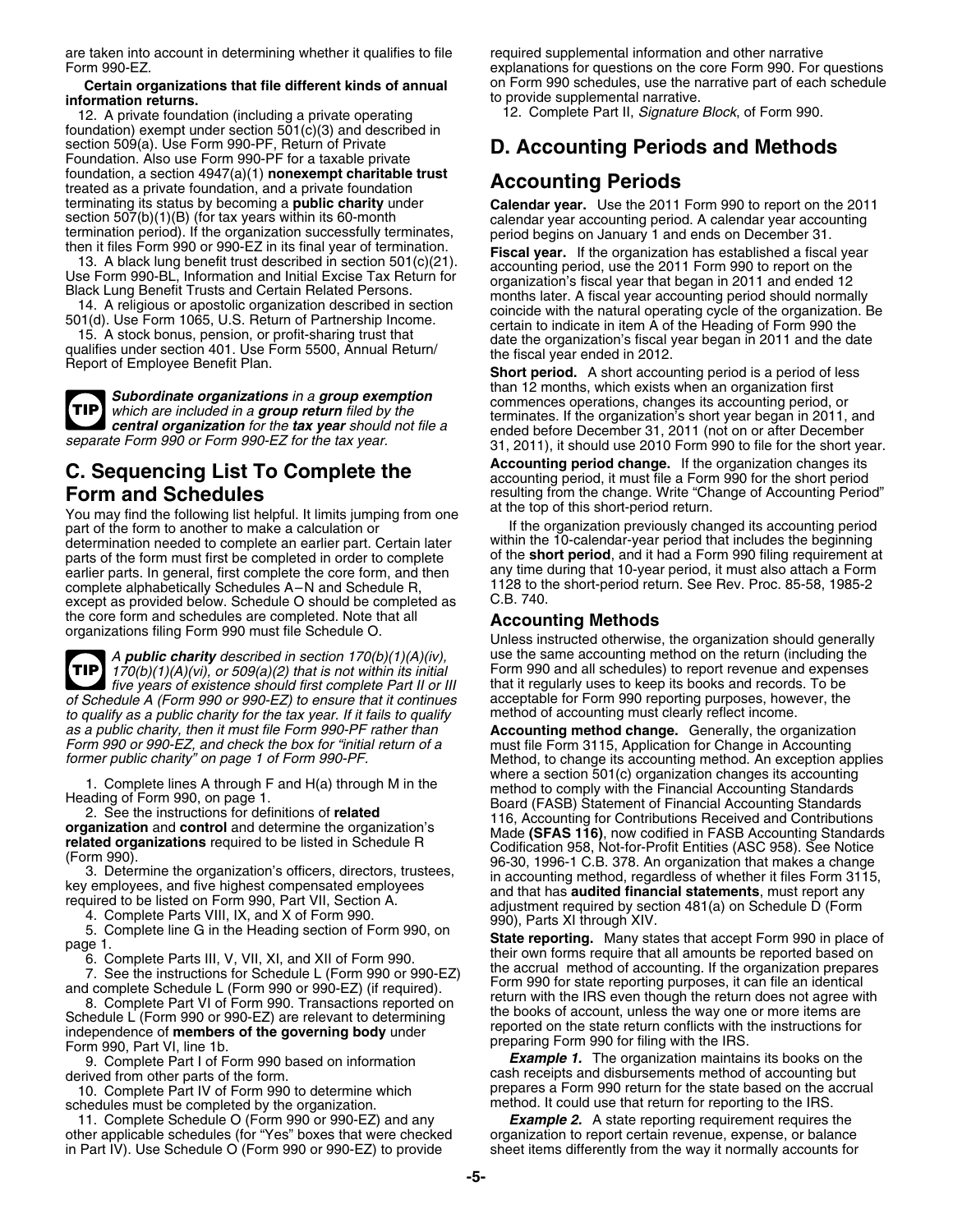them on its books. A Form 990 prepared for that state is For additional information on the electronic filing acceptable for the IRS reporting purposes if the state reporting requirement, visit *[www.irs.gov/efile](http://www.irs.gov/efile)*.<br>requirement does not conflict with the instructions for Form 990.

differences between its books of account and the Form 990 that is filed. Organizations with audited financial statements are *[www.irs.gov/irb/2010-04\\_IRB/ar14.html](http://www.irs.gov/irb/2010-04_IRB/ar14.html)*. required to provide such reconciliations on Schedule D (Form



organization's accounting period ends (May 15<sup>th</sup> for a Form 8868. calendar-year filer). If the regular due date falls on a Saturday, Sunday, or legal holiday, file on the next business day. A **G. Amended Return/Final Return**

If the organization is liquidated, dissolved, or terminated, file the return by the 15th day of the 5th month after liquidation, return must provide all the information called for by the form

**Foreign and U.S. possession organizations.** If the years from the date the original return was due, whichever is prequestion's principal business office or agency is located in later. organization's principal business, office, or agency is located in<br>a foreign country or U.S. possession, send the return to:

Department of the Treasury<br>Internal Revenue Service Center<br>P.O. Box 409101 Proposed and Treasury of the return is a final return, the organization must check the

Standard Overnight, FedEx 2Day, FedEx International Priority, sall of the legion interval of FedEx International First.

• United Parcel Service (UPS): UPS Next Day Air, UPS Next United Parcel Service (UPS): UPS Next Day Air, UPS Next **H. Failure-to-File Penalties** Day Air Saver, UPS 2nd Day Air, UPS 2nd Day Air AM, UPS



Private delivery services cannot deliver items to P.O.<br>boxes. You must use the U.S. Postal Service to mail any organizations with annual **gross receipts** excepting \$ **CAUTION** *item to an IRS P.O. box.* 

**Electronic filing.** The organization can file Form 990 and related forms, schedules, and attachments electronically. penalty applies on each day after the due date that the return is<br>However, if an organization files at least 250 returns of any type not filed. However, if an organization files at least 250 returns of any type during the calendar year ending with or within the organization's Tax exempt organizations that are required to file tax year and has total assets of \$10 million or more at the end electronically but do not are deemed to have failed to file the of the tax year, it must file Form 990 electronically. "Returns" for return. This is true even of the tax year, it must file Form 990 electronically. "Returns" for this purpose include information returns (for example, Forms the organization files by paper to report a name change.<br>W-2 and Forms 1099), income tax returns, employment tax The penalty can also be charged if the organizat

If an organization is required to file a return electronically but having to supply missing information later:<br>es not, the organization is considered not to have filed its **. The Complete all applicable line items**, does not, the organization is considered not to have filed its return, even if a paper return is submitted, unless it is reporting • Unless instructed to skip a line, answer each question on the a name change, in which case it must file by paper and attach return the documents described in *Specific Instructions, Item B.*  $\bullet$  Mak *Checkboxes*, later. See Regulations section 301.6033-4 for lines requiring an amount or other information to be reported, more information on mandatory electronic filing of Form 990. and

The IRS may waive the requirements to file electronically in An organization should keep a reconciliation of any exases of undue hardship. For information on filing a waiver, see<br>erences between its books of account and the Form 990 that Notice 2010-13, 2010-4 I.R.B. 327, available

## 990), Parts XI through XIII. **F. Extension of Time To File**

See Pub. 538, Accounting Periods and Methods, about<br>reporting changes to accounting periods and methods.<br>extension of time to file. Use Form 8868 also to apply for an additional (not automatic) 3-month extension if the original 3 **E. When, Where, and How to File**<br>
File Form 990 by the 15<sup>th</sup> day of the 5<sup>th</sup> month after the extension of time to file, the organization must show reasonable<br>
cause for the additional time requested. See the Instruction cause for the additional time requested. See the Instructions for

business day is any day that is not a Saturday, Sunday, or legal To change the organization's return for any year, file a new<br>holiday.<br>If the organization is liquidated, dissolved, or terminated, file Form 990 applicable t dissolution, or termination.<br>If the return is not filed by the due date (including any **Scheck the "Amended return"** box in item B of the *Heading* of the

If the return is not filed by the due date (including any<br>extension granted), explain in a separate attachment, giving the<br>reasons for not filing on time.<br>Frank on the parts and schedules of the Form 990 or 990-EZ) which<br>r

If the organization needs a complete copy of its previously<br>filed return, it can file Form 4506, Request for Copy of Tax

Ogden, UT 84409<br>Ogden, UT 84409<br>Constant Terminated" box in item B of the *Heading* and complete<br>Constanting Schedule N (Form 990 or 990-EZ).

**Private delivery services.** The organization can use only the<br>
IRS-designated private delivery services below to meet the<br>
"timely mailing as timely filing/paying" rule for tax returns and<br>
payments. These private deliver Following.<br>■ DHL Express (DHL): DHL "Same Day" Service. The may require an organization to file an amended Form 990 to •<br>■ Federal Express (FedEx): FedEx Priority Overnight, FedEx may require an organization to file an am

**Against the organization.** Under section 6652(c)(1)(A), a The private delivery service can tell you how to get written penalty of \$20 a day, not to exceed the lesser of \$10,000 or 5%<br>of the gross receipts of the organization for the year, can be of the **gross receipts** of the organization for the year, can be charged when a return is filed late, unless the organization *boxes. You must use the U.S. Postal Service to mail any* Organizations with annual **gross receipts** exceeding \$1 million are subject to a penalty of \$100 for each day failure continues

W-2 and Forms 1099), income tax returns, employment tax<br>returns (including quarterly Forms 941, Employer's Quarterly<br>Federal Tax Return), and excise tax returns.<br>Federal Tax Return), and excise tax returns.<br>Federal Tax Ret

 $\bullet$  Make an entry (including a zero when appropriate) on all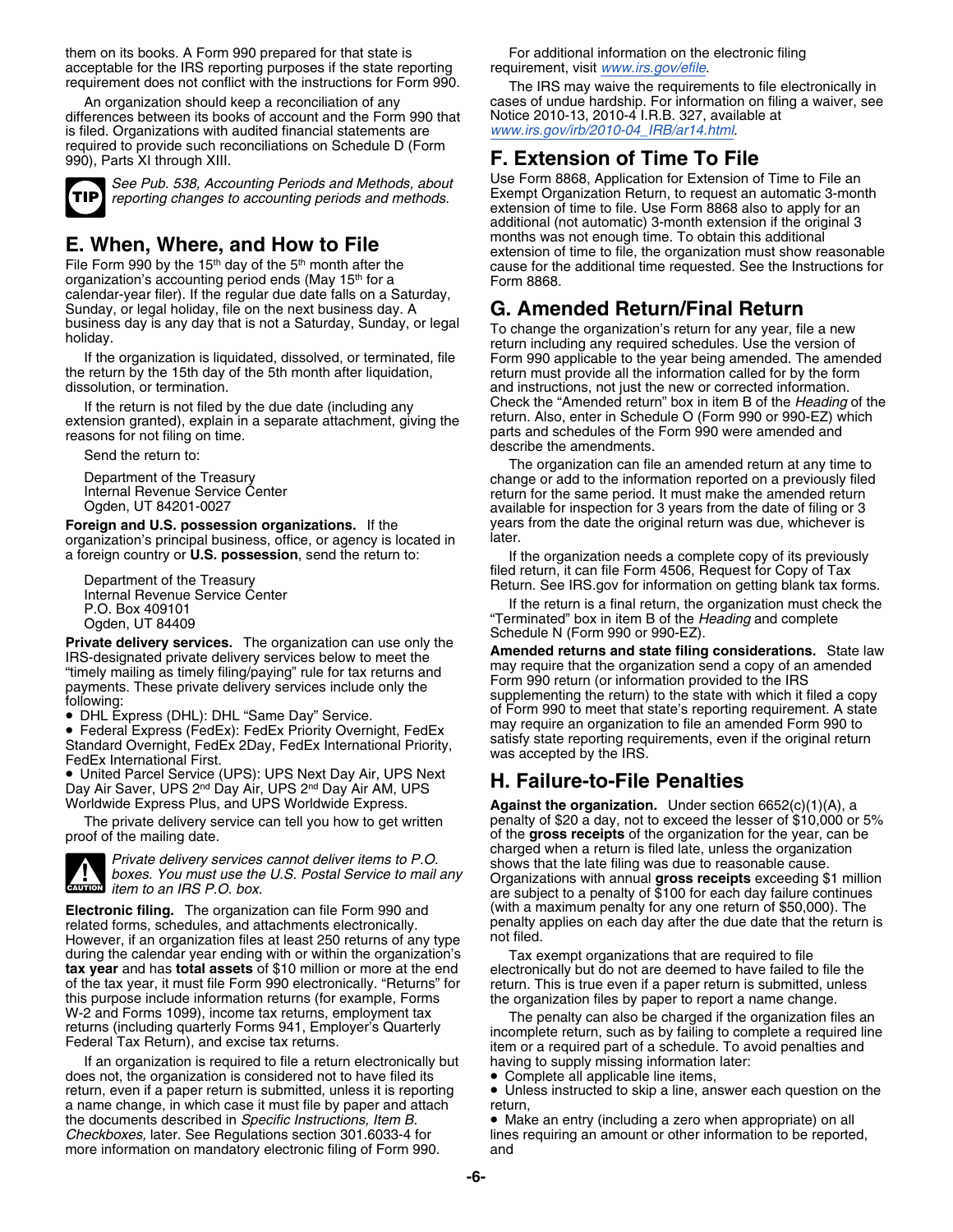### • Provide required explanations as instructed.

Also, this penalty can be imposed if the organization's return so, it must file a complete return and provide all of the<br>Itains incorrect information. For example, an organization information requested, including the requi contains incorrect information. For example, an organization<br>that reports contributions net of related fundraising expenses

Exempt from tax under a **group exemption** letter that is still

Every year, each subordinate organization must authorize explain its answer.<br>the central organization in writing to include it in the group Missing or incor

The central organization should send the annual information complete returns, go to *<www.irs.gov/charities>*.

For special instructions regarding answering certain Form<br>
990 questions about parts or schedules in the context of a<br>
group return, see *Appendix E*.<br>
In general, do not report negative numbers, but use -0-<br>
instead of a

# **J. Requirements for a Properly** provide. Report revenue and expenses separately and do not<br> **Completed Form 990 Completed Form 990 Completed Form 990 Completed Experiment Completed Experiment Complete Parts**

All organizations filing Form 990 must complete Parts I through XII, Schedule O (Form 990 or 990-EZ), and any schedules for all of the revenues, expenses, assets, liabilities, and net assets<br>which a "Yes" response is indicated in Part IV. If an and any sor funds of a **disregarded entit** 

organization is not required to file Form 990 but chooses to do so, it must file a complete return and provide all of the

Public inspection. In general, all information the organization can be subject to this penalty.<br>I lse of a paid preparer does not relieve the organization of attachments, will be available for public inspection. Note,

Use of a paid preparer does not relieve the organization of<br>
its acomplete return. will be a complete return, will be a complete that the complete that the complete that organization does not<br>
its responsible person(s). I

**1. Group Return**<br>
A central, parent, or similar organization can file a **group return**<br>
on Form 990 for two or more subordinate or local organizations<br> **a** Affiliated with the central organization at the time its tax year Affiliated with the central organization at the time its tax year<br>
• Affiliated with the central organization at the time its tax year<br>
• Subject to the central organization's general supervision or<br>
• Subject to the centr Subject to the central organization's general supervision or amounts to figure the amount to enter on a line, include cents control, when adding the amounts and round off only the total.

**Completing all lines.** Make an entry (including a zero when appropriate) on all lines requiring an amount or other • Using the same tax year as the central organization. **a**ppropriate) on all lines requiring an amount or other The central organization cannot use a Form 990-EZ for the<br>group return.<br>A subordinate organization may choose to file a separate<br>annual information return instead of being included in the group<br>aline is predicated on a "Ye

The **central organization** is required to file a return for<br>
If the **central organization** is required to file a return for<br>
itself, it must file a separate return and cannot be included in<br>
the group return. See Regulatio

the central organization in writing to include it in the group<br>return and must declare, under penalties of perjury, that the<br>authorization and the information it submits to be included in the<br>group return are true and comp

update required to maintain a group exemption ruling (a<br>separate requirement from the annual return) to: reported on other forms filed by the organization (such as Department of the Treasury entity and Department of the Treasury the Amount actually reported on the organization is aware that the amount actually reported on the other form is incorrect, it Internal Revenue Service Cente modial increases the contract of the information that should have been<br>Coloring the information that should have been<br>Exampled on the other form (in addition to filing an amended

or funds of a **disregarded entity** of which it is the sole member,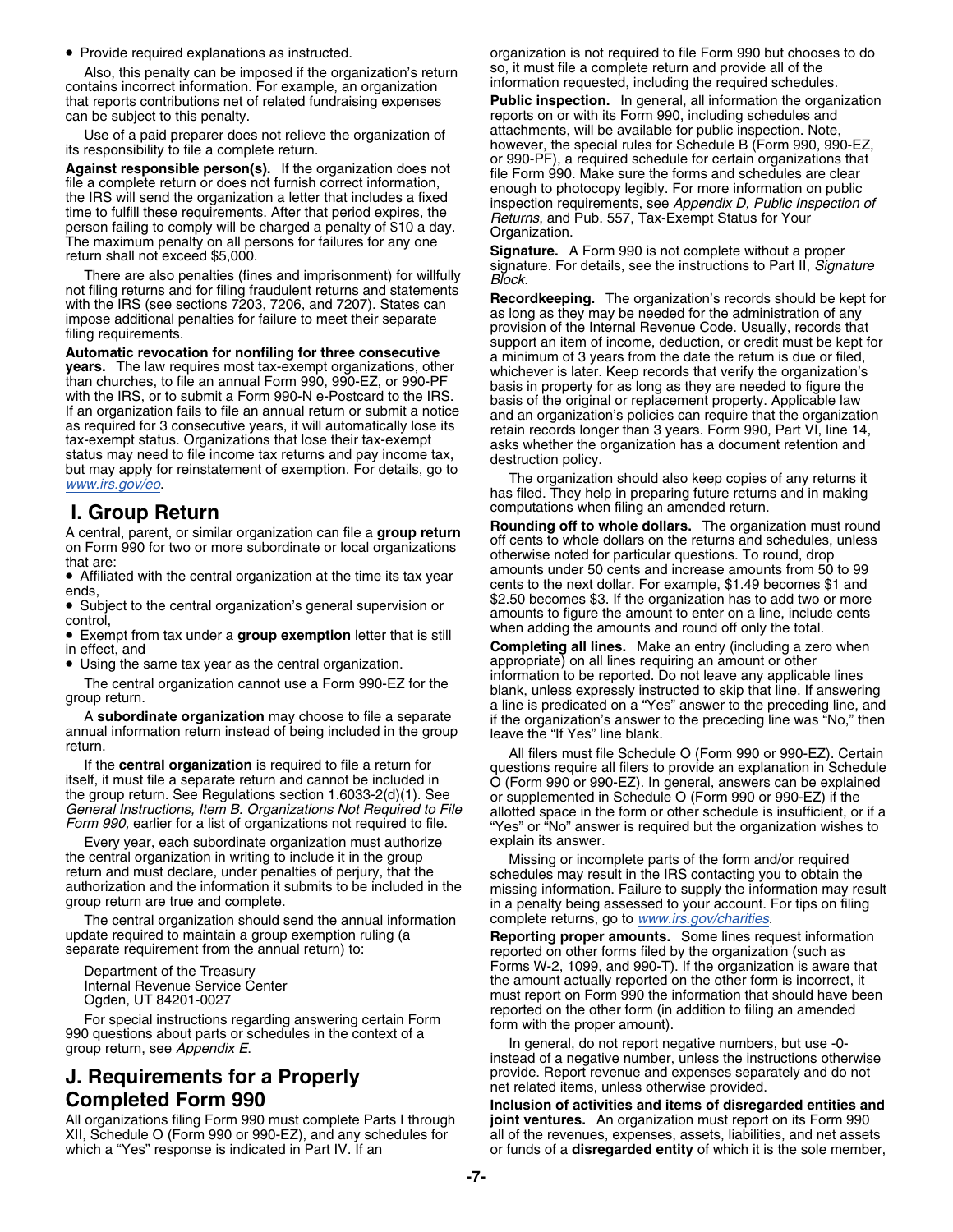and must report on its Form 990 its distributive share of all such most recently filed Form 990, 990-EZ, or 990-N, or in items of a **joint venture** or other investment or arrangement correspondence to the IRS.<br>treated as a partnership for federal income tax purposes. This **Name Change** Check treated as a partnership for federal income tax purposes. This includes passive investments. In addition, the organization<br>includes passive investments. In addition, the organization<br>generally must report activities of a d

**Reporting information from third parties.** Some lines request information that the organization may need to obtain<br>from third parties, such as compensation paid by related<br>organizations; family and business relationships between **officers, directors, trustees, key employees, and certain** businesses they own or control; the organization's distributive share of the income and assets of a partnership or joint venture. share of the income and assets of a partnership or joint venture<br>in which it has an ownership interest; and certain transactions<br>between the organization and interested persons. The<br>organization should make reasonable effo request a filing extension. See *General Instructions, Item F. Extension of Time to File,* earlier. If the organization is unable to *Initial Return.* Check this box if this is the first time the obtain this information by the extended due date after making organization is filing a Form 990 and it h<br>Form 990-EZ, 990-PF, 990-T, or 990-N. reasonable efforts, and is not certain of the answer to a particular question, it may make a reasonable estimate, where **Terminated.** Check this box if the organization has<br>applicable, and explain in Schedule O. **Frankling terminated its existence or ceased to be a section 501**(a

1. Core form with Parts I through XII completed, filed in checks this box because it has liquidated, terminated, or<br>dissolved during the tax year must also attach Schedule

2. Schedules, completed as applicable, filed in alphabetical (Form 990 or 990-EZ). order (see Form 990, Part IV for required schedules). All pages *Amended return.* Check this box if the organization filers, even if the filer is only required to complete certain parts but not all of the schedule.

name change amendment to organizing document required by amended and describe the amendments. See *General*<br>item B under Heading; (b) list of **subordinate organizations** and *Instructions, Item G. Amended Return/Final Retu* included in a group return required by item H under *Heading;* more information.<br>(c) articles of merger or dissolution, resolutions, and plans of

**CAUTION**<br> *Password protecting or encrypting a PDF file that is*<br> *Password protecting or encrypting a PDF file that is* attached to an e-filed return prevents the IRS from opening the claims tax-exempt status.<br>attachment. **Item C. Name and address.** Enter the organization's legal

**Item A. Accounting period.** File the 2011 return for calendar and all all results or P.O. box.<br>
Include the suite, room, or other unit number after the street<br>
Include the suite, room, or other unit number after the stree year 2011 and fiscal years that began in 2011 and ended in **Include the suite, room, or other unit number after the street**<br>2012. For a fiscal year return, fill in the tax year space at the top address. If the Post Office 2012. For a fiscal year return, fill in the tax year space at the top address. If the Post Office does not deliver mail to the street<br>of page 1. See Part D. earlier, for additional information about address and the organiz of page 1. See *Part D, earlier,* for additional information about accounting periods.

changed its address and has not reported the change on its

| and Items.                                                                                                                                                                                                                                                                                                                                                                                                                                                                                                                                                                                                                                                                                                                                                                                      | IF the organization is        | THEN attach                                                                                                                                                      |  |
|-------------------------------------------------------------------------------------------------------------------------------------------------------------------------------------------------------------------------------------------------------------------------------------------------------------------------------------------------------------------------------------------------------------------------------------------------------------------------------------------------------------------------------------------------------------------------------------------------------------------------------------------------------------------------------------------------------------------------------------------------------------------------------------------------|-------------------------------|------------------------------------------------------------------------------------------------------------------------------------------------------------------|--|
| <b>Reporting information from third parties.</b> Some lines<br>request information that the organization may need to obtain<br>from third parties, such as compensation paid by related<br><b>organizations</b> ; family and business relationships between<br>officers, directors, trustees, key employees, and certain<br>businesses they own or control; the organization's distributive<br>share of the income and assets of a partnership or joint venture<br>in which it has an ownership interest; and certain transactions<br>between the organization and interested persons. The<br>organization should make reasonable efforts to obtain this<br>information. If it is unable to obtain certain information by the<br>due date for filing the return, it should file Form(s) 8868 to | A corporation                 | Amendments to the articles of<br>incorporation with proof of filing<br>with the state of incorporation.                                                          |  |
|                                                                                                                                                                                                                                                                                                                                                                                                                                                                                                                                                                                                                                                                                                                                                                                                 | A trust                       | Amendments to the trust<br>agreement signed by the <b>trustee</b> .                                                                                              |  |
|                                                                                                                                                                                                                                                                                                                                                                                                                                                                                                                                                                                                                                                                                                                                                                                                 | An unincorporated association | Amendments to the articles of<br>association, constitution, bylaws,<br>or other organizing document,<br>with the signatures of at least two<br>officers/members. |  |

terminated its existence or ceased to be a section 501(a) or **Assembling Form 990, schedules, and**<br> **attachments.**<br>
Before filing Form 990, assemble the package of forms,<br>
Sefore filing Form 990, assemble the package of forms,<br>
schedules, and attachments in the following order.<br>
Sef dissolved during the tax year must also attach Schedule N

previously filed a return with the IRS for a tax year and is now filing another return for the same tax year to amend the not all of the schedule.<br>3. Attachments, completed as applicable. These include (a) <br>990-EZ) the parts and schedules of the Form 990 that we 990-EZ) the parts and schedules of the Form 990 that were *Instructions, Item G. Amended Return/Final Return, earlier, for* 

(c) articles of merger or dissolution, resolutions, and plans of<br>liquidation **pending.** Check this box if the organization<br>liquidation or merger required by Schedule N (Form 990 or<br>990-EZ); (d) reasonable cause explanatio one and is awaiting a response. If this box is checked, the<br>Do not attach materials not authorized in the instructions or organization must complete all parts of Form 990 and any not otherwise authorized by the IRS.<br>annual information return (Form 990 or Form 990-EZ) or submit<br>annual information return (Form 990 or Form 990-EZ) or submit To facilitate the processing of your return, do not<br>password protect or encrypt PDF attachments.<br>Password protecting or encrypting a PDF file that is<br>Password protecting or encrypting a PDF file that is<br>even if it has not

name on the "Name of organization" line. If the organization **Specific Instructions** and the alternate name different from its legal name, enter the alternate name on the "Doing Business As" (DBA) line. If multiple DBA names will not fit on the line, enter one on the line and enter the others on Schedule O (Form 990 or 990-EZ).

If the organization receives its mail in care of a third party **Heading. Items A–M** (such as an accountant or an attorney), enter on the street Complete items A through M.<br> **Item A Accounting period** File the 2011 return for calendar address or P.O. box.

number instead of the street address.

For foreign addresses, enter the information in the following<br>**Item B. Checkboxes** order: City, province or state, and the name of the country. Address change. Check this box if the organization Follow the country's practice in placing the postal code in the<br>anged its address and has not reported the change on its address. Do not abbreviate the country name.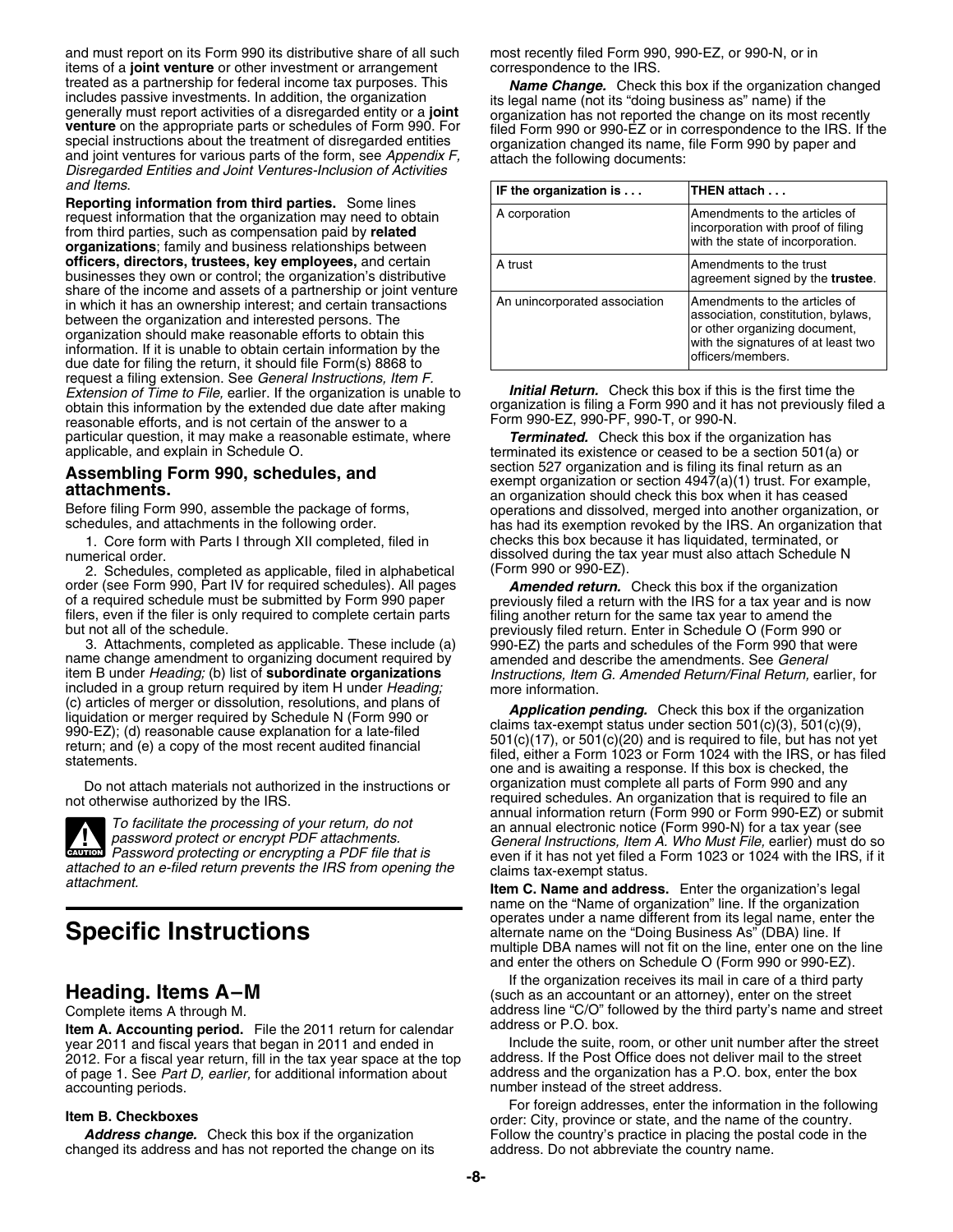Form 8822, Change of Address, to notify the IRS of the new applicable).<br>address.

address.<br> **Item C. Employer identification number (EIN).** Use the **EIN**<br>
provided to the organization for filing its Form 990 and federal<br>
tax returns. The organization must have only one EIN. If it has<br>
more than one and

address to which each EIN was assigned, and the address of corporation formed outside the United States). For a trust or the organization's principal office. The IRS will advise the other entity, enter the state whose law governs the organization which number to use.



*990 instead of being included in a group return must use its own EIN, not that of the central organization.* **Part I. Summary** 

*A section 501(c)(9) voluntary employees' beneficiary Because Part I generally reports information reported* **TIP** association must use its own EIN and not the EIN of its **TIP** elsewhere on the form, complete Part I after the other *sponsor. parts of the form are completed.* **See General** 

**Item E. Telephone number.** Enter a telephone number of the *Instructions, Item C. Sequencing List to Complete the Form and* organization that members of the public and government<br>personnel can use during normal business h personnel can use during normal business hours to obtain Complete lines 3–5 and 7–22 by using information about the organization's finances and activities. If references made in Part I to other items. information about the organization's finances and activities. If the organization does not have a telephone number, enter the<br>telephone number of an organization official who can provide<br>such information.<br>**Item F. Name and address of principal officer.** The address<br>**Item S. Name and add** 

Instructions, Items A, B, and C, earlier.<br> **Item H. Group returns.** If the organization answers "No" to<br>
line 7b. If the organization is not required to file a Form 990-T<br>
line H(a), it should not check a box in line H(b). the name, address, and **EIN** of each local or **subordinate organization** included in the **group return**. A central or filed Form 990-EZ or 990-PF in the prior year, leave the "Prior subordinate organization filing an individual return should not Year" column blank. Use the same l subordinate organization filing an individual return should not attach such a list. Enter on line H(c) the four-digit group exemption number (GEN) if the organization is filing a group expense amounts. return, or if the organization is a central or subordinate<br>organization in a **group exemption** and is filing a separate<br>return. Do not confuse the four-digit GEN number with the<br>nine-digit EIN number reported on item D of

- 
- If attaching a list: **Part II. Signature Block**<br>• Enter the form number ("Form 990") and tax year, The return must be eighed by the su
- 
- 

If a change in address occurs after the return is filed, use organization does not maintain a website, enter "N/A" (not

Department of the Treasury organization was legally created under state or foreign law. If a<br>
Internal Revenue Service Center **Cancel Access Community** corporation, enter the year of incorporation. corporation, enter the year of incorporation.

Ogden, UT 84201-0027<br>State the numbers the organization has, the name and state of incorporation (country of incorporation for a foreign state of incorporation (country of incorporation for a foreign organization's internal affairs (or the foreign country whose law A **subordinate organization** that files a separate Form governs for a foreign organization other than a corporation).



**Iten F. Name and address of principal officer.** The address **Line 2.** Check this box if the organization answered "Yes," to<br>provided must be a complementaling address to enable the IS<br>to communicate with the organization

990 to determine what to report for prior year revenue and

Enter the form number ("Form 990") and tax year,<br>Enter the group exemption name and EIN, enter the president treasurer assistant treasurer, chief accounting president, treasurer, assistant treasurer, chief accounting officer, or other corporate officer (such as tax officer) who is ■ Enter the four-digit group exemption number (GEN), and<br>■ Use the same size paper as the form.<br>authorized to sign as of the date this return is filed. A receiver, **Item I. Tax-exempt status.** Check the applicable box. If the trustee, or assignee must sign any return he or she files for a organization is exempt under section 501(c), check the first box a corporation or association. S **Item J. Website.** Enter the organization's current address for the definition of **officer** (see *Glossary*) used to determine which officers to report elsewhere on the form and schedules, and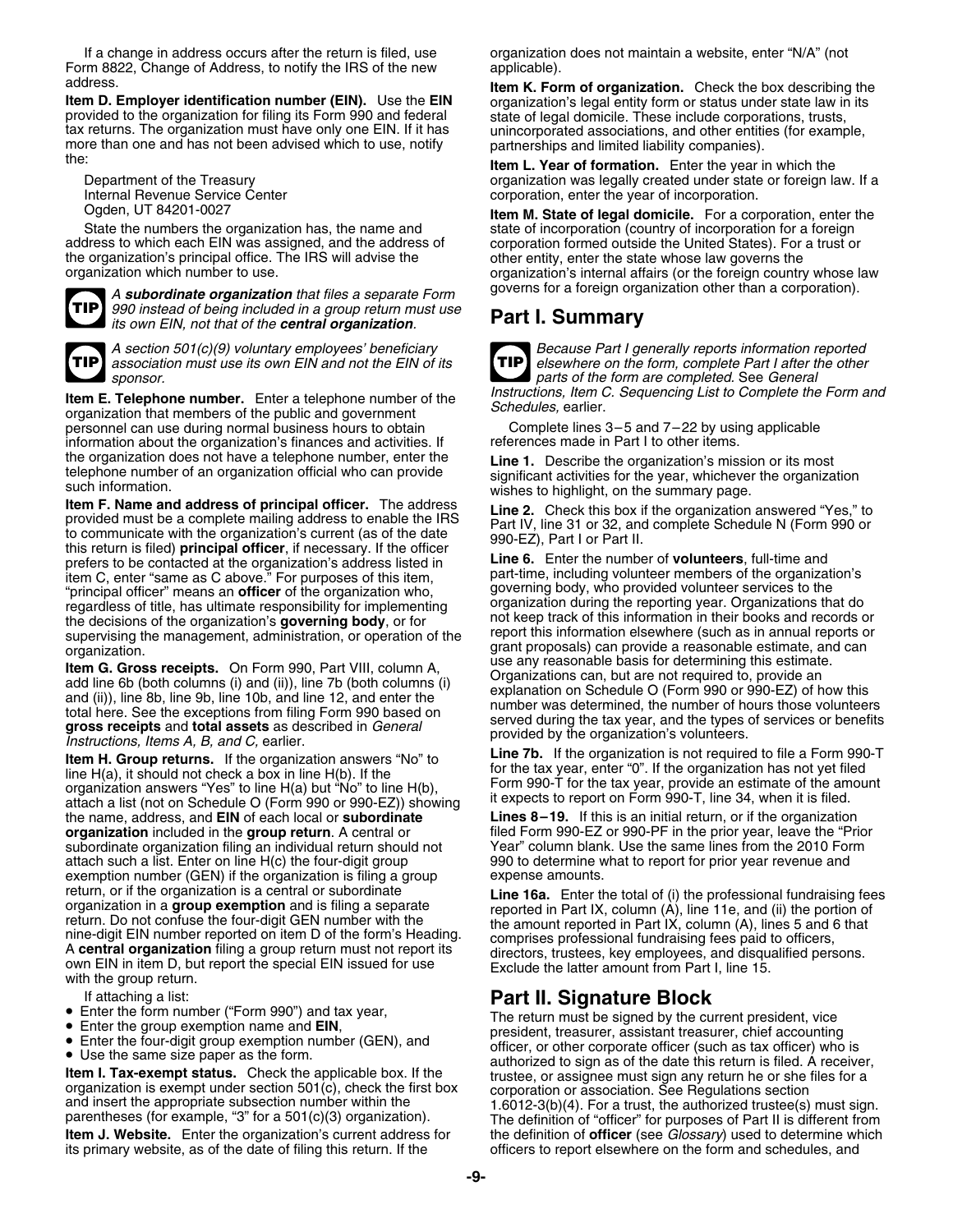from the definition of **principal officer** for purposes of the Form  $\bullet$  A section 501(c)(6) business league's conduct of meetings<br>990 Heading (see Glossary).

**Paid Preparer**<br>
Generally, anyone who is paid to prepare the return must sign<br>
the return, list the preparer's taxpayer identification number<br>
(PTIN), and fill in the other blanks in the *Paid Preparer's Use*<br>
Only area.

 $\bullet$  Enter the preparer information, including the preparer's PTIN, and

•

Enter the paid preparer's PTIN, not his or her social<br>security number (SSN), in the "PTIN" box in the paid<br>preparer's block. The IRS will not redact the paid<br>er's SSN if such SSN is entered on the paid preparer's<br>changes d **CAUTION**<br> **CAUTION**<br> *preparer's block. The IRS will not redact the paid (see Appendix D). For more information about applying for a* conducted in a prior year.<br>PTIN online visit the IRS website at www.irs gov/taxpros (Form 990 or 990-EZ). *PTIN online, visit the IRS website at <www.irs.gov/taxpros>.* 

**Note.** A paid preparer may sign original or amended returns by<br>rubber stamp, mechanical device, or computer software<br>program services or significant changes in how it conducts<br>program services on its Form 990, Part III, r

**Paid Preparer Authorization**<br>
On the last line of Part II, check "Yes" if the IRS can contact the<br>
paid preparer who signed the return to discuss the return. This<br>
authorization applies only to the individual whose signat appears in the *Paid Preparer's Use Only* section of Form 990. It **Lines 4a–4c.** All organizations must describe their

- 
- 

• Call the IRS for information about processing the return, and<br>• Respond to certain IRS notices about math errors, offsets,<br>and return proporation<br>and return assembly. **• Respond to certain IRS notices about math errors, offsets, and return preparation.** 

The organization is not authorizing the paid preparer to bind **Code.** For the 2011 tax year, leave this blank.<br> **Code.** For the 2011 tax year, leave this blank.<br> **Code.** For the 2011 tax year, leave this blank.

The authorization will automatically end no later than the due must enter total expenses included on Part IX, column (B), line date (excluding extensions) for filing of the organization's 2012 25, and total grants and allo date (excluding extensions) for filing of the organization's 2012 25, and total grants and allocations (if any) included within such Form 990. If the organization wants to expand the paid total expenses that were reported Form 990. If the organization wants to expand the paid expenses that were reported on Part IX, on column (B),<br>preparer's authorization or revoke it before it ends, see Pub. | lines 1–3. For all other organizations, enterin preparer's authorization or revoke it before it ends, see Pub.<br>947, Practice Before the IRS and Power of Attorney. is optional. is optional.

 A section 501(c)(3) organization's charitable activities such as a hospital's provision of charity care under its charity care *Description of program services.* For each program policy, a college's provision of higher education to students service reported, include the following.<br>under a degree program, a disaster relief organization's **Computer of the service** accomplis provision of grants or assistance to victims of a natural disaster, measurements such as clients served, days of care provided, or a nursing home's provision of rehabilitation services to number of sessions or events held, or publications issued.<br>
• Describe the activity's objective, for both this time period

• A section 501(c)(5) labor union's conduct of collective bargaining on behalf of its members;

for members to discuss business issues; or

• A section 501(c)(7) social club's operation of recreational and

preparer.<br>
The paid preparer must:<br>
• Sign the return in the space provided for the preparer's<br>
eign the return in the space provided for the preparer's<br>
eign the return in the space provided for the preparer's<br>
eign the o Signature,<br>
• Enter the preparer information, including the preparer's PTIN,<br> **Signature** a mission that has been adopted or ratified by its<br> **governing body**, enter "None."

 Give a copy of the return to the organization. **Line 2.** Answer "Yes" if the organization undertook any new Any paid preparer can apply for and obtain a PTIN online at significant program services during the tax year not described in<br>Whits gov/taxpros or by filing Form W-12, IRS Paid Preparer the prior year's Form 990 or 990-EZ. <www.irs.gov/taxpros> or by filing Form W-12, IRS Paid Preparer<br>Tax Identification Number Application.<br>activities described on Form 990, Part III, line 4, the<br>activities described on Form 990, Part III, line 4, the

preparer's SSN if such SSN is entered on the paid preparer's<br>block. Because Form 990 is a publicly disclosable document,<br>any information entered in this block will be publicly disclosed<br>(see Annendix D) For more informatio

program. *program services on its Form 990, Part III, rather than in*

does not apply to the firm, if any, shown in that section.<br>By checking "Yes" to this hove the organization is services, as measured by total expenses incurred (not including By checking "Yes," to this box, the organization is<br>authorizing the IRS to contact the paid preparer to answer any<br>questions that arise during the processing of the return. The<br>organization is also authorizing the paid pre Give the IRS any information missing from the return,<br>
• Give the IRS any information missing from the return, and<br>
• Call the IRS for information about processing the return, and<br>
• Bespected the smaller in terms of expen

the organization to anything or otherwise represent the *Expenses and grants.* For each program service reported<br>on lines 4a–4c, section 501(c)(3) and 501(c)(4) organizations<br>The authorization will automatically end no lat

Check "No" if the IRS should contact the organization or its<br>principal officer listed in item F of the *Heading* rather than the<br>paid preparer.<br>directly from the activity, such as fees for services or from the **Part III. Statement of Program Service** sale of goods that directly relate to the listed activity. This **Part III. Statement of Program Service** revenue reported on Part **Accomplishments**<br>Chack the base in the baseling of Pert III if Schedule O (Ferm Part VIII, lines 3–11, as related or exempt function revenue. Check the box in the heading of Part III if Schedule O (Form<br>
990 or 990-EZ) contains any information pertaining to this part.<br>
Part III requires reporting regarding the organization's program<br>
Part III requires reporting

• Describe program service accomplishments through specific • Describe the activity's objective, for both this time period and the longer-term goal, if the output is intangible, such as in a research activity.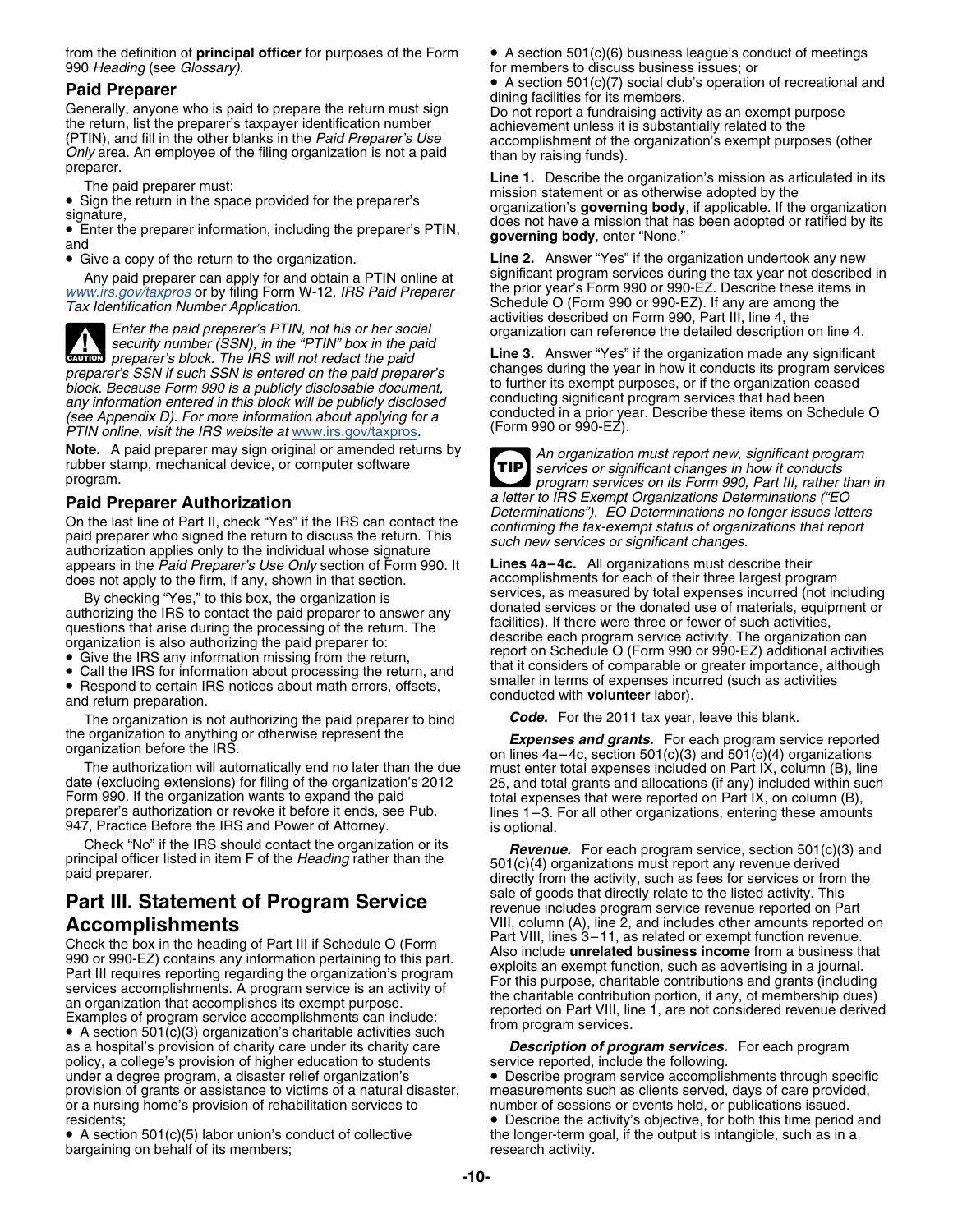• Give reasonable estimates for any statistical information if • A section 501(c)(7), 501(c)(8), or 501(c)(10) organization

• Be clear, concise, and complete in the description. Use needed. for such purposes from any one contributor.

**Donated services or use of equipment, materials, or** The May other organization that received, during the year,<br>facilities. The organization can report the amount of any contributions of \$5,000 or more from any one contri donated services, or use of materials, equipment, or facilities it<br>received or used in connection with a specific program service,<br>on the lines for the narrative description of the appropriate<br>program service. However, do program service. However, do not include these amounts in **Line 3.** All organizations must answer this question, even if revenue, expenses, or grants reported on lines 4a–4e, even if

**Public interest law firm.** A public interest law firm exempt<br>under section 501(c)(3) or section 501(c)(4) must include a list<br>of all the cases in litigation or that have been litigated during the<br>venture or other arrangem

- 
- 
- **Enter the fees sought and recovered.**<br>See Rev. Proc. 92-59, 1992-2 C.B. 411.
- 

Line 4d. Other program services. Enter on Schedule O<br>
(Form 990 or 990-EZ) the organization's other program<br>
services. The detailed description required for the three largest<br>
program services reed not be provided for thes program service expenses from lines 4a–4d. For all other **Line 6.** Answer "Yes" if the organization maintained at any organizations, entering these amounts is optional. The time during the organization's tax year a **donor advised fund**<br>organization may report the non-contribution portion of or another similar fund or account (that is, any membership dues in line 4d or allocate that portion among lines 4a-4c. advisory privileges over the use or investment of any portion of

### **Part IV. Checklist of Required Schedules**

For each "Yes" answer to a question on Form 990, Part IV,<br>complete the applicable schedule (or part or line of the *Glossary* definition of a **donor advised fund**.<br>schedule). See the *Glossary* and instructions for the per schedule). See the *Glossary* and instructions for the pertinent **Line 7.** Answer "Yes" if the organization received or schedules for definitions of terms and explanations that are **conservation easement** at any time durin schedules for definitions of terms and explanations that are **conservation easement** at any time during the year,<br>relevant to questions in this part.<br>or explanations to the year, relevant to questions in this part.

relevant to questions in this part.<br>
The organization is not required to answer "Yes" to a<br>
question on Form 990, Part IV, or complete the schedule (or<br>
part of a schedule) to which the question is directed if the<br>
organiz

All pages of a required schedule should be filed by Form 990 *Organizations that answer "Yes" to line 8 often will* paper filers, even if the filer is only required to complete certain parts but not all of the schedule. *current-year contributions of such items.*

Line 1. Answer "Yes" if the organization is a section 501(c)(3) Line 9. Answer "Yes" if at any time during the organization's organization that is not a **private foundation**. Answer "Yes" if tax year the organization (1) h organization that is not a **private foundation**. Answer "Yes" if the organization claims section 501(c)(3) status but has not yet **account** or (2) provided **credit counseling services** and/or recognizing its section 501(c)(3) status. All other organizations negotiations<br>answer "No."

**Line 2.** Answer "Yes" if any of the following are satisfied. **organization**, or an organization formed and maintained  $\bullet\,$  A section 501(c)(3) organization met the 331 of the regulations under sections  $509(a)(1)$  and  $170(b)(1)(A)(vi)$ (in such case, the organization must check "Yes" on Schedule exclusively to hold **endowment** funds to provide scholarships A (Form 990 or 990-EZ), Part II, line 16a or 16b), and received and other funds for a college or university described within from any one contributor, during the year, **contributions** of the section 501(c)(3)), held assets in **temporarily restricted** on Form 990, Part VIII, line 1h. **Funds** at any time during the year, whether or not the

 $\bullet\,$  A section 501(c)(3) organization did not meet the 331 • A section 501(c)(3) organization did not meet the 33<sup>1</sup>/<sub>3</sub>% organization follows **SFAS 117** (ASC 958) or reports support test of the regulations under sections 509(a)(1)/ **endowments** in Part X, line 32. See the instruc 170(b)(1)(A)(vi), and received during the year **contributions** of Schedule D (Form 990), Part V, for the definitions of these \$5,000 or more from any one contributor. The same state of endowments.

exact figures are not readily available. Indicate that this received, during the year, (a) **contributions** of any amount for information is estimated. use *exclusively* for religious, charitable, scientific, literary, or ● Be clear, concise, and complete in the description. Use educational purposes, or the prevention of cruelty to children or<br>Schedule O (Form 990 or 990-EZ) if additional space is entimals, or (b) contributions of \$5,000 o animals, or (b) contributions of \$5,000 or more not exclusively

• Any other organization that received, during the year,



*provide adequate space for listing all contributors.*

prepared according to **generally accepted accounting** they are not subject to a prohibition against **political campaign principles. activities**. Answer "Yes," whether the activity was conducted<br>**principles**. **activity** was conducted directly or indirectly through a **disregarded entity** or a **joint** 

Cust a complete only if the organization is a section 501(c)(3)<br>■ Describe the matter in dispute, organization. Other organizations leave this line blank. Answer "Yes" if the organization engaged in **lobbying activities** or had a section 501(h) election in effect during the **tax year**. All section 501(h) organizations that had a section 501(h)

or another similar fund or account (that is, any account over which the donor or a person appointed by the donor had the account, but which is not a **donor advised fund**). Examples



debt management plan services, such as credit repair or debt

Line 10. Answer "Yes" if the organization, a related exclusively to further one or more exempt purposes of the organization (such as a foundation formed and maintained endowment, permanent endowment, or quasi-endowment endowments in Part X, line 32. See the instructions for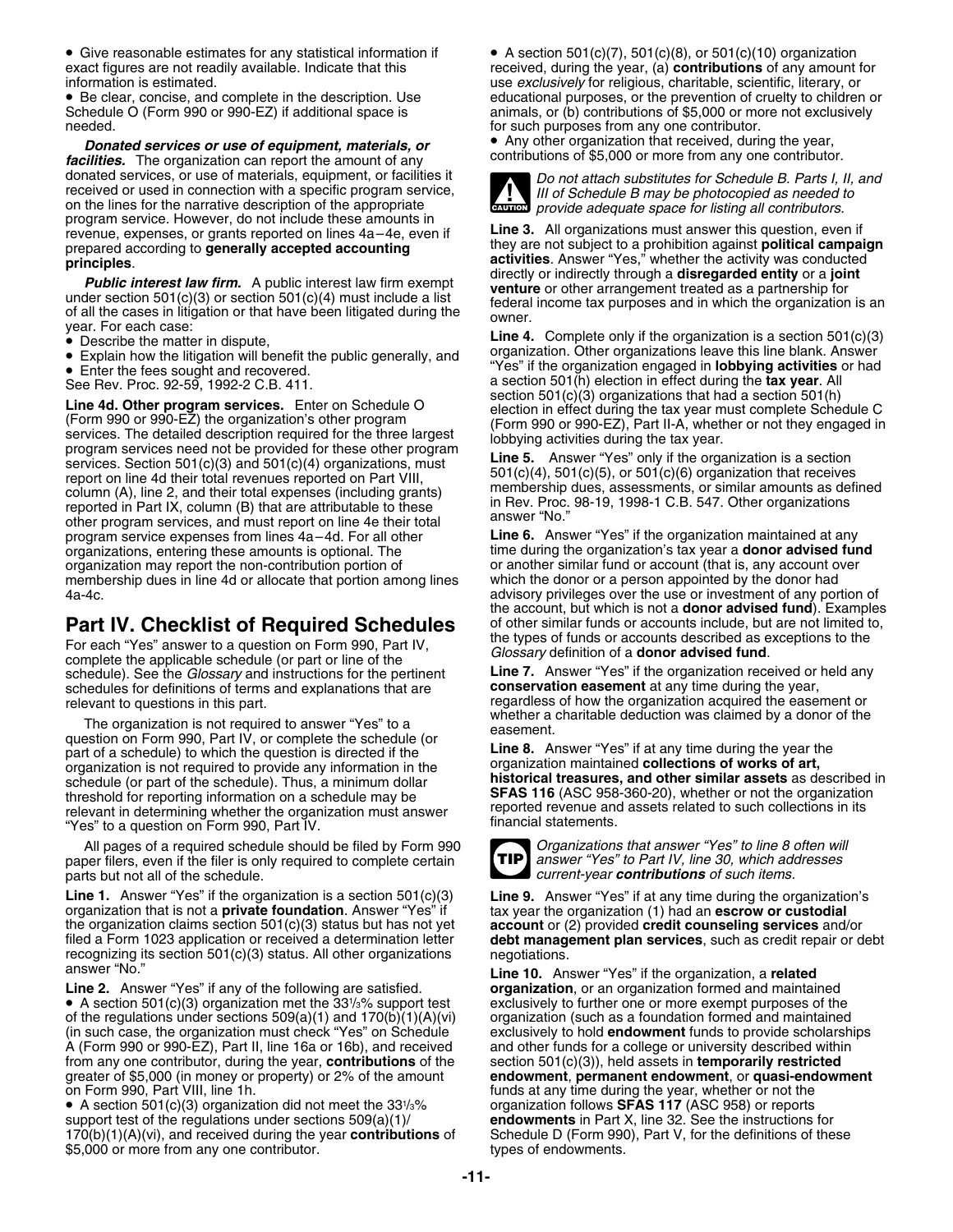Line 11. Answer "Yes" if the organization reported an amount Answer "Yes" to line 18 if the sum of the amounts reported<br>for land, buildings, or equipment on Part X, line 10; an amount on lines 1c and 8a of Form 990, Part V for land, buildings, or equipment on Part X, line 10; an amount for other liabilities on Part X, line 25; or if its financial statements for the tax year included a footnote that addresses its liability for uncertain tax positions under FIN 48 (ASC 740) (including a statement that the organization had no liability for reporting purposes.<br>uncertain tax positions). Also, answer "Yes" if the organization  $\overline{1}$  ine 202 Answer

Line 12a. Answer "Yes" if the organization received a another organization that is treated as a separate taxable or<br>
separate, independent **audited financial statement** prepared tax-exempt corporation for federal income ta according to **generally accepted accounting principles** for **group returns**, answer "Yes" if any affiliate included within the the year for which it is completing this return. All other organizations answer "No." Do not answer "Yes" if the **Line 20b.** If the organization operated one or more **hospital**<br>organization was included in a consolidated **audited financial facilities** at any time during the **tax** 

answers "No," but has prepared, for the year for which it is completing this return, a financial statement that was not<br>audited. the organization can (but is not required to) provide the column (A), line 2 more than \$5,000 of aggregate **grants and** audited, the organization can (but is not required to) provide the column (A), line 2 more than \$5,000 of aggregate **grants a**<br>**other assistance** to individuals located inside the United<br>**other assistance** to individuals l reconciliations contained on Schedule D (Form 990), Parts **other a**<br>**States**. XI–XIII. **States**.

Line 12b. Answer "Yes" if the organization was included in **Line 23.** Answer "Yes" if the organization:<br>
consolidated, independent **audited financial statements** • Listed in Part VII a *former* officer, director, trustee, consolidated, independent **audited financial statements** • Listed in Part VII a *former* officer, director, trustee<br> **employee**, or highest compensated employee; or prepared according to **generally accepted accounting employee**, or **highest compensated employee**; or **principles** for the year for which it is completing this return. All

Line 13. Answer "Yes" if the organization checked the box on<br>Schedule A (Form 990 or 990-EZ), Part I, line 2, indicating that Also answer "Yes" if, under the circumstances described in Schedule A (Form 990 or 990-EZ), Part I, line 2, indicating that

Lines 14a-14b. Answer "Yes" to line 14a if the organization<br>
maintained an office, or had employees or agents, outside the<br>
United States. Answer "Yes," to line 14b if the organization had<br>
aggregate revenue or expenses of attributable to grantmaking, fundraising activities, business, **Line 24.** Lines 24a–24d involve questions regarding investment, and program service activities outside the United States, or if the book value of the organization's aggregate "No" on line 24a. Those organizations that answer "Yes" on line<br>investments in foreign partnerships, foreign corporations, and 24a must also answer lines 24b thr investments in foreign partnerships, foreign corporations, and 24a must also answer lines 24b through 24d and complete other foreign entities was \$100,000 or more at any time during the tax year. In the case of indirect investments made through skip to line 25.<br>investment entities, the extent to which revenue or expenses investment entities, the extent to which revenue or expenses<br>three are taken into account in determining whether the \$10,000<br>threshold is exceeded will depend upon whether the investment<br>entity is treated as a partnership account dividends it receives from the corporation, but would<br>not include the following as investments of **proceeds**.<br>not need to take into account or report any portion of the<br>revenues, expenses, or expenditures of a fore which it holds an investment, provided that the corporation is

treated as a separate corporation for U.S. tax purposes.<br> **Line 15.** Answer "Yes" if the organization reported on Part IX,<br>
column (A), line 3 more than \$5,000 of **grants and other**<br> **assistance** to any organization or ent assistance to any organization or entity located outside the escrow as defined in Regulations section 1.148-1(b).<br>
United States, or to any organization or entity located inside<br>
Temporary period exceptions are described i

Line 16. Answer "Yes" if the organization reported on Part IX, and Regulations section 1.148-2(e). For example, there is column (A), line 3 more than \$5,000 of aggregate grants and  $\sim$  3-year temporary period applicable t column (A), line 3 more than \$5,000 of aggregate **grants and** 3-year temporary period applicable to **proceeds** spent on **other assistance** to individuals located outside the United **States**, and to individuals located inside the United States for period applicable to **proceeds** spent on working capital foreign activity. The state of the state of the state of the state of the state of the state of the state of the state of the state of the state of the state of the state of the state of the state of the state of the state

Lines 17–19. Answer "Yes" to line 17 if the total amount *Line 24c.* For purposes of line 24c, the organization is reported for **professional fundraising services** in Part IX (line treated as maintaining an escrow account reported for **professional fundraising services** in Part IX (line 11e, plus the portion of line 6 amount attributable to maintained by a trustee for **tax-exempt** bonds issued for the professional fundraising services) exceeds \$15,000.

organization that answers "No" should consider whether to complete Schedule G (Form 990 or 990-EZ) in order to report its fundraising activities or gaming activities for state or other

uncertain tax positions). Also, answer "Yes" if the organization<br>reported in Part X an amount for investments-other securities,<br>investments-program related, or other assets, in any of lines<br>12,13, or 15, that is 5% or more tax-exempt corporation for federal income tax purposes. For

An accountant's compilation or review of financial<br>
An accountant's compilation or review of financial<br>
statements is not considered to be an audit and does not<br>
produce an audited financial statement. If the organization<br>

other organizations answer "No."<br> **Solution Street of the Street of the second of the boy on compensation.**<br> **Compensation** 

it is a **school**.<br>**the instructions to Part VII, Section A, line 5, the filing**<br>**tines 14a–14b** Answer "Yes" to line 14a if the organization and knowledge that any person listed in Part VII,

• Any investment of proceeds properly characterized as

Temporary period exceptions are described in section 148(c) and Regulations section 1.148-2(e). For example, there is a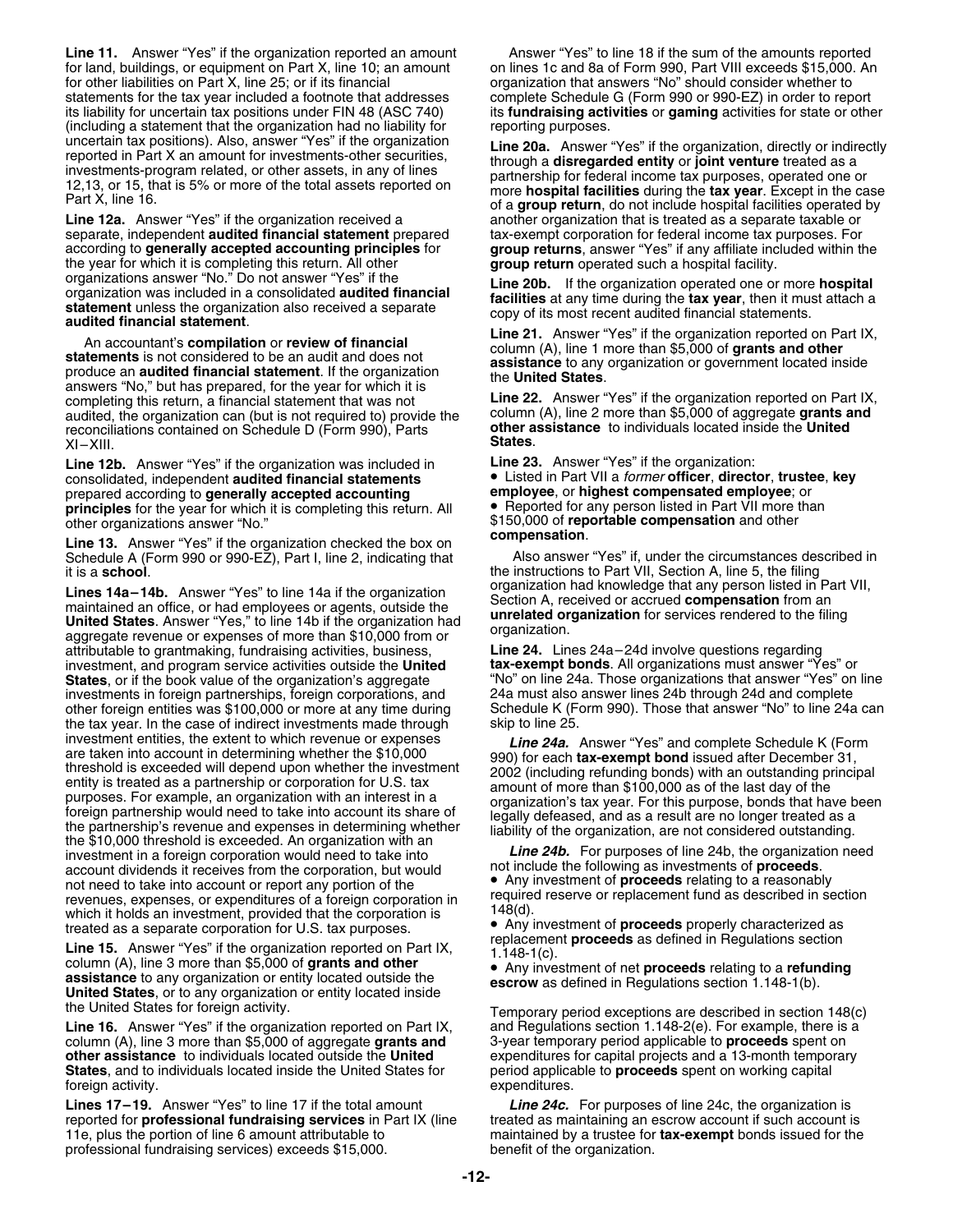*Line 24d.* Answer "Yes" if the organization has received a or control of, and transactions with, its **disregarded entities** letter ruling that its obligations were issued on behalf of a state and tax-exempt and taxable **related organizations**. An **tax-exempt bonds** as set forth in Rev. Rul. 63-20, 1963-1 C.B. disregarded entities and related organizations on Schedule R 24 (see Rev. Proc. 82-26, 1982-1 C.B. 476); or is a constituted authority organized by a state or local governmental unit to organizations.

Lines 25a–25b. Complete lines 25a and 25b only if the entity any interest, annuities, royalties, or rent, regardless of organization is a section 501(c)(3) or section 501(c)(4) and another dype of amount, during the tax ye

and the Instructions for Schedule R (Form 990). *An excess benefit transaction can have serious* **TIP organization managers** that knowingly approved of the organizations during the tans action.<br>transaction, and the organization itself. A section 501(c)(3) or on leave line 35b blank. transaction, and the organization itself. A section 501(c)(3) or section 501(c)(4) organization that becomes aware that it may<br>have engaged in an **excess benefit transaction** should obtain<br>competent advice regarding section 4958, consider pursuing<br>correction of any excess benefit, and

29 if it received during the year more than \$25,000 in fair market value (FMV) of donations, gifts, grants or other • 95% or more of the filing organization's gross revenue from<br> **contributions** of property other than cash, regardless of the the partnership for the partnership's ta **contributions** of property other than cash, regardless of the the partnership for the partnership's tax year ending with manner received (such as for use in a charity auction). Do not within the organization's tax year is manner received (such as for use in a charity auction). Do not

**Line 30.** The organization is required to answer "Yes" to line dividends, royalties, rents, and capital gains (including 30 if during the year it received as a donation, gift, grant or **a** The primary purpose of the filin

<sup>o</sup> any work or art, instantant reasure, instantant antiact,<br>scientific specimen, archeological artifact, or similar asset,<br>including a fractional interest, regardless of amount or whether activity such as program-related

**•** any **qualified conservation contributions** regardless of  $\hspace{1.6cm}$  O (Form 990).

See the Instructions for Schedule M (Form 990) for definitions

Organizations that answer "Yes" to either of these questions N (Form 990 or 990-EZ), Part I or Part II. **Filings and Tax Compliance**

organization that answers "Yes" to line 33 or 34 must enter its

issue tax-exempt bonds in order to further public purposes (see<br>
Rev. Proc. 57-187, 1957-1 C.B. 65). Also answer "Yes" if the<br>
organization under section 512(b)(13) during the **tax**<br>
organization has outstanding qualified organization is a section 501(c)(3) or section 501(c)(4) amount, during the tax year; or (2) engaged in another type of organization is not described in section  $\frac{1}{2}$  amount, during the tax year; or (2) engaged in anot transaction (see Schedule R for a list of transactions) with the 501(c)(3) or 501(c)(4), skip lines 25a and 25b and leave them controlled entity, if the amounts involved during the tax year for<br>that type of transaction exceeded \$50,000. See the Glossary that type of transaction exceeded \$50,000. See the *Glossary* 

Controlled entities are a subset of related organizations. *implications for the disqualified person that entered* Answer "No" to line 35a if the organization had no related organizations during the tax year. If the answer to line 35a is

correction of any excess benefit, and take other appropriate and steps to protect its interests with regard to such transaction and<br>steps to protect its interests with regard to such transaction and<br>the potential impact if Line 29. The organization is required to answer "Yes" to line federal income tax purposes, or (2) unrelated partnerships that <br>29 if it received during the year more than \$25,000 in fair meet both of the following conditio

include **contributions** of services or use of facilities. 512(b)(1), 512(b)(2), 512(b)(3), and 512(b)(5), such as interest,

The primary purpose of the filing organization's investment in other **contribution**: the partnership is the production of income or appreciation of •

the organization maintains collections of such items; or **Line 38.** Answer "Yes," if the organization completed Schedule<br>● any **qualified conservation contributions** regardless of O (Form 990).

whether the contributor claimed a charitable contribution<br>deduction for such **contribution**.<br>See the Instructions for Schedule M (Form 990) for definitions<br>and filed by all organizations that file Form 990. All filers *must provide narrative responses to certain questions* **TIP** of these terms.<br>
Lines 31–32. The organization must answer "Yes" if it<br>
liquidated, terminated, dissolved, ceased operations, or<br>
liquidated, terminated, dissolved, ceased operations, or<br>
engaged in a **significant disposit** 

# **Part V. Statements Regarding Other IRS**

Lines 33–34. The organization is required to report on Check the box in the heading of Part V if Schedule O (Form 990<br>Schedule R (Form 990) certain information regarding ownership or 990-EZ) contains any information pertai or 990-EZ) contains any information pertaining to this part.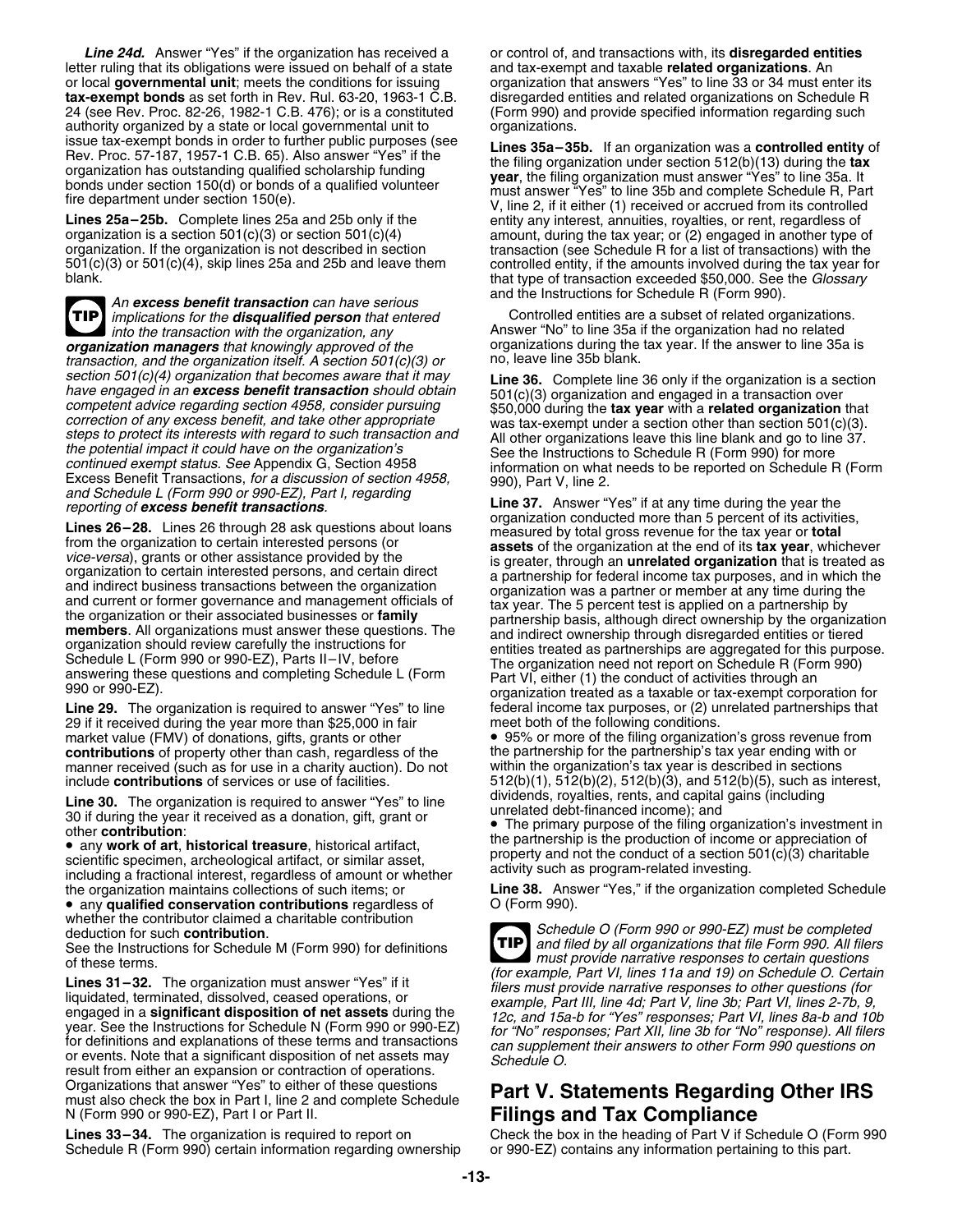

Some questions in this part pertain to other IRS forms.<br>
Forms are available by calling 1-800-TAX-FORM<br>
(1-800-829-3676) or by downloading from the IRS<br>
te at IRS.aov. Most forms and publications are also<br>
If "Yes," file F **TIP** website at IRS.gov. Most forms and publications are also **If "Yes," file Form TD F 90-22.1, Report** of Foreign Bank and<br>available at your local IRS office. See also Appendix H, Forms Financial Accounts, by June 30 after th *available at your local IRS office. See also Appendix H, Forms* 

**Line 1a.** The organization must use Form 1096 to transmit on the form. Do not file Form TD F 90-22.1 with the IRS or paper Forms 1099, 1098, 5498, and W-2G to the IRS, which attach it to Form 990.<br>are information returns are information returns reporting certain amounts paid or Form TD F 90-22.1 is available by calling 1-800-TAX-FORM<br>received by the organization. Report all such returns filed for (1-800-829-3676) or by downloading it from received by the organization. Report all such returns filed for  $(1-800-876)$ <br>the calendar vear ending with or within the organization's **tax** IRS gov. the calendar year ending with or within the organization's **tax year**. If the organization transmits any of these forms<br>electronically, add this number to the total reported. Examples<br>of payments requiring Form 1099 reporting include certain<br>O if more space is needed.

**Line 1c.** For more information on backup withholding for confidential transaction within the meaning of Regulations missing or incorrect names or taxpayer identification numbers, section 1.6011-4(b)(3), and a transaction with contractual see Pub. 1281, Backup Withholding for Missing and Incorrect protection within the meaning of Regulat see Pub. 1281, Backup Withholding for Missing and Incorrect protection within the meaning of Regulations section<br>Name/TIN(s). If backup withholding rules did not apply to the 1.6011-4(b)(4). For more information on prohibi Name/TIN(s). If backup withholding rules did not apply to the 1.6011-4(b)(4). For more in<br>organization because it did not make a reportable payment to a transactions, see IRS.gov. organization because it did not make a reportable payment to a

**Line 2a.** Include on this line the number of the organization's shelter transaction must file Form 8886-T, Disclosure employees (not the number of Forms W-2) reported on a Form  $\overline{a}$  Tax-Exempt Entity Regarding Prohibi employees (not the number of Forms W-2) reported on a Form Tax-Exempt Entity Regarding Prohibited Tax Shelter<br>W-3 by both the filing organization and reporting agents of the Transaction, and may also have to file Form 4720 filing organization, including common paymasters and payroll agents, for the calendar year ending with or within the filing Revenue Code, and pay an excise tax imposed by section

Line 2b. If the organization reported at least one employee on corression and 4720.<br>line 2a, answer whether the organization or reporting agents of Line 6. Answer "Yes" only if the organization has annual gross line 2a, answer whether the organization or reporting agents of **Line 6.** Answer "Yes" only if the organization has annual<br>the organization filed all required federal employment tax exercipts that are normally greater than the organization filed all required federal employment tax returns (which include Form 940, Employer's Federal solicited contributions not deductible under Code section 170<br>Unemployment (FUTA) Tax Return, and Form 941, Employer's during the tax year. Unemployment (FUTA) Tax Return, and Form 941, Employer's Quarterly Federal Tax Return) relating to such employees. For Quarterly Federal Tax Return) relating to such employees. For Any fundraising solicitation (including solicitation of member<br>more information, see the discussion of employment taxes in Pub. 557. The organization may leave

gross income from all of its unrelated trades or businesses is \$1,000 or more for the year. Gross income is the amount of be in an easily recognizable format whether the solicitation is<br>gross receipts less the cost of goods sold. See Pub. 598, Tax made in written or printed form, by t **gross receipts** less the cost of goods sold. See Pub. 598, Tax made in w<br>on Unrelated Business Income of Exempt Organizations, for a structed forme. on Unrelated Business Income of Exempt Organizations, for a description of **unrelated business income** and the Form 990-T Failure to disclose that contributions are not deductible could



other. Report on Form 990 items of income and<br> **EXPLORED EXPENSE that are also required to be reported on Form** 

*All tax-exempt organizations must pay estimated taxes* public safety) should answer "No" on line 6a. **CAUTION** for their **unrelated business income** if they experience that liability to be \$500 or more. Use Form 990-W,

Line 4a. Answer "Yes" if either (1) or (2) below applies. through 7h blank and go to line 8.

within the organization's **tax year**, the organization had an **\$75 partly as a contribution and partly in consideration for**<br>interest in, or signature or other authority over, a financial goods or services provided by the interest in, or signature or other authority over, a financial account in a foreign country (such as a bank account, securities organization generally must notify the donor of the value of account, or other financial account); and **goods** and services provided.

*See* Glossary *for definition of terms used in the* a. The combined value of all such accounts was more than *questions in this section.*<br>\$10,000 at any time during the calendar year; and \$10,000 at any time during the calendar year; and

b. The accounts were not with a U.S. military banking facility

and Publications To File or Use*.* year with the Department of the Treasury at the address shown

of payments requiring Form 1099 reporting include certain<br>
payments to **independent contractors** for services rendered.<br>
Report on this line Forms 1099, 1098, 5498, and W-2G filed by<br>
reporting agents of the filing organiz

vendor or provide reportable gaming (gambling) winnings to a<br>prize winner, then leave line 1c blank.<br>**Line 2a.** Include on this line the number of the organization's shelter transaction must file Form 8886-T, Disclosure by W-3 by both the filing organization and reporting agents of the Transaction, and may also have to file Form 4720, Return of<br>filing organization, including common paymasters and payroll Certain Excise Taxes Under Chapters 4 organization's tax year.<br>
1 ine 2h, If the examization reported at least and employee on 8886-T and 4720.

charitable contributions for federal income tax purposes must<br>include an explicit statement that contributions or gifts to it are Line 3a. Check "Yes" on line 3a if the organization's total include an explicit statement that contributions or gitts to it are gross income from all of its unrelated trades or businesses is on the deductible as charitable

filing requirements for organizations having such income.<br>Result in a penalty of \$1,000 for each day on which a failure of the procurs. The maximum penalty for failures by any organization. Neither Form 990-T nor Form 990 is a substitute for the<br>other. Report on Form 990 items of income and<br>where the failure to make the disclosure is due to intentional

990-T when the organization is required to file both forms.<br> **Line 3b.** Answer "Yes" if the organization is required to file both forms.<br> **Line 3b.** Answer "Yes" if the organization filed Form 990-T by<br>
the time this Form

*for their unrelated business income if they expect their* **Line 7.** Line 7 is directed only to organizations that can receive exalcular rax ilability to be solu or more. Use Form 990-W,<br>Estimated Tax on Unrelated Business Taxable Income For<br>Tax-Exempt Organizations, to compute these amounts.<br>Tax-Exempt Organizations, to compute these amounts.<br>org

1. At any time during the calendar year ending with or *Lines 7a and 7b.* If a donor makes a payment in excess of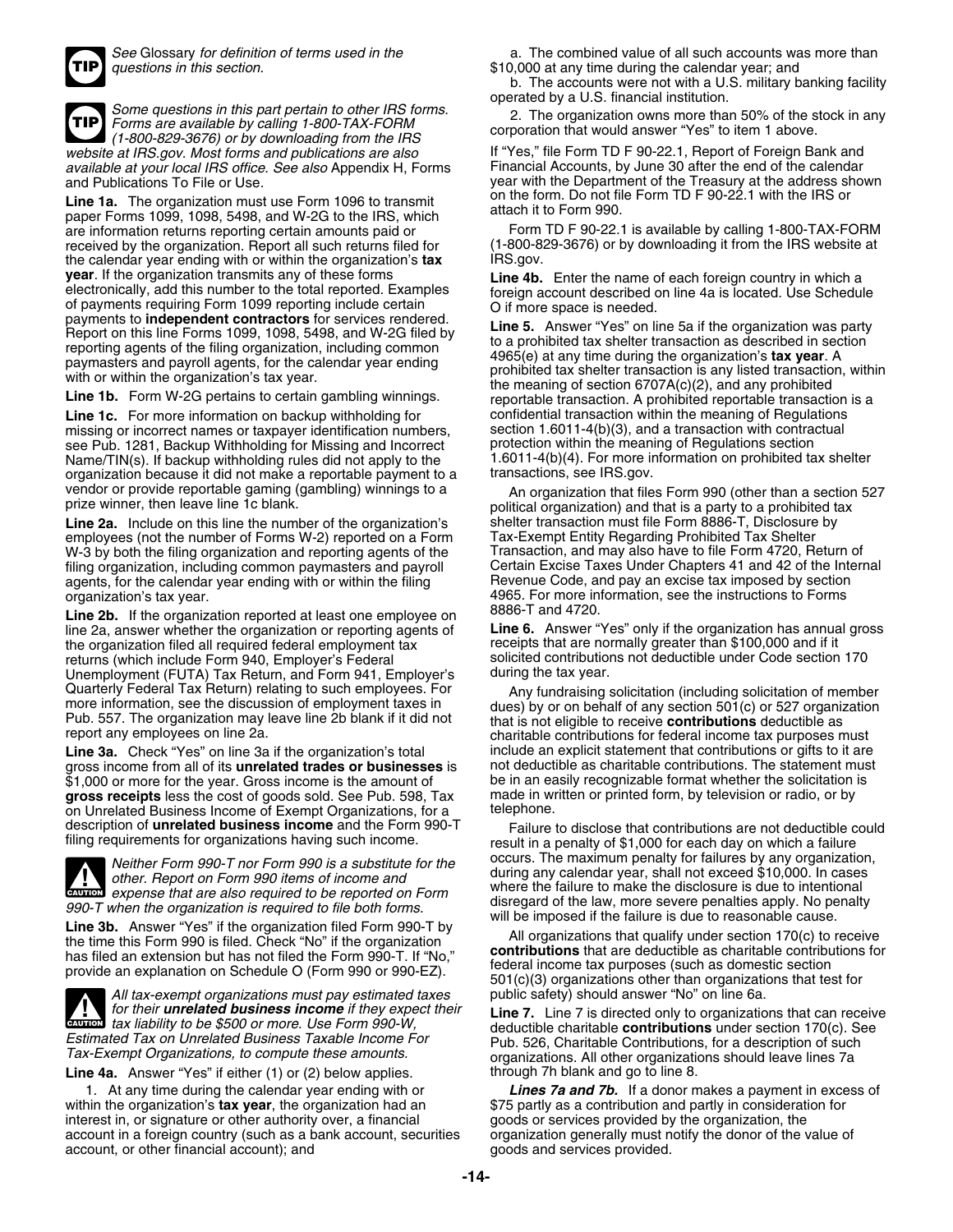**Example.** A donor gives a charity \$100 in consideration for • Type II supporting organizations that accept any gift or<br>oncert ticket valued at \$40 (a quid pro quo **contribution**). In **contribution** from a person (other th a concert ticket valued at \$40 (a quid pro quo contribution). In this example, \$60 would be deductible. Because the donor's described in section 509(a)(1), (2), or (4)) who directly or payment exceeds \$75, the organization must furnish a indirectly controls, either alone or together with one or more<br>disclosure statement even though the taxpayer's deductible entity related persons, the governing body of a disclosure statement even though the taxpayer's deductible related persons, the governing body of a **supported** amount does not exceed \$75. Separate payments of \$75 or less made at different times of the year for separate fundraising purposes of this question, a related person is any **family** events will not be aggregated for purposes of the \$75 threshold. **member** and any **35% controlled entity**.



**Lines 7c and 7d.** If the organization is required to file Form<br>
8282, Donee Information Return, to report information to the<br>
IRS and to donors about dispositions of certain donated<br>
property made within 3 years after the

Lines 7e and 7f. If, in connection with a transfer to or for<br>the use of the organization, the organization directly or indirectly<br>pays premiums on any personal benefit contract, or there is an<br>understanding or expectation Form 8870, Information Return for Transfers Associated with<br>
Certain Personal Benefit Contracts, the premiums it paid, and<br>
the premiums paid by others but treated as paid by the<br>
organization is for a charitable purpose or distribution.<br>
tax, equal to premiums paid, on Form 4720. A personal benefit<br>
contract is generally any life insurance, annuity, or endowment<br>
contract that benefits, directly or indirectly, the transferor, a described member of the transferor's family, or any other person, a<br> **supporting organization**, defined in section 4966(d)(4)), to the<br>
designated by the transferor (other than an organization<br>
organization of such donor advised fun designated by the transferor (other than an organization sponsoring organization of such donor advised fund, or<br>described in section 170(c)).<br>**Line 9b.** Answer "Yes" if the organization made a

**Line 7g.** Form 8899, Notice of Income from Donated<br>
Intellectual Property, must be filed by certain organizations that<br>
received a charitable gift of qualified intellectual property that<br>
produces net income. The organiza self-created copyrights), trademark, trade name, trade secret, *If an organization makes a distribution from a donor*<br>know-how, software (other than certain "canned" or<br>**If an organization makes a distribution from a donor** "off-the-shelf" software or self-created software), or similar property, or applications or registrations of such property. If the *any of these persons, which distribution directly or indirectly* organization did not receive a contribution of qualified *provides a more than incidental benefit to one of such persons,*

**contribution** deduction in excess of \$500 unless the donee Contributions of Motor Vehicles, Boats, and Airplanes, for the *be imposed on a distribution if a tax has been imposed for the* donation (or a written acknowledgment with the same *distribution under section 4958.* information). See the instructions for Form 1098-C for more

**Line 8.** A **sponsoring organization** of a **donor advised fund**<br>
must answer "Yes" if any one of its donor advised funds had<br>
excess business holdings at any time during the organization's<br> **tax year**. A section 509(a)(3) to line 9. If "Yes," see the instructions for Schedule C of Form<br>4720 to determine whether the organization is subject to the<br>excess business holdings tax under section 4943 and is<br>required to file Form 4720.<br>on the basis

*Donor advised funds.* For purposes of the excise tax on *However, section 501(i) allows social clubs to retain their* excess business holdings under section 4943, a donor advised fund is treated as a **private foundation**.

*Supporting organizations.* Only certain **supporting** *religion if the social club:* **organizations** are subject to the excess business holdings tax *1. Is an auxiliary of a frate* under section 4943. These include: *includes under section 501(c)(8), and* under section 4943. These include:

• Type III supporting organizations that are not functionally *2. Limits its membership to the members of a particular* integrated; and *religion; or the membership limitation is:*

To determine whether the organization is a supporting *See section 6113 and Notice 88-120, 1988-2 C.B. 454.* organization and if so, what type of supporting organization it is, see the Instructions for Schedule A (Form 990 or 990-EZ), Part I, line 11.

advised fund resulting from the advice of a donor, donor **CAUTION** *advisor, family member, or a 35% controlled entity of* **!** section 4967 imposes a tax on (1) the person upon whose *Line 7h.* A donor of a (1) motor vehicle for use on public *advice the distribution was made, (2) the beneficiary of the* roads, (2) a boat, or an (3) airplane cannot claim a charitable *distribution, and (3) the fund manager for knowingly agreeing to* organization provides the donor with a Form 1098-C, *tax must file Form 4720 to pay the tax. No Section 4967 tax will*

information. If the organization did not receive a contribution of *If an organization makes a distribution from a donor advised* a car, boat, airplane, or other vehicle, leave line 7h blank. *fund to a donor, donor advisor, family member, or 35%*



on the basis of race, color, or religion.

membership is limited (in writing) to members of a particular *religion* if the social club: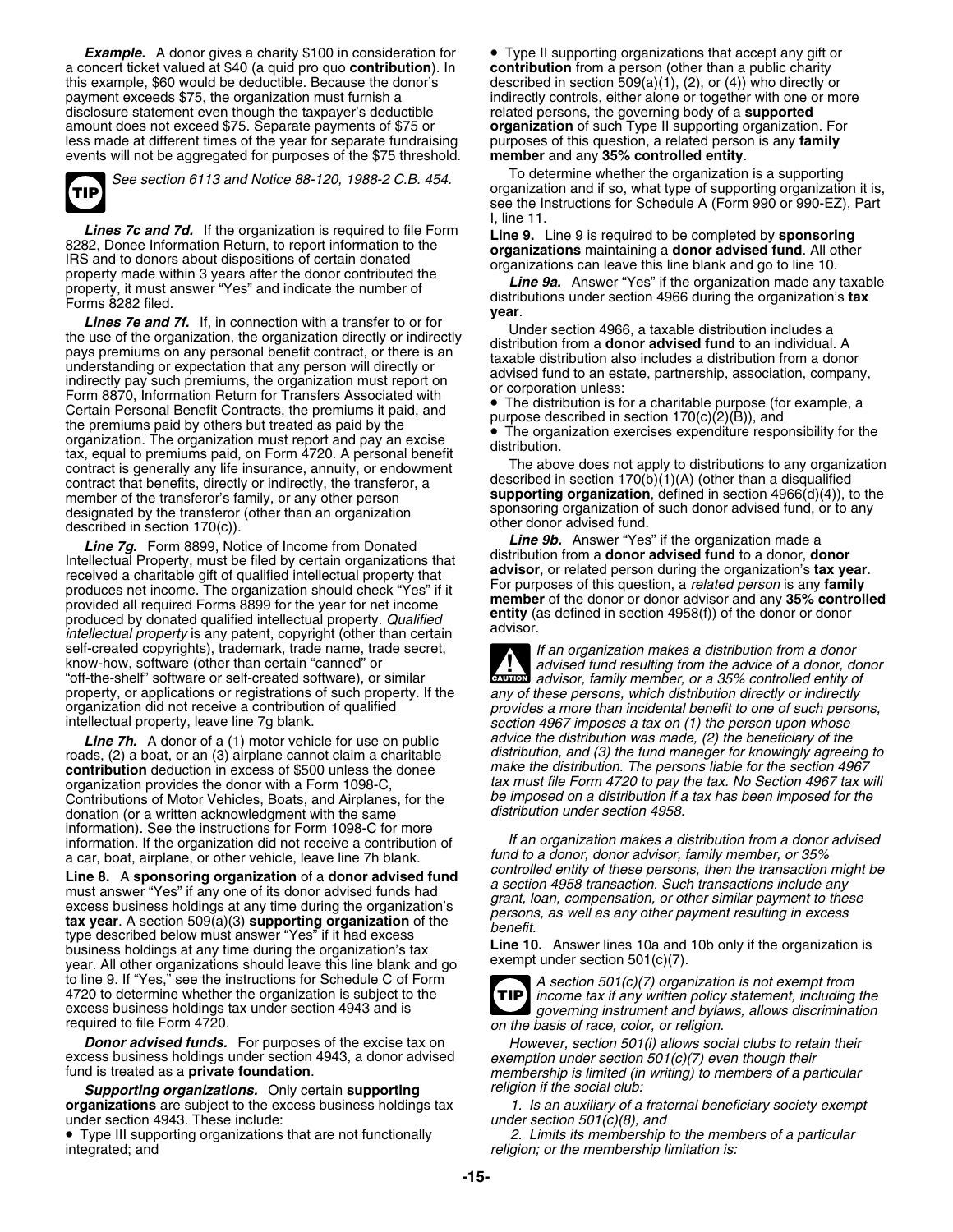*a. A good-faith attempt to further the teachings or principles* nondiscriminatory open access basis under an open access

*color.* transmission provider agreement approved or accepted by

contributions, and unusual amounts of income included in Part and understrive from a member).<br>VIII, Statement of Revenue, line 12, Total Revenue, but not and all only on S. The provision or sale of electric energy distribu VIII. *Statement of Revenue*, line 12, *Total Revenue*, but not 3. The provision or sale of electric energy distribution included in the definition of **gross receipts** for section 501(c)(7) services or ancillary services, if the services are provided on exemption purposes as discussed in *Appendix C*. However, if and anomaliscriminatory, ope exemption purposes as discussed in *Appendix C*. However, if nondiscriminatory, open-access basis to distribute elect<br>the organization is a college fraternity or sorority that charges energy not owned by the mutual or elec the organization is a college fraternity or sorority that charges energy no<br>membership initiation fees but not annual dues, do not include company: membership initiation fees but not annual dues, do not include

**Line 10b.** Enter the amount of **gross receipts** included in<br>
Part VIII. Statement of Revenue, line 12, Total Revenue,<br>
derived from the general public for use of the organization's<br>
facilities, that is, from persons other



*the club's* Form 990-T *if required to be filed. Investment income earned by a section 501(c)(7) organization is not* income earned by a section 501(c)(7) organization is not<br>tax-exempt income unless set aside for the following purposes:<br>religious, charitable, scientific, literary, educational, or<br>religious, charitable, scientific, litera

*If the combined amount of an organization's gross investment income and other unrelated business income exceeds \$1,000, it must report the investment income and other*<br>unrelated business income on Form 990-T.

income consists of amounts collected from members for the *If the calculated member income percentage for a*<br>Sole purpose of meeting losses and expenses. For purposes of **IFIP** section 501(c)(12) organization is less than section 501(c)(12), the term *gross income* means **gross receipts** without reduction for any cost of goods sold.

Test is income derived directly from the members to pay for services that form the basis for tax exemption under section 501(c)(12), and includes payments for purchases of water, electricity, and telephone service. Member income does not include interest income, gains from asset or security sales, or *include subsequent tax year, the organization may file Form 990 or*<br>dividends from another cooperative (unless that cooperative is *Form 990-EZ for that year* dividends from another cooperative (unless that cooperative is *Form 990-*<br>*prior year. prior year.* also a member).

to elect the governing board of the organization, are involved in

When calculating the member income percentage to used to meet its income tax return filing requirement under<br>determine whether an organization meets the 85% Member section 6012. Such a trust must, if it answers "Yes" on li Income Test, the organization may exclude specific sources of report its tax-exempt interest received or accrued (if reporting income from both the numerator and the denominator of the under the accrual method) during the income from both the numerator and the denominator of the under the accrual method) during the **tax year** on line 12b. fraction. For example, if an organization is a corporation and it<br>
receives an amount that qualifies as a contribution to capital<br>
under section 118, then that amount is not included in either the<br>
numerator or the denomi

• It must become a permanent part of the organization's working capital; **Line 13.** Answer lines 13a, 13b, and 13c only if the

• It must not be compensation for specific quantifiable services: **of Health and Human Services CO-OP program.** of the of the and Human Services CO-OP program.

• It must be bargained for;

• It must benefit the organization commensurately with its

• It must ordinarily be used in or contribute to the production of

is figured by excluding any income received or accrued from the

1. Qualified pole rentals.

services or ancillary services if the services are provided on a

*bat religion, and*<br>b. Not intended to exclude individuals of a particular race or a Regulatory Commission (FERC) or under an independent *Regulatory Commission (FERC) or under an independent* **Line 10a.** Enter the amount of initiation fees, capital FERC (other than income received or accrued directly or **FERC** (other than income received or accrued directly or indirectly from a member).

such initiation fees.<br>
such initiation fees.<br> **A. To end-users who are served by distribution facilities not**<br> **A. Shipper the amount of gross receipts** included in owned by the company or any of its members (other than

*Include the amount entered on line 10b of Form 990 on* any of its members (other than income received or accrued

- 
- 

*prevention of cruelty to children or animals.* For a mutual or cooperative telephone company, *gross from another telephone company for completing long distance* calls to or from or between the telephone company's members, *from qualified pole rentals, from the sale of display listings in a directory furnished to the telephone company's members, or* **Line 11.** Answer lines 11a and 11b only if the organization is exempt under section 501(c)(12).<br>
One of the requirements that an organization must meet to qualify under section 501(c)(12) is that at least 85% of its gros

section 501(c)(12) organization is less than 85% for the tax year, then the organization fails to qualify for **TIP** tax-exempt status for that year, and it must file Form 1120, U.S. Member income for purposes of this 85% Member Income *Corporation Income Tax Return, in lieu of Form 990 or 990-EZ* one year does not cause permanent loss of tax-exempt status under section 501(c)(12). So long as the organization's member income percentage is equal to or greater than 85% in any subsequent tax year, the organization may file Form 990 or

Members are those individuals or entities that have the right **Line 12.** All organizations that are not section 4947(a)(1) trusts

the operations of the organization, and receive a share of its<br>
excess operating revenues.<br>
When calculating the member income percentage to<br>
When calculating the member income percentage to<br>
used to meet its income tax re section 6012. Such a trust must, if it answers "Yes" on line 12a,

organization has received a loan or grant under the Department

Line 13a. If the organization is licensed to issue qualified It must benefit the organization commensurately with its bealth plans in more than one state, check "Yes." If the value; and value; and value; and value; and value; and value; and value; and value; and value; and value org additional income.<br>It must or contribute to the production of the production of or contribute to the production of the production<br>Internet of a ditional income. (Form 990 or 990-EZ) each state in which the organization is<br> Gross income for mutual or cooperative electric companies licensed to issue qualified health plans, the dollar amount of<br>igured by excluding any income received or accrued from the lifeserves each state requires the organi following.<br>
the dollar amount of reserves the organization maintains and<br>
1. Qualified pole rentals

2. Any provision or sale of electric energy transmission **Line 13b.** Report the highest dollar amount of reserves the vices or ancillary services if the services are provided on a organization is required to maintain by an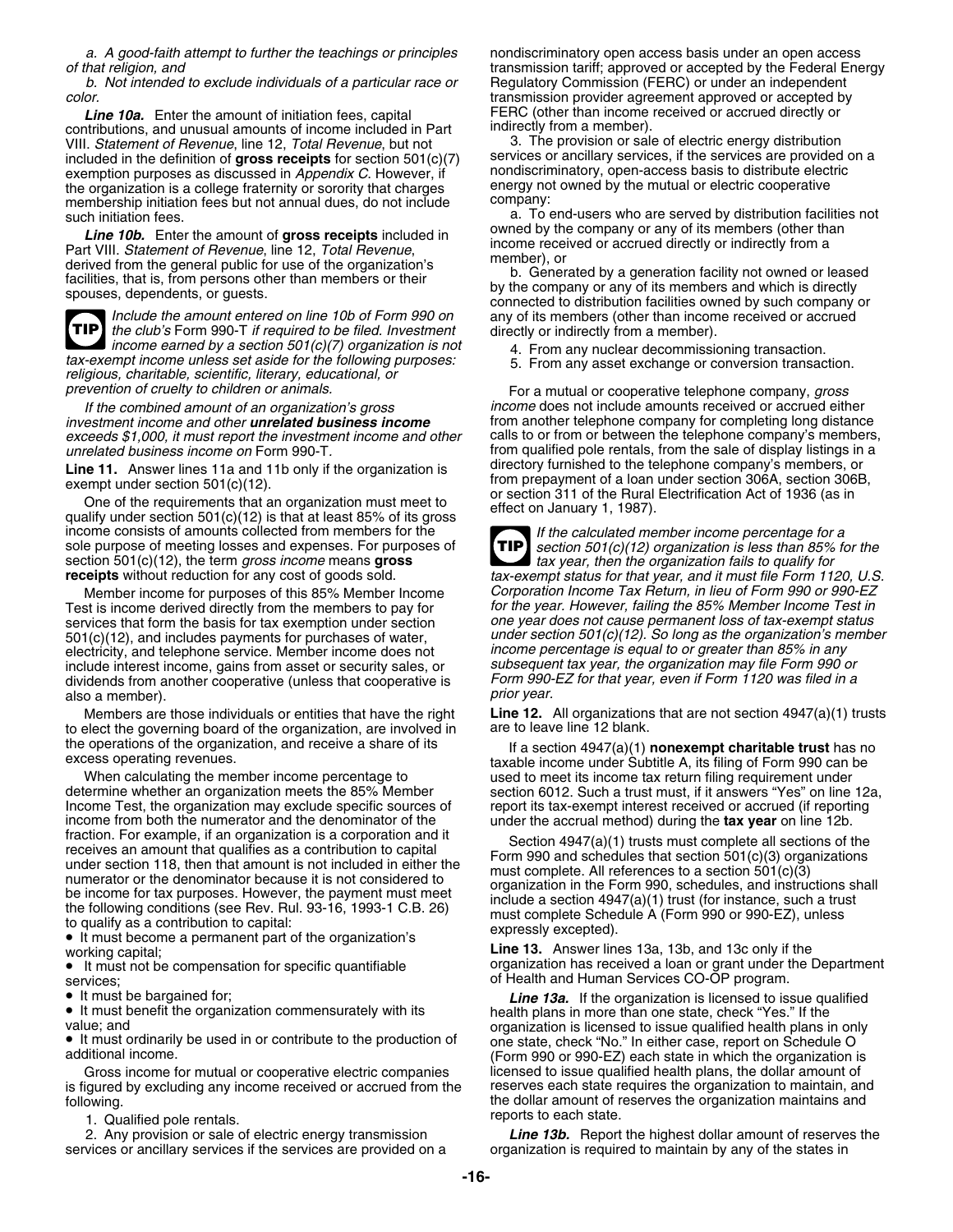**Line 14b.** If an organization received a payment for **Example.** A voluntary employees' beneficiary association services for indoor tanning services during the year, it must (VEBA) is a trust under state law. Bank B is the services for indoor tanning services during the year, it must (VEBA) is a trust under state law. Bank B is the sole trustee of collect from the recipient of the services a tax equal to 10% of the trust. In completing line collect from the recipient of the services a tax equal to 10% of the trust. In completing line 1a, the VEBA will report one voting the amount paid for such service, whether paid by insurance or member of the governing body the amount paid for such service, whether paid by insurance or<br>
otherwise, and remit such tax quarterly to the IRS by filing Form<br>
T20. If the organization filed Form 720 during the year, it should<br>
check "Yes" to line 14b

Check the box in the heading of Part VI if Schedule O (Form in the religious exception discussed below. Nor was the<br>
990 or 990-EZ) contains any information pertaining to this part.<br>
All organizations must complete Part VI

disclosure practices. Although federal tax law generally does<br>not mandate particular management structures, operational<br>policies, or administrative practices, every organization is<br>required to answer each question in Part

requested in Section B generally is not required under the<br>Internal Revenue Code, the IRS considers such policies and<br>procedures to generally improve tax compliance. The absence<br>of appropriate policies and procedures can l organization's size, type, and culture. Accordingly, it is<br>
important that each organization consider the governance<br>
policies and practices that are most appropriate for that<br>
organization in assuring sound operations and organization in assuring sound operations and compliance with The member is a donor to the organization.<br>The domination is the contribution, relation relating to charities. The amount of the contribution. tax law. For more governance information relating to charities, see *[www.irs.gov/eo](http//www.irs.gov/eo)* and click on *life cycle*. 2. Religious exception: The member has taken a *bona fide*

**Line 1a.** The **governing body** is the group of one or more<br>persons authorized under state law to make governance<br>persons contracted under state law to make governance<br> $\chi$  and the organization and its shareholders or<br>mem

disqualifies the member from voting). If members of the *Example 1.* B is a voting member of the organization's governing body do not all have the same voting rights, explain board of directors. B is also a partner with a profits and capital<br>material differences on Schedule O (Form 990 or 990-EZ). The interest greater than 5% in a l

which the organization is licensed to issue qualified health If the organization's governing body or governing documents plans.<br> **delegated authority to act on its behalf to an executive**<br> **delegated authority to act on its behalf to an executive**<br> **delegated authority to act on its behalf to an executive**<br> **delegated authority to act on its Line 13c.** Report the highest dollar amount of reserves the<br>organization maintains on hand and reports to a state in which<br>the organization is licensed to issue qualified health plans.<br>**Line 14a.** Answer line 14a "Yes" if

**1.** The member was not compensated as an **officer** or other employee of the organization or of a **related organization** (see<br>**Disclosure** employee of the organization or of a **related organization** (see<br>the instructions f **Disclosure** the instructions for Schedule R (Form 990)) except as provided

Even though the information on policies and procedures member, was involved in a transaction with the organization<br>uested in Section B generally is not required under the (whether directly or indirectly through affiliation

vow of poverty and either (a) receives **compensation** as an **Section A. Governing Body and Management** agent of a **religious order** or a section 501(d) religious or a section 501(d) religious or a section 501(d) religious or a section 501(d) religious or a postolic organization, bu

interest greater than 5% in a law firm, C, that charged  $$120,000$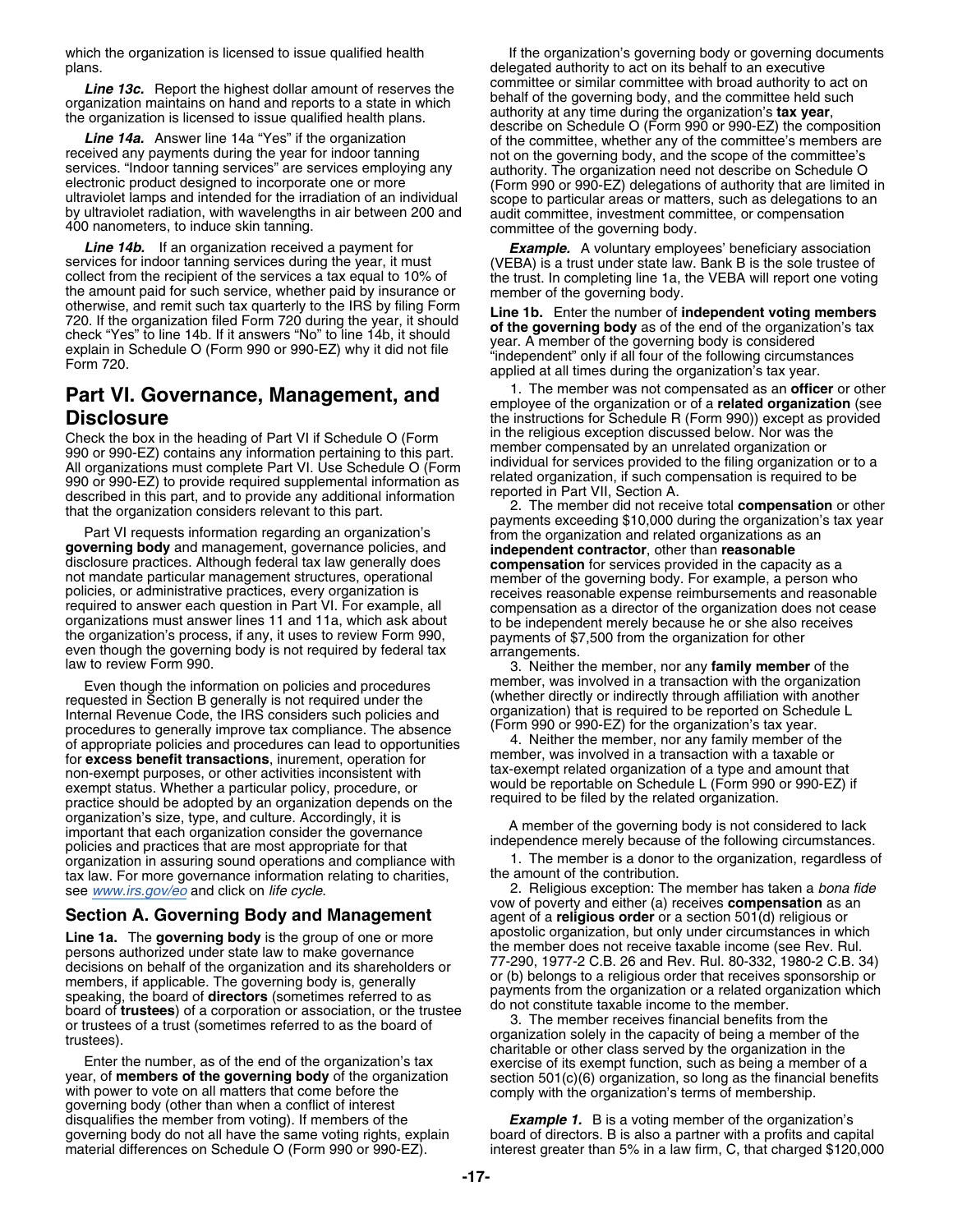to the organization for legal services in a court case. The relationship with another of the organization's current officers, transaction between C and the organization must be reported directors, trustees, or key employees, as reported in Part VII, on Schedule L (Form 990 or 990-EZ) because it is a transaction Section A, at any time during the o on Schedule L (Form 990 or 990-EZ) because it is a transaction between the organization and an entity of which B is a more each family and business relationship, identify the persons and than 5% owner, and because the payment to C from the describe their relationship on Schedule O (Form 990 or<br>describe their relationship or "local describe their structions to describe their sufficient to enter "family rela Schedule L (Form 990 or 990-EZ), Part IV, regarding both relationship" without greater detail. factors). Accordingly, B is not an independent member of the **Business relationship.** Business relationships between<br>
geoverning body because the \$120,000 payment must be<br>
the person is employed by the following.<br>
the foll

*Example 3.* C was Board Chair of X school during the tax year. X's Bylaws designate the following as officer positions: Board Chair, Secretary, and Treasurer. C set the agenda for entity (but not in the same tax-exempt organization). board of directors meetings, officiated board meetings, coordinated development of board policy and procedure, was Ownership is measured by stock ownership (either voting an ex officio member of all committees of the board, conducted power or value, whichever is greater) of a corporation, profits or weekly staff meetings, and performed teacher and staff capital interest in a partnership or limited liability company<br>evaluations, X compensated C during the tax year for C's (whichever is greater), membership interest in evaluations. X compensated C during the tax year for C's (whichever is greater), membership interest in a nonpro<br>services. This compensation was attributable to C's board and organization, or beneficial interest in a trust services. This compensation was attributable to C's board and organization, or beneficial interest in a trust. Ownership<br>committee activities, and to C's non-director activities involving includes indirect ownership (for e committee activities, and to C's non-director activities involving includes indirect ownership (for example, ownership in an entity in question); there may be staff meetings and evaluations. Because X compensated C for tha staff meetings and evaluations. Because X compensated C for that has ownership in the entity in question<br>services as an officer/employee. C is not an independent ownership through multiple tiers of entities. services as an officer/employee, C is not an independent member of the governing body. See Rev. Rul. 68-597 and Rev. Rul. 57-246 for a description of the distinction between director

*Example 4.* Same facts as in Example 3, except that the finduding psychologist<br>ard Chair position was not designated as an officer position fremitent/communicant. Board Chair position was not designated as an officer position. under X's Bylaws, board resolutions, or state law. Nevertheless, **Example 1.** B is an officer of the organization, and C is a because X compensated C for non-director activities involving member of the organization's gover staff meetings and evaluations during the tax year, C is deemed spouse. The organization must report that B and C have a to have received compensation as an employee—not as a family relationship.<br>governing body member--for those activities. Therefore, C is not  $\mathbf{F}$ 

**Example 5.** Same facts as in Example 3, except that (1) C conducted only director and committee activities during the tax director or trustee of the accounting firm. D's accounting firm year; (2) C did not conduct staff meetings and evaluations; and provides services to E in the ordinary course of the accounting<br>(3) X compensated C a reasonable amount for C's Board Chair firm's business, on terms generall (3) X compensated C a reasonable amount for C's Board Chair firm's business, on terms generally offered to the public, and<br>services during the tax year, but did not provide any other enties are receives \$100,000 in fees du compensation to C in any other capacity. C's independence as between D and E is not a reportable business relationship, a Board member is not compromised by receiving either because (1) it is in the ordinary course of busi compensation from X as a Board member (and not as an officer terms generally offered to the public, or (2) D does not hold a or employee). greater-than-35% interest in the accounting firm's profits or

See also *Examples 2* and 3 in the Instructions for Part VII, and papital.

more than a **reasonable effort** obtain the necessary of a \$45,000 car from the dealership during the organization's tax more than a **reasonable effort** to obtain the necessary version of the necessary verse of the dealersh information to determine the number of **independent voting** year in the ordinary course of the dealership's business, on **members of its governing body** and can rely on information terms generally offered to the public. The relationship between<br>provided by such members. For instance, the organization can F and G is not a reportable business provided by such members. For instance, the organization can F and G is not a reportable business relationship because the<br>Felv on information it obtains in response to a questionnaire transaction was in the ordinary cours rely on information it obtains in response to a questionnaire and the ordinary sent annually to each member of the governing body that generally offered to the public. includes the member's name and title, blank lines for the *Example 4.* H and J are members of the organization's member's signature and signature date, and the pertinent

Line 2. Answer "Yes" if any of the organization's current each is a director or officer in the same business entity. **officers**, **directors**, **trustees**, or **key employees**, as reported *Example 5.* K is an officer of the organization, and L is on

990-EZ). It is sufficient to enter "family relationship" or "business

the compensation was of a type (compensation to a family aggregate during the organization's tax year. *Indirect*<br>
member of a member of C's governing body) and amount (over<br>
\$10,000) that would be reportable on Schedule L

greater than 10% owner in the same business or investment

**Privileged relationship exception.** For purposes of line 2, a "business relationship" does not include a relationship services and officer services.<br>**Example 4.** Same facts as in Example 3, except that the (including psychologist) and patient, or a priest/clergy and

member of the organization's governing body. B is C's sister's

governing body member--for those activities. Therefore, C is not **Example 2.** D and E are officers of the organization. D is also a partner in an accounting firm with 300 partners (with a /300 interest in the firm's profits and capital) but is not an officer, receives \$100,000 in fees during the year. The relationship either because (1) it is in the ordinary course of business on

Section A, line 5, later. **Example 3.** F and G are trustees of the organization. F is **Reasonable effort.** The organization need not engage in the owner and CEO of an automobile dealership. G purchased

instructions and definitions for line 1b, to determine whether the corporations and serve on each other's boards. The relationship member is or is not independent. **between H** and J is a reportable business relationship because

its board of directors. L is a greater-than-35% partner of a law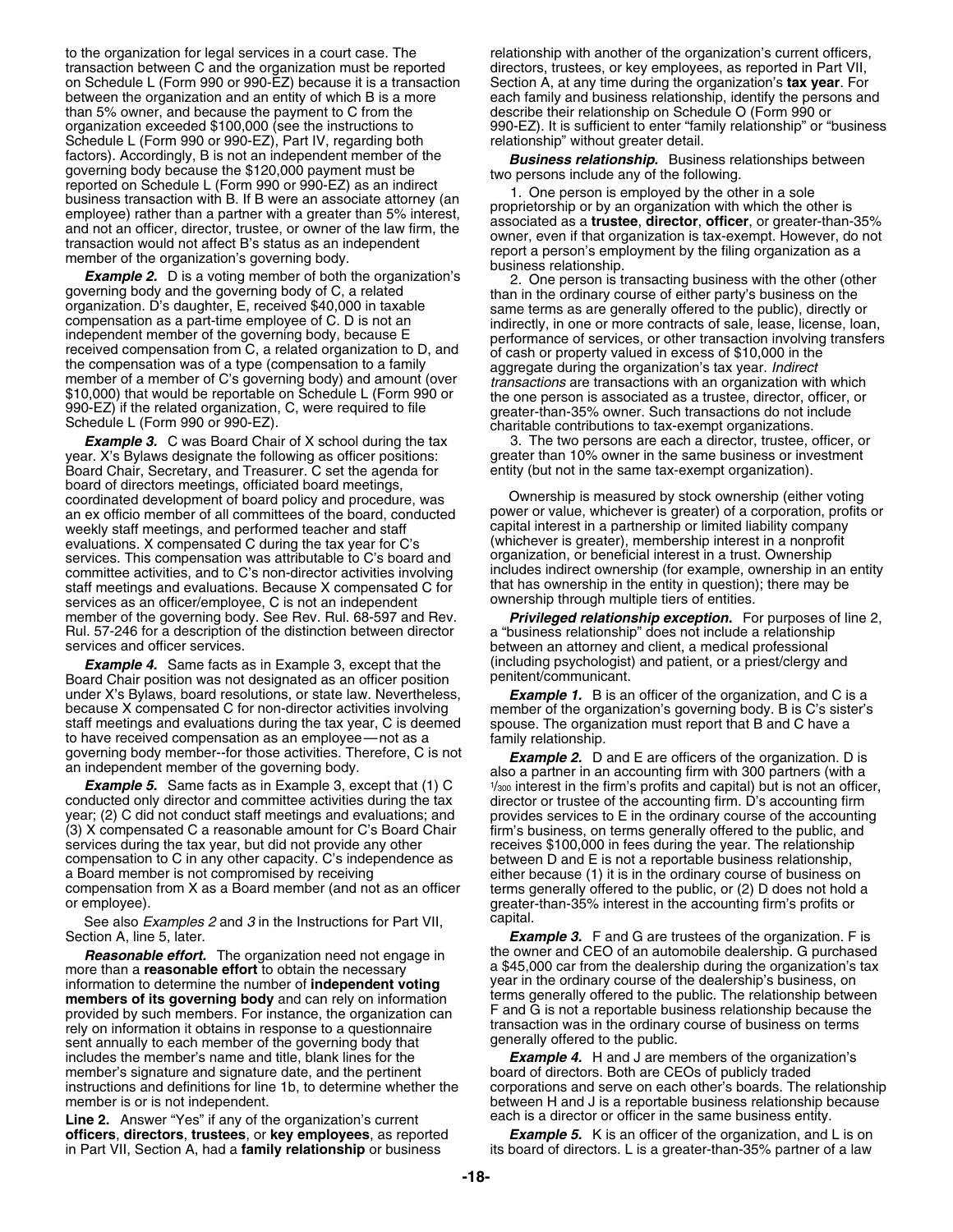firm that charged \$60,000 during the organization's tax year for agent with the state and to the required or permitted number or legal services provided to K that were worth \$600,000 at the frequency of governing body or member meetings. law firm's ordinary rates. Thus, the ordinary course of business<br>exception does not apply. However, the relationship between K<br>and L is not a reportable business relationship, because of the<br>privileged relationship of atto

provide information about a family or business relationship *B* under *Heading, Items A–M*, regarding attachment<br>between two **officers, directors, trustees**, or **key employees** in the event of a change in the organization' between two officers, directors, trustees, or key employees if it is unable to secure the information after making a<br> **Example of a reasonable**<br> **EXAMPLE An organization must report significant changes to its**<br> **EXAMPLE An organization must report significant changes to its**<br> **EXAM** 

other person to perform any management duties customarily performed by or under the direct supervision of **officers**, **directors, trustees, or key employees**. Such management duties include, but are not limited to, hiring, firing, and supervising personnel, planning or executing budgets or the organization's **tax year** of a significant diversion of its unrelated trades or businesses of the organization. "Yes," explain the nature of the diversion, amounts or property Management duties do not include administrative services involved, corrective actions taken to address the matter, and (such as payroll processing) that do not involve significant pertinent circumstances on Schedule O (Form 990 or 990-EZ), include investment management unless the filing organization not be identified by name.

Line 4. The organization must report significant changes to its or use of the organization's assets other than for the organizing or enabling document by which it was created organization's authorized purposes, including but not limited to (articles of incorporation, association, or organization; trust embezzlement or theft. Report diversions by the organization's instrument: constitution: or similar document) and to its rules **officers, directors, trustees,** instrument; constitution; or similar document), and to its rules **constitutions, included in the examployees**, **volunteers**, instruments, or similar document), or similar documents, or similar or similar or similar or simi governing its affairs commonly known as bylaws (or regulations, operating agreement, or similar document). Report changes any other person, even if not associated with the organization made since the prior Form 990 was filed, or that were not<br>reported on any prior Form 990, and that were made before the conclude an authorized transfer of assets for FMV consideration, reported on any prior Form 990, and that were made before the linclude an authorized transfer of assets for FMV consideration,<br>end of the tax year. Do not report changes to policies described such as to a joint venture or end of the **tax year**. Do not report changes to policies described such as to a **joint venture** or for-profit subsidiary in exchanger or established outside of the organizing or enabling document for an interest in the joi or established outside of the organizing or enabling document for an interest in the joint venture or subsidiary. For this<br>and bylaws (or similar documents), such as adoption of, or purpose, a diversion is considered signi and bylaws (or similar documents), such as adoption of, or purpose, a diversion is considered significant if the gross value<br>change to, a policy adopted by resolution of the **governing** of all diversions (not taking into a change to, a policy adopted by resolution of the **governing** of all diversions (not taking into account restitution, insurance,<br>**body** that does not entail a change to the organizing document or similar recoveries) discove **body** that does not entail a change to the organizing document

- The number, composition, qualifications, authority, or duties<br>
of the governing body's voting members;<br>
 The number composition qualifications authority or duties<br>
 The number composition qualifications authority or du
- 
- 

• The role of the stockholders or membership in governance;

• The distribution of assets upon dissolution;

• The quorum, voting rights, or voting approval requirements of to what a person, including a corporation or other legal entity, is the governing body members or the organization's stockholders called in the governing documents) any person who, pursuant

• The policies or procedures contained within the organizing applicable state law, has the right to participate in the directors, trustees, or key employees, conflicts of interest,

• The composition or procedures contained within the organizing document or bylaws of an audit committee.

**Example.** Organization X has a written conflicts of interest policy that is not contained within the organizing document or bylaws. The policy is changed by board resolution. The policy of the persons on the governing bod

enabling documents or bylaws that are not required to be profits or excess dues or a share of the organization's net<br>reported here include changes to the organization's registered assets upon the organization's dissolution reported here include changes to the organization's registered

*Reasonable effort.* The organization is not required to change in the organization's name. See the instructions for *Item*

**TIP** annually to each such person that includes the name and tile of Determinations no longer issues letters confirming the<br>each person reporting information, blank lines for those tax-exempt status of organizations that report **Line 3.** Answer "Yes" if at any time during the organization's *name change. If an exempt organization becomes a different legal entity, such as by changing its legal structure from a trust*<br>to a corporation or by dissolving in one state and incorporating in another, then a new exemption application is required to establish that the new legal entity qualifies for exemption. **Line 5.** Answer "Yes" if the organization became aware during financial operations, or supervising exempt operations or assets, whether or not the diversion occurred during the year. If managerial decision-making. Management duties also do not although the person or persons who diverted the assets should

conducts investment management services for others. <sup>A</sup>*diversion of assets* includes any unauthorized conversion or bylaws.<br>
year exceeds the lesser of (1) 5% of the organization's gross<br>
receipts for its tax year, (2) 5% of the organization's total assets

Examples of significant changes to the organizing or<br>enabling document or bylaws include changes to:<br>The organization's exempt purposes or mission;<br>the enabling of the state of the state of the state of the state of the st The organization's exempt purposes or mission; the organization's net earnings. In the case of section 501(c)(3)<br>• The organization's name (see also the instructions for and  $501(0)(4)$  organizations it also can be an **axag** The organization's name (see also the instructions for and 501(c)(4) organizations, it also can be an **excess benefit** *Heading*, Item B); **transaction** taxable under section 4958 and reportable on •

• The number, composition, qualifications, authority, or duties **Line 6.** Answer "Yes" if the organization is organized as a of the organization's **officers** stock corporation, a joint-stock company, a partnership, a **joint** or **key employees**; venture, or a limited liability company. Also answer "Yes" if the organization is organized as a non-stock, nonprofit, or not-for-profit corporation or association with members. For • The provisions to amend the organizing or enabling not-for-profit corporation or association with members. For document or bylaws;<br>● The quorum, voting rights, or voting approval requirements of to what a person, including a corporation or other legal entity, is or membership;<br>
The nolicies or procedures contained within the organizing applicable state law, has the right to participate in the documents or bylaws regarding **compensation** of officers,<br>directors, trustees, or key employees, conflicts of interest<br>or assets from the organization. Members do not include whistleblowers, or document retention and destruction; and governing body members. For purposes of Part VI, a membership organization includes members with the following<br>kinds of rights.

Examples of insignificant changes made to organizing or 3. The members can receive a share of the organization's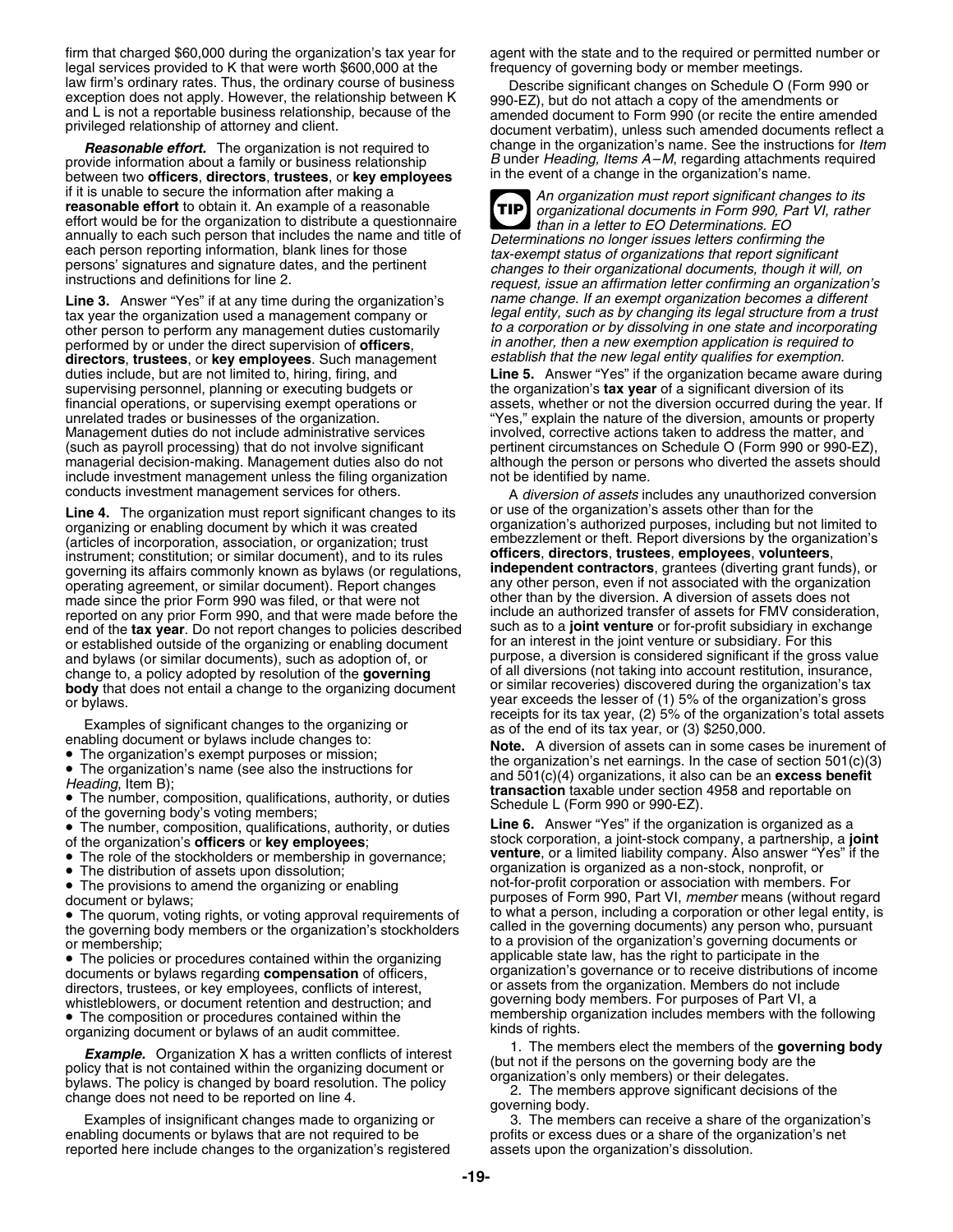Describe on Schedule O (Form 990 or 990-EZ) the classes of *Example 2.* Y is a section 170(b)(1)(A)(iii) hospital located

members of the organization's governing body, whether **Line 10b.** *Written policies and procedures governing the* describe on Schedule O (Form 990 or 990-EZ) the class or *their operations are consistent with the organization's*

Line 7b. Answer "Yes" on line 7b if at any time during the<br>organization's tax year any governance decisions of the<br>organization were reserved to (or subject to approval by) and the members stockholders or persons other tha members, stockholders, or persons other than the **governing**<br> **body**, whether or not any such governance decisions were<br>
made during the tax year, such as approval of the governing<br>
bylaws, a manual provided to chapters, a made during the tax year, such as approval of the governing bylaws, a manual provided to chapters, a constitution, or<br>body's election or removal of members of the governing body documents. If "No," explain on Schedule O (F body's election or removal of members of the governing body,<br>
or approval of the governing body's decision to dissolve the<br>
organization ensures that the local unit's<br>
organization. If "Yes," describe on Schedule O (Form 9

contemporaneously documented by any means permitted by supervision or control over its **sure**<br>state law every meeting held and written action taken during the condition of the group exemption. state law every meeting held and written action taken during the organization's tax year by its **governing body** and committees<br>with authority to act on behalf of the governing body (which<br>organization's final Form 990 (including all required schedules),<br>ordinarily do not include adviso

Line 9. The IRS needs a current mailing address to contact governing body members before filing the form.

Answer "Yes" to any question in this section that asks whether *Example.* The return preparer emails a copy of the final the organization had a particular policy only if the organization's version of Form 990 to each Board member before it was filed.<br>The moverning body (or a committee of the governing body, if the However, no Board member un governing body (or a committee of the governing body, if the governing body delegated authority to that committee to adopt either before or after filing. Because such a copy of the final<br>the policy): adopted the policy by the end of its **tax year**, and if version of the form was pro the policy); adopted the policy by the end of its **tax year**, and if version of the form was provided to each voting mem<br>the policy applied to the organization as a whole. If the policy organization's governing body before the policy applied to the organization as a whole. If the policy applied only on a division-wide or department-wide level, organization can answer "Yes" even though no review took<br>answer "No". The organization may explain the scope of such place. The organization must describe its Form answer "No". The organization may explain the scope of such policy on Schedule O. **process** (or lack thereof) on Schedule O (Form 990 or 990-EZ).

*Example 1.* X is a national organization dedicated to the to family members or businesses with which the person is reform of K. X has affiliates in 15 states which conduct activities closely associated. For this purpose, a conflict of interest does to carry out the purposes of X at the state level. X has the number of the dualing of th to carry out the purposes of  $X$  at the state level.  $X$  has the authority to approve the annual budget of each affiliate. X must respective duties to the organization and to another<br>organization, such as by serving on the boards of bo

members or stockholders with the rights described above. in M City. Y appoints a majority of the board of directors of Z, a **Line 7a.** Answer "Yes" on line 7a if at any time during the section  $509(a)\dot{3}$ ) supporting organization that invests funds and organization's tax year there were one or more persons (other than the organization's **gover** 

periodically, or as vacancies arise, or otherwise. If "Yes," *activities of local chapters, branches, and affiliates to ensure* classes of such persons and the nature of their rights. *tax-exempt purposes* are documents used by the organization

**Note.** The **central organization** (parent organization) named **Line 8.** Answer "Yes" on lines 8a and 8b if the organization in a **group exemption** letter is required to have general

similar writings that explain the action taken, when it was taken,<br>and who made the decision. For this purpose,<br>contemporareous means by the later of (1) the next meeting of<br>the governing body members a link to a<br>the gover

the organization's **officers, directors, trustees,** or **key**<br> **employees.** The organization can use its official mailing<br>
address stated on the first page of Form 990 as the mailing<br>
address for such persons. Otherwise, en **Section B. Policies** The Conducted." The Conducted **"** "No review was or will be conducted."

**Line 10a.** Answer "Yes" if the organization had during its tax<br>
year any local chapters, local local incredibles over which the organization had policy. A conflict of interest<br>
similar local transfillates over which the o organization, such as by serving on the boards of both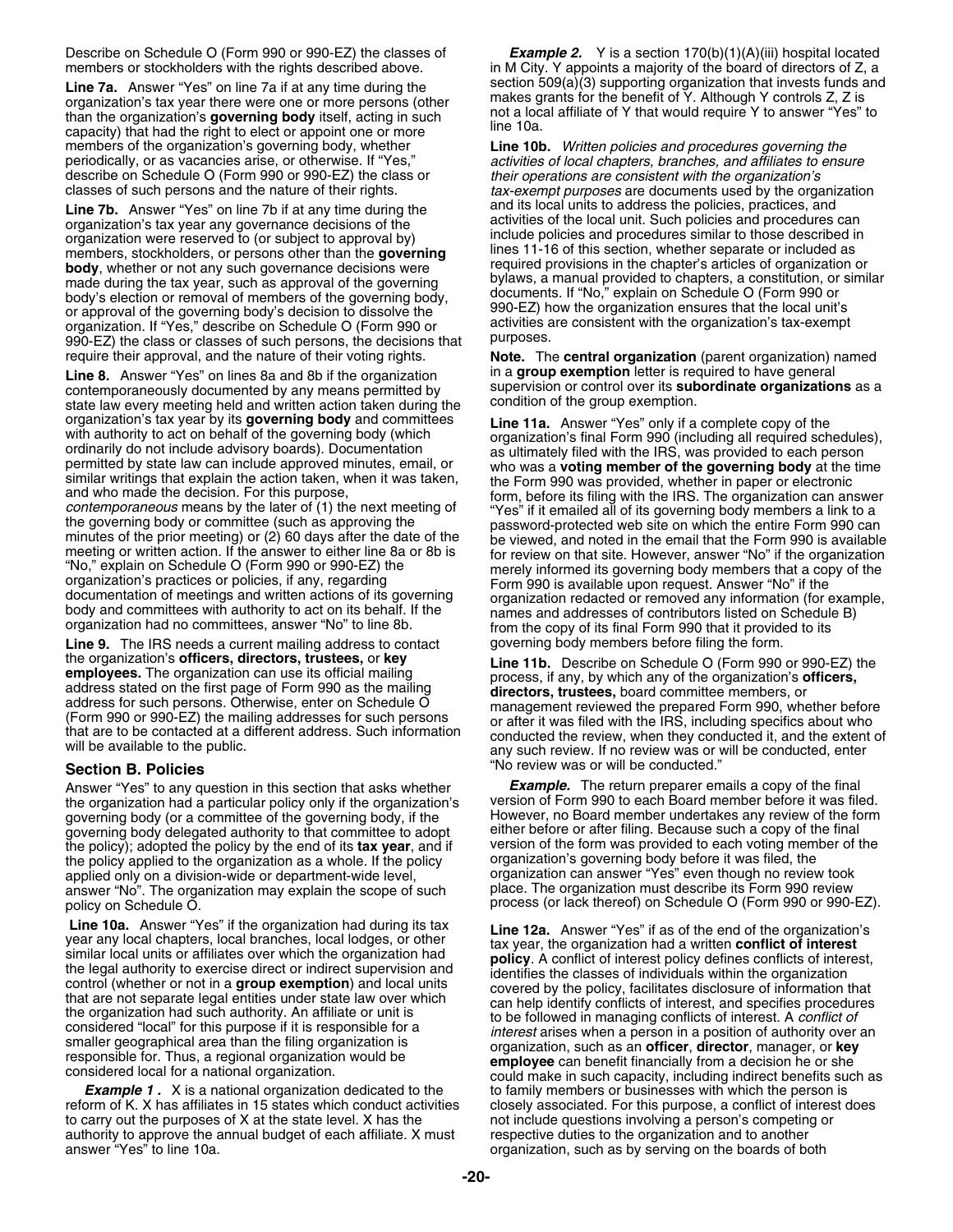organizations, that do not involve a material financial interest of, economically benefiting from the compensation arrangement. or benefit to, such person. 4. The member has a material financial interest affected by the

**Example.** B is a member of the governing body of X compensation arrangement.<br>arity and of Y Charity, both of which are section 501(c)(3) 5. The member approves a transaction providing economic Charity and of Y Charity, both of which are section 501(c)(3) 5. The member approves a transaction providing economic<br>public charities with different charitable purposes. X Charity has benefits to any person participating public charities with different charitable purposes. X Charity has<br>taken a public stand in opposition to a specific legislative<br>proposal. At an upcoming board meeting, Y Charity will<br>consider whether to publicly endorse th this decision, the conflict does not involve a material financial qualified persons in functionally comparable positions at<br>interest of B's merely as a result of Y Charity's position on the similarly situated organizations

Line 12b. Answer "Yes" if the organization's **officers**,<br> **Line 12b.** Answer "Yes" if the organization's **officers**,<br> **directors, trustees**, and **key employees** are required to<br>
disclose or update annually (or more frequen and other transactions or affiliations with businesses and other If the answer was "Yes" on line 15a or 15b, describe the

**Line 12c.** If "Yes" to line 12c, describe on Schedule O (Form offices or positions for which the process was used to establistically compensation of the persons who served in those offices or proposed or ongoing transacti should include an explanation of which persons are covered under the policy, the level at which determinations of whether a "No" to line 15a. If the organization did not compensate any of conflict exists are made, and the level at which actual conflicts its other officers or key e conflict exists are made, and the level at which actual conflicts its other officers are reviewed. Also explain any restrictions imposed on persons "No" to line 15b. are reviewed. Also explain any restrictions imposed on persons

Lines 13 and 14. A whistleblower policy encourages staff and with one or more taxable persons. For purposes of line 16, a volunteers to come forward with credible information on illegal joint venture or similar arrangement volunteers to come forward with credible information on illegal joint venture or similar arrangement (or a "venture or<br>practices or violations of adopted policies of the organization, arrangement") means any joint ownershi practices or violations of adopted policies of the organization, arrangement") means any joint ownership or contractual<br>specifies that the organization will protect the individual from arrangement through which there is an specifies that the organization will protect the individual from arrangement through which there is an agreement to jointly retained in the individual from a serial arrangement to jointly retainent to jointly retainent and retaliation, and identifies those staff or board members or undertake a specific business enterprise, investment, or outside parties to whom such information can be reported. A exempt-purpose activity without regard to (1) whether the document retention and destruction policy identifies the record organization controls the venture or arrangement, (2) the le<br>retention responsibilities of staff, **volunteers**, board members, structure of the venture or arr retention responsibilities of staff, **volunteers**, board members, structure of the venture or arrangement, or (3) whether the and outsiders for maintaining and documenting the storage and

Certain federal or state laws provide protection against<br>
whistleblower retaliation and prohibit destruction of<br>
Certain documents. For instance, while the federal<br>
Sarbanes-Oxley legislation generally does not pertain to<br> **TIP** Sarbanes-Oxley legislation generally does not pertain to<br>tax-exempt organization's tax year is described in sections 512(b)(1)-(5) (including unrelated<br>tax-exempt as well as other organizations for (1) retaliation<br>against

note that an organization is required to keep books and records<br>
relevant to its tax exemption and its filings with the IRS. Some<br>
states provide additional protection for whistleblowers.<br>
Line 15. Answer "Yes" on line 15a

• Review and approval by a **governing body** or compensation status for the venture or arrangement. committee, provided that persons with a conflict of interest regarding the compensation arrangement at issue were not Some examples of safeguards include the following: involved. For purposes of this question, a member of the **•** Control over the venture or arrangement sufficient to ensure governing body or compensation committee has a conflict of that the venture furthers the exempt purp governing body or compensation committee has a conflict of interest regarding a compensation arrangement if any of the organization.

participating in or economically benefiting from the participants.

direction or control of any person participating in or intervention or substantial lobbying for a section 501(c)(3) economically benefiting from the compensation arrangement. organization). 3. The member receives compensation or other payments • All contracts entered into with the organization be on terms subject to approval by any person participating in or the state at arm's length or more favorable to the

organizations and those of family members.<br>**Line 12c** of "Yes" to line 12c, describe on Schedule O (Form offices or positions for which the process was used to establish

before or after the transaction has occurred. The description If the organization did not compensate its CEO, executive<br>should include an explanation of which persons are covered director, or top management official during

with a conflict, such as prohibiting them from participating in the<br> **Eine 16.** Answer "Yes" on line 16a if at any time during its tax<br> **governing body**'s deliberations and decisions in the<br>
transaction.<br>
otherwise partici destruction of the organization's documents and records. income tax purposes, or as an association, or corporation for<br>
deteral income tax purposes. Disregard ventures or

following circumstances apply. **• Requirements that the venture or arrangement give priority to** 1. The member (or a family member of the member) is exempt purposes over maximizing profits for the other

compensation arrangement. • The venture or arrangement not engage in activities that 2. The member is in an employment relationship subject to the would jeopardize the organization's exemption (such as political

that are at arm's length or more favorable to the organization.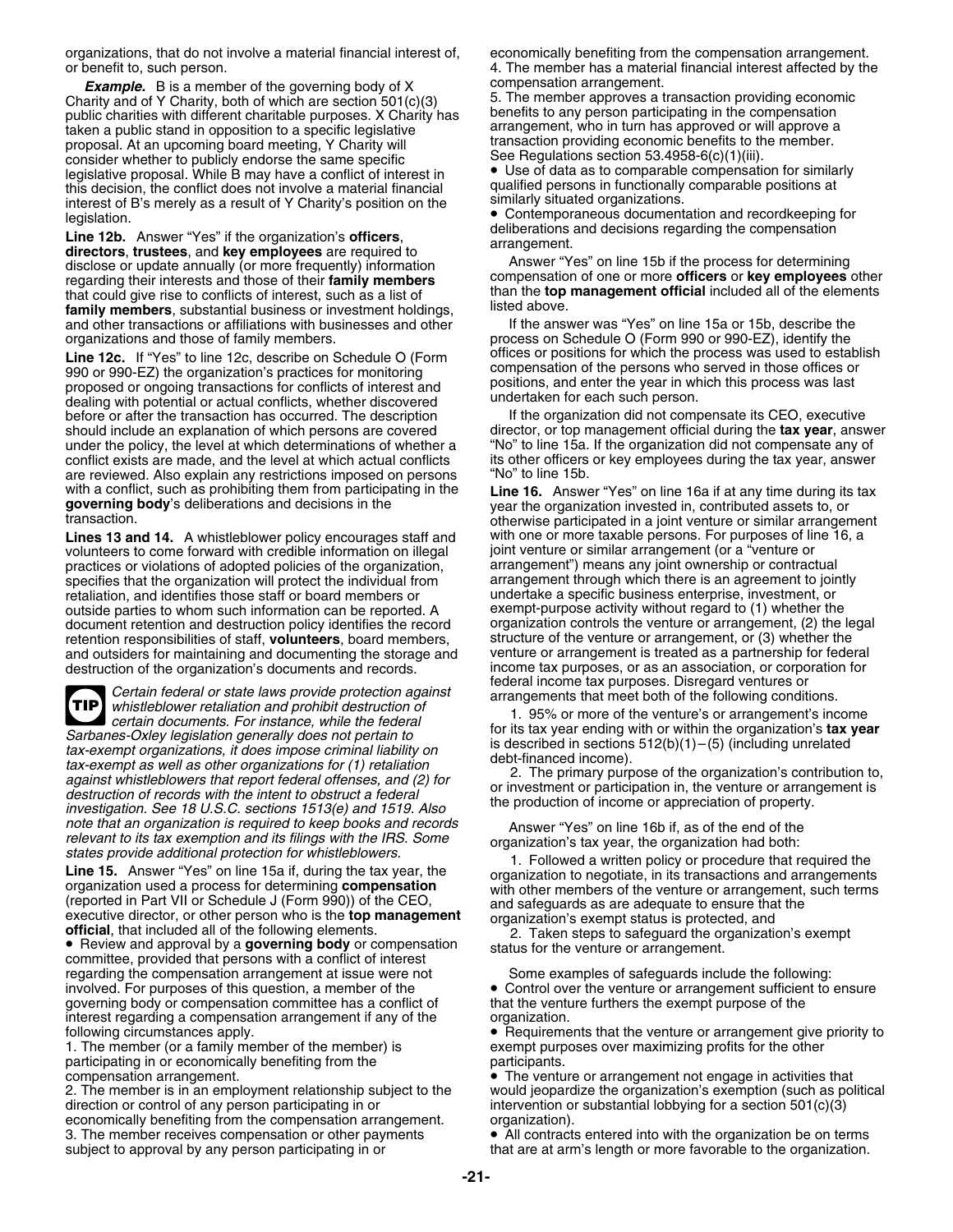

*Some states require or permit the filing of Form 990 to* **Independent Contractors**<br>*fulfill state exempt organization or charitable solicitation* Check the box in the heading of Part

**Line 18.** Check the box for "Own website" only if the organization's current or former **officers**, **directors**, **trustees**, information permitted by law to be withheld from public current **independent contractors**, and reporting of certain disclosure, such as the names and addresses of contributors listed in Form 990, Schedule B) of its Form 990, Form 990-T during its **tax year**. Check the box for "Another's website" only if with or within the organization's **tax year**. In some cases, the organization provided to another individual or organization, persons are reported in Part VII or Schedule J (Form 990) only and that other individual or organization posted on its website, if their **reportable compensa** and that other individual or organization posted on its website, if their **reportable compensation** (as explained below) from the an exact reproduction (other than for information permitted by "other compensation" (as expl an exact reproduction (other than for information permitted by "other compensation" (as explained below) from the<br>law to be withheld from public disclosure, such as the names organization and **related organizations** (as ex law to be withheld from public disclosure, such as the names organization and **related organizations** (as explained in the and addresses of contributors listed in Form 990, Schedule B) of any such forms during the tax year. exceeds certain thresholds. In some cases, compensation from

Explain on Schedule O (Form 990 or 990-EZ) if the the instructions for Part VII, Section A, line 5, later. The amount proportion dig not mention of orms and of forms 1023, 1024, of Porms 990. Part VII, set in the amount re

instrument) **conflict of interest policy**, and **financial** related organizations.<br> **statements** (whether or not audited) available to the general part VII Section A **statements** (whether or not audited) available to the general<br>public during the tax year, and if so, how it made them available<br>to the public (for example, posting on the organization's<br>to the public (for example, posting

that is publicly available (such as Form 1023 or 1024).

**Line 20.** Provide the name of the person who possesses the and telephone number of such person (or of the organization if independent contractors. Section B does not report of the books and records are kept by such person at a personal of compensation from related organizations. the books and records are kept by such person at a personal residence). If the books and records are kept at more than one<br>location, provide the name, business address, and telephone<br>number of the person responsible for coordinating the<br>maintenance of the books and records. The org maintenance of the books and records. The organization is not required to provide the address or telephone number of a required to provide the address or telephone number of a<br>personal residence of an individual. If provided, however, such<br>information will be available to the public.<br>information will be available to the public.<br>**employees** 

# **Section C. Disclosure Part VII. Compensation of Officers, Line 17.** Use Schedule O (Form 990 or 990-EZ) if additional **Directors, Trustees, Key Employees,** space is necessary. **Highest Compensated Employees, and**

*fulfill state exempt organization or charitable solicitation* Check the box in the heading of Part VII if Schedule O (Form *reporting requirements.* 990 or 990-EZ) contains any information pertaining to this part.

> **Overview.** Form 990, Part VII requires the listing of the key employees, and highest compensated employees, and

listed in Form 990, Schedule B) of its Form 990, Form 990-T<br>(for section 501(c)(3) organizations), or application for applicable, Schedule J (Form 990), for certain persons.<br>recognition of exemption (Form 1023 or 1024) on Compensation must be reported for the calendar year ending an **unrelated organization** must be reported on Form 990. See

Line 19. Explain on Schedule O (Form 990 or 990-EZ)<br>whether the organization made its governing documents (for vertically), and contributing employees' beneficiary associations<br>example, articles of incorporation, constitut

Section A table. If more space is needed to enter additional Federal tax law does not require that such documents be persons, use as many duplicates of the Section A table as are made publicly available unless they were included on a form meeded, and change the numbering to reflect meeded, and change the numbering to reflect additional persons (for example, if five additional persons are reported on a duplicate Section A table, change the numbers along the left hand margin of the table from 1-5 to 29-33).

organization's books and records, and the business address Section B requires reporting of the five highest compensated<br>and telephone number of such person (or of the organization if independent contractors. Section B does

**employees** of the organization whose **reportable**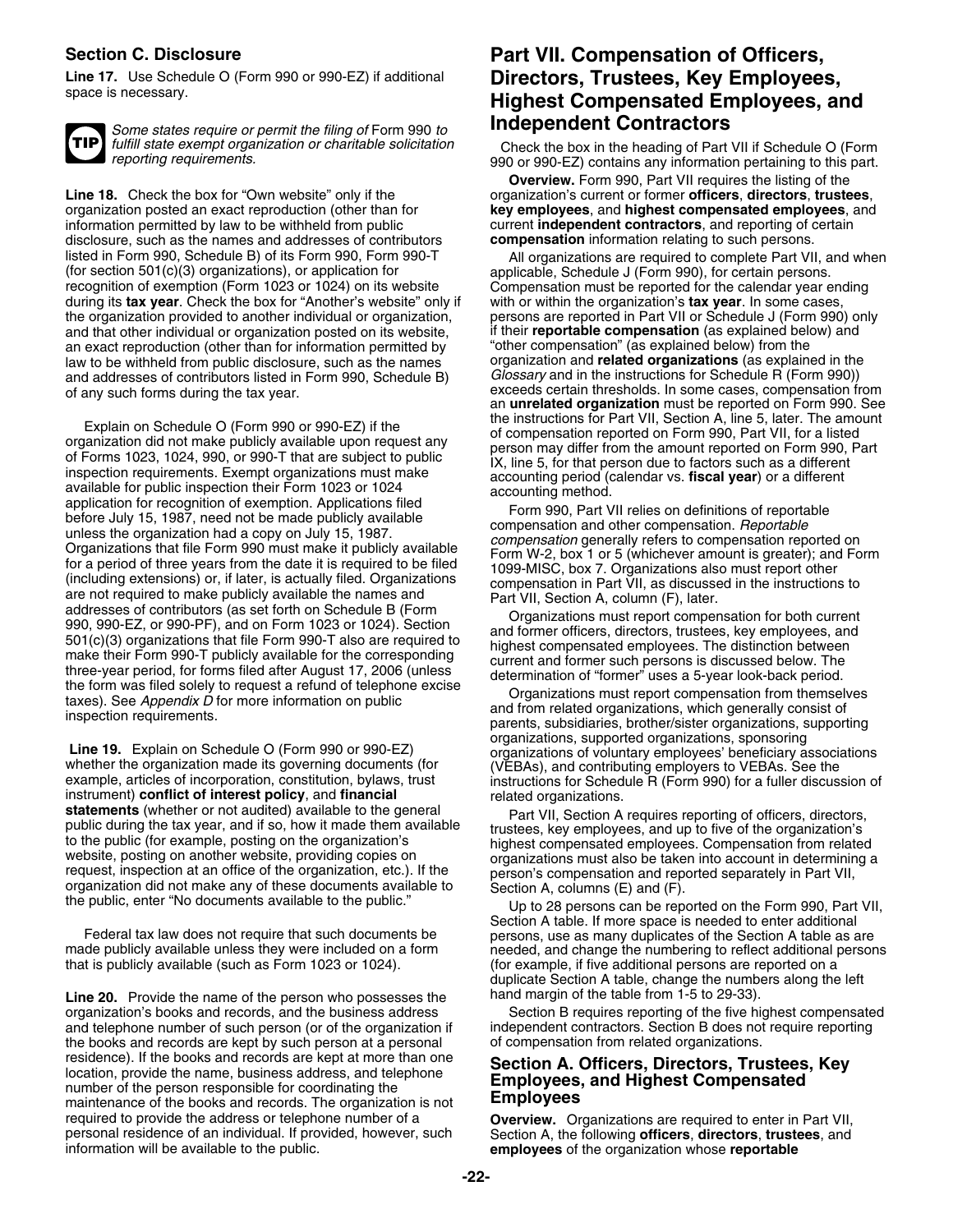## **compensation** from the organization and **related** including Part VII, Section A, and Schedule J (Form 990), treat **organizations** (as explained in the *Glossary* and the **inclusion** as an officer the following persons, re **organizations** (as explained in the *Glossary* and the asses an officer the following persons, regardless of their titles.<br>instructions for Schedule R (Form 990)) exceeded the following and a submanagement official. The p

• Current officers, directors, and trustees (no minimum

• Current **key employees** (over \$150,000 of reportable president, CEO, or executive director. compensation). 2. *Top financial official.* The person who has ultimate

• Current five highest compensated employees other than

employees (over \$100,000 of reportable compensation, with example, co-presidents or co-treasurers), who can exercise<br>special rules for former highest compensated employees).<br>Example special rules for former highest compens Former directors and trustees (over \$10,000 of reportable

organization is the sole member. See instructions for *Disregarded Entities*, later. The state of the following tests, applied in the following order:

directors, trustees, key employees, or highest compensated<br>
(C) beginning later. This case the instructions to Part VII, Section A, column of \$150,000 for the **calendar year**<br>
(C) beginning later. To determine which person

The fiscal year.<br>
• Current **key employees** (over \$150,000 of **reportable** budget, or compensation for **employees**.<br> **compensation** for **employees** of the organization and **related**<br> **compensation** from the organization an

• Former officers, key employees, and five highest compensated employees (over \$100,000 of reportable

• Former directors and trustees (over \$10,000 of reportable

Report compensation on Form 990, Part VII, for the calendar year ending with or within the organization's tax year for<br>ar ending within the organization's **fiscal year**, including that determining the organization's curren year ending within the organization's **fiscal year**, including that of current officers, directors, and trustees, even if the fiscal year<br>is used to determine which such persons must be listed in Part<br>VII. treated as a key employee if he or she serves as an officer or

**Director or trustee.** A "director or trustee" is a member of the director of a disregarded entity of the organization and<br>organization's **governing body**, but only if the member has otherwise meets the standards of a key organization's **governing body**, but only if the member has voting rights. A director or trustee that served at any time during the organization's **tax year** is deemed a current director or employees of a disregarded entity as a key employee of the trustee. Members of advisory boards that do not exercise any organization. trustee. Members of advisory boards that do not exercise any

**Officer.** An **officer** is a person elected or appointed to<br>manage the organization's daily operations. An officer that employees. The organization's **top management official** and<br>served at any time during the organization served at any time during the organization's **tax year** is deemed<br>a current officer. The officers of an organization are determined<br>by reference to its organizing document, bylaws, or resolutions<br>of its **governing body**, o president, vice-president, secretary, treasurer and, in some **Example 1.** T is a large section 501(c)(3) university. L is the cases, a Board Chair. In addition, for purposes of Form 990, dean of the law school of T, which cases, a Board Chair. In addition, for purposes of Form 990,

instructions for Schedule R (Form 990)) exceeded the following 1. *Top management official.* The person who has ultimate thresholds for the tax year.<br>
• Current officers, directors, and trustees (no minimum<br>
body or for su Current of the organization; the management of the management of the management, and the organization; for example, the organization's<br>Current key employees (over \$150,000 of reportable<br>president, CEO, or executive directo

compensation).<br>
• Current five highest compensated employees other than<br>
• Current five highest compensated employees of the responsibility for managing the organization's finances; for<br>
\$100,000 of reportable compensatio

compensation in the capacity as a former director or trustee). **Key employee.** For purposes of Form 990, a current **key** Special rules apply to **disregarded entities** of which the **employee** is an **employee** of the organization (other than an an interval of the sole member. See instructions for **officer**, **director**, or **trustee**) who meets

To determine which persons are current or former officers, 1. *\$150,000 Test:* Receives **reportable compensation**

3. *Top 20 Test:* Is one of the 20 employees other than **organizations**). officers, directors, and trustees who satisfy the *\$150,000 Test* •\$100,000 of reportable compensation from the organization and<br>related organizations), other than current officers, directors,<br>the calendar year ending with or within the organization's<br>for the calendar year ending with or

compensated employees (over \$100,000 of reportable and the organization has more than 20 individuals who meet the<br>compensation from the organization and related organizations, \$150,000 Test and Responsibility Test, report • Former directors and trustees (over \$10,000 of reportable<br>compensation from the organization and related<br>organization, from the organization and related<br>organization, from the organization and related<br>organizations).<br>ove

above. See Disregarded Entities, later, for treatment of certain

governance authority over the organization are not considered<br>directors or trustees.<br>An "institutional trustee" is a trustee that is not an individual<br>or natural person but an organization. For instance, a bank or<br>trust co

trustee. **Management companies** and similar entities that are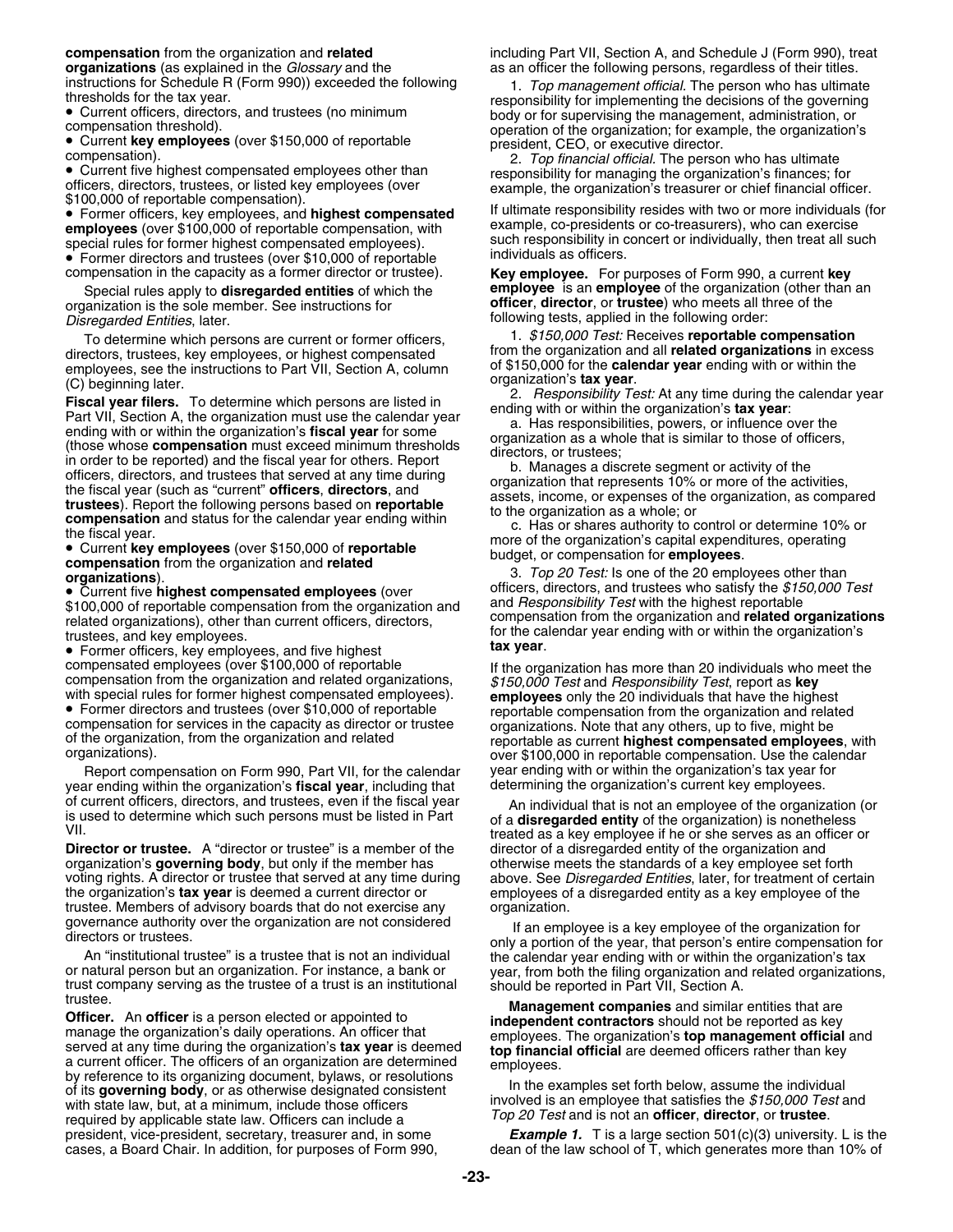the revenue of T, including contributions from alumni and constituting deferred compensation (including retirement plan<br>foundations. Although L does not have ultimate responsibility benefits) and health benefits) that must

College of Arts and Sciences of the same university, T, described above. As department chair, S supervises faculty in<br>the department, approves the course curriculum, and oversees<br>the operating budget for the department. The department<br> $\frac{1}{2}$  above compensation on Schedule J represents less than 10% of the university's activities, assets, income, expenses, capital expenditures, operating budget, and **Reportable compensation.** Reportable compensation employee compensation. Under these facts and circumstances, consists of:<br>S does not meet the *Responsibility Test* and is not a key **e** For **officers** and other **employees**, amounts required to be S does not meet the *Responsibility Test* and is not a key

**Example 3.** U is a large acute-care section 501(c)(3) greater) (plus Form 1099-WISC, box 7 if the office of employer hospital. U employs X as a radiologist. X gives instructions to staff for the radiology work X conducts, Supervise other U employees, manage the radiology<br>department, or have or share authority to control or determine<br>10% or more of U's capital expenditures, operating budget, or<br>employee compensation. Under these facts and ci

U and consequently represents more than 10% of U's income,<br>as compared to U as a whole. As department head, W and the amounts paid were below the threshold reporting as compared to U as a whole. As department head, W and the amounts paid were below the threshold reporting<br>manages the cardiology department Under these facts and a requirement, then include and report the amount actually manages the cardiology department. Under these facts and<br>circumstances. W meets the *Responsibility Test* and is a key. For a full definition of **reportable compensation**, see *Glossary*. For a full definition of **reportable compensation**, see *Glossary*. circumstances, W meets the *Responsibility Test* and is a key

required to enter its current five **highest compensated** *services as officers, or perform only minor services and* the organization and **related organizations** is greater than *any compensation. Corporate directors are considered* organization's **tax year** and who are not also current **officers**, *compensation, if any, generally is required to be reported on* **directors**, **trustees**, or **key employees** of the organization. *Form 1099-MISC. See Regulations section 31.3401(c)-1(f).*

All reportable compensation paid by the filing organization organizations as "other compensation" in column (F). must be reported. Reportable compensation paid by a related To determine whether an individual received more than<br>organization is not required to be reported unless (1) it is \$100,000 (or \$150,000) in reportable compensati

A particular item of other compensation (such as listed in the following amounts. compensation table, later) paid or accrued by the filing • The amount reported on Form W-2, box 1 or 5 (whichever organization is not required to be reported unless (1) it is amount is greater), and/or Form 1099-MISC, Miscellaneous<br>\$10,000 or more for the calendar year ending with or within the Income, box 7, issued to the individual \$10,000 or more for the calendar year ending with or within the Income, box 7, issued to the individual by the organization<br>organization's tax year (the "\$10,000-per-item exception") or (2) • Amounts reported on Form W-2, organization's tax year (the "\$10,000-per-item exception") or (2) it is one of the five types of compensation (generally

foundations. Although L does not have ultimate responsibility benefits) and health benefits) that must be reported regardless for managing the university as a whole, L meets the metally of amount (see the instructions for of amount (see the instructions for column (F)). The same *Responsibility Test* and is reportable as a key employee of T. principles apply to items of other compensation paid or accrued **Example 2.** S chairs a small academic department in the by a related organization (applied separately to each related legen of Arts and Sciences of the same university T



employee of T.<br>**Example 3** Lise a large acute care section 501(c)(3) greater) (plus Form 1099-MISC, box 7 if the officer or employee

X does not meet the *Responsibility Test* and is not a key<br>
employee of U.<br> **Example 4.** W is a cardiologist and head of the cardiology<br>
department of the same hospital U described above. The<br>
cardiology department is a m

employee of U.<br>**Five highest compensated employees.** The organization is *TIP purposes of Form W-2 reporting, unless they perform* **Five highest compensated employees.** The organization is **purposes of Form W-2** reporting, unless they perform no required to enter its current five highest compensated **TIP employees** whose **reportable compensation** combined from *neither receive nor are entitled to receive, directly or indirectly,*  $independent contractors$ , not employees, and director

Such individuals are the "current" five highest compensated more and the result of the tests for the estimate of the compensation is and the test for the estimate of the compensation is not the result of the detail of the

organization is not required to be reported unless (1) it is<br>
\$100,000 (or \$150,000) in reportable compensation in the<br>
\$10,000 or more for the calendar year ending with or within the<br>
organization's tax year (the "\$10,000

amount is greater), or Form 1099-MISC, box 7, issued to the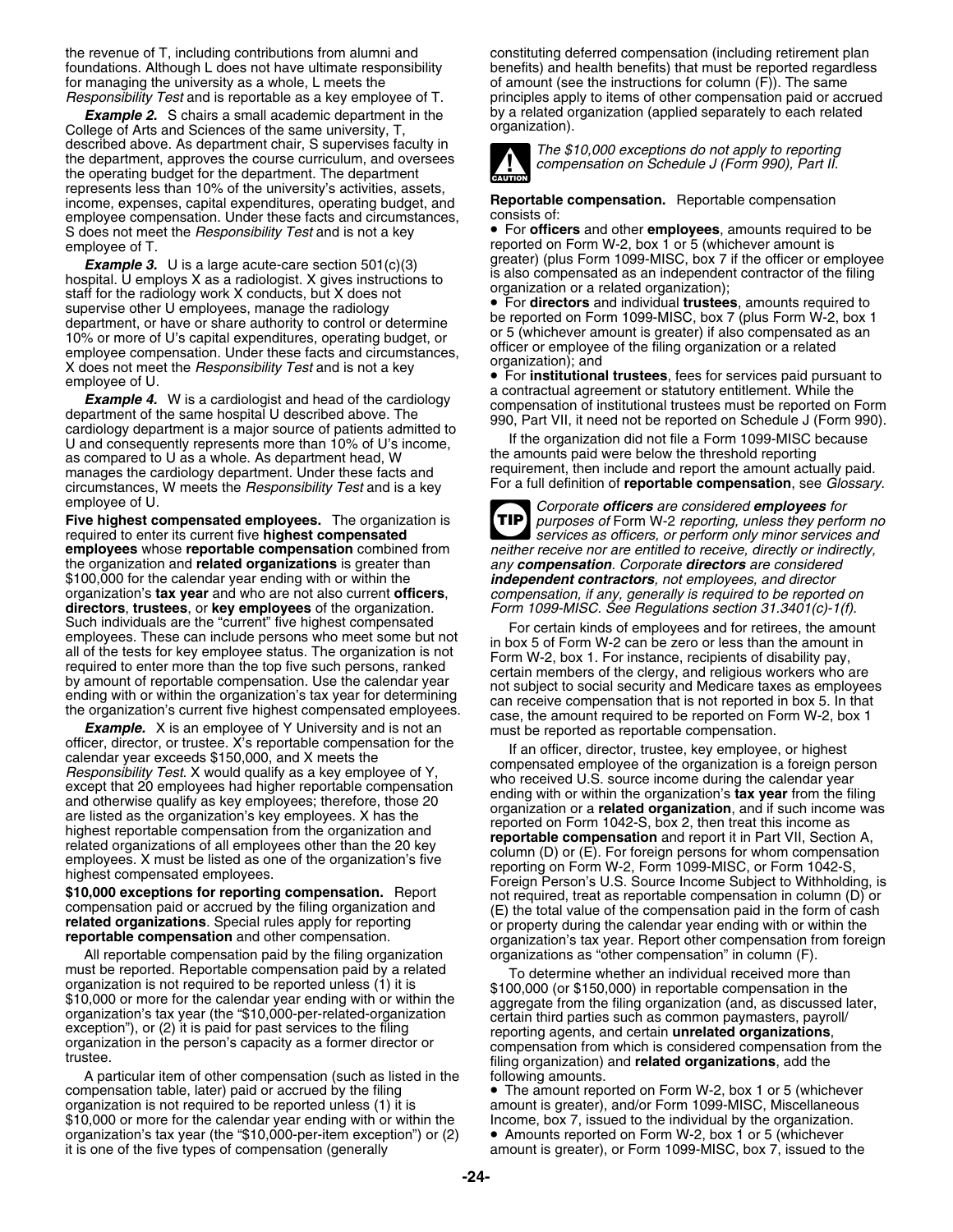individual by each related organization that reported \$10,000 or company that provides services to the organization and is a more. The individual's compensation from the individual's compensation from

more than \$10,000 in reportable compensation for the calendar management companies also appear companies also appear on Form 990), Part IV, year ending with or within the organization's **tax year**, in the aggregate, from the organization and all related organizations<br>(and thus must be reported on Form 990, Part VII and Schedule management company, an exempt organization "leases" one or<br>J (Form 990), Part II), add the amount J (Form 990), Part II), add the amounts reported on all Forms more "employees" from another company, which may be in the<br>1099-MISC, box 7, and, if relevant, all Forms W-2, box 1 or 5, business of leasing employees. The com 1099-MISC, box 7, and, if relevant, all Forms W-2, box 1 or 5, business of leasing employees. The compensation paid to the<br>(whichever amount is greater) issued to the individual by the leasing company should be treated lik (whichever amount is greater) issued to the individual by the leasing company should be treated like compensation to a<br>organization and all related organizations for the calendar year management company for purposes of For ending with or within the organization's tax year. Report such reporting.<br>amounts only to the extent that such amounts relate to the

**compensation** other than **reportable compensation**, including *Common paymaster or payroll/reporting agent.* Treat **deferred compensation** not currently reportable on Form W-2, amounts paid by a common paymaster (as defined in box 1 or 5 or Form 1099-MISC, box 7, and certain nontaxable Regulations section 31.3121(s)-1(b)(2)) or a payro box 1 or 5 or Form 1099-MISC, box 7, and certain nontaxable Regulations section 31.3121(s)-1(b)(2)) or a payroll or<br>benefits, as discussed in detail in the instructions for Schedule agent (which is or should be appointed b benefits, as discussed in detail in the instructions for Schedule J, (Form 990), Part II. See the instructions for other Employer/Payer Appointment of Agent, or authorized by Form<br>compensation reported in column (F), later, which includes a 8655, Reporting Agent Authorization, to perform compensation reported in column (F), later, which includes a table to show where and how to report certain types of employment tax services on behalf of the organization) for compensation in Part VII, Section A, and Schedule J (Form services performed for the organization as if paid directly by the

**Disregarded entities. Disregarded entities** (such as a limited liability company that is wholly owned by the organization and amounts in Part VII, Section A, columns (E) and (F).<br>not treated as a separate entity for federal tax purposes) are compensation from common paymasters payrol not treated as a separate entity for federal tax purposes) are<br>
generally treated organizations of the organization rather than as<br> **related organizations** for purposes of Form 990, including Part<br> **Vill and Schedule J(For** employees that is at least 10 percent of the filing organization's **Compensation from unrelated organizations or individuals.** respective items as a whole. If an officer or director of a **If a current or former officer, director, trustee, key employee**, disrequed or accrued or accrued or accrued disregarded entity also serves as an officer, director, trustee, or **or highest compensated employee** received or accrued key employee of the organization, report this individual as an compensation or payments from an **unrelated organi**<br>officer, director, trustee, or key employee, as applicable, of the (other than from **management companies** officer, director, trustee, or key employee, as applicable, of the (other than from **management companies** or leasing organization, and add the compensation, if any, paid by the companies, as discussed above) or an individual for services<br>disregarded entity to this individual to the compensation, if any, rendered to the filing organizatio disregarded entity to this individual to the compensation, if any, rendered to the filing organization in that person's capacity paid directly by the organization to this individual. Report the an officer, director, truste paid directly by the organization to this individual. Report the total aggregate amount in Column (D).

**Management companies.** Management companies, as<br>
independent contractors, are reported on Form 990, Part VII amounts as compensation employee exception on this page) such<br>
(if at all) only in Section B. Independent Contr organization's **top management official** or **top financial** *Taxable organization employee exception.* Do not report **official** or is designated as an officer of the filing organization. However, that person does not qualify as a key employee of the organization that employs the individual and continues to pay<br>filing organization solely on the basis of being a key employee the individual's regular compensa filing organization solely on the basis of being a key employee of the management company. If a current or former officer, director, trustee, key employee, or **highest compensated** only if the unrelated organization does not treat the payments **employee** receives **compensation** from a management as a charitable contribution to the filing organ **employee** receives **compensation** from a management

To determine whether an individual received solely in his or<br>her capacity as a former trustee or director of the organization<br>management companies also appear on Form 990, Part VI, line<br>mangement companies also appear on F

management company for purposes of Form 990 compensation

amounts only to the extent that such amounts relate to the<br>
individual's past services as a trustee or director of the<br>
organization, and do not disregard any payments from a related<br>
organization's own employees if such p

organization, and report these amounts in Part VII, Section A, columns (D) and (F). Similarly, treat amounts paid by a **Note.** Do not report the same item of compensation in more<br>than one column of Part VII, Section A for the tax year.<br>**Disregarded entities.** Disregarded entities (such as a limited paid directly by the related organization

organization, then the filing organization must report (subject to the *taxable organization employee exception* on this page) such

provides services without charge to the filing organization, but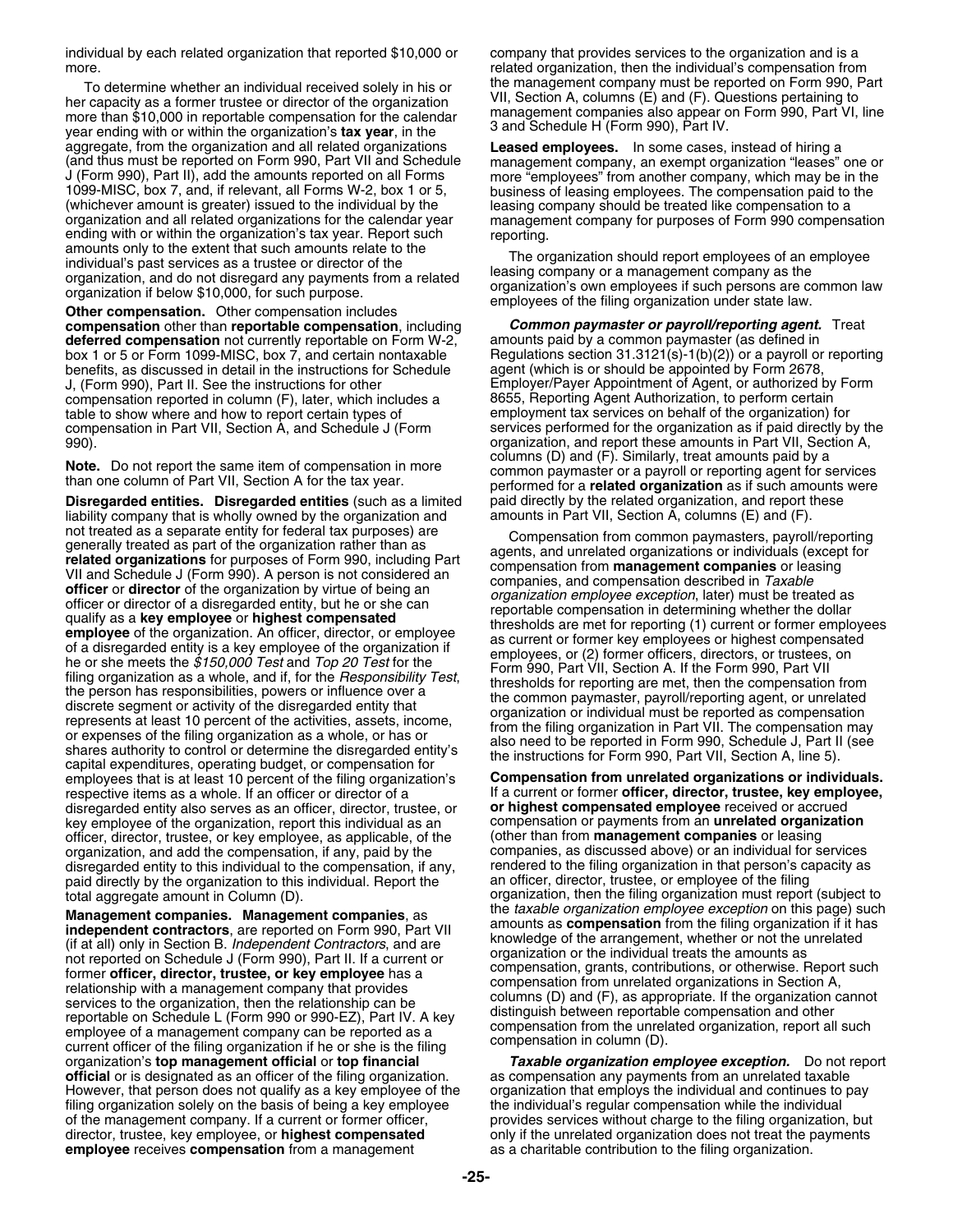**Column (A).** For each person required to be listed, enter the name in the top of each row and the person's title or position If a person was reported (or should have been reported) as an with the organization in the bottom of the row. If more than one officer, director, trustee, or key employee on any of the title or position, list all. List persons in the following order: organization's prior five Forms 990, 990-EZ, or 990-PF, if the individual trustees or directors, institutional trustees, person was still employed at any ti individual **trustees** or **directors**, **institutional trustees**, person was still employed at any time during the organization's

**Column (B).** For each person listed in column (A), estimate<br>the average hours per week devoted to the organization during<br>the year. Entry of a specific number is required for a complete<br>answer. Enter "-0-" if applicable. per week). For each person listed in column (A), provide an Whether or not the organization files Form 990 based on a<br>estimate of the average hours per week (if any) devoted to **fiscal year**, use the calendar year ending w estimate of the average hours per week (if any) devoted to

**Column (C).** For each person listed in column (A), check the<br>box that reflects the person's position with the organization<br>during the tax year. Do not check more than one box, unless<br>the person was both an officer and a d organization during the tax year. For a former **officer, director,** Check the "Former" box for the former five highest<br>trustee, key employee, or highest compensated employee, compensated employees only if all four conditio trustee, key employee, or highest compensated employee,

"Current" officers, directors, trustees, key employees,<br>
and highest compensated employees. The individual was reported (or should have been<br>
director, or trustee is a person that was an officer, director, or<br>
trustee at a

officer, director, or trustee at any time during the organization's years. For 2011, X is not a current officer, director, trustee, key<br>compensated employees for the calendar year ending with or employee, or highest compensated employee of Y. X is not an compensated employees for the calendar year ending with or employee, or highest compensated employee of Y. X is not<br>within the organization's tax year. A current employee (other employee of Y during the 2011 calendar year within the organization's tax year. A current employee (other than a current officer, director, trustee, key employee, or within Y's tax year. X receives reportable compensation in<br>highest compensated employee) can be reported on Form 990 excess of \$100,000 from Y for past services a highest compensated employee) can be reported on Form 990,<br>Part VII and Schedule J (Form 990), Part II: (1) as a former among Y's five highest compensated employees if X were a Part VII and Schedule J (Form 990), Part II: (1) as a former among Y's five highest compensated employees if X w<br>director or trustee because he or she formerly served as a current employee. Y must report X as a former high director or trustee because he or she formerly served as a director or trustee and received more than \$10,000 in compensated employee on Y's 2011 Form 990, Part VII,<br> **reportable compensation** in the capacity as a former director Section A. **reportable compensation** in the capacity as a former director or trustee, or (2) a former officer or key employee (but not as a

The organization reported (or should have reported, applying<br>the instructions in effect for such years) an individual on any of the instructions in effect for such years) an individual on any of the instructions in effect the organization's Forms 990, 990-EZ or 990-PF, for any one or more of the five prior years in one or more of the following employees on Y's 2010 Form 990. For 2011, Z is not a current capacities: officer, director, trustee, or key employee. officer, director, trustee, key employee, or highest compensated

• The individual received **reportable compensation**, from the employee of Y. For 2011, Z receives reportable compensation organization and/or **related organizations**, in the calendar year of \$90,000 from Y as an employee (and no reportable ending with or within the organization's current **tax year** in compensation from related organizations). Because Z receives excess of the threshold amount (\$100,000 for former officers less than \$100,000 reportable compensation in 2011 from Y<br>and its related organizations, Y is not required to report Z as trustees for services rendered in their former capacity as former key employee on Y's 2011 Form 990, Part VII, Section directors or trustees.) A.

tax year either (1) by the organization in a lesser capacity other and former such persons. than as an officer, director, trustee, key employee, or highest

related organizations on Schedule O (Form 990 or 990-EZ). organization's tax year to determine all "former" officers,<br>Column (C). For each person listed in column (A), check the directors, trustees, key employees, and five

check only the "Former" box and indicate the former status in the individual was not an **employee** of the organization<br>the person's title. at any time during the calendar year ending with or within the<br>"Current" officers d

compensated employees. *Example 1.* X was reported as one of Y Charity's five Do not check the "Former" box if the person was a current highest compensated employees of over \$50,000 on one of Y's<br>Cer director, or trustee at any time during the organization's Forms 990, 990-EZ, or 990-PF from one of

or trustee, or (2) a former officer or key employee (but not as a<br>former highest compensated employee) because he or she<br>qualified as an officer or key employee within the last five years<br>and received more than \$100,000 of "Former" officers, directors, trustees, key employees,<br>
and highest compensated employees. Check the "Former"<br>
box for former officers, directors, trustees, and key employees<br>
only if both conditions below apply.<br>
The orga

and its related organizations, Y is not required to report Z as a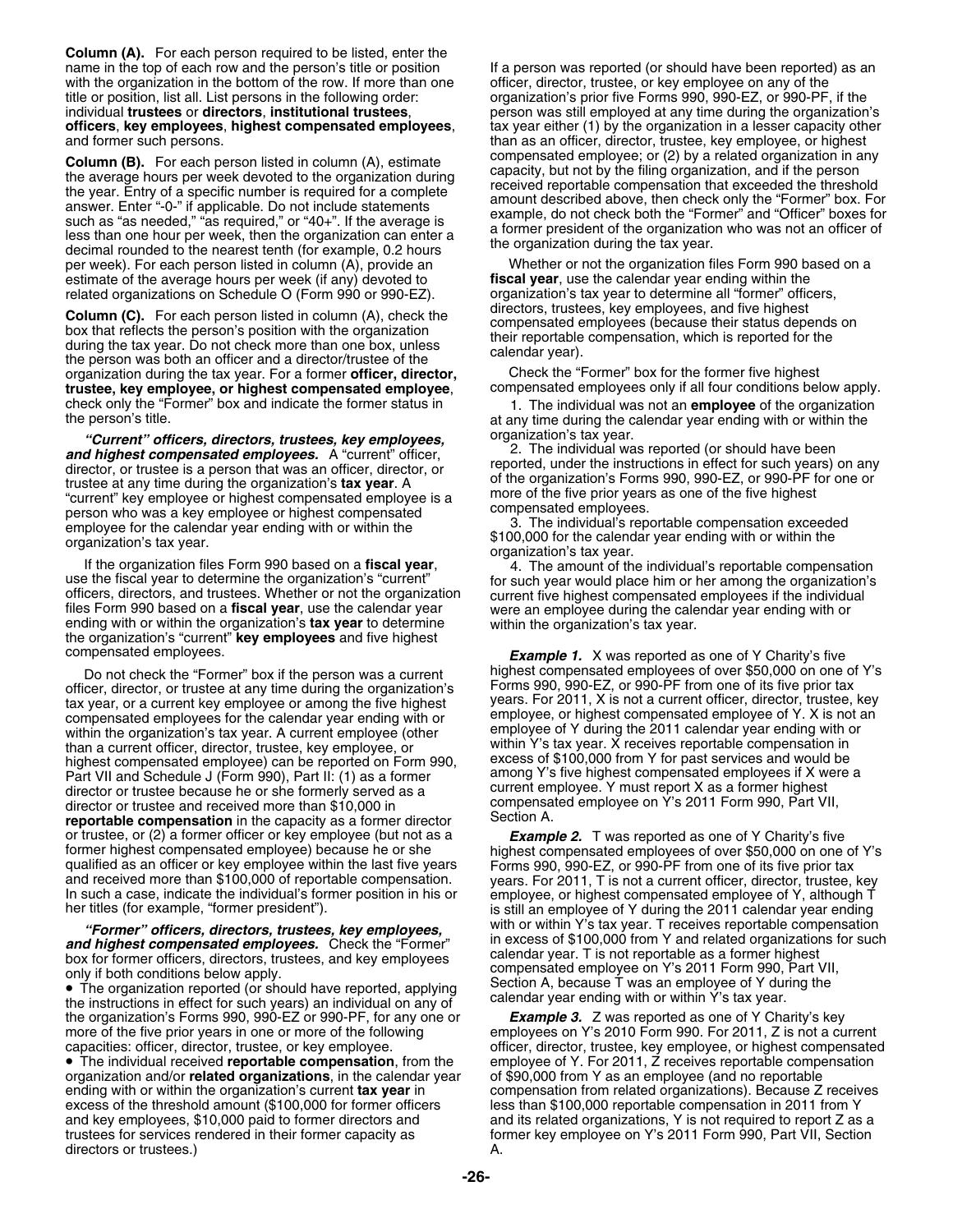**Columns (D) & (E).** Enter the amounts required to be reported or Form 1099-MISC, box 7, including nontaxable benefits other (whether or not actually reported) on Form W-2, box 1 or 5 than disregarded benefits, as discussed in **Disregarded**<br>(whichever is greater) and/or Form 1099-MISC, box 7, issued to **benefits** and in the instructions for Sche (whichever is greater) and/or Form 1099-MISC, box 7, issued to the person for the calendar year ending with or within the Part II. Treat amounts paid or accrued under a **deferred** each of columns  $(D)$  and  $(E)$ . Enter "-0-" if the person received no **reportable compensation**. For **institutional trustees** that organization (or a **related organization**) as paid, accrued, or do not receive a Form 1099-MISC, enter the amount that the held directly by the organization (or the related organization). organization would have reported in box 7 if a Form 1099-MISC Deferred compensation to be reported in column (F) includes had been required. The results of the compensation that is earned or accrued in one year and

Reportable compensation paid to the person by a **related** deferred to a future year, whether or not funded, vested,<br> **organization** at any time during the entire calendar year ending qualified or nonqualified, or subject t with or within the filing organization's tax year should be forfeiture. But do not report in column (F) a deferred from the related organization was related to forecompensation that causes an amount to be deferred from the reported in column (E). If the related organization was related to<br>the filing organization for only a portion of the tax year, then the<br>filing organization for only a portion of the tax year, then the<br>filing organization m or accrued by the related organization during the time it was Enter an amount in column (F) for each person listed in Particular Particular actually related. If the filing organization reports compensation VII, Section A. actually related. If the filing organization reports compensation on this basis, it must explain in Schedule O (Form 990 or estimate if actual numbers are not readily available. 990-EZ) and state the period during which the related **Other compensation paid to the person by a related**<br>**organization** at any time during the calendar year ending organization at any time during the calendar year endin

purposes of column  $(E)$ , the organization need not include payments from a single related organization if less than organization for only a portion of the tax year, then the filing \$10,000 for the calendar year ending with or within the organization may choose to report only other compensation<br>organization's tax year, except to the extent paid to a former paid or accrued by the related organization d organization's tax year, except to the extent paid to a former paid or accrued by the related organization during the **director** or former **trustee** of the filling organization reports **director** or former **trustee** of the filing organization for services was actually related. If the filing organization reports as a director or trustee of the organization. For example, if an compensation on this basis, it must explain in Schedule O<br>officer of the organization received **compensation** of \$6,000, (Form 990 or 990-EZ) and state the p officer of the organization received **compensation** of \$6,000, \$15,000, and \$50,000 from three separate related organizations related organization was related. for services provided to those organizations, the organization<br>needs to report only \$65,000 in column (E) for the officer. organization and related organizations must be reported as

*Volunteer exception.* The organization need not report in "other compensation" in column (F) in all cases regardless of column (E) or (F) compensation from a related organization the amount, to the extent they are not included in column (D).<br>paid to a **volunteer officer, director**, or **trustee** of the filing 1. Tax-deferred contributions by paid to a **volunteer officer**, **director**, or **trustee** of the filing the state of the contributions by the employer to a qualified organization if the related organization is a for-profit organization retirement plan.<br>
or the organization or one or more related tax-exempt qualified defined benefit plan, whether or not funded or vested.<br>1. The value of health benefits provided by the employer, organizations, and does not provided by the empl

**Bank or financial institution trustee.** If the organization is in reportable compensation. For this purpose, health benefits a trust with a bank or financial institution trustee that is also a linclude payments of health trustee of another trust, it need not report in column (E) or (F) reimbursement and flexible spending programs, and the value<br>compensation from the other trust for services provided as the of health coverage (rather than a compensation from the other trust for services provided as the of health coverage (rather than actual benefits paid) provided trust, because the other trust is not a related by an employer's self-insured or self-funded arr trustee to the other trust, because the other trust is not a related by an employer's self-insured or self-funded arrangement<br>organization (see *Glossary* definition of **Related organization**). Health benefits include dent

organization (see *Glossary* definition of **Related organization**). Health benefits include dental, optical, drug, and medical<br> **Reasonable effort.** The organization is not required to<br>
equiment benefits. They do not inclu effort is for the organization to distribute a questionnaire<br>annually to each of its current and former officers, directors,<br>trustees, key employees, and highest compensated employees<br>rustees, key employees, and highest co

**Column (F). Other compensation** generally includes reported on Schedule J (Form 990). Thus, the total amount of compensation not currently reportable on Form W-2, box 1 or 5 compensation reported on Schedule J (Form 990) compensation not currently reportable on Form W-2, box 1 or 5

**compensation** plan, or held by a deferred compensation trust, that is established, sponsored, or maintained by the

organization at any time during the calendar year ending with **\$10,000-per-related-organization exception.** For **or within the filing organization's tax year should be reported in**<br>poses of column (E), the organization need not include column (F). If the related organization was rela

organizations, and does not provide management services for a 3. The value of health benefits provided by the employer, or<br>fee to the organization. paid by the employee with pre-tax dollars, that are not included include payments of health benefit plan premiums, medical

trustees, key employees, and highest compensated employees<br>
that includes the name and title of each person reporting the of those information, blank lines for those persons' signatures and<br>
information, blank lines for th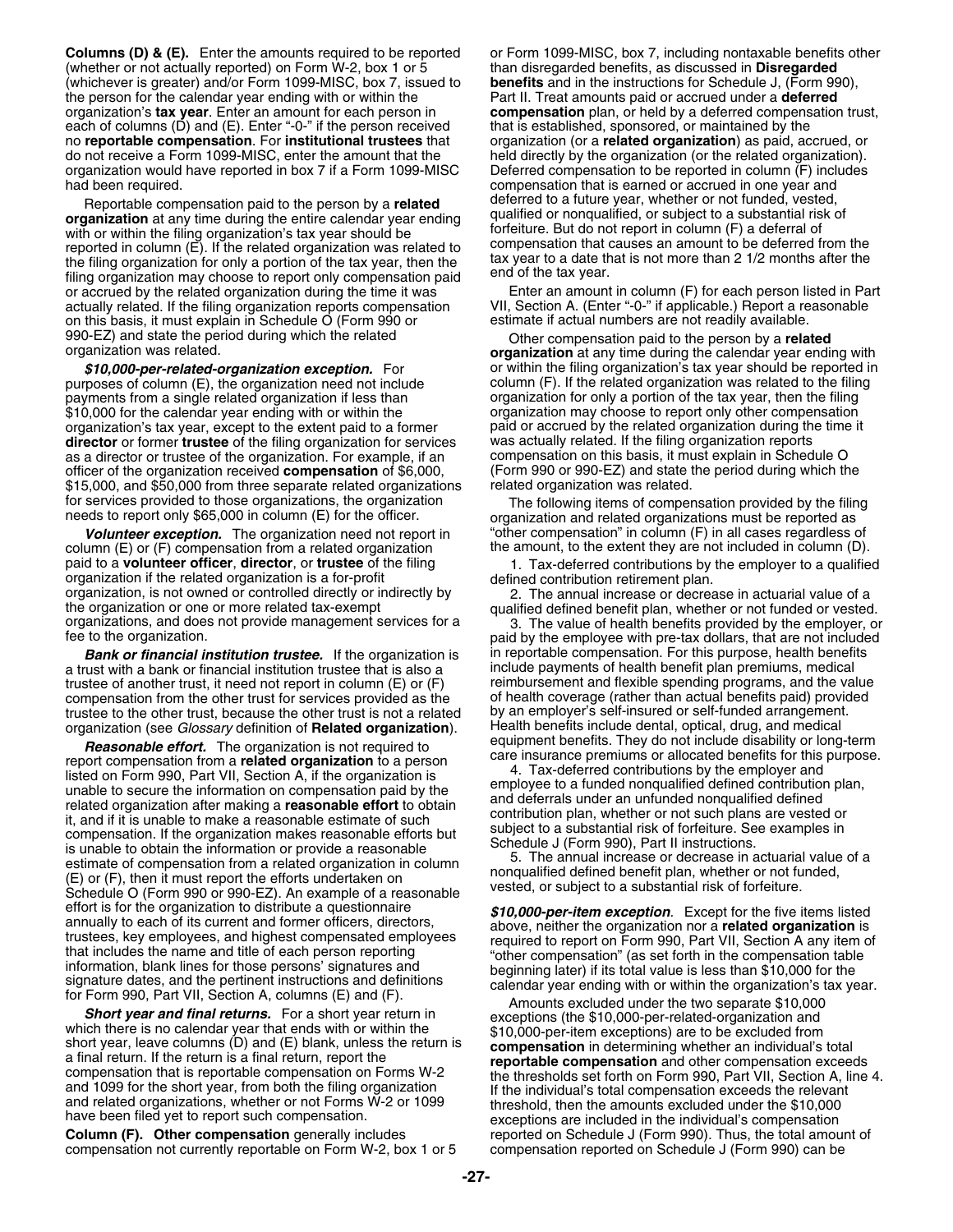higher than the amount reported on Form 990, Part VII, Section \$21,000, then the officer's total reportable and other

item of other compensation from the organization and from each related organization.

Organization X provides the following compensation to its current officer: current officer: column (F). Disregarded benefits generally include fringe

- \$110,000 Reportable compensation (including pre-tax employee benefits include the following<br>:contributions of \$5,000 to a qualified defined contribution No-additional cost service contributions of \$5,000 to a qualified defined contribution • No-additional cost service; retirement plan and \$2,500 to a qualified health benefit  $\bullet$ plan) • Working condition fringe;<br>Tax-deferred employer contribution to qualified defined • De minimis fringe;
	- 5,000 Tax-deferred employer contribution to qualified defined contribution retirement plan
	- 5,000 Nontaxable employer contributions to health benefit plan Qualified moving expense reimbursement; 4,000 Nontaxable dependent care assistance •
	- 4,000 Nontaxable dependent care assistance<br>500 Nontaxable group life insurance premium Qualified military base realignment and closure fringe.
	-

Organization Y, a related organization, also provides *Compensation Information*.

- 
- 
- 

The officer receives no compensation in the capacity as a useful in determining how and where to report items of mer director or trustee of X, and no unrelated organization **compensation** on Form 990, Part VII, Section A a former director or trustee of X, and no unrelated organization **compensation** on Form 990, Part VII, Section A and on pays the officer for services provided to X. The organization can Schedule J, (Form 990), Part II. The l pays the officer for services provided to X. The organization can Schedule J, (Form 990), Part II. The list is not comprehensive<br>disregard as other compensation the (a) \$4,500 in dependent but covers most items for most or disregard as other compensation the (a) \$4,500 in dependent care and group life insurance payments from the organization compensation may or may not be taxable or currently taxable,<br>(under the \$10,000-per-item exception); (b) the \$8,000 moving depending on the plan or arrangement a (under the  $$10,000$ -per-item exception); (b) the  $$8,000$  moving expense from the organization (excluded under section 132) on organization and other circumstances. The list attempts to take<br>both Form 990, Part VII and Schedule J (Form 990), Part II; and into account these varying facts both Form 990, Part VII and Schedule J (Form 990), Part II; and (c) the \$5,000 in tuition assistance from the related organization (under the \$10,000-per-item exception) in determining whether to be listed. In all cases, items included on Form W-2, box 1<br>the officer's total reportable and other compensation from the 5 (whichever is greater) and/or For the officer's total reportable and other compensation from the 5 (whichever is greater) and/or Form 1099-MISC, box organizations exceeds \$150,000. In Forequired to be reported on Part VII, Section A and, for organization and related organizations exceeds \$150,000. In required to be reported on Part VII, Section A and, for<br>this case, total reportable compensation is \$131,000, and total applicable persons, Schedule J, (Form 990) this case, total reportable compensation is \$131,000, and total applicable persons, Schedule J, (Form 990), Part II, colcumn (B). The excludible items below ltems listed as "taxable" or "taxable in current year" are other compensation (excluding the excludible items below Items listed as "taxable" or "taxable in current year<br>\$10,000) is \$11,000. Under these circumstances, the officer's currently includible in reportable compensation, \$10,000) is \$11,000. Under these circumstances, the officer's dependent care, group life, moving expenses, and tuition necessarily subject to federal income tax in the current year.<br>Any item listed in the following compensation assistance items need not be reported as other compensat assistance items need not be reported as other compensation and any item listed in the following compensation table that is not<br>on Form 990, Part VII, Section A, column (F), and the officer's followed by a star or asterisk

A. compensation (\$151,000) would be reportable on Schedule J The \$10,000-per-item exception applies separately for each (Form 990), including the dependent care, group life, and tuition<br>m of other compensation from the organization and from assistance items, even though these items be reported as other compensation in Form 990, Part VII.

**Example.**<br>**Disregarded benefits.** Disregarded benefits benefits under the following compensation to its<br>Regulations section 53.4958-4(a)(4) need not be reported in benefits excluded from gross income under section 132. These benefits include the following:

- 
- 
- 
- 
- 
- Qualified transportation fringe;<br>• Qualified moving expense reimbursement;
- 
- 

8,000 Moving expense (nontaxable as qualified under section<br>132) Tor descriptions of each of these disregarded benefits, see<br>instructions for Schedule J (Form 990 and 990-EZ),

compensation to the officer as follows: **Short year and final returns.** For a short year return in which \$21,000 Reportable compensation (including \$1,000 pre-tax employee contribution to qualified defined contribution<br>
1,000 Tax-deferred employer contribution to qualified defined contribution<br>
1,000 Tax-deferred employer con

merely a guideline to report amounts for those persons required to be listed. In all cases, items included on Form W-2, box 1 or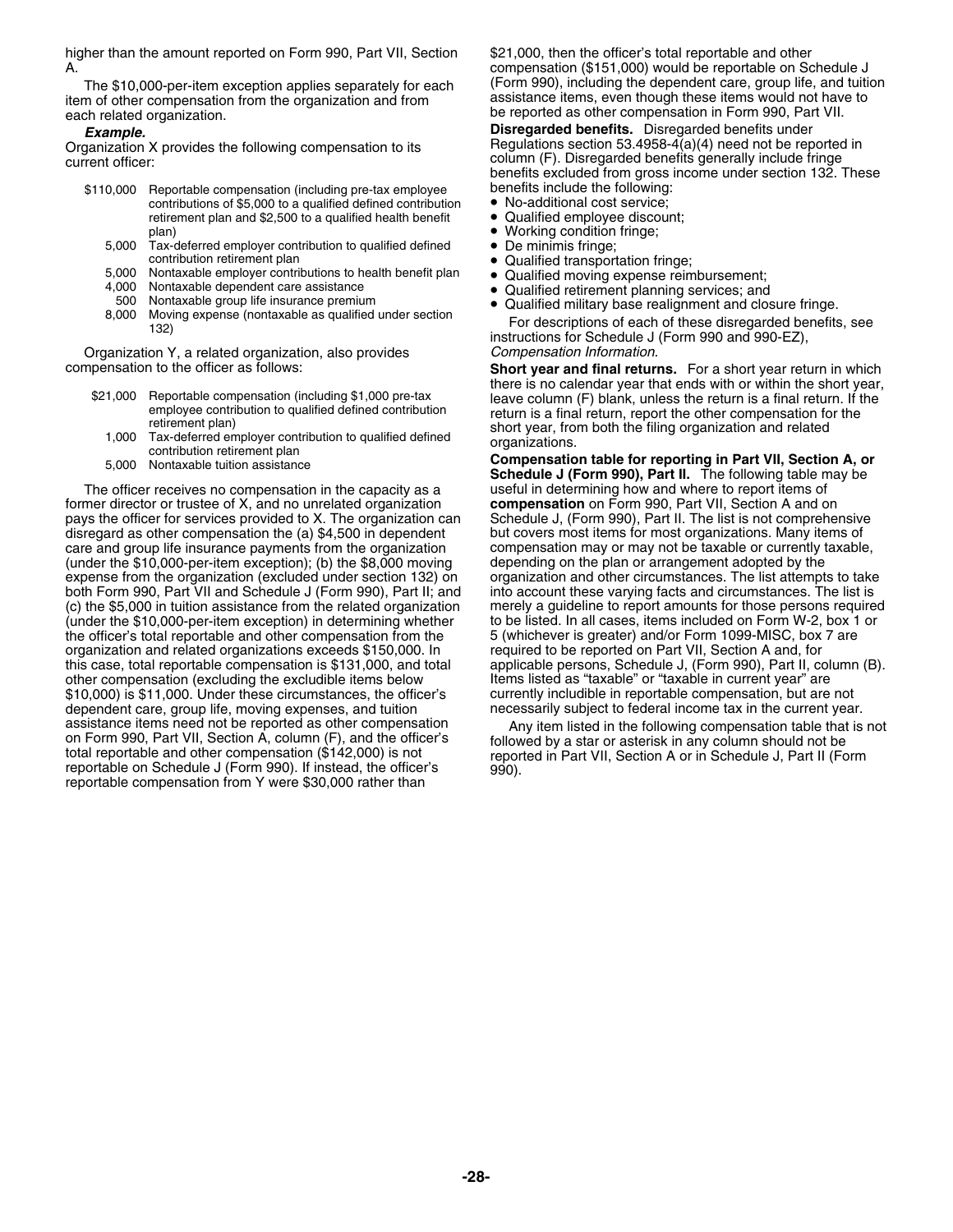|                                                                                                                                           | <b>Where to Report</b>        |                                                                                      |                                 |                                                           |                                              |  |
|-------------------------------------------------------------------------------------------------------------------------------------------|-------------------------------|--------------------------------------------------------------------------------------|---------------------------------|-----------------------------------------------------------|----------------------------------------------|--|
| <b>Type of Compensation</b>                                                                                                               |                               | Form 990, Part VII, Section A, column (D) or (E)                                     |                                 |                                                           | Form 990, Part VII, Section A,<br>column (F) |  |
|                                                                                                                                           | 990), Part II,<br>column B(i) | Schedule J (Form Schedule J (Form Schedule J (Form<br>990), Part II,<br>column B(ii) | 990), Part II,<br>column B(iii) | Schedule J (Form Schedule J<br>990), Part II,<br>column C | (Form 990), Part<br>II, column D             |  |
| Base salary/wages/fees paid                                                                                                               | X                             |                                                                                      |                                 |                                                           |                                              |  |
| Base salary/wages/fees deferred (taxable)                                                                                                 | x                             |                                                                                      |                                 |                                                           |                                              |  |
| Base salary/wages/fees deferred (nontaxable)                                                                                              |                               |                                                                                      |                                 | X                                                         |                                              |  |
| Bonus paid (including signing bonus)                                                                                                      |                               | x                                                                                    |                                 |                                                           |                                              |  |
| Bonus deferred (taxable in current year)                                                                                                  |                               | x                                                                                    |                                 |                                                           |                                              |  |
| Bonus deferred (not taxable in current year)                                                                                              |                               |                                                                                      |                                 | x                                                         |                                              |  |
| Incentive compensation paid                                                                                                               |                               | X                                                                                    |                                 |                                                           |                                              |  |
| Incentive compensation deferred (taxable in<br>current year)                                                                              |                               | X                                                                                    |                                 |                                                           |                                              |  |
| Incentive compensation deferred (not taxable in<br>current year)                                                                          |                               |                                                                                      |                                 | X                                                         |                                              |  |
| Severance or change of control payments<br>made                                                                                           |                               |                                                                                      | X                               |                                                           |                                              |  |
| Sick pay paid by employer                                                                                                                 | x                             |                                                                                      |                                 |                                                           |                                              |  |
| Third party sick pay                                                                                                                      |                               |                                                                                      | x                               |                                                           |                                              |  |
| Other compensation amounts deferred (taxable<br>in current year)                                                                          |                               | X                                                                                    |                                 |                                                           |                                              |  |
| Other compensation amounts deferred (not<br>taxable in current year)                                                                      |                               |                                                                                      |                                 | X                                                         |                                              |  |
| Tax gross-ups paid                                                                                                                        |                               |                                                                                      | x                               |                                                           |                                              |  |
| Vacation/sick leave cashed out                                                                                                            |                               |                                                                                      | x                               |                                                           |                                              |  |
| Stock options at time of grant                                                                                                            |                               |                                                                                      |                                 | X                                                         |                                              |  |
| Stock options at time of exercise                                                                                                         |                               |                                                                                      | x                               |                                                           |                                              |  |
| Stock awards paid by taxable organizations<br>substantially vested                                                                        |                               |                                                                                      | x                               |                                                           |                                              |  |
| Stock awards paid by taxable organizations not<br>substantially vested                                                                    |                               |                                                                                      |                                 | X                                                         |                                              |  |
| Stock equivalents paid by taxable organizations<br>substantially vested                                                                   |                               |                                                                                      | X                               |                                                           |                                              |  |
| Stock equivalents paid by taxable organizations<br>not substantially vested                                                               |                               |                                                                                      |                                 | X                                                         |                                              |  |
| Loans-forgone interest or debt forgiveness                                                                                                |                               |                                                                                      | x                               |                                                           |                                              |  |
| Contributions (employer) to qualified retirement<br>plan                                                                                  |                               |                                                                                      |                                 | X                                                         |                                              |  |
| Contributions (employee deferrals) to section<br>401(k) plan                                                                              | x                             |                                                                                      |                                 |                                                           |                                              |  |
| Contributions (employee deferrals) to section<br>403(b) plan                                                                              | x                             |                                                                                      |                                 |                                                           |                                              |  |
| Qualified or nonqualified retirement plan<br>defined benefit accruals (reasonable estimate<br>of increase or decrease in actuarial value) |                               |                                                                                      |                                 | X                                                         |                                              |  |
| Qualified retirement (defined contribution) plan<br>investment earnings or losses (not reportable<br>or other compensation)               |                               |                                                                                      |                                 |                                                           |                                              |  |
| Taxable distributions from qualified retirement<br>plan (reported on Form 1099-R but not<br>reportable or other compensation on Form 990) |                               |                                                                                      |                                 |                                                           |                                              |  |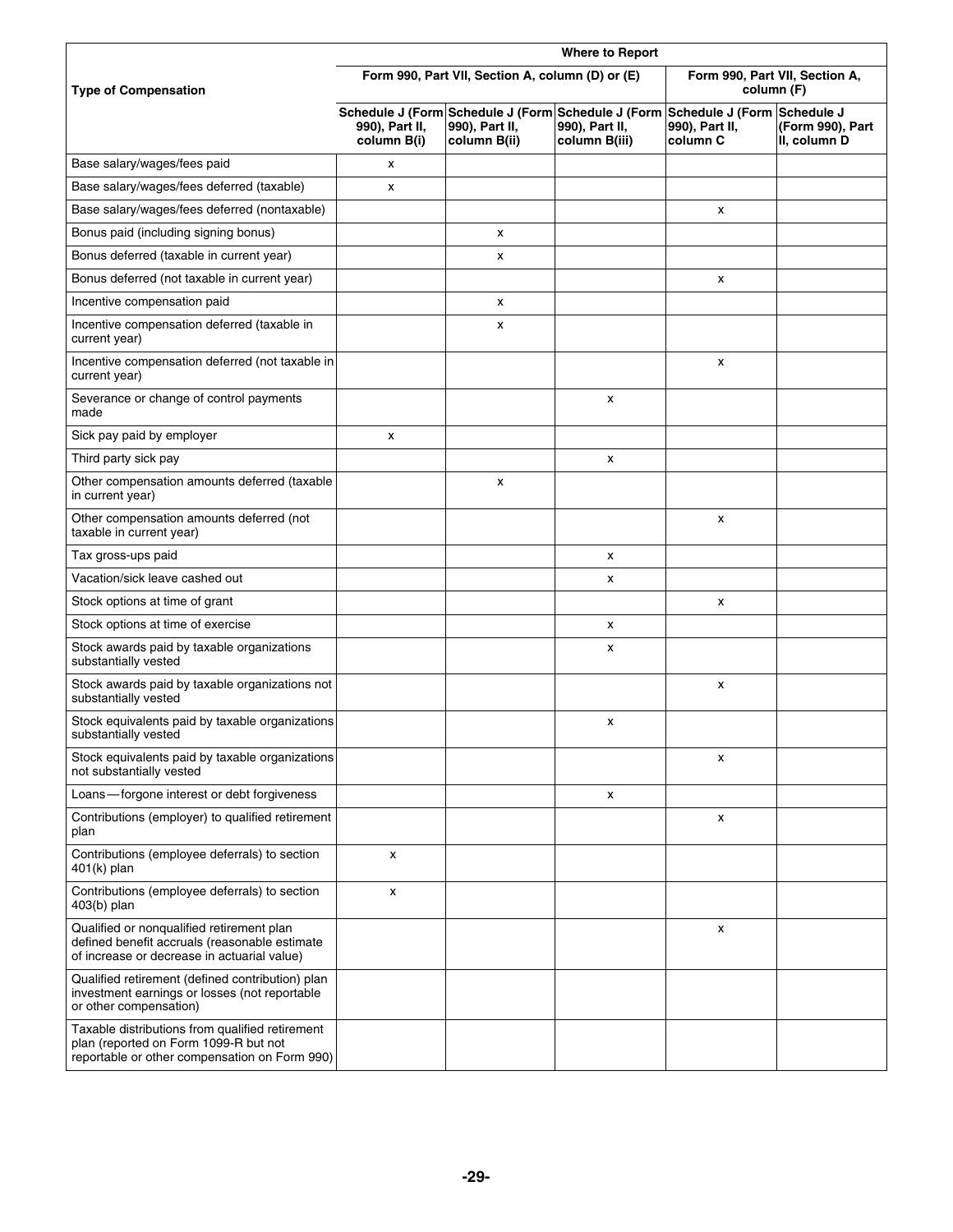|                                                                                                                                                           | <b>Where to Report</b>                                                                           |                                |                                                                                                        |                            |                                                |
|-----------------------------------------------------------------------------------------------------------------------------------------------------------|--------------------------------------------------------------------------------------------------|--------------------------------|--------------------------------------------------------------------------------------------------------|----------------------------|------------------------------------------------|
| <b>Type of Compensation</b>                                                                                                                               | Form 990, Part VII, Section A, column (D) or (E)<br>Form 990, Part VII, Section A,<br>column (F) |                                |                                                                                                        |                            |                                                |
|                                                                                                                                                           | 990), Part II,<br>column B(i)                                                                    | 990), Part II,<br>column B(ii) | Schedule J (Form Schedule J (Form Schedule J (Form Schedule J (Form<br>990), Part II,<br>column B(iii) | 990), Part II,<br>column C | Schedule J<br>(Form 990), Part<br>II, column D |
| Distributions from nongovernmental section<br>457(b) plan (not reportable or other<br>compensation on Form 990)                                           |                                                                                                  |                                |                                                                                                        |                            |                                                |
| Amounts includible in income under section<br>457(f)                                                                                                      |                                                                                                  |                                | x                                                                                                      |                            |                                                |
| Amounts deferred by employer or employee<br>(plus earnings) under section 457(b) plan<br>(substantially vested)                                           |                                                                                                  |                                | x                                                                                                      |                            |                                                |
| Amounts deferred by employer or employee<br>under section 457(b) or 457(f) plan (not<br>substantially vested)                                             |                                                                                                  |                                |                                                                                                        | x                          |                                                |
| Amounts deferred under nonqualified defined<br>contribution plans (substantially vested)                                                                  |                                                                                                  |                                | X                                                                                                      |                            |                                                |
| Amounts deferred under nonqualified defined<br>contribution plans (not substantially vested)                                                              |                                                                                                  |                                |                                                                                                        | x                          |                                                |
| Earnings or losses of nongualified defined<br>contribution plan (substantially vested)                                                                    |                                                                                                  |                                | x                                                                                                      |                            |                                                |
| Earnings or losses of nonqualified defined<br>contribution plan (not substantially vested)                                                                |                                                                                                  |                                |                                                                                                        |                            |                                                |
| Scholarships and fellowship grants (taxable)                                                                                                              |                                                                                                  |                                | x                                                                                                      |                            |                                                |
| Health benefit plan premiums paid by employer<br>(taxable)                                                                                                | x                                                                                                |                                |                                                                                                        |                            |                                                |
| Health benefit plan premiums paid by the<br>employee (taxable)                                                                                            | x                                                                                                |                                |                                                                                                        |                            |                                                |
| Health benefit plan premiums (nontaxable)                                                                                                                 |                                                                                                  |                                |                                                                                                        |                            | x                                              |
| Medical reimbursement and flexible spending<br>programs (taxable)                                                                                         |                                                                                                  |                                | x                                                                                                      |                            |                                                |
| Medical reimbursement and flexible spending<br>programs (nontaxable)                                                                                      |                                                                                                  |                                |                                                                                                        |                            | x                                              |
| Other health benefits (taxable)                                                                                                                           |                                                                                                  |                                | x                                                                                                      |                            |                                                |
| Other health benefits (nontaxable)                                                                                                                        |                                                                                                  |                                |                                                                                                        |                            | x                                              |
| Life, disability, or long-term-care insurance<br>(taxable)                                                                                                |                                                                                                  |                                | x                                                                                                      |                            |                                                |
| Life, disability, or long-term-care insurance<br>(nontaxable)                                                                                             |                                                                                                  |                                |                                                                                                        |                            | $\star$                                        |
| Split-dollar life insurance (see Notice 2002-8,<br>2002-1 C.B. 398)                                                                                       |                                                                                                  |                                | x                                                                                                      |                            |                                                |
| Housing provided by employer or ministerial<br>housing allowance (taxable)                                                                                |                                                                                                  |                                | x                                                                                                      |                            |                                                |
| Housing provided by employer or ministerial<br>housing allowance (nontaxable) (but see<br>Schedule J instructions regarding working<br>condition fringes) |                                                                                                  |                                |                                                                                                        |                            | $\star$                                        |
| Personal legal services (taxable)                                                                                                                         |                                                                                                  |                                | x                                                                                                      |                            |                                                |
| Personal legal services (nontaxable)                                                                                                                      |                                                                                                  |                                |                                                                                                        |                            | $\star$                                        |
| Personal financial services (taxable)                                                                                                                     |                                                                                                  |                                | x                                                                                                      |                            |                                                |
| Personal financial services (nontaxable)                                                                                                                  |                                                                                                  |                                |                                                                                                        |                            | $\star$                                        |
| Dependent care assistance (taxable)                                                                                                                       |                                                                                                  |                                | x                                                                                                      |                            |                                                |
| Dependent care assistance (nontaxable)                                                                                                                    |                                                                                                  |                                |                                                                                                        |                            | $\star$                                        |
| Adoption assistance (taxable)                                                                                                                             |                                                                                                  |                                | x                                                                                                      |                            |                                                |
| Adoption assistance (nontaxable)                                                                                                                          |                                                                                                  |                                |                                                                                                        |                            | $\star$                                        |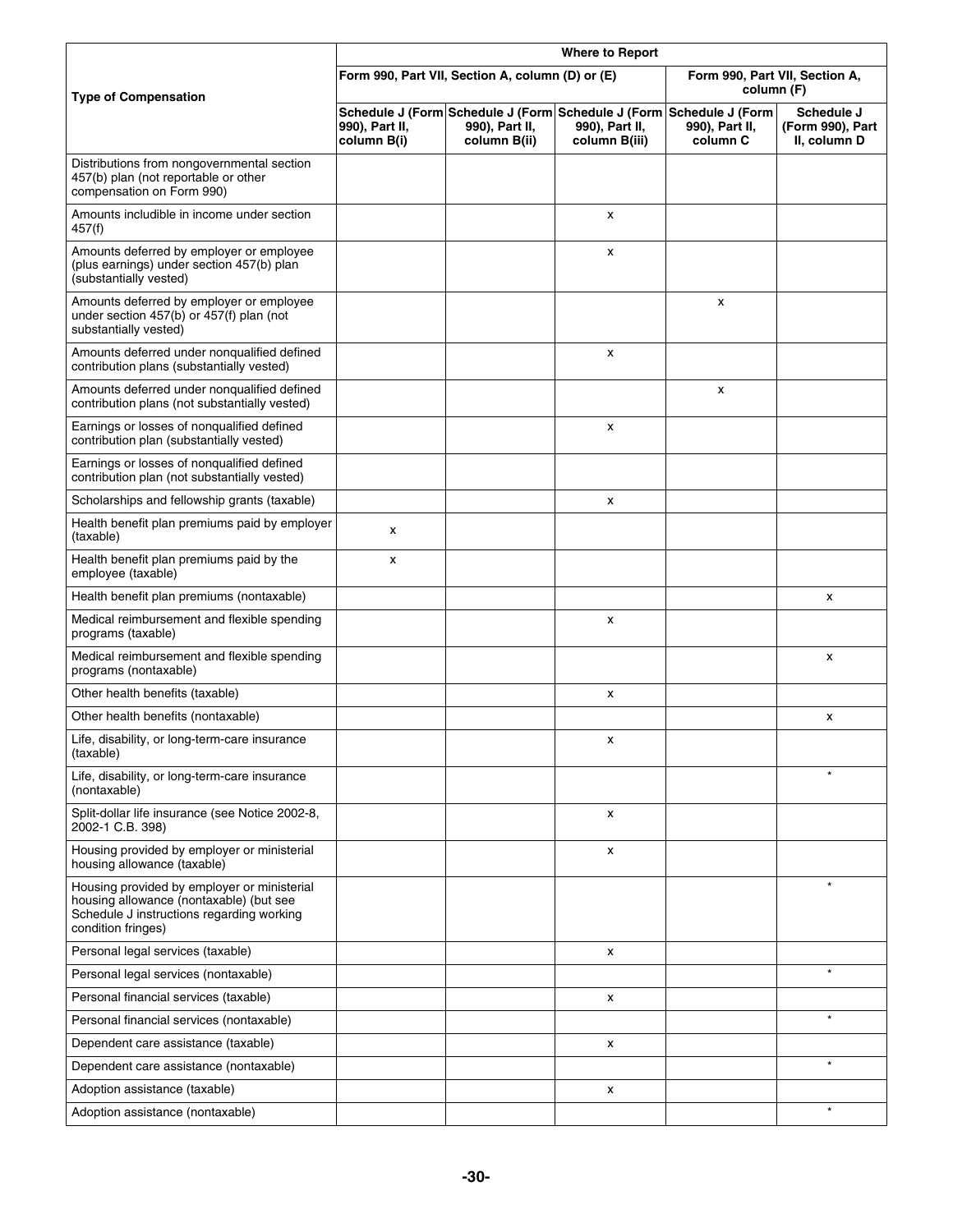|                                                                                                             | <b>Where to Report</b>                           |                                |                                 |                                                                                                   |                                                |
|-------------------------------------------------------------------------------------------------------------|--------------------------------------------------|--------------------------------|---------------------------------|---------------------------------------------------------------------------------------------------|------------------------------------------------|
| <b>Type of Compensation</b>                                                                                 | Form 990, Part VII, Section A, column (D) or (E) |                                |                                 | Form 990, Part VII, Section A,<br>column (F)                                                      |                                                |
|                                                                                                             | 990), Part II,<br>column B(i)                    | 990), Part II,<br>column B(ii) | 990), Part II,<br>column B(iii) | Schedule J (Form Schedule J (Form Schedule J (Form Schedule J (Form<br>990), Part II,<br>column C | Schedule J<br>(Form 990), Part<br>II, column D |
| Tuition assistance for family (taxable)                                                                     |                                                  |                                | $\mathsf{x}$                    |                                                                                                   |                                                |
| Tuition assistance for family (nontaxable)                                                                  |                                                  |                                |                                 |                                                                                                   | $\star$                                        |
| Cafeteria plans (nontaxable health benefit)                                                                 |                                                  |                                |                                 |                                                                                                   | $\mathsf{x}$                                   |
| Cafeteria plans (nontaxable benefit other than<br>health)                                                   |                                                  |                                |                                 |                                                                                                   | $\star$                                        |
| Liability insurance (taxable)                                                                               |                                                  |                                | $\mathsf{x}$                    |                                                                                                   |                                                |
| Employer-provided automobile (taxable)                                                                      |                                                  |                                | $\mathsf{x}$                    |                                                                                                   |                                                |
| Employer-subsidized parking (taxable)                                                                       |                                                  |                                | $\mathsf{x}$                    |                                                                                                   |                                                |
| Travel (taxable)                                                                                            |                                                  |                                | $\mathsf{x}$                    |                                                                                                   |                                                |
| Moving (taxable)                                                                                            |                                                  |                                | $\mathsf{x}$                    |                                                                                                   |                                                |
| Meals and entertainment (taxable)                                                                           |                                                  |                                | $\mathsf{x}$                    |                                                                                                   |                                                |
| Social club dues (taxable)                                                                                  |                                                  |                                | $\mathsf{x}$                    |                                                                                                   |                                                |
| Spending account (taxable)                                                                                  |                                                  |                                | $\mathsf{x}$                    |                                                                                                   |                                                |
| Gift cards                                                                                                  |                                                  |                                | $\mathsf{x}$                    |                                                                                                   |                                                |
| Disregarded benefits under Regulations section<br>53.4958-4(a)(4) (see Schedule J, Part II<br>instructions) |                                                  |                                |                                 |                                                                                                   |                                                |

Line 1b. Report the sub-totals of compensation from the received or accrued more than \$10,000 in reportable<br>Section A, line 1a table in line 1b, columns (D), (E), and (F), compensation solely in the capacity as a former tr Section A, line 1a table in line 1b, columns  $(D)$ ,  $(E)$ , and  $(F)$ . Line 1c. Report the sub-totals of compensation from director of the organization, add the amounts reported on all<br>continuation sheets (duplicate Section A tables for filers that Forms 1099-MISC, box 7 and, if applicable, F continuation sheets (duplicate Section A tables for filers that Forms 1099-MISC, box 7 and, if applicable, Forms W-2, box 1 report more than 28 persons in Section A, line 1a table) in line or 5 (whichever is greater) and/o 1c, columns (D), (E), and (F). organization and all related organizations, to the extent that

listed in the Part VII, Section A table and those not listed, to whom the filing organization (not **related organizations**) paid over \$100,000 in **reportable compensation** during the tax over \$100,000 in **reportable compensation** during the **tax Line 4.** Complete Schedule J (Form 990) for each individual

**Line 3.** Complete Schedule J (Form 990) for each of the \$150,000 of reportable and other compensation from the following persons.

• Each individual listed in Part VII, Section A, as a former • Each individual listed in Part VII, Section A, as a former<br>
officer, former key employee, or a former highest<br>
compensated employee. To determine whether an individual<br>
received more than \$100,000 in reportable compensat box 1 or 5 (whichever is greater) and/or Forms 1099-MISC, box<br>
7 issued to the individual by the organization and all related<br> **The following chart explains which officers, directors**,<br> **The following chart explains which** organizations (disregarding amounts from a related **trustees**, **key employees**, and **highest compensated** organization if below \$10,000) for the **calendar year** ending

• Each individual that received, solely in the capacity as a andditional individuals who must be reported on Schedule J, former **director** or former **trustee** of the organization, more (Form 990), Part II.

**Note.** Items marked with asterisk "\*" instead of an "x" are than \$10,000 of reportable compensation (Part VII, Section A, excludible from Form 990, Part VII, Section A, column (F), if columns (D) and (E)) during the year excludible from Form 990, Part VII, Section A, column (F), if columns (D) and (E)) during the year from the organization or below \$10,000.<br>
Line 1b. Report the sub-totals of compensation from the received or accrued more or 5 (whichever is greater) and/or issued to the individual by the Line 1d. Add the totals of lines 1b and 1c in line 1d for such amounts relate to the individual's past services as a columns (D), (E), and (F). trustee or director of the organization and not of a related Line 2. Report the total number of individuals, both those organization. The \$10,000-per-related-organization exception<br>listed in the Part VII. Section A table and those not listed, to does not apply for this purpose.

> listed in Section A who received or accrued more than organization and related organizations. To determine whether<br>any listed individual received or accrued more than \$150,000 of

with or within the organization's **tax year.** and on Schedule J (Form 990), as well. See also line 5 for<br>• Each individual that received, solely in the capacity as a additional individuals who must be reported on Schedule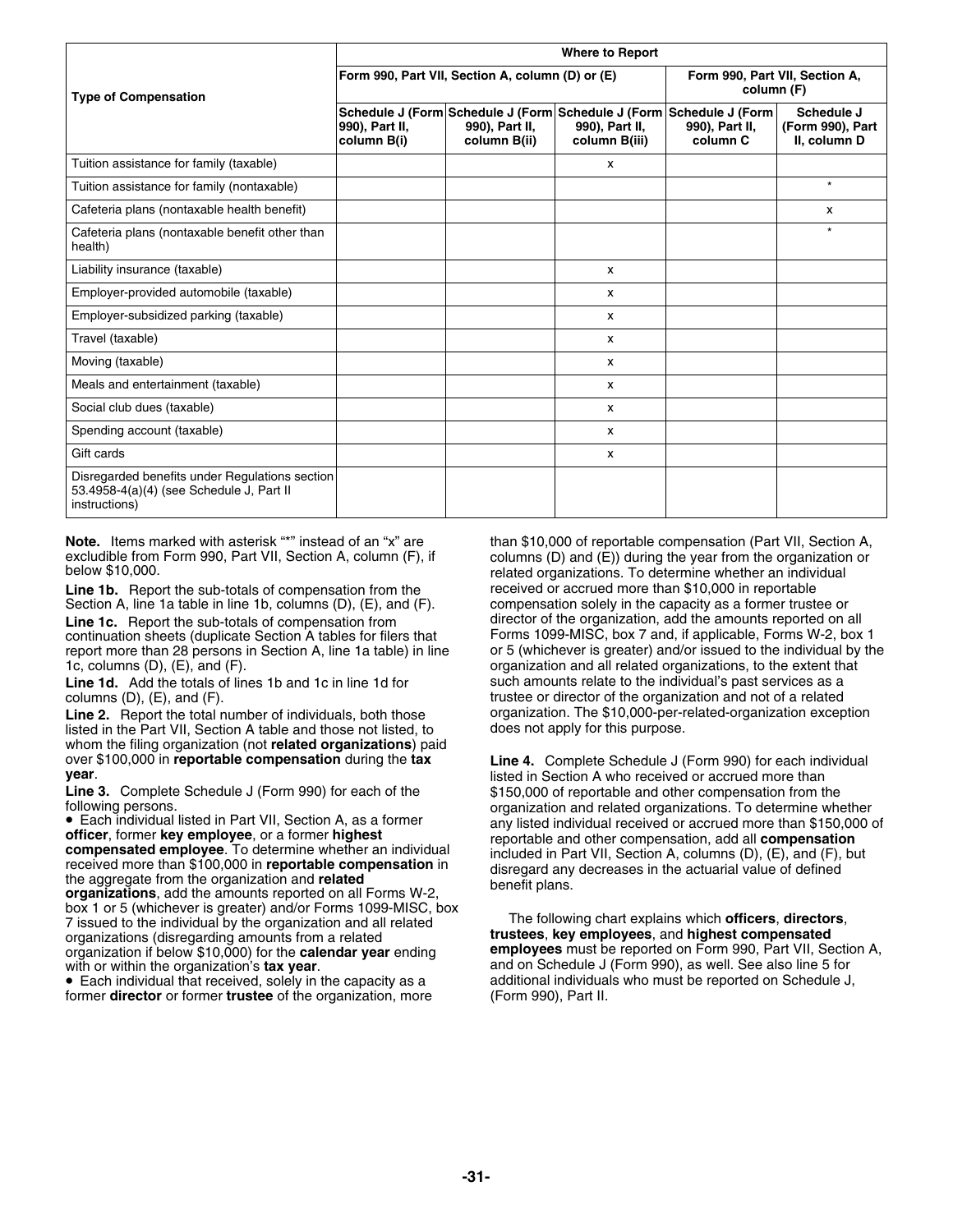| <b>Position</b>                                           | <b>Current or former</b> | Enter on Form 990, Part VII,<br>Section A                                                                                                                              | Enter on Schedule J (Form 990),<br>Part II                                                                                                                                        |
|-----------------------------------------------------------|--------------------------|------------------------------------------------------------------------------------------------------------------------------------------------------------------------|-----------------------------------------------------------------------------------------------------------------------------------------------------------------------------------|
| <b>Directors and Trustees</b>                             | Current                  | All                                                                                                                                                                    | If reportable and other<br>compensation is greater than<br>\$150,000 in the aggregate from<br>organization and related<br>organizations (do not report<br>institutional trustees) |
|                                                           | Former                   | If reportable compensation in<br>capacity as former director or<br>trustee is greater than \$10,000 in<br>the aggregate from organization<br>and related organizations | If listed on Form 990, Part VII,<br>Section A (do not report institutional<br>trustees)                                                                                           |
| <b>Officers</b>                                           | Current                  | All                                                                                                                                                                    | If reportable and other<br>compensation is greater than<br>\$150,000 in the aggregate from<br>organization and related<br>organizations                                           |
|                                                           | Former                   | If reportable compensation is<br>greater than \$100,000 in the<br>aggregate from organization and<br>related organizations                                             | If listed on Form 990, Part VII,<br>Section A                                                                                                                                     |
|                                                           | Current                  | All                                                                                                                                                                    | All                                                                                                                                                                               |
| Key employees                                             | Former                   | If reportable compensation is<br>greater than \$100,000 in the<br>aggregate from organization and<br>related organizations                                             | If listed on Form 990, Part VII,<br>Section A                                                                                                                                     |
| <b>Other Five Highest Compensated</b><br><b>Employees</b> | Current                  | If reportable compensation is<br>greater than \$100,000 in the<br>aggregate from organization and<br>related organizations                                             | If reportable and other<br>compensation is greater than<br>\$150,000 in the aggregate from<br>organization and related<br>organizations                                           |
|                                                           | Former                   | If reportable compensation is<br>greater than \$100,000 in the<br>aggregate from organization and<br>related organizations                                             | If listed on Form 990, Part VII,<br>Section A                                                                                                                                     |

Line 5. Complete Schedule J (Form 990) for any individual organization. B also makes rent payments for A's personal listed on Form 990, Part VII, Section A if the person receives or residence. The organization is aware of listed on Form 990, Part VII, Section A if the person receives or accrues **compensation** from an **unrelated organization** (other arrangement between A and B, and does not treat the than certain management companies and leasing companies, as discussed earlier) for services rendered to the filing purposes. A, as the top management official of the organization, organization, organization, organization, organization, organization, organization, organization in organization in the person's capacity as an **officer**, **director**, **trustee**, or **employee** of the filing organization. Also, specify on Section A. However, the amounts paid by B to A require that Schedule J (Form 990), Part III, the name of the unrelated the organization answer "Yes" on organization, the type and amount of compensation it paid or J (Form 990) about A.<br>accrued, and the person receiving or accruing such **Example 2.** C is a

organization does not treat the payments as a charitable *Boverning body for purposes of Form 990*, Part VI, line TD.<br>
organization does not treat the payments as a charitable **Example 3.** D, a volunteer director of the or

the organization answer "Yes" on line 5 and complete Schedule

accrued, and the person receiving or accruing such<br>compensation. See *Compensation from unrelated*<br>organizations, earlier. and the law firm enter into an arrangement where C serves the<br>and the law firm enter into an arrang For purposes of line 5, disregard:<br>
1. Payments from a **deferred compensation** trust or plan a full-time basis as its vice-president and as a board member 1. Payments from a **deferred compensation** trust or plan<br>established, sponsored, or maintained by the organization (or a<br>related organization), and deferred compensation held by such<br>trust or plan;<br>2. Payments from a commo does not report C's compensation on Form W-2 or Form<br>1099-MISC. The law firm does not treat any part of C's Frovided to the organization (or to a related organization) (see<br>instructions for **Common paymaster or payroll/reporting**<br>agent, earlier); or<br>3. Payments from an unrelated taxable organization that<br>employs the individual a

also the sole owner and CEO of M management company (an unrelated organization), which provides management services **Example 1.** A is the CEO (and the **top management** to the organization. The organization pays M an annual fee of **official**) of the organization. In addition to compensation paid \$150,000 for management services. Under th **official**) of the organization. In addition to compensation paid \$150,000 for management services. Under the circumstances<br>by the organization to A, A receives payments from B, an the amounts paid by M to D (in the capaci the amounts paid by M to D (in the capacity as owner and CEO unrelated corporation (using the definition of relatedness on of M) do not require that the organization answer "Yes" on line<br>Schedule R (Form 990)), for services provided by A to the 5, regarding D. However, the organizat 5, regarding D. However, the organization must report the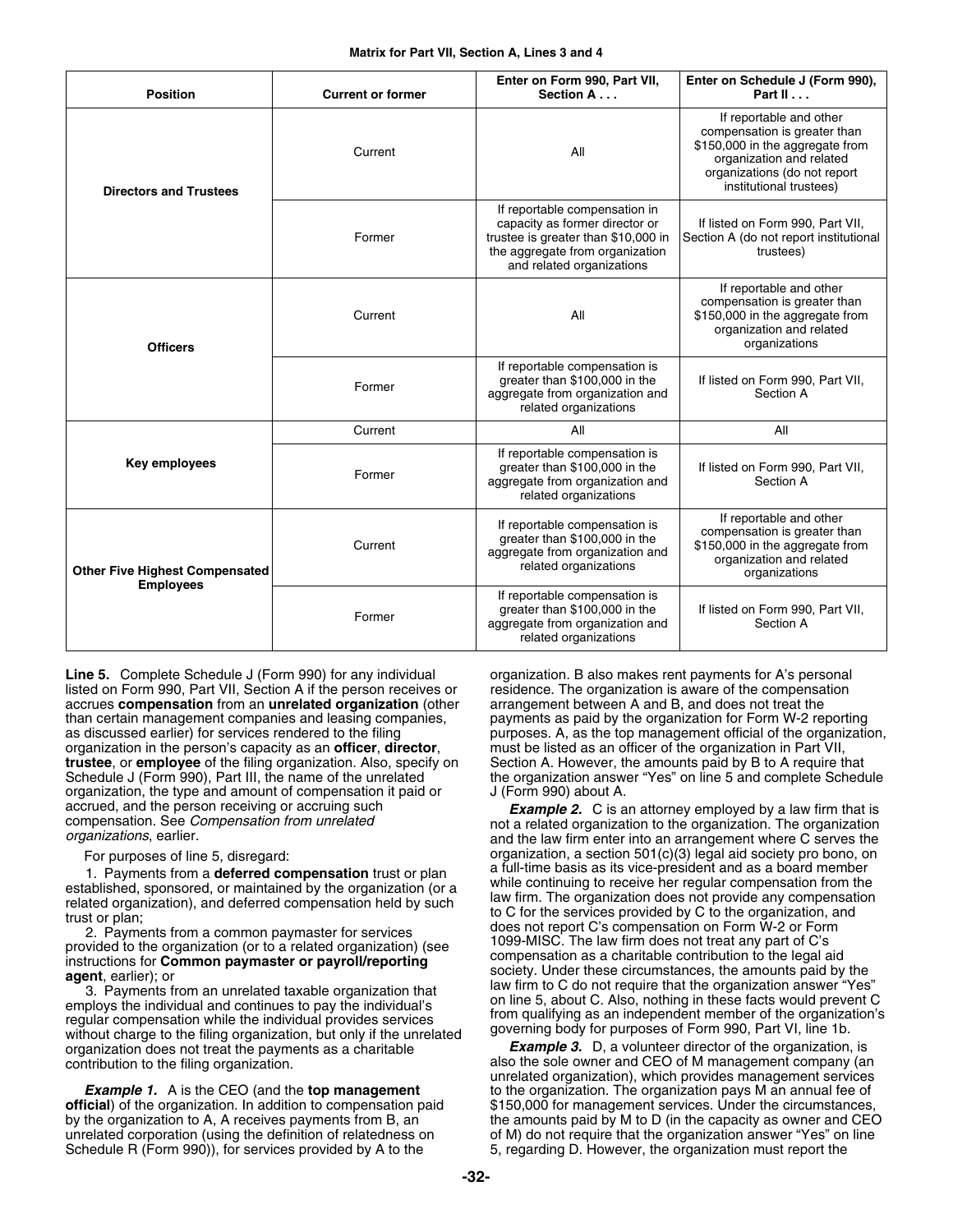transaction with M, including the relationship between D and M, **Column (C).**<br>on Schedule L (Form 990 or 990-EZ), Part IV. Also, D does not ln column (C), report any **unrelated business** revenue on Schedule L (Form 990 or 990-EZ), Part IV. Also, D does not qualify as an independent member of the organization's received by the organization during the **tax year** from an governing body because D receives indirect financial benefits **unrelated trade or business**, whether or not regularly carried from the organization through M that are reportable on on See Pub. 598 and Instructions for Form Schedule L (Form 990 or 990-EZ), Part IV. information.

**Section B. Five Highest Compensated**<br> **In column (D), report any revenue excludable from unrelated**<br> **In column (D), report any revenue excludable from unrelated**<br> **Complete this table for the five highest compensated**<br> professional fundraisers, law firms, accounting firms, publishing companies, management companies, and investment companies, **management companies**, and investment<br>management companies. Do not report public utilities as<br>independent contractors. See Pub. 1779, Independent<br>Contractor or Employee, and Pub. 17-9, Independent<br>Contractor or Contractor or Employee, and Pub. 15-A, Employer's **received as voluntary contributions**, gifts, grants or other and Public, governmental units, Gupplemental units, and Public, governmental units,

that ends with or within the short year, do not report any portion of contributions reported on lines 1a through 1f is also<br>information in columns (A) through (C), unless the return is a reported on line 1g. information in columns (A) through (C), unless the return is a final return. If the return is a final return, report the method of contributions collected in the compensation paid to the independent contractor(s) under the organization's name by fundraisers.<br>
parties' agreement during year, whether or not Form 1099 has been filed yet to report column (D), *Fundraising Expenses*. The organization must

**Compensation** includes fees and similar payments to<br>
independent contractors but not reimbursement of expenses<br>
unless incidental to providing the service. However, for this<br>
purpose, the organization must report gross pa purpose, the organization must report gross payments to the **independent contractor** that include expenses and fees if the expenses are not separately reported to the organization.





*lines 2a through 2e or lines 11a through 11c, it must* that receives a grant to be paid in future years should, Appendix J, Business Activity Codes. If none of the listed value on line 1. Accruals of present value increments to the codes, or other 6-digit codes listed on the NAICS website at unpaid grant should be reported on line 1 *codes, or other 6-digit codes listed on the NAICS website at* [http://www.census.gov/eos/www/naics/reference](http://www.census.gov/eos/www/naics/reference_files_tools/2007/naics07_6.txt)\_[files](http://www.census.gov/eos/www/naics/reference_files_tools/2007/naics07_6.txt)\_[tools/](http://www.census.gov/eos/www/naics/reference_files_tools/2007/naics07_6.txt)<br>[2007/naics07\\_6.txt](http://www.census.gov/eos/www/naics/reference_files_tools/2007/naics07_6.txt)*, accurately describe the activity, enter* • Grants, fees or other support from **governmental units**,

**Column (B).**<br>In column (B), report all revenue from activities substantially **be a some economic or physical benefit to the payer.** In column (B), report all revenue from activities substantially related to the organization's exempt purposes. Use of revenue payment for goods, services, or anything else at retail value.<br>
for the organization's exempt purposes does not make the **•** Unreimbursed expenses of **officers,** for the organization's exempt purposes does not make the activity that produced the income (for example, fundraising activity) substantially related to the organization's exempt and employee business expenses in Pub. 526 and Pub. 463, purposes. Also report here any revenue that is excludable from respectively.)<br>gross income other than by section 512, 513, or 514, such as • Payments interest on state and local bonds that is excluded from tax by plans described in sections 501(c)(9), (17), and (18). Report section 103.<br>section 103.

on. See Pub. 598 and Instructions for Form 990-T for more

**Column (D).**<br>In column (D), report any revenue excludable from **unrelated** 

Supplemental Tax Guide, for distinguishing employees from<br>
independent contractors.<br>
Column (C). Enter the amount the organization paid, whether<br>
reported on Form 1099-MISC, box 7, or paid under the parties'<br>
agreement or For a short year return in which there is no calendar year whether they are deductible by the contributor. The noncash

such compensation. enter on Part IX, line 11e fees for **professional fundraising**<br> **Services** relating to the gross amounts of contributions

the donation. For example, report the FMV of a donated car at the time the car was received as a donation.

Form 1099-MISC may be required to be issued for<br>
payments to an independent contractor, with<br>
compensation reported in box 7.<br>
Compensation reported in box 7. changes in net assets or fund balances" on Part XI, line 5, and

**Part VIII. Statement of Revenue**<br>
Column (A).<br>
Column (A).<br>
Column (A) conservation easements and other qualified conservation<br>
All organizations must complete column (A), reporting their<br>
gross receipts for all sources o

columns (B) through (D), which must add up to the amount in<br>
column (A) for each line in Part VIII. Refer to specific<br>
instructions in this part for completing each column.<br>
purposes, but the value of donated services or u *If the organization enters an amount in column (A) for* equipment, or facilities may not be reported. An organization *lines 2a through 2e or lines 11a through 11c, it must* that receives a grant to be paid in future year *also enter a corresponding business activity code from* according to SFAS 116 (ASC 958), report the grant's present

For these codes does not imply that the business<br>activity is unrelated to the organization's exempt purpose.<br>activity is unrelated to the organization's exempt purpose.<br>payment for a service, facility, or product that prim

volunteers. (See the explanations of charitable contributions

• Payments received from employers for welfare benefits under these amounts on line 2, *Program Service Revenue*.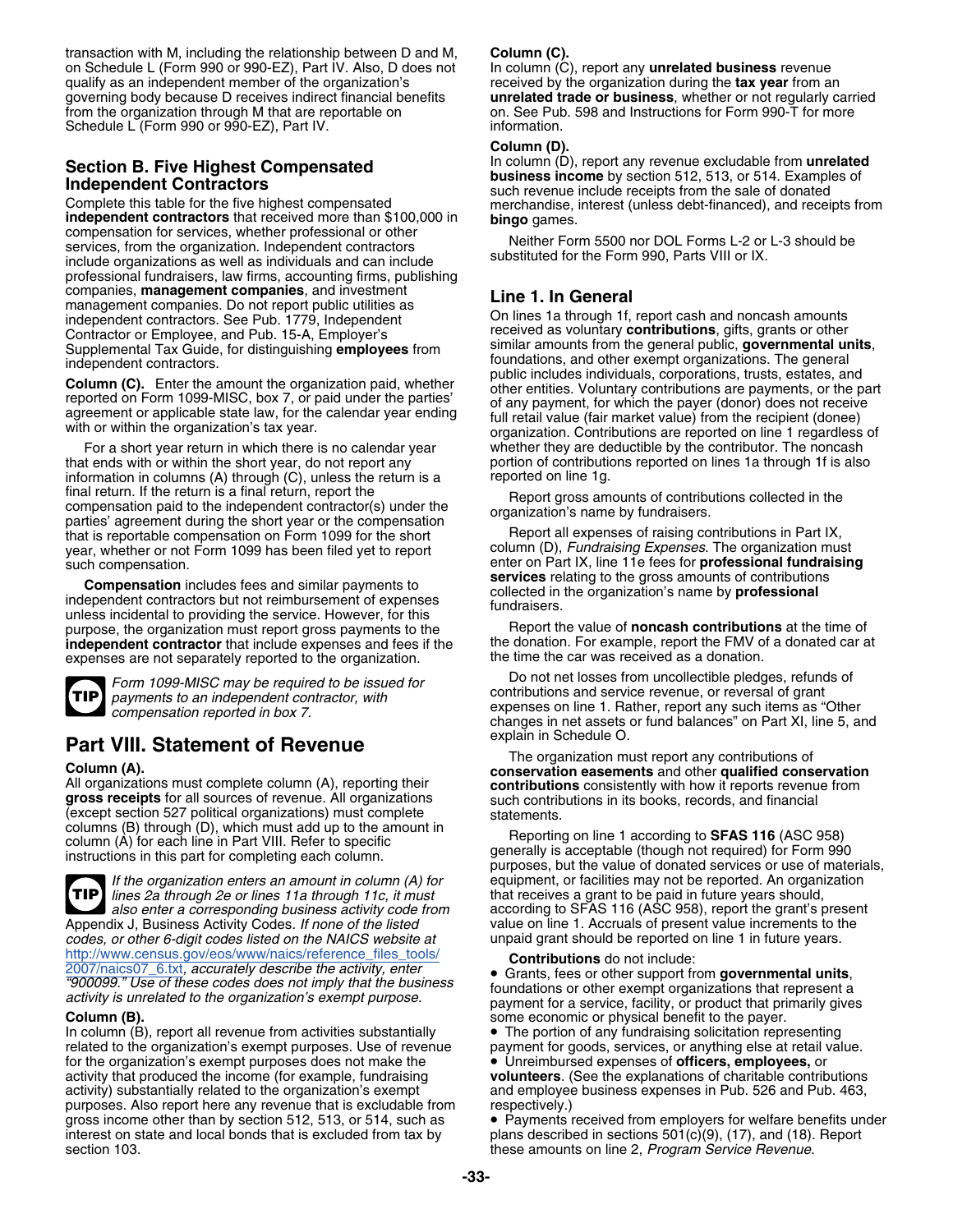• Donations of services (such as the value of donated advertising space or broadcast air time) or donations of use of primary purpose of raising funds for the organization's exempt<br>materials, equipment, or facilities, even though reporting activities. Report contributions rec donated services and facilities as items of revenue and in line 1f, not in line 1c.

*Example 1.* A hotel in a city's entertainment district donates \$240, which is the difference between the buyer's payment and<br>100 "right to use" certificates covering 15 hotel rooms a night to the retail value of the dinne disaster relief organization B. B then uses these certificates as again on line 8a (within the parentheses). The revenue received emergency housing in furtherance of its exempt purposes. B (\$160 retail value of the dinner) emergency housing in furtherance of its exempt purposes. B should not report the value of this contribution on line 1 (or on right-hand column on line 8a.<br>any other line in Part VIII), because this is a donation of result a contributor gives more any other line in Part VIII), because this is a donation of<br>services and use of facilities to B. Similarly, if B were to auction<br>off the certificates as part of a fundraising event, B should not<br>report the value of the con

**Example 2.** Organization C purchases 100 "right to use" certificates (as described in Example 1) from the hotel, then certificates (as described in Example 1) from the hotel, then Organizations that report more than \$15,000 total on lines 1c<br>contributes them to disaster relief organization B and and and 8a must also answer "Yes" to Part I designates that they be used for disaster relief purposes. B should report the FMV of these certificates on line 1. If B were



**TIP** identify the sources<br>lines 1a through 1g.

rather than payments for benefits received or payments from on line 1e. affiliated organizations. • Payments by a governmental unit for the construction or

**Example.** M is an organization whose primary purpose is to maintenance of library or museum facilities open to the public.<br>support the local symphony orchestra. Members have the **Payments by a governmental unit to nursing** provide care to their residents (but not Medicare/Medicaid or<br>privilege of purchasing subscriptions to the symphony's annual<br>concert series before they go on sale to the general public, but<br>must nav the same price as any o must pay the same price as any other member of the public. They also are entitled to attend a number of rehearsals each guidance organizations under government programs to better<br>season without charge. Under these circumstances. M's serve children in the community. season without charge. Under these circumstances, M's receipts from members are contributions reported on line 1b. **Line 1f.** Enter all other **contributions**, gifts, and similar compare reasonably with available benefits are reported on line separately on lines 1a through 1e. This amount includes 2, *Program service revenue*. contributions from **donor advised funds** (unless the

payment for goods and services. In that case, the portion of the **gaming** activities.<br>membership dues that is a payment for goods or services **Line 1g.** Enter on line 1g the value of **noncash contributions** membership dues that is a payment for goods or services **Line 1g.** Enter on line 1g the value of **noncash contributions** should be reported on line 2, *Program service revenue*. The included on lines 1a through 1f. If this amount exceeds portion that exceeds the FMV of the goods or services provided \$25,000, the organization must answer "Yes" to Part IV, line 29 should be reported on line 1b. and complete and attach Schedule M (Form 990).

membership benefits that are considered to be insubstantial (for example, low-cost articles, free or discounted admission to the transfers and deposits to a cash account of the organization.<br>The version organization's activities, discounts on purchases from the Value noncash donated ite organization's gift shop, free or discounted parking) may be the time of their receipt, even if they were sold immediately after reported as contributions on line 1, rather than as payments for they were received.

**Line 1c.** Enter the total amount of **contributions** received of commissions, to the charity. The value of the stock at the from **fundraising events**, which includes, but is not limited to, time of the contribution must be

dinners, auctions, and other events conducted for the sole or activities. Report contributions received from gaming activities

expense is called for in certain circumstances by generally<br>accepted accounting principles. The optional reporting of<br>donated services and facilities is discussed in the instructions<br>for Form 990, Part III. The dinner for the retail value of the dinner, would be reported on line 1c and

and 8a must also answer "Yes" to Part IV, line 18 and complete Part II of Schedule G (Form 990 or 990-EZ).

should report the FMV of these certificates on line 1. If B were the change that is point that Form in the current and any bend that original to the touching the proceeds for disaster relief purposes, B should report<br>the p

Line 1b. Report on line 1b membership dues and The following are examples of governmental grants and assessments that represent **contributions** from the public other payments that are treated as contributions and reported

• Payments by a governmental unit to nursing homes to

amounts the organization received from sources not reported Membership dues can consist of both contributions and **sponsoring organization** is a **related organization**) and from

The portion of membership dues attributable to certain Noncash contributions are anything other than cash, checks, checks, mbership benefits that are considered to be insubstantial (for money orders, credit card charges, w Value noncash donated items, like cars and **securities**, as of

goods or services on line 2. See Pub. 1771, for more<br>information on insubstantial membership benefits that need not<br>be valued or reported. who sells it on the same day and remits the sales proceeds, net time of the contribution must be reported on line 1f and also on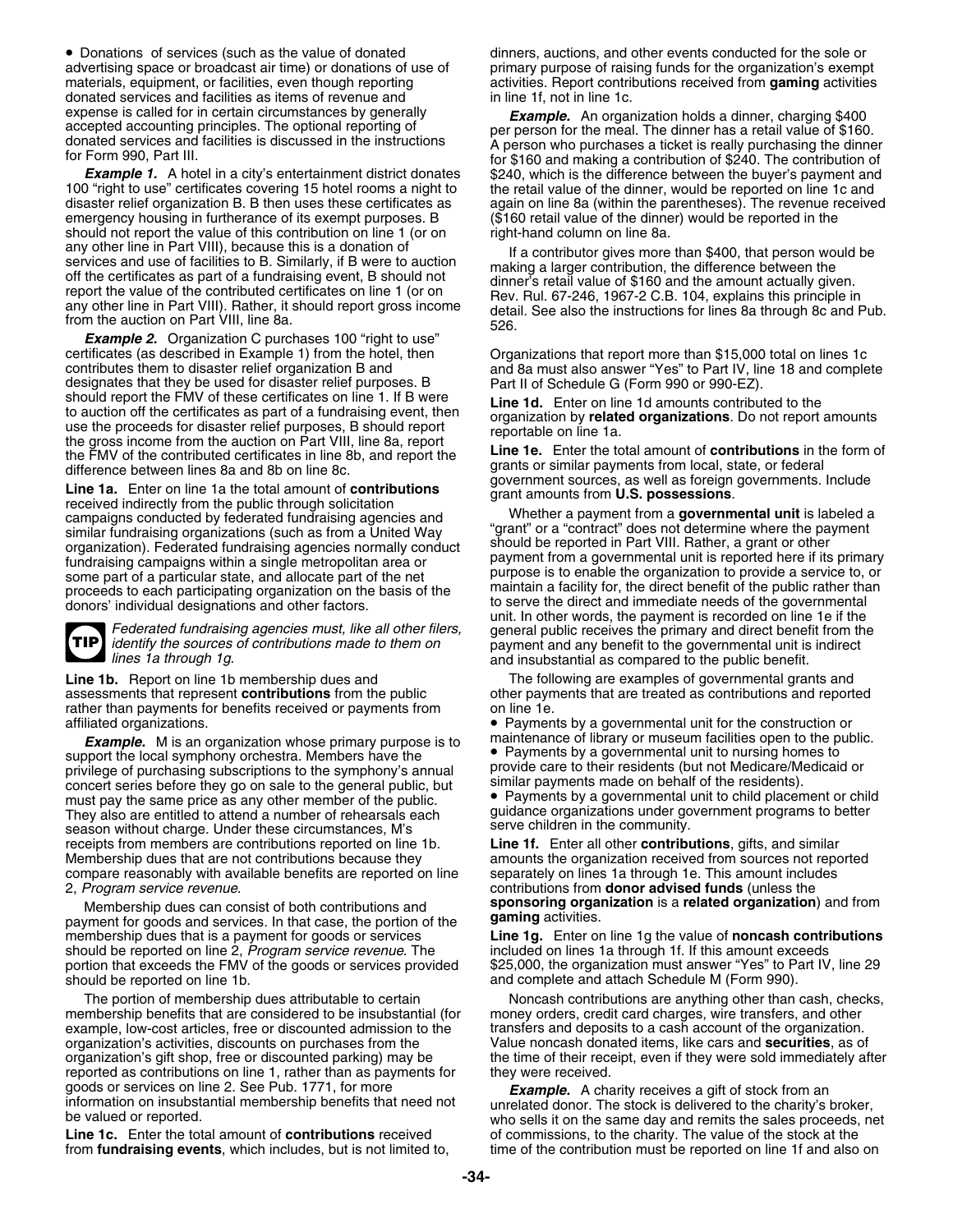line 1g. The sale of the stock, and the related sales expenses government program for the services provided, and who select (including the amount reported on lines 1f and 1g), must be the service provider. See Rev. Rul. 83-153, 1983-2 C.B. 48.<br>
• Payments for medical services by patients and their<br>
• Payments for medical services by patients an





Example to the 2. On lines 2a through 2e, enter the organization's five<br>
largest sources of program service revenue. Program services<br>
are primarily those that form the basis of an organization's<br>
exemption from tax. For a

program service revenue not listed individually on lines 2a other exempt organizations that borrowe<br>through 2e. On line 2g, enter the total of column (A), lines 2a the filing organization's exempt function. through 2e. On line 2g, enter the total of column (A), lines 2a

**Program service revenue.** Program service revenue includes<br>income earned by the organization for providing a government<br>agency with a service, facility, or product that benefited that<br>government agency directly rather tha Subscriptions to membership benefits include:<br>Subscriptions to publications,<br>performing arts event or to a museum; royalties received as<br> $\bullet$  Newsletters (other than one only about the organization's newsletters (outdoor than one or to a must be organization of an educational publication distributed by a commercial activities), publisher; interest income on loans a credit union makes to its • Free or members; payments received by a section  $501(c)(9)$ organization from participants or employers of participants for  $\bullet$  Use or the organization's facilities, and health and welfare benefits coverage; insurance premiums received by a fraternal beneficiary society; and registration fees nonmembers can buy.<br>received in connection with a meeting or convention.

**Program-related investments.** Program service revenue also *organization must also enter a corresponding business* includes income from **program-related investments**. These investments are made primarily to accomplish an exempt *If you do not see a code for the activity you are trying to* income. Examples are scholarship loans and low interest loans *at [http://www.census.gov/eos/www/naics/reference](http://www.census.gov/eos/www/naics/reference_files_tools/2007/naics07_6.txt)\_[files](http://www.census.gov/eos/www/naics/reference_files_tools/2007/naics07_6.txt)\_*<br>to charitable organizations, indigents, or victims of a disaster. 2007/naics07\_6.txt. Select the most

**universities.** Books and records maintained according to equity and debt **securities** (stocks and bonds), amounts generally accepted accounting principles for hospitals, colleges, received from payments on securities loan generally accepted accounting principles for hospitals, colleges, and universities are more specialized than books and records and universities are more specialized than books and records section 512(a)(5), as well as interest from notes and loans<br>maintained according to those accounting principles for other receivable. Report the organization's d maintained according to those accounting principles for other receivable. Report the organization's distributive share of such<br>types or organizations that file Form 990. Accordingly, investment income from a joint venture **hospitals**, colleges, and universities can report, as program with or within the organization's tax year. Do not include service revenue on line 2, sales of inventory items otherwise unrealized gains and losses on investm reportable on line 10a. In that event, enter the applicable cost of value.

• Medicare and Medicaid payments, and other government medical services provided to individuals who qualify under a • Payments for medical services by patients and their

guarantors, and *Museums and other organizations that elect not to* •capitalize their collections (according to **SFAS 116** facility, or product that primarily benefited the government<br>(ASC 958-360-25) should not report an amount on line agencies.

1g for works of art and other collection items donated to them.)<br>For more information on noncash contributions, see the lastructions for Schedule M (Form 990).<br>Instructions for Schedule M (Form 990). Line 1h. Enter on line 1h the total of lines 1a through 1f (but agency to a medical clinic to provide vaccinations to employees of the agency is program service revenue reported on line 2. of the agency is program service revenue reported on line 2.

The organization may also need to attach Schedule B<br>
From 990, 990-EZ, or 990-PF). See the instructions for<br>
Individuals is a contribution reported on line 1e. A payment by a<br>
Schedule B (Form 990, 990-EZ, or 990-PF) for m

exemption from tax. For a more detailed description of program primarily to accomplish the organization's exempt purposes<br>service revenue, refer to the instructions for Part IX, column (B). rather than to produce income. E On line 2f, enter the total received from all other sources of investments include student loans and notes receivable from<br>Intram service revenue not listed individually on lines 2a other exempt organizations that borrowed

through 2f.<br> **Example 2 From and assessments received that compare**<br> **Example 2 Constant of the structure Constant Compare**<br> **Reasonably with the membership benefits provided by the** 

• Free or reduced-rate admissions to events sponsored by the organization,

• Use of the organization's facilities, and

For each amount entered on lines 2a through 2e, the **CAUTION** *activity code from* Appendix J, Business Activity Codes*.* **!** purpose of the investing organization rather than to produce *categorize, select the appropriate code from the NAICS website* to charitable organizations, indigents, or victims of a disaster. [2007/naics07\\_6.txt](http://www.census.gov/eos/www/naics/reference_files_tools/2007/naics07_6.txt)*. Select the most specific 6-digit code* Fental income from an exempt function is another example<br>of program-related investment income. For purposes of this<br>that most codes describe the organization rather than the<br>ince 2.<br>Ilne 2.<br>Unrelated trade or business acti

investment income from a joint venture for its tax year ending unrealized gains and losses on investments carried at market

goods sold as program service expense in column (B) of Part<br>IX. No other organizations should report sales of inventory<br>items on line 2.<br>**issue**, which are under the control of the organization. For this **Common Types of Program Service Revenue:** purpose, do not include any investment income received from investing proceeds which are technically under the control of payments made to pay or reimburse the organization for the **governmental issuer**. For example, proceeds deposited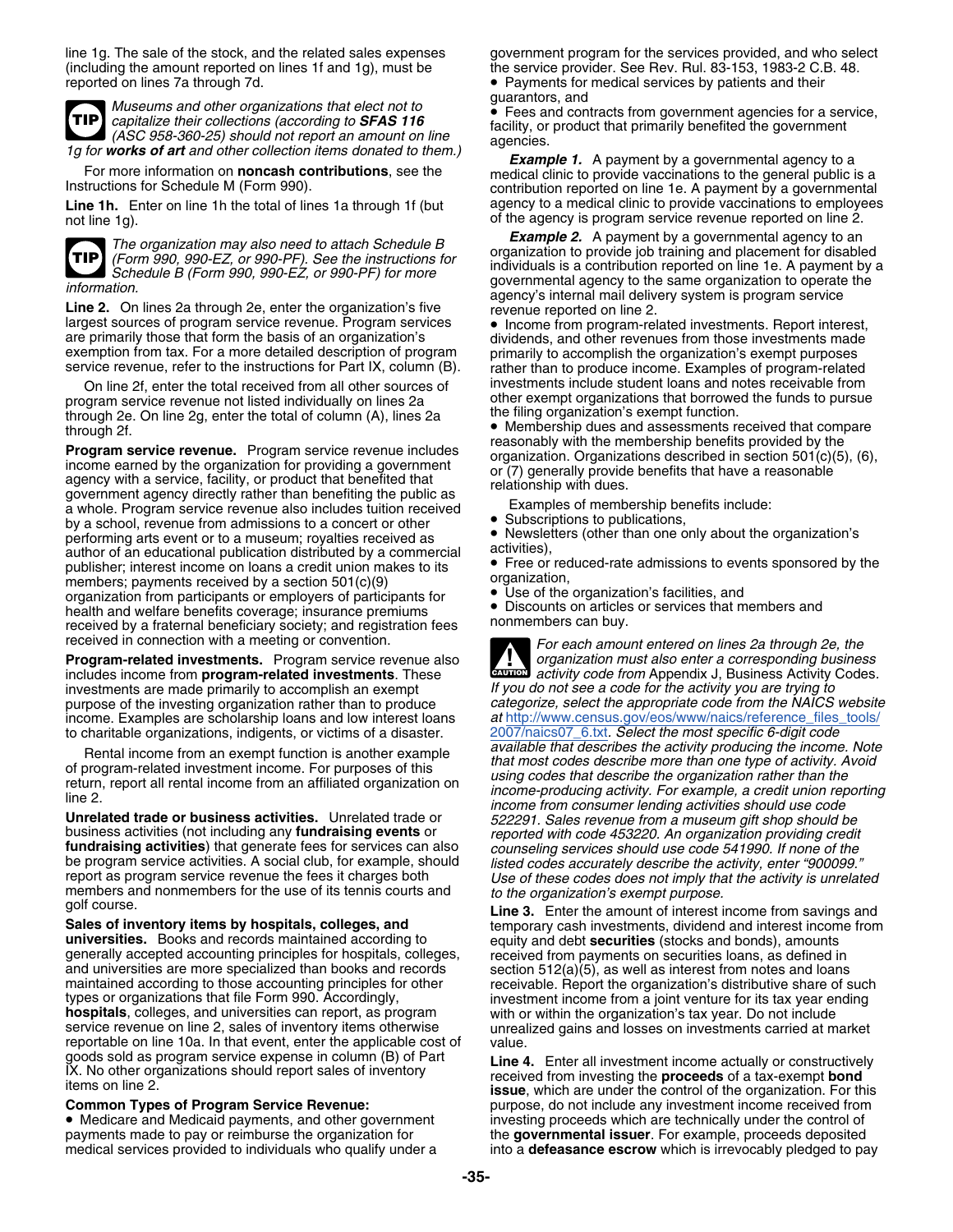the principal and interest (debt service) on a bond issue is not 7b. On line 7c, enter the net gain or loss. Show any loss in under the control of the organization. **parameters** are parentheses.

**Line 5.** Enter on line 5 royalties received by the organization On lines 7a and 7c, also report capital gains dividends, the from licensing the ongoing use of its property to others. from licensing the ongoing use of its property to others.<br>
Typically, royalties are received for the use of intellectual<br>
property, such as patents and trademarks. Royalties also<br>
include payments to the owner of property natural resources on the property, such as oil, natural gas, or minerals. Report the organization's distributive share of combine the gain or loss figures reported on line 7c,<br>royalties from a joint venture for its tax year ending with or columns (i) and (ii) and report that total on l

within the organization's tax year.<br>
Line 6a. Enter on line 6a the rental income received for the<br>
year from investment property. Allocate revenue to real property<br>
and personal property in the spaces provided. Do not incl and personal property in the spaces provided. Do not include For reporting sales of securities on Form 990, the<br>on line 6a rental income related to the filing organization's organization can use the more convenient average on line 6a rental income related to the filing organization's organization can use the more convenient average cost<br>exempt function (program service). Report such income on line method to figure the organization's gain or exempt function (program service). Report such income on line method to figure the organization's gain or loss. When a<br>2. For example, an exempt organization whose exempt purpose security is sold, compare its sales price w 2. For example, an exempt organization whose exempt purpose security is sold, compare its sales price with the average<br>is to provide low-rental housing to persons with low income basis of the particular security to determi is to provide low-rental housing to persons with low income basis of the particular security to determine gain or loss.<br>would report that rental income as program service revenue on However, for reporting sales of securiti would report that rental income as program service revenue on line 2. Conserved the average cost basis to determine gain or loss.

affiliated exempt organization as program service revenue on line 2. otherwise readily available. The recorded information should

On lines 6a and 6c, report the organization's distributive include:<br>Some of reptal income from a joint venture for its tax year. A description of the asset, share of rental income from a joint venture for its tax year •  $\overrightarrow{A}$  description  $\overrightarrow{A}$ ending with or within the organization's tax year.<br>• Whether acquired by donation or purchase,

Rental revenue can be from an activity that is related or • Date sold and to whom sold, unrelated to the organization's exempt purpose. In general, • Gross sales price, unrelated to the organization's exempt purpose. In general,<br>
rents from real property are excluded in computing **unrelated**<br> **business income**, while rental income from personal property<br>
is included. There are special rul

 The real property is not debt-financed within the meaning of section 512, 513, or 514. (Rent from debt-financed real property Compute the organization's gross income from fees, ticket is generally includible in unrelated business income, but there sales or other revenue from **fundra** is generally includible in unrelated business income, but there sales or other revenue from **fundraising events**. can be exceptions based on use of the property. See Pub. 598.)

**Line 6d.** Add line 6c, columns (i) and (ii) and enter on line 6d.

Lines 7a through 7d. Enter on lines 7a through 7c all sales of substantially further the organization's exempt purpose eve<br>securities in column (A). Use column (B) to report sales of all they also raise funds. Revenue from **securities** in column (A). Use column (B) to report sales of all they also raise funds. Revenu<br>other types of investments (such as real estate, rovalty activities is reported on line 2. other types of investments (such as real estate, royalty

On line 7a, for each column, enter the total gross sales price depreciation) and selling expenses and enter the result on line

Only for purposes of completing this return, the filing The organization should maintain books and records to<br>The organization must report any rental income received from an substantiate information about any securities or organization must report any rental income received from an substantiate information about any securities or other assets<br>affiliated exempt organization as program service revenue on sold for which market quotations were n

- 
- 
- 
- 
- 
- 
- 
- 

• The determination of the amount of such rents is not based<br>
• The determination of the amount of such rents is not based<br>
• The determination of the amount based by any person from the<br>
property leased other than an amou • The reason of the strash removal and cleaning of public<br>areas,<br>• Any portion attributable to personal property is 10% or less of<br>• Any portion attributable to personal property is 10% or less of<br>• Any portion attributab Any portion attributable to personal property is 10% or less of event in Form 990, Part VIII; report all income from gaming in the total rent, and line 9a.

| carrie exceptions based on use or the property. See F up. 350.)                                                                                                          |                                              |                                                                                                                    |  |
|--------------------------------------------------------------------------------------------------------------------------------------------------------------------------|----------------------------------------------|--------------------------------------------------------------------------------------------------------------------|--|
| Rent received from leased personal property is generally                                                                                                                 | <b>Fundraising events include:</b>           | Fundraising events do not                                                                                          |  |
| taxable except when leased with real property, and the rent<br>attributable to the personal property does not exceed 10% of<br>the total rents from all leased property. | • Dinners/dances.<br>• Door-to-door sales of | linclude:<br>Sales or gifts of goods or<br>services of only nominal value,<br><b>Raffles or lotteries in which</b> |  |
| <b>Line 6b.</b> Enter on Line 6b the expenses paid or incurred for<br>the income reported on line 6a. Include interest related to rental                                 | merchandise.                                 | prizes have only nominal value,<br>and                                                                             |  |
| property and depreciation if it is recorded in the organization's<br>books and records. If the organization reported on line 2 any                                       | • Concerts.                                  | • Solicitation campaigns that<br>generate only contributions.                                                      |  |
| rental income reportable as program service revenue, report<br>any rental expense allocable to such activity on the applicable                                           | • Carnivals.                                 |                                                                                                                    |  |
| lines of Part IX, column (B).                                                                                                                                            | • Sports events, and                         | <b>Proceeds from these activities are</b>                                                                          |  |
| <b>Line 6c.</b> Subtract line 6b from line 6a for both columns (i) and<br>(ii) and enter on line 6c. Show any loss in parentheses.                                       | • Auctions.                                  | considered contributions and<br>should be reported on line 1f.                                                     |  |
| <b>Line Cal</b> , Add line Co. columns (i) and (ii) and optar an line Cd.                                                                                                |                                              |                                                                                                                    |  |

Fundraising events do not include events or activities that substantially further the organization's exempt purpose even if

interests, or partnership interests) and all other non-inventory<br>assets (such as program-related investments and fixed assets<br>used by the organization in its related and unrelated activities).<br>On line 7a, for each column, of all such assets. Total the cost or other basis (less organization's exempt purpose, income from ticket sales should depreciation) and selling expenses and enter the result on line be reported on line 2 as program servic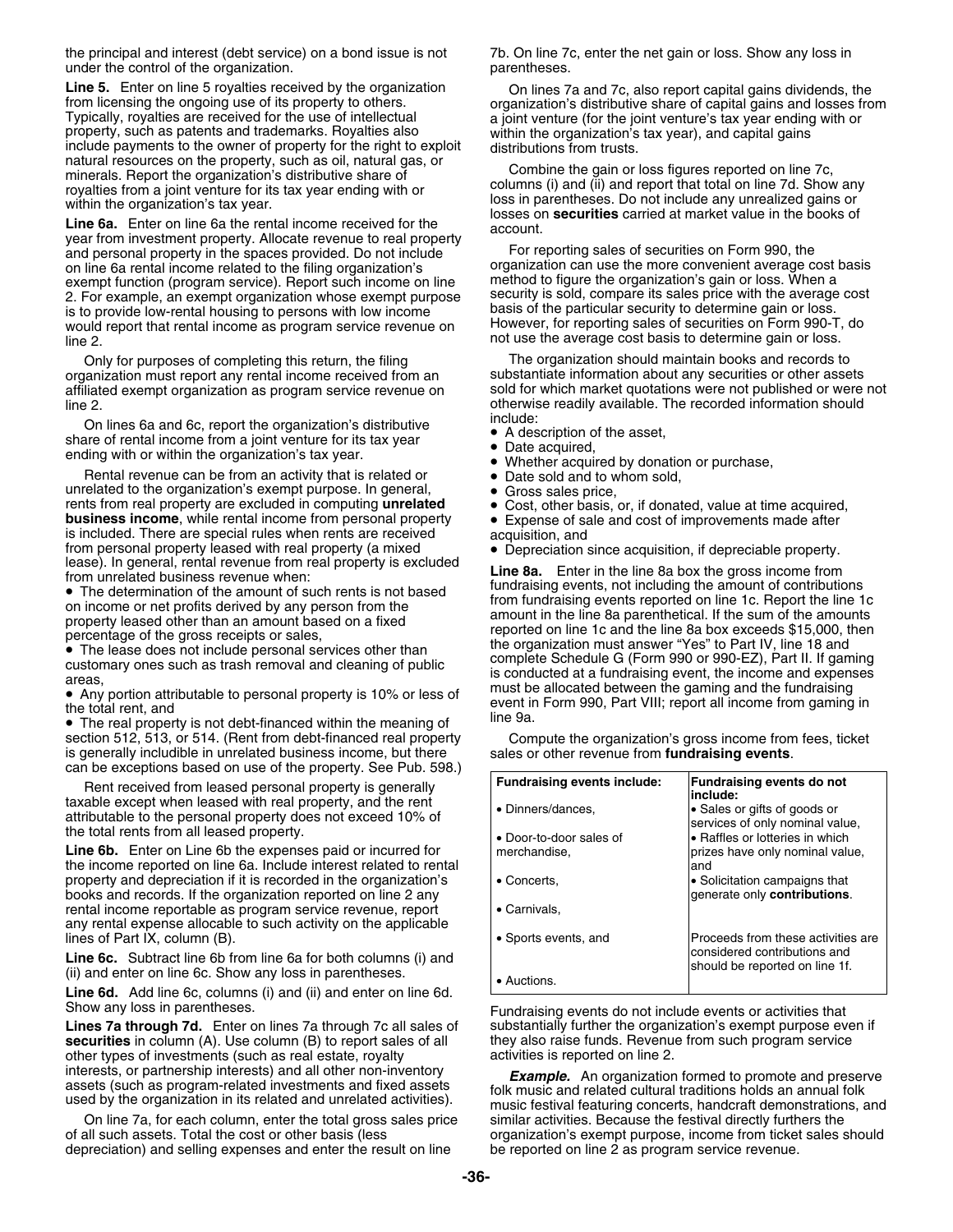Fundraising events sometimes generate both **contributions** M if it received over \$25,000 in total noncash contributions and income, such as when an individual pays more than the during the **tax year**.<br>
retail value for the goods or services furnished. Report in

 Amounts received from fundraising events when the organization gives items of only nominal value to recipients.<br>See Publication 1771.

**Example.** In return for a contribution of any amount, donors<br>
receive a keychain with the organization's logo. All amounts<br>
received should be reported as contributions on line 1f and all<br>
associated expenses on the appro

**Line 8b.** Enter on this line both the cost or other basis of any items sold at the events and the expenses that relate directly to the production of the revenue portion of the fundraising activity. In the line 1c dinner example referred to earlier, the cost of the food and beverages served would be one of the items reported on line 8b. Indirect fundraising expenses, such as certain advertising expenses associated with raising these **contributions**, must be reported on the appropriate lines in Part IX, column (D) and not on line 8b.

**Line 8c.** Enter on line 8c the difference between lines 8a and 8b. Show any loss in parentheses. The organization must report Many games of chance are taxable. Income from **bingo** net income from **fundraising events** as unrelated business games is not generally subject to the tax on unrelated business revenue (column (C)) or as revenue excluded from tax under income if the games meet the legal definition of bingo. For a<br>sections 512, 513, or 514 (column (D)).

**Example 1.** If an organization receives a donation of a<br>home theater system with a FMV of \$5,000 at the time of<br>donation; sells the system for \$7,500 at an auction, after having<br>displayed the system and its FMV (which rem displayed the system and its FMV (which remains \$5,000) at A wagering game that does not meet the legal definition of and before auction so that its value was known to the bidders: bingo does not qualify for the exclusion, and before auction so that its value was known to the bidders; bingo does not qualify for the exclusion, regardless of and incurs \$500 in costs related to selling the system at For example, **instant bingo**, in which a play and incurs \$500 in costs related to selling the system at auction, it should report the following amounts in Part VIII:

| Line 1c (contributions from                   | \$2,500 | 598.        |
|-----------------------------------------------|---------|-------------|
| fundraising events):                          |         | Line        |
| Line 1f (all other contributions):            | \$5,000 | the p       |
| Line 1g (noncash contributions):              | \$5,000 |             |
| Line 8a (gross income from                    | \$5,000 | С           |
| fundraising events):                          |         | $\bullet$ C |
| Line 8a parenthetical (contributions \$2,500) |         | $\bullet$ N |
| reported on line 1c):                         |         | $\bullet$ C |
| Line 8b (direct expenses: \$5,000             | \$5,500 | $\bullet$ R |
| FMV on donation date $+$ \$500 in             |         | $\bullet$ C |
| auction costs)                                |         | Line        |
| Line 8c (net income from                      | (\$500) |             |
| fundraising event, line 8a minus              |         | any         |
| $line 8b$ :                                   |         | Line        |

| Line 1c (contributions from<br>fundraising events): | \$በ       |
|-----------------------------------------------------|-----------|
| Line 1f (all other contributions):                  | \$5,000   |
| Line 1g (noncash contributions):                    | \$5,000   |
| Line 8a (gross income from                          | \$2,500   |
| fundraising events):                                |           |
| Line 8a parenthetical (contributions \$0            |           |
| reported on line 1c):                               |           |
| Line 8b (direct expenses: \$5,000                   | \$5.500   |
| FMV on donation date $+$ \$500 in                   |           |
| auction costs)                                      |           |
| Line 8c (net income from                            | (\$3,000) |
| fundraising event, line 8a minus                    |           |
| line 8b):                                           |           |

need to report the \$5,000 value of this contribution on Schedule

retail value for the goods or services furnished. Report in<br>
parentheses the total amount from fundraising events that<br>
represents contributions rather than payment for goods or<br>
services. Treat the following as contributi Services. Treat the following as contributions.<br>
• Amounts paid in excess of retail value of goods or services<br>
furnished. See *Example* for line 1c. Schedule G (Form 990 or 990-EZ).<br>
Schedule G (Form 990 or 990-EZ).

| Types of gaming include, but are not limited to: |                                |  |
|--------------------------------------------------|--------------------------------|--|
| - Bingo                                          | - Nevada Club tickets          |  |
| - Pull tabs                                      | - Casino nights                |  |
| - Instant bingo                                  | - Las Vegas nights             |  |
| - Raffles                                        | - Coin-operated                |  |
|                                                  | gambling devices<br>including: |  |
| - Scratch-offs                                   | • Slot machines                |  |
|                                                  | • Electronic video             |  |
| - Charitable gaming tickets                      | slot or line games             |  |
| - Break-opens                                    | • Video poker                  |  |
| - Hard cards                                     | • Video blackjack              |  |
| - Banded tickets                                 | • Video keno                   |  |
| - Jar tickets                                    | • Video bingo                  |  |
| - Pickle cards                                   | • Video pull tab               |  |
|                                                  | games                          |  |

game to meet the legal definition of bingo, wagers must be

pre-packaged bingo card with **pull-tabs** that the player removes to determine if he or she is a winner, does not qualify. See Pub.

Line 9b. Enter on this line the expenses that relate directly to the production of the revenue portion of the gaming activity.

Direct expenses of gaming include:

- Cash prizes,
- Noncash prizes,
- Compensation to **bingo** callers and workers,
- 

■ Rental of gaming equipment, and<br>■ Cost of gaming supplies such as **pull tabs**, bingo cards, etc.

Line 9c. Enter the difference between line 9a and 9b. Show any loss in parentheses.

Line 10a. Enter the organization's gross income from sales of **Example 2.** If the home theater system in Example 1 sold<br>at auction for \$2,500 instead of \$7,500, and all other facts in<br>Example 1 remain the same, then the organization should<br>report the following amounts in Part VIII:<br>r on which the organization expected to profit by appreciation and<br>sale are not reported here. Report sales of investments on line<br>7.

> The organization must report the sales revenue regardless of whether the sales activity is an exempt function of the organization or an *unrelated trade or business*.

reported on line 1c):<br>
Line **10b.** Enter the cost of goods sold related to the sales of<br>
EMV on donation date + \$500 in<br>
EMV on donation date + \$500 in<br>
EMV on donation date + \$500 in<br>
auction costs)<br>
auction costs<br>
(\$3,00

**Line 10c.** Enter in the appropriate columns (A) through (D), In both Example 1 and Example 2, the organization would the net income or (loss) from the sale of inventory items. Show ed to report the \$5,000 value of this contribution on Schedule any loss in parentheses.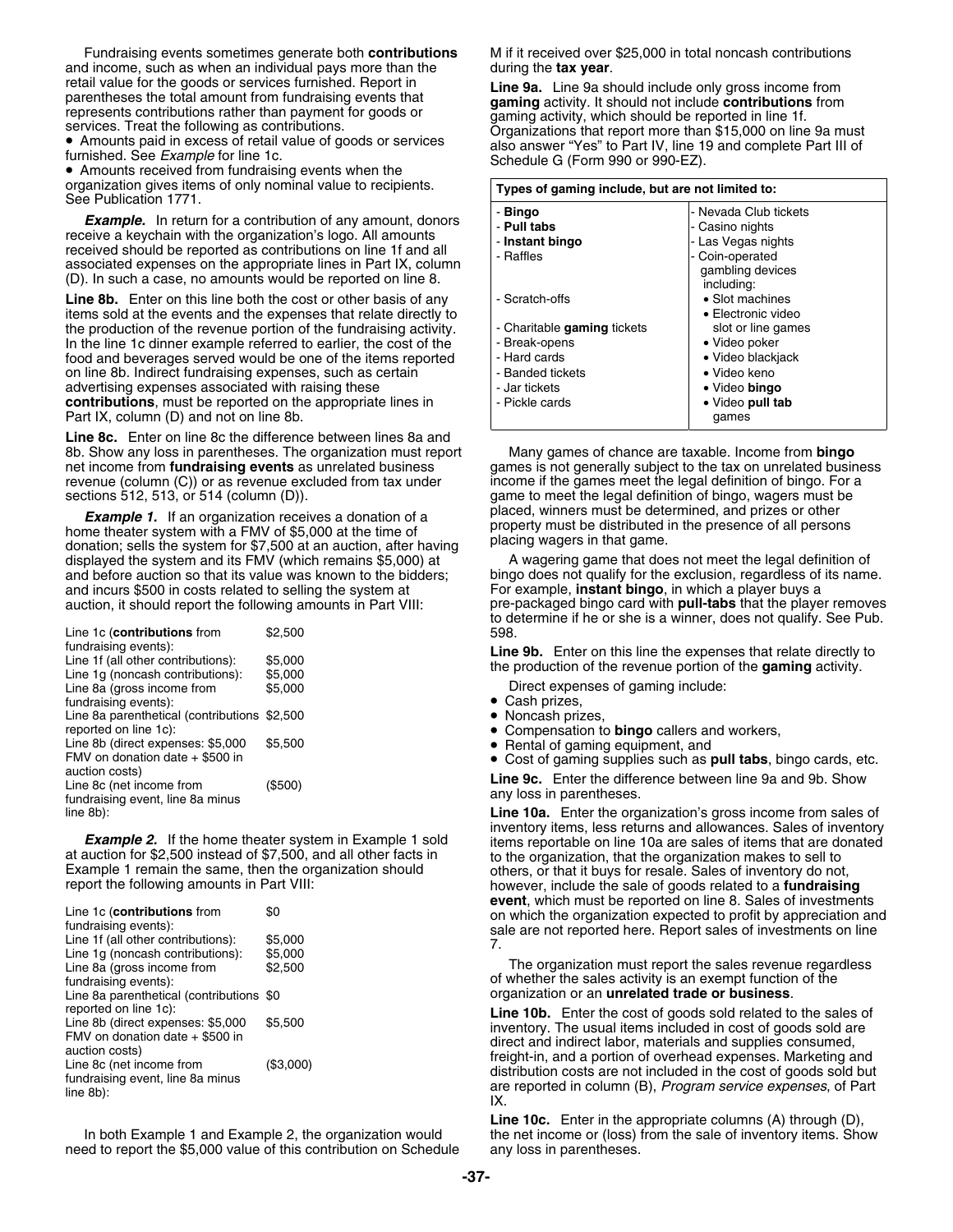Line 11. Enter all other types of revenue not reportable on fundraising expenses in column (D). Costs to solicit restricted or lines 1 through 10. Enter the three largest sources on lines 11a unrestricted grants to provide services to the general public through 11c and all other revenue on line 11d. Should be reported in column (D). through 11c and all other revenue on line 11d.

*For each amount entered on lines 11a, 11b, and 11c, the organization must also enter a corresponding* **Column (C)—Management and General TIP** Activity Codes. If you do not see a code for the activity you are organization's overall operations and management, rather thanks of productions and management, rather thanks of thanks of thanks of thanks of thanks of than *NAICS website at [http://www.census.gov/eos/www/naics/](http://www.census.gov/eos/www/naics/reference_files_tools/2007/naics07_6.txt)* reference files tools/2007/naics07 6.txt. Select the most *producing the income. Note that most codes describe more* services or fundraising activities. In that case, their s<br>than one type of activity. Avoid using codes that describe the expenses should be allocated among managem *than one type of activity. Avoid using codes that describe the* expenses should be allocated amo<br>*organization rather than the income-producing activity. If none* fundraising, and program services. organization rather than the income-producing activity. If none

of the listed codes accurately describe the activity, enter<br>
"900099." Use of these codes does not imply that the activity is<br>
unrelated to the organization's exempt purpose.<br>
Line 12. For column (A), and lines 1b, 2g, 3 t

Check the box in the heading of Part IX if Schedule  $O$  (Form

complete this section. If the organization's accounting system the production of rental income in Part VIII, on line 6b. Rental does not allocate expenses, the organization can use any expenses incurred for the organizatio does not allocate expenses, the organization can use any reasonable method of allocation. The organization must report facilities are reported on line 16. amounts accurately and document the method of allocation in<br>
its records. Report any expense described in lines 1-23 in the<br>
appropriate line; do not report such expense in line 24. Do not<br>
report in Part IX expenses that 7b, 8b, 9b, or 10b in Part VIII. Check if Schedule O contains a response to any question in this Part IX. **Column (D)—Fundraising**

Section 501(c)(3) and 501(c)(4) organizations must complete cash and noncash **contributions**, gifts, and grants. Re<br>columns (A) through (D)



**Example.** Foundation M, an organization exempt under<br>section 501(c)(3), has the exempt purpose of improving health<br>care for senior citizens. Foundation M operates in State N. The<br>legislature of State N is considering legi is directly related to Foundation M's exempt purpose, it would be considered an exempt function expense, and would be **Allocating Indirect Expenses**

is a program service even though the magazine contains both are costs that cannot be identified specifically with an activity or is a project. For example, a computer bought by a university editorials and articles that further the organization's exempt purpose as well as advertising, the income from which is specifically for a research project is a direct cost. In contrast, taxable as **unrelated business income**.<br>the costs of software licensing for programs that run on a

Also include costs to secure a "grant," or contract, to conduct university's computers are indirect costs.<br>earch, produce an item, or perform a program service, if the Colleges, universities, hospitals, and other organizat research, produce an item, or perform a program service, if the activities are conducted to meet the grantor's or other incur indirect expenses in various cost centers (such as contracting party's specific needs. Do not report these costs as organizational memberships, books and subscriptions, and

*business activity code from* Appendix J, Business Use Column (C) to report expenses that relate to the<br>Codes. If you do not see a code for the activity you are organization's overall operations and management, rather than *trying to categorize, select the appropriate code from the* to **fundraising activities** or program services. Overall organization's chief executive officer and his or her staff, unless *specific 6-digit code available that describes the activity* a part of their time is spent directly supervising program

**Part IX. Statement of Functional** insurance; office management; auditing, human resources, and other centralized services; preparation, publication, and **Expenses**<br>Check the box in the beading of Part IX if Schedule O (Form investments.

990 or 990-EZ) contains any information pertaining to this part. However, report expenses related to the production of program-related income in column (B) and expenses related income in column (B) and expenses related inc program-related income in column (B) and expenses related to

**Column (A)—Total**<br>
Section 501(c)(3) and 501(c)(4) organizations must complete cash and noncash **contributions**, gifts, and grants. Report as columns (A) through (D).<br>
All other organizations must complete column (A) but can<br>
complete columns (B), (C), and (D).<br>
All other organizations must complete column (A) but can<br>
complete columns (B), (C), and (D).<br>
from i *State reporting requirements can be different from IRS* **governmental units** that are reported on Part VIII, line 1. This *reporting requirements applicable to Part IX.* includes expenses incurred in participating in federated fundraising campaigns; preparing and distributing fundraising<br>manuals, instructions, and other materials; and preparing to **Column (B)—Program Services**<br> *Program services*<br> *Program services* are mainly those activities that further the<br>
organization's exempt purposes. Fundraising expenses should<br>
not be reported as program-service expenses e

Include lobbying expenses in this column if the lobbying is<br>directly related to the organization's exempt purposes.<br>**Example.** For an employee who works on fundraising 40<br>**Example.** Foundation M, an organization exempt und

included under Column (B). Direct costs are expenses that can be identified specifically with Program services can also include the organization's an organization's activity or project, and can be assigned to an<br>related trade or business activities. Publishing a magazine activity or project with a high degree of ac **unrelated trade or business** activities. Publishing a magazine activity or project with a high degree of accuracy. Indirect costs the costs of software licensing for programs that run on all the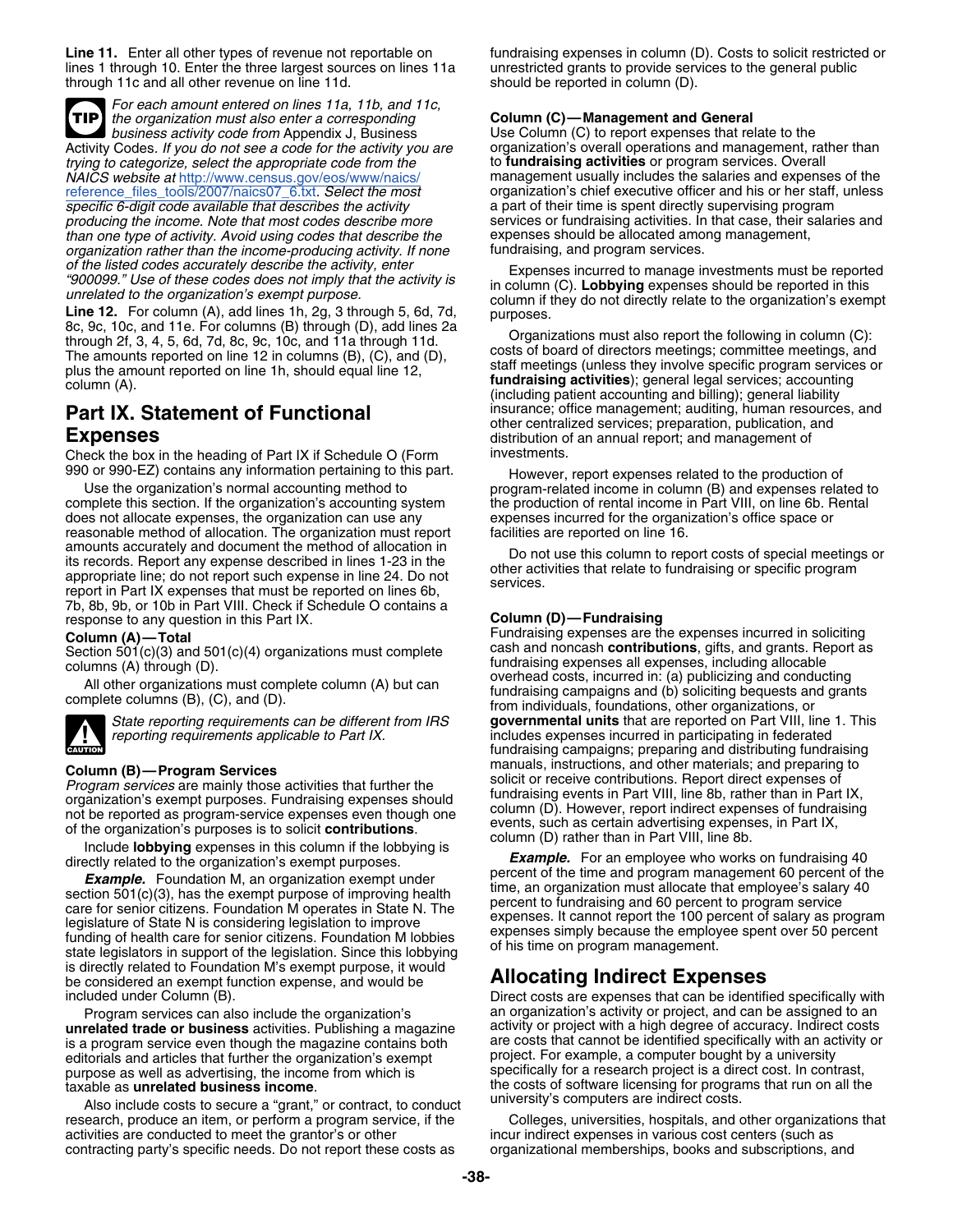regular telecommunications costs) can allocate and report such *The intent of the above instructions is only to facilitate* expenses in the following manner: *reporting indirect expenses by both object classification* 

[name of indirect cost center] expenses." **Grants and Other Assistance to**

a. If any of the cost center's expenses are allocated to **fundraising events** and activities, enter such expenses as a **Individuals** negative figure in columns (A) and (C).

other functions. The total of lines 5 through 24 of column (C) would be \$150,000 before the indirect cost center allocations were made. Assume that of the \$100,000 total expenses of the cost center, \$10,000 was allocable to fundraising; \$70,000 to<br>various program services; \$15,000 to management and general<br>functions; and \$5,000 to special events and activities. To report<br>this in Part IX under this optiona

allocated, on line 24, as "Allocation of [specify the indirect cost center] expenses;"

column (A), *Total expenses*, representing the fundraising event

4. Enter  $$10,000$  on the same line in column (D),

allocations to functional areas other than management and specific patient must be reported on line 2. By comparison, a

After making these allocations, the column (C), line 25 total<br>functional expenses would be \$65,000, consisting of the<br>\$50,000 actual management and general expense amount and<br>the \$15,000 allocation of the aggregate cost ce management and general. **Line 3.** The organization must enter the total amount of **grants**

how to report the allocation in Part IX. This reporting method **States**, and to governments, organiz<br>would actually be more useful to avoid multiple-step allocations the United States for foreign activity. would actually be more useful to avoid multiple-step allocations involving two or more cost centers. Without this optional If line 3 exceeds \$5,000, the organization may have to<br>
If line 3 exceeds \$5,000, the organization may have to<br>
If line 3 exceeds \$5,000, the organization may have would be allocated to the other functions, and might include an instructions for Schedule F for more information. allocation of part of these expenses to another cost center. The<br>expenses of the second cost center would then be allocated to<br>other functions and, perhaps, to other cost centers, and so on.<br>The greater the number of thes identity of the expenses of each cost center (for example, salaries, interest, supplies, etc.). Using the reporting method salaries, interest, supplies, etc.). Using the reporting method employment-related benefits such as health insurance, life<br>described above avoids this problem. If the reporting method insurance, or disability insurance pro



*and function. These instructions do not authorize the* 1. Report the expenses of all indirect cost centers on<br>column (C), lines 5 through 24.<br>2. As a separate line item of line 24, enter "Allocation of *reported as management and general expenses.* 

# Governments, Organizations and

b. Allocate expenses to column (B) or (D) as positive<br>amounts.<br>c. Add the amounts in columns (B) and (D) and enter the<br>sum as a negative offsetting amount in column (C). Do not<br>make any entries in column (A) for these offs

**Example.** An organization reports in column (C) \$50,000 of **Note.** Organizations can report this information according to this actual management and general expenses and \$100,000 of its actual management and general expen organization that follows SFAS 116 (ASC 958) and makes a grant during the **tax year** to be paid in future years should report the grant's present value on this year's Form 990 and<br>report accruals of additional value increments in future years.

1. Indicate the cost center, the expenses of which are being member or participating agencies on line 1. Organizations must<br>located, on line 24, as "Allocation of [specify the indirect cost report voluntary grants to state (restricted) purposes or projects on line 1.

2. Enter a decrease of \$5,000 on the same line in the If line 1 exceeds \$5,000, the organization must complete umn (A), Total expenses, representing the fundraising event Parts I and II of Schedule I (Form 990).

expenses that were already reported in Part VIII, on line 8b; **Line 2.** Enter the amount paid by the organization to individuals in the **United States** in the form of scholarships, *service expenses*;<br>4 Forter \$10,000 on the same line in column (D). and distributions.

Fundraising expenses; and **Also include grants and other assistance** paid to third party 5. Enter a decrease of \$85,000 on the same line in column providers for the benefit of specified individuals. For example, a (C), *Management and general expenses*, to represent the grant payment to a **hospital** to cover the medical expenses of a grant to the same **hospital** to provide services to the general<br>public or to unspecified charity patients must be reported on line

**and other assistance** made to **foreign governments, foreign** The above is an example of a one-step allocation that shows **organizations,** and **foreign individuals** outside the **United**

complete Parts II and/or Part III of Schedule F (Form 990). See

patronage dividends paid by section  $501(c)(12)$  organizations to their members). Do not report on this line the cost of insurance, or disability insurance provided by the organization

## **Allocating Indirect Expenses—Example**

| Line                                                                         | (A)       | (B)      | (C)       | (D)      |
|------------------------------------------------------------------------------|-----------|----------|-----------|----------|
| $5 - 24a$                                                                    | \$150,000 |          | \$150,000 |          |
| 24b Allocation of \$100,000 indirect cost center expenses<br>reported in (C) | (5,000)   | 70.000   | (85,000)  | 10,000   |
| 25                                                                           | \$145,000 | \$70,000 | \$65,000  | \$10,000 |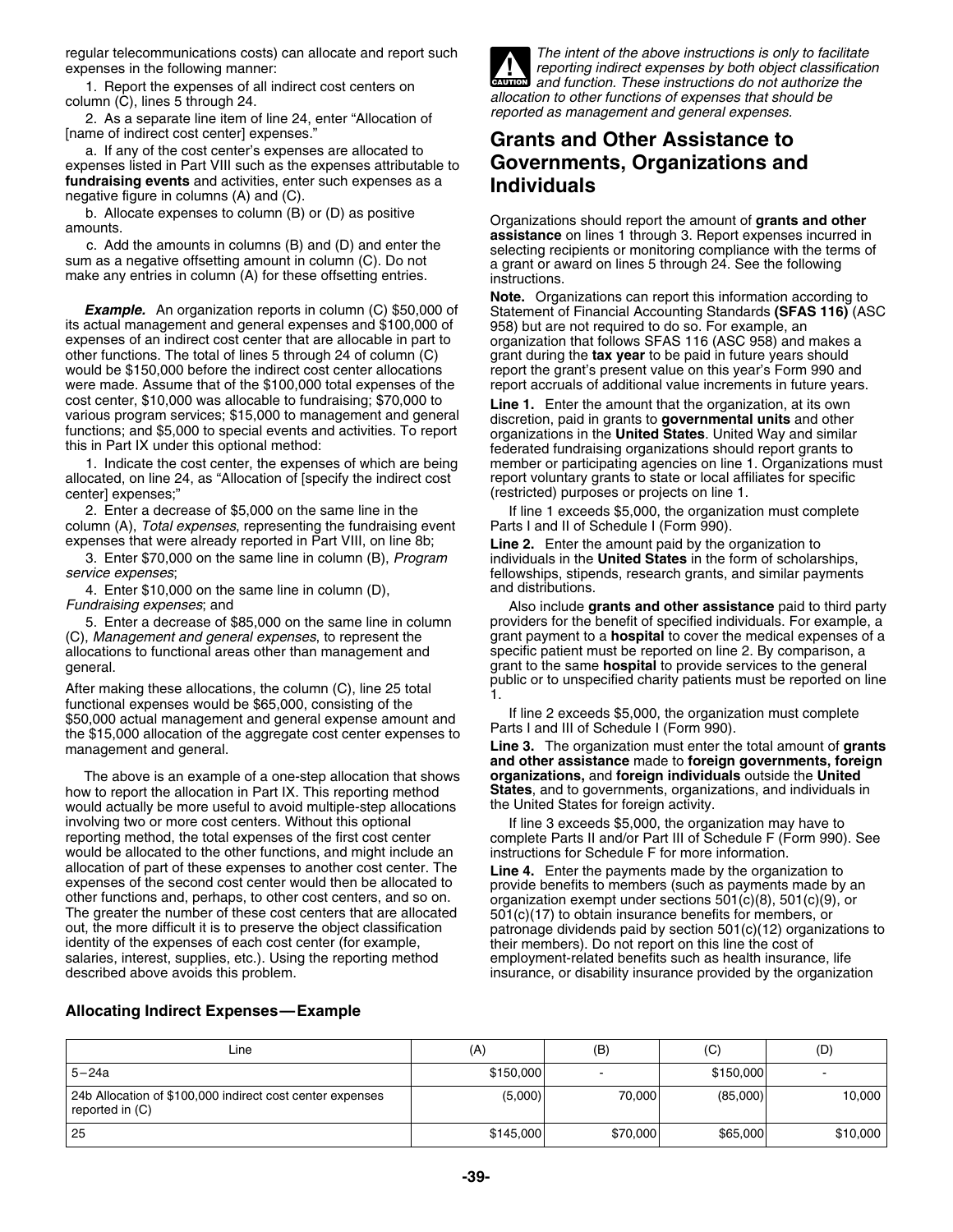to its **officers, directors, trustees, key employees,** and other **employees,** or **disqualified persons**, which are reportable on **employees**. Report such costs for officers, directors, trustees, line 5 or 6. and key employees on Part IX, line 5; report such costs for<br>other disqualified persons on Part IX, line 6; and report such<br>costs for other employees on Part IX, lines 8 and 9. Report<br>those expenses on lines 8 and 9.<br>than o

Line 5. Enter the total compensation paid to current officers,<br>directors, trustees, and key employees for the organization's<br>tax year. Compensation includes all forms of income and other<br>tax year. Compensation includes all tax year. Compensation includes all forms of income and other<br>
benefits earned or received from the filing organization,<br>
common paymasters, and payroll/reporting agents in return for<br>
services rendered to the filing organ or allowances. Report all compensation amounts relating to For example, report expenses for employee events such as

**Compensation** for Part IX is reported based on the<br>accounting method and **tax year** used by the<br>organization, rather than the definitions and calendar local payroll taxes for the year but only those taxes that are<br>local p **TIP**

administering a program that is the basis of the organization's exempt purpose and 10% of her time in the general exempt purpose and 10% of her time in the general **Line 11. Fees for services paid to non-employees** management of the organization itself. Allocate 90% of key **(independent contractors).** Enter on lines 11a through 11g<br>employee A's compensation to column (B), and 10% to column amounts for services provided by **independen** 

board, but is employed and compensated by the organization services, respectively. Include amounts whether or not a Form as a part-time fundraiser. Allocate 100% of Director B's

as a part-time fundraiser. Allocate 100% of Director B's<br>
compensation to column (D).<br> **Example 3.** Officer C receives \$100,000 of salaries and<br>
wages. In addition, the organization paid \$25,000 of fringe<br>
benefits, \$10,00 and \$7,500 of pension plan contributions relating to Officer C. The organization reports \$132,500 as compensation on line 5

report the total **compensation** and other distributions provided<br>to **disqualified persons** and persons described in section<br>4958(c)(3)(B) to the extent not included on line 5. See *Appendix*<br>6. Section 4958 Excess Benefit *G, Section 4958 Excess Benefit Transactions.* 

benefits earned or received from the filing organization,<br>common paymasters, and payroll/reporting agents in return for **Line 11d. Lobbying fees.** Enter amounts for activities common paymasters, and payroll/reporting agents in return for services rendered to the filing organization, including compensation reported on Forms W-2 and 1099, pension plan including direct **lobbying** and grassroots lobbying.

Line 7. Enter the total amount of *employee* salaries, wages, in-house fundraising campaigns. If the organization is able to fees, bonuses, severance payments, and similar amounts from distinguish between fees paid for pro fees, bonuses, severance payments, and similar amounts from the filing organization, common paymasters, and payroll/ services and amounts paid for fundraising expenses such as reporting agents in return for services rendered to the filing printing, paper, envelopes, postage, mailing list rental, and<br>organization that are not reported on lines 5 or 6. equipment rental, then fees paid for professi

**Line 8.** Enter the employer's share of contributions to, or<br>accruals under, qualified and nonqualified pension and deferred<br>compensation plans for the year. The organization should<br>include contributions made by the filing organization's sections 401(k) and 403(b) pension plans on **Line 11f. Investment management fees.** Enter amounts for behalf of **employees**. However, it should not include investment counseling and portfolio management. Monthly contributions to qualified pension, profit-sharing, and stock account service fees are considered portfolio mana bonus plans under section 401(a) solely for the benefit of expenses, and must be reported here. Do not include<br>current or former **officers, directors, trustees, key** expenses transaction costs such as brokerage fees and co

**TIP**

such an individual, including those related to services a picnic or holiday party on line 9. Do not include **contributions**<br>performed in a capacity other than as an officer, director, on behalf of current or former **office** on behalf of current or former officers, directors, trustees, trustee, or key employee. **key employees** or other persons that were included on line 5 or

year used to complete Part VII or Schedule J (Form 990)<br>
regarding compensation of certain **officers, directors, trustees**<br>
and other **employees**.<br>
Note. To the extent the following examples discuss allocation<br>
of expenses **Example 1.** Key Employee A spent 90% of her time Security and Medicare taxes. Such withheld amounts are Security and Medicare taxes. Such withheld amounts are singletic and the basis of the organization's reported as comp

amounts for services provided by **independent contractors** for (C). management, legal, accounting, lobbying, **professional Example 2.** Director B is not paid as a member of the **fundraising services**, investment management, and other comprised the organization services, respectively. Include amounts whether or not a Form

and reports the \$10,000 of expense reimbursements on line 17. **Line 11b. Legal fees.** Enter the total legal fees charged by Line 6. Section 501(c)(3) and 501(c)(4) organizations must outside firms and individuals. Do not include any penalties,<br>report the total **compensation** and other distributions provided fines, settlements, or judgments impo

Compensation includes all forms of income and other **Line 11c. Accounting fees.** Enter the total accounting and <br>
nefits earned or received from the filing organization **auditing fees charged by outside firms and individua** 

intended to influence foreign, national, state, or local legislation,

contributions and accruals, and other employee benefits, but<br>does not include non-compensatory expense reimbursements<br>or allowances. The consulting services supporting<br>campaigns and advice or other consulting services supp equipment rental, then fees paid for professional fundraising

> account service fees are considered portfolio management transaction costs such as brokerage fees and commissions,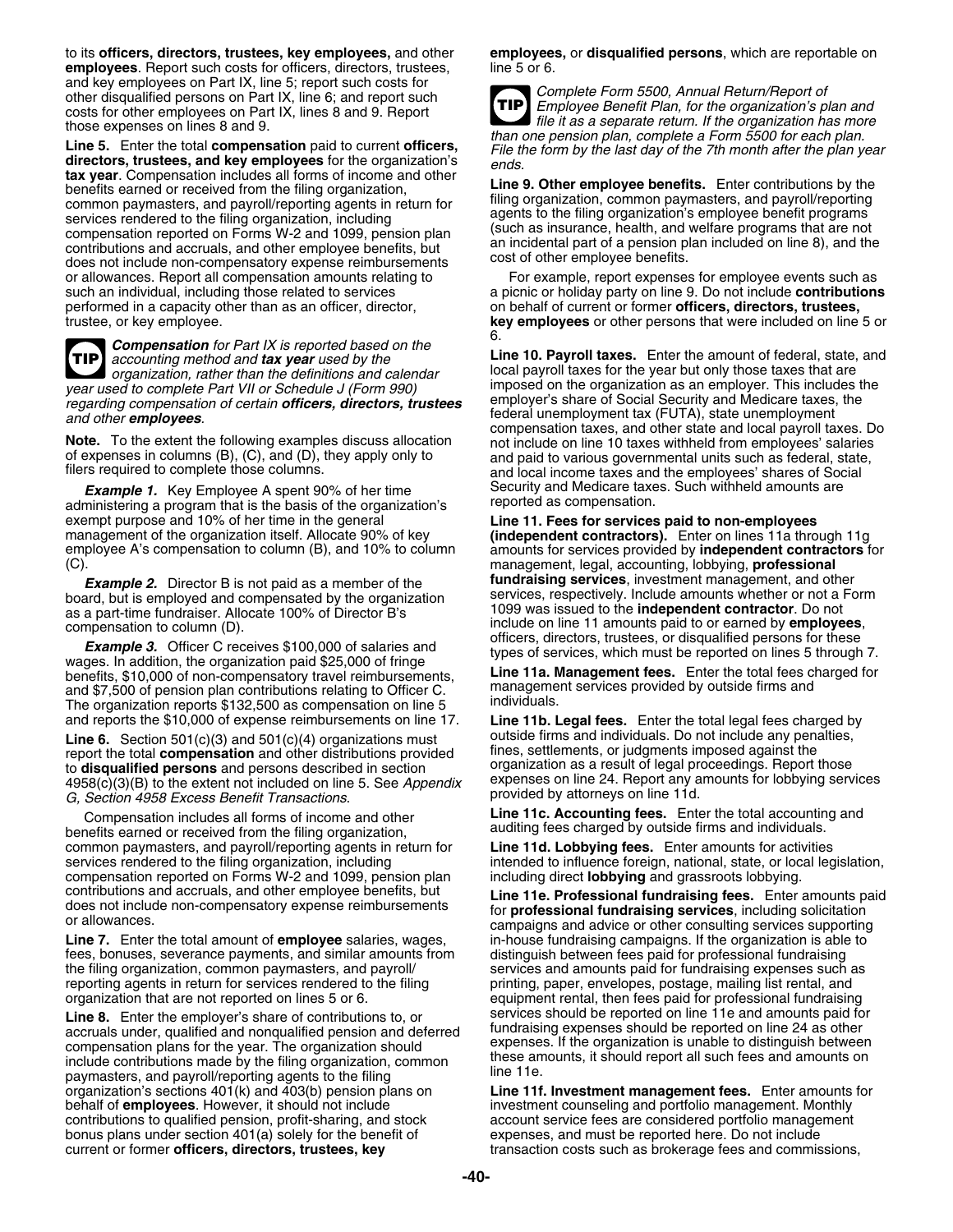which are considered sales expenses and are included on Part leasing costs are considered employee compensation, and are VIII, line 7b. **reported on lines 5 through 7.** The second of the second version of the second version of the second version of the second version of the second version of the second version of the second version of the se

**Line 11g. Other fees for services.** Enter amounts for other **Line 18. Payments of travel or entertainment expenses for independent contractor** services not listed on lines 11a **any federal, state, or local public officials.** Enter total through 11f. For example, amounts paid to an independent amounts for travel or entertainment expenses (including<br>contractor for advocacy services that do not constitute lobbying reimbursement for such costs) for any federa should be reported here. For health care organizations, end and bublic officials (as determined under section 4946(c)) and their<br>payments to health care professionals who are independent family members (as determined under contractors are reported on line 11g. Report on line 11g amounts for a particular public official only if aggregate<br>payments to payroll agents, common paymasters, and other and expenditures for the year relating to such of third parties for services provided by those third parties to the family members of such official), exceed \$1,000 for the year.<br>
filing organization. Report in lines 5-10, as appropriate.

(reported as an occupancy expense on line 16). **Line 14. Information technology.** Enter amounts for information technology, including hardware, software, and<br>support services, such as maintenance, help desk, and other<br>technical support services. Also include expenses for<br>infrastructure support, such as web site design an infrastructure support, such as web site design and operations, virus protection and other information security programs and Dues paid by a local organization to its affiliated state or secured against unauthorized and unwarranted intrusions, and this line predetermined quota support and dues (excluding<br>other information technology contractor services. Report membership dues of the type described below) b other information technology contractor services. Report payments to information technology employees on lines 5 agencies to their state or national organizations for unspecified through 10. Report depreciation/amortization related to purposes; that is, general use of funds for information technology on line 22. **organization's own program and support services**.

intellectual property such as patents and copyrights. expenses in the usual manner.

**Line 16. Occupancy.** Enter amounts for the use of office **Expenses for providing goods or services to affiliates.**<br>
space or other facilities, including rent, heat, light, power, and<br>
other utilities expenses; property in

subletting rented space against the amount reported on line 16 for occupancy expenses. If the tenant's activities are related to organization); and<br>the organization's exempt purpose, report rental income as **•** The costs involved are not connected with the management the organization's exempt purpose, report rental income as program-service revenue on Part VIII, line 2, and allocable program-service revenue on Part VIII, line 2, and allocable and general or fundraising functions of the filing organization.<br>
occupancy expenses on line 16. However, if the tenant's For example, when a local organization g activities are not program-related, report the rental income on 6b. the expenses of preparing and maintaining the local

Do not include employee salaries or depreciation as organization's master list.

**Line 17. Travel.** Enter the total travel expenses, including VIII, line 1, the full amount of **contributions** received in transportation costs (fares, mileage allowances, and automobile connection with a solicitation campaign they conduct, even costs include the expenses of purchasing, leasing, operating, of their individual contributions. These fundraising agencies and repairing any vehicles owned by the organization and used must report the allocations to participating agencies as **grants** leases vehicles on behalf of its executives or other employees to their state or national organization as payments to affiliates as part of an executive or employee compensation program, the online 21. as part of an executive or employee compensation program, the

payments to health care professionals who are independent family members (as determined under section 4946(d)). Report contractors are reported on line 11g. Report on line 11g amounts for a particular public official only

filing organization. Report in lines 5-10, as appropriate, the paramaterion freportation of the paramation of the paramation of the paramation of the organization's **officers, directors, trustees, key employees** and alloca

nature. Printing costs that relate to conferences or conventions<br>
must be reported on line 19.<br>
Tine 14 Information tochnology. Estatements for (reported as an occupancy expense on line 16).

services to keep the organization's web site operational and national (parent) organization are reported on line 21. Report on purposes; that is, general use of funds for the national

Line 15. Royalties. Enter amounts for royalties, license fees *Purchases from affiliates*. Purchases of goods or services and similar amounts that allow the organization to use from affiliates are not reported on line 21 b from affiliates are not reported on line 21 but are reported as

Do not net any rental income received from leasing or entil them (for example, when a local organization incurs expenses<br>)letting rented space against the amount reported on line 16 and the production of a solicitation fil

For example, when a local organization gives a copy of its mailing list to the state or national organization, the expense of Part VIII, line 6a, and related rental expenses on Part VIII, line preparing the copy provided can be reported on line 21, but not

occupancy expenses. These expenses are reported on lines 5 **Federated fundraising agencies.** Federated fundraising through 7 and 22, respectively.<br>depencies should include in their own support, and report in Part though donors designate specific agencies to receive part or all and other assistance on line 1, and quota support payments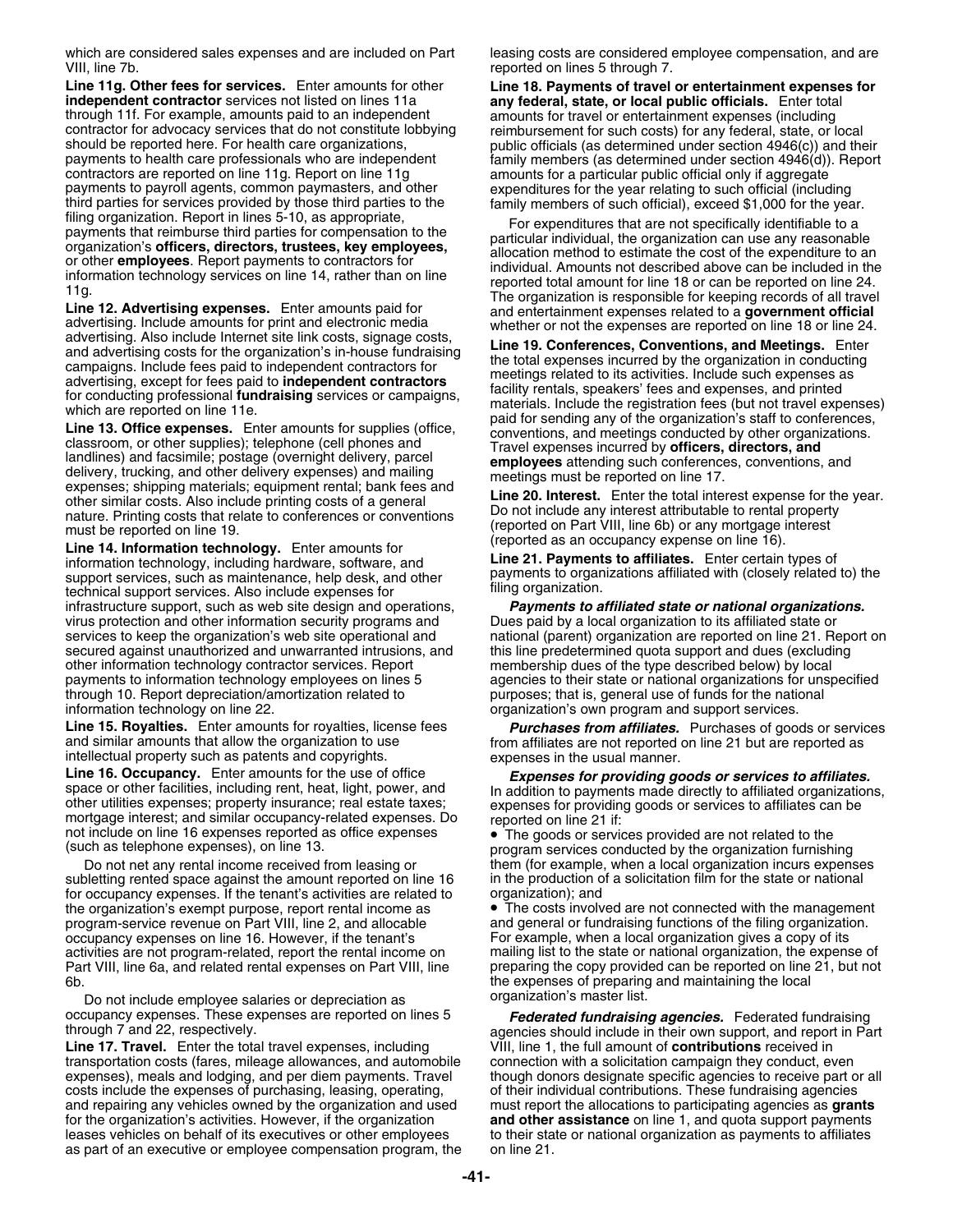**Voluntary awards or grants to affiliates.** Do not report on joint costs and allocated 10% to education, it would report  $\overline{2}$  and  $\overline{2}$  and  $\overline{2}$  and  $\overline{2}$  and  $\overline{2}$  and  $\overline{2}$  and  $\overline{2}$  and  $\overline{2}$  a line 21 voluntary awards or grants made by the organization to its state or national organizations for specified purposes.

membership dues paid to obtain general membership benefits reported. Do not check the box unless the organizations,<br>from other organizations, such as regular services, publications, SOP 98-2 (ASC 958-720) in allocating suc and other materials, on line 24. This is the case if a charitable An organization conducts a combined educational campaign organization pays dues to a trade association comprised of and fundraising solicitation when it sol

Properly distinguishing between payments to affiliates<br>and grants and allocations is especially important if the<br>organization uses Form 990 for state reporting<br>Expenses attributable to providing information regarding the<br>E **TIP**

insurance attributable to rental property (reported on Part VIII,<br>  $\begin{array}{ll}\n\text{In the 6b). Do not report on this line payments made by  
organizations exempt under section 501(c)(8), (9), or (17) to  
obtain insurance benefits for members. Report those expenses  
on line 4. Do not report on this line the cost of  
emboyment-related benefits such as health insurance, life\n\end{array}\n\qquad\n\begin{array}{ll}\n\text{Part X. Balance Sheet} \\
\text{All organizations must complete Part X. No substitute balance  
sheet will be accepted. All references to Schedule D are to  
Scheduler D (Form$ employment-related benefits such as health insurance, life **Column (A)— Beginning of Year**<br>insurance, or disability insurance provided by the organization ln column (A), enter the amount from the preceding year's Form insurance, or disability insurance provided by the organization In column (A), enter the amount from the preceding year's Form tiling<br>to or for its **officers, directors, trustees, key employees** and 990, column (B). If the to or for its **officers, directors, trustees, key employees** and 990, column (B). If the organization was excepted from the costs for officers, directors, Form 990 for the preceding year, enter amounts the other **employees**. Report the costs for officers, directors, Form 990 for the preceding year, enter amounts the<br>trustees, and key employees on Part IX, line 5; report the costs organization would have entered in column (B) trustees, and key employees on Part IX, line 5; report the costs for other disqualified persons on Part IX, line 6; and report the costs for other employees on Part IX, line 9. Report the costs for members on Part IX, line 4, not in Part IX, line 23. Do not<br>report on this line property or occupancy-related insurance. When Schedule D (Form 990) reporting is required for any item

expenses which were not reported on lines 1 through 23. Include expenses for medical supplies incurred by health care/ medical organizations. Include payments by the organization to that the organization has in cash, including amounts held as<br>professional fundraisers of fundraising expenses such as "petty cash" at its offices or other faci printing, paper, envelopes, postage, mailing list rental, and banks in non-interest bearing accounts. Do not include cash equipment rental, if the organization is able to distinguish these balances held in an investment account with a financial expense amounts from fees for professional fundraising institution and reported on lines 11 through 13.<br>Services reportable on line 11e. Enter the 5 largest dollar

The organization must separately report the amount, if any, of **unrelated business income** taxes that it paid or accrued during the **tax year** on line 24. **Report the income from these investments on Part VIII, line 3.** Report the income from these investments on Part VIII, line 3.

**employees** and (b) all grants receivable. the total on line 25 in column (A).

service expenses (column (B) of Part IX) any joint costs from a the present combined educational campaign and fundraising solicitation combined educational campaign and fundraising solicitation<br>must disclose how the total joint costs of all such combined activities were allocated in Part IX between education and total accounts receivable (reduced by any allowance for<br>fundraising. For instance, if the organization spent \$100,000 on doubtful accounts) from the sale of goods fundraising. For instance, if the organization spent \$100,000 on

\$90,000 in column (D). Any costs reported here are not to be *Membership dues paid to other organizations.* Report deducted from the other lines in Part IX on which they are<br>mbership dues paid to obtain general membership benefits reported. Do not check the box unless the organizati

and fundraising solicitation when it solicits **contributions** (by otherwise unrelated members.<br>
and includes, with the solicitation, educational material or other means) and includes, with the solicitation, educational material or other

burposes. If the organization uses Form 990 only for reporting<br>
out for reporting the term of the and contributions that<br>
to the IRS, payments to affiliated or national organization isses Form 990 only for reporting<br>
do no

this is the organization's first year of existence, enter zeros on lines 16, 26, 33, and 34 in column (A).

Report those expenses on line 16. This is all property of the Schedule D (Form 990) report those expenses on line 16. Line 24. Other expenses. Enter the types and amounts of reported in column (B). If this is the organization's final return, expenses which were not reported on lines 1 through 23.

> Line 1. Cash (non-interest bearing). Enter the total funds "petty cash" at its offices or other facilities, and amounts held in

services reportable on line 11e. Enter the 5 largest dollar<br>amounts on lines 24a through 24d and the total of all remaining,<br>miscellaneous expenses," "program expenses," "other<br>entry for "miscellaneous expenses," program e deposits paid to suppliers or other **independent contractors**.

**Line 25. Total functional expenses. Section 501(c)(3) and Line 3. Pledges and grants receivable, Net.** Enter the total of (a) all pledges receivable, less any amounts estimated to be the totals on line 25 in columns (A), (B), (C), and (D). uncollectible, including pledges made by **officers**, **directors**, **All other organizations:** Add lines 1 through 24e and enter **trustees**, **key employees,** and **highest compensated**

**Line 26. Joint Costs.** Organizations that included in program Organizations that follow **SFAS 116** (ASC 958) can report

Line 4. Accounts Receivable, Net. Enter the organization's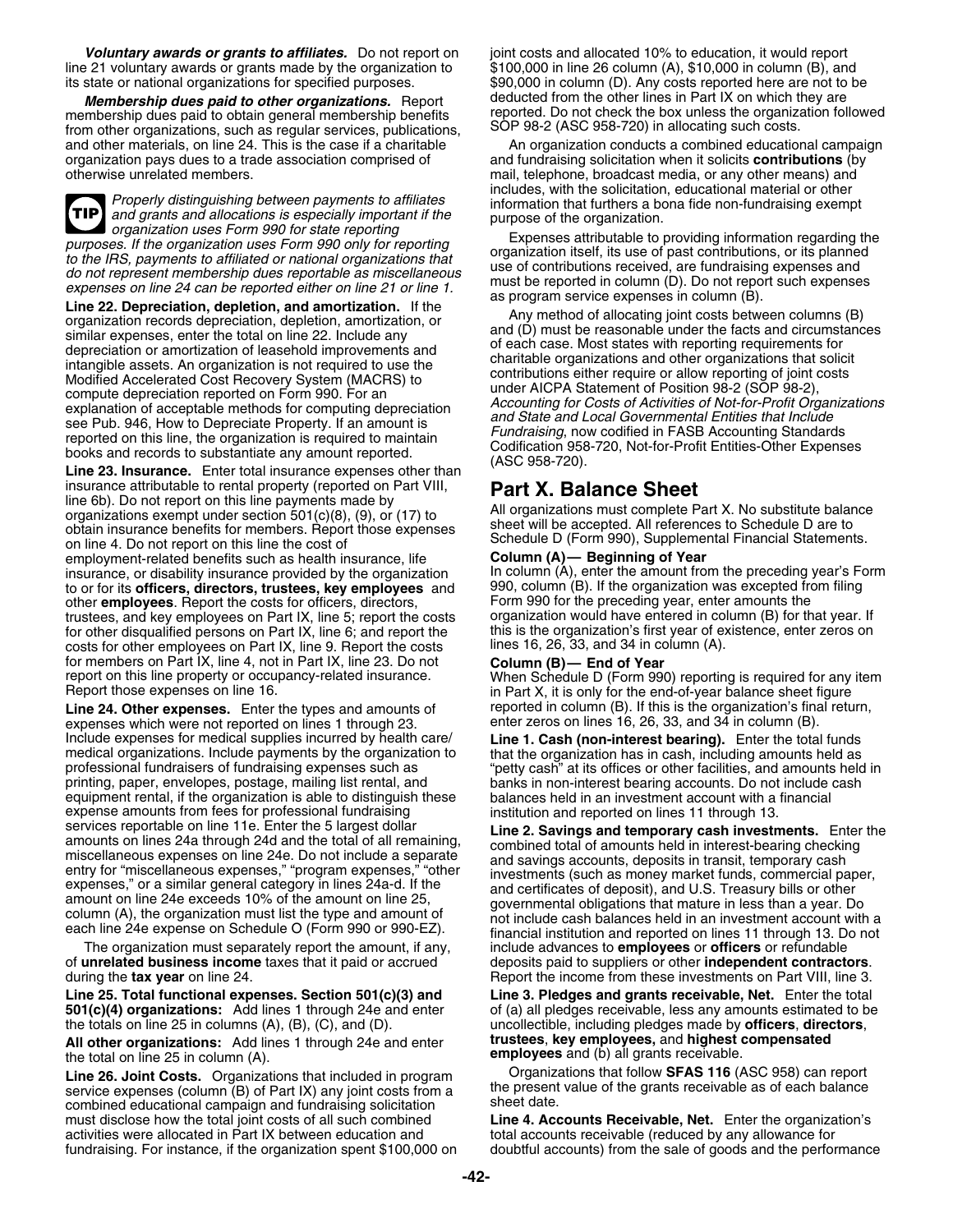of services. Report claims against vendors or refundable organization as investments. Publicly traded securities include deposits with suppliers or others here, if not significant in deposits with suppliers or others here, deposits with suppliers or others here, if not significant in excommon and preferred stocks, bonds (including governmental<br>amount. Otherwise, report them on line 15, Other assets. The obligations such as bonds and Treasury Report the net amount of all receivables due from **officers,** shares that are listed and regularly traded in an<br>**directors, trustees, or key employees** on line 5. Report over-the-counter market or an established excha receivables (including loans and advances) due from other disqualified persons on line 6. Receivables (including loans and available. Report dividends and interest from these **securities** advances) from **employees** who are not current or former on Part VIII, line 3.

**Lines 5 and 6. Receivables from current officers, directors,** same class or publicly traded stock in a corporation that **employees.** Report on line 5 receivables due from current or a Report these investments on line 12.<br>
former officers, directors, trustees, key employees, and **the analytic index** investments—other secu former officers, directors, trustees, key employees, and <br>time 12. Investments—other securities. Enter on this line<br>501(c)(4) organizations must also report on line 6 receivables<br>for publicly traded. This includes forch i

must report receivables on either line 5 or 6, it must answer<br>
"Yes" to Part IV, line 26 and complete Schedule L (Form 990 or<br>
"The amount reported on Part X, line 16, answer "Yes" to Part IV, line<br>
990-EZ), Part II.<br>
Line

● Receivables reported on line 4.<br>● Program-related investments reported on line 13. https://www.function.

• Notes receivable acquired as investments reported on line If the amount reported on this line is 5% or more of the

whether purchased, manufactured by the organization, or

Line 9. Prepaid expenses and deferred charges. Enter the of all non-monetary, non-physical assets such as copyrights,<br>amount of short-term and long-term prepayments of expenses patents, trademarks, mailing lists, or goodwi attributable to one or more future accounting periods. Examples **Line 15. Other assets.** Report on this line the total boo<br>include prepayments of rent, insurance, or pension costs, and of all assets held and not reported o include prepayments of rent, insurance, or pension costs, and

Line 10a. Land, buildings, and equipment. Enter the cost or 11d and complete Schedule D (Form 990), Part IX. The amount other basis of all land, building, and equipment held at the end reported on Part X, column (B), line other basis of all land, building, and equipment held at the end reported on Part X, column (B), line 15 of the year. Include both property held for investment purposes Schedule D, Part IX, column (b). of the year. Include both property held for investment purposes and property used for the organization's exempt functions. If an<br>amount is reported here, answer "Yes" to Part IV, line 11 and<br>complete Schedule D (Form 990), Part VI. The amount reported<br>on line 16 must equal the complete

Line 10b. Accumulated depreciation. Enter the total amount **Line 17. Accounts payable and accrued expenses.** Enter<br>of accumulated depreciation for the assets reported on line 10a. **the total of accounts payable to supplier** 

**Line 10c. Column (A)—Beginning of year.** Enter the cost or taxes, and interest payable.

line 10b. The amount reported must equal the total of Schedule have been communicated to the grantees. D, (Form 990), Part VI, column (d). **Line 19. Deferred revenue.** Report revenue that the

**Line 11. Investments—publicly traded securities.** Enter the organization has received but not yet earned as of the balance total value of **publicly traded securities** held by the

obligations such as bonds and Treasury bills), and mutual fund over-the-counter market or an established exchange and for<br>which market quotations are published or are otherwise readily

officers, directors, trustees, key employees, or **disqualified** Do not report on line 11 publicly traded stock for which the persons must be reported on line 7. **trustees, key employees, and highest compensated** comprises more than 5% of the organization's **total assets**.

12. amount reported on Part X, line 16, answer "Yes" to Part IV, line 11c and complete Part VIII of Schedule D (Form 990). The **Line 8. Inventories for sale or use.** Enter the amount of materials, goods, and supplies held for future sale or use, amount reported on Part X, column (B), line 13 must equal the materials, goods, and supplies held for future sale or use, whether nurchased manufactured by the or

donated.<br>**Line 14. Intangible assets.** Report on this line the total value<br>**Line 9. Prepaid expenses and deferred charges.** Enter the of all non-monetary, non-physical assets such as copyrights,

expenses incurred for a solicitation campaign to be conducted If an amount is reported on this line that is 5% or more of the in a future accounting period. <br>in a future accounting period. amount reported on Part X, line 1

of accumulated depreciation for the assets reported on line 10a. <br>The amount reported on line 10b must equal the total of property managers and other **independent contractors**, plus<br>Schedule D (Form 990), Part VI, column (

other basis of land, buildings, and equipment, net of any<br>accumulated depreciation, as of the beginning of the year.<br>Line 10c. Column (B)—End of year. Enter line 10a minus organizations or individuals, whether or not the c organizations or individuals, whether or not the commitments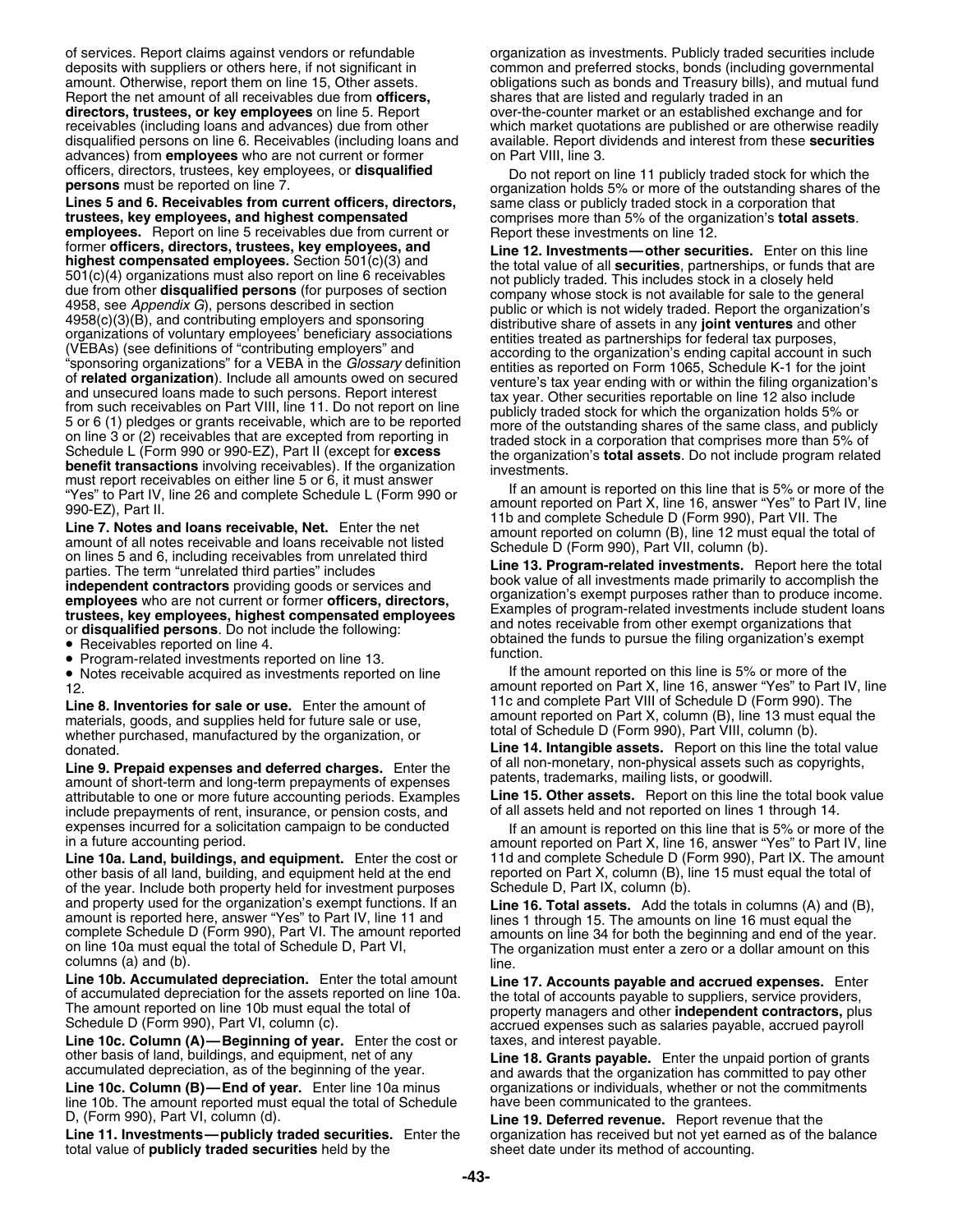**Line 20. Tax-exempt bond liabilities.** Enter the amount of **Organizations that follow SFAS 117 (ASC 958).** If the **tax-exempt bonds** (or other obligations) for which the organization follows **SFAS 117** (ASC 958), check the box organization has a direct or indirect liability which were either above line 27, and complete lines 27 throug issued by the organization on behalf of a state or local and 34. Classify and report net assets in three groups<br>governmental unit, or by a state or local governmental unit on (unrestricted, temporarily restricted, and perm governmental unit, or by a state or local governmental unit on (unrestricted, temporarily restricted, and permanently<br>behalf of the organization, and for which the organization has a based on the existence or absence of do behalf of the organization, and for which the organization has a direct or indirect liability. Tax-exempt bonds include state or restrictions and the nature of those restrictions. Enter the sum a lender, or certificates of participation, the interest on which is amounts on lines 26 and 33 to show total liabilities and net excluded from the gross income of the recipient for federal assets. The amount on line 34 must equal the amount on line income tax purposes under section 103. The same section 103.

See also Part IV, line 24, and Schedule K (Form 990).<br>
Line 21. Escrow or custodial account liability. Enter the 21. Escrow or custodial account liability. Enter the<br>
2008, FSP FAS 117-1 (now codified in ASC 958-205,<br>
2008 custodial account for other individuals or organizations. Enter<br>these amounts only if the related assets (such as cash) are<br>the proted on lines 1 through 15 of this part. If an amount is<br>reported on this line, the organiza

amounts from debtors to remit to creditors and reports the<br>
announts temporarily restricted by<br>
announts temporarily in its possession as cash on line 1 of the<br>
balance sheet. It must then report the corresponding liabilit

Financial Accounting Standards Board (FASB) Statement of excess of par or stated value for all stock issued and not yet<br>Financial Accounting Standards 117, Financial Statements of canceled, as recorded on the corporation's Financial Accounting Standards 117, Financial Statements of canceled, as recorded on the corporation's books. If<br>Not-for-Profit Organizations (SFAS 117), now codified in FASB stockholders or others made donations that the Not-for-Profit Organizations (SFAS 117), now codified in FASB stockholders or others made donations that the organization<br>Accounting Standards Codification 958, Not-for-Profit Entities records as paid-in capital, include t Accounting Standards Codification 958, Not-for-Profit Entities records as paid-in capital, include them here. Enter the fund<br>(ASC 958), provides standards for external financial statements balance for the land, building, a (ASC 958), provides standards for external financial statements certified by an independent accountant for certain types of

117 (ASC 958), the IRS does not. However, a Form 990 return prepared according to SFAS 117 (ASC 958) will be acceptable **endowment** funds, and **quasi-endowment** funds as well as

above line 27, and complete lines 27 through 29 and lines 33 local bonds and any obligations, including direct borrowing from of the three classes of net assets on line 33. On line 34, add the

> $\frac{1}{2}$ *Not-for-Profit Entities–Presentation of Financial*

line, it must answer "Yes" to Part IV, line 26 and complete balance per books of permanently restricted net assets.<br>Schedule L (Form 990 or 990-EZ), Part II. Do not report on line Permanently restricted net assets are (a) 22 accrued but unpaid **compensation** owed by the<br>
or works of art, donated with stipulations that they be used for a<br>
or works of art, donated with stipulations that they be used for a<br>
or works of art, donated with stipul

line 25 (and not line 23) any secured mortgages and notes<br>payable to **related organizations.** the organization does not follow **SFAS 117** (ASC 958), check<br>On line 24, enter the total smount of pates and lone that are the b On line 24, enter the total amount of notes and loans that are<br>
payable to unrelated third parties but are not secured by the<br>
organization's assets. Report on line 25 (and not line 24) any<br>
unsecured payables to related o

Line 25. Other liabilities. Enter the total amount of all<br>
liabilities not properly reportable on lines 17 through 24. Items<br>
properly reported on this line include federal income taxes<br>
payable and secured or unsecured pa

a dollar amount on this line.<br> **Net Assets and Fund Balances expanding to the 31. Paid-in or capital surplus, or land, building, and**<br> **Net Assets and Fund Balances equipment fund.** Enter the balance of paid-in capital

certified by an independent accountant for certain types of<br>nonprofit organizations. SFAS 117 (ASC 958-10-15-5) does not<br>apply to credit unions, voluntary employees' beneficiary<br>associations, supplemental unemployment bene While some states may require reporting according to SFAS fund method of accounting, enter the total of the fund balances<br>T (ASC 958), the IRS does not. However, a Form 990 return for the **permanent endowment** funds, **temp** balances of any other funds not reported on lines 30 and 31.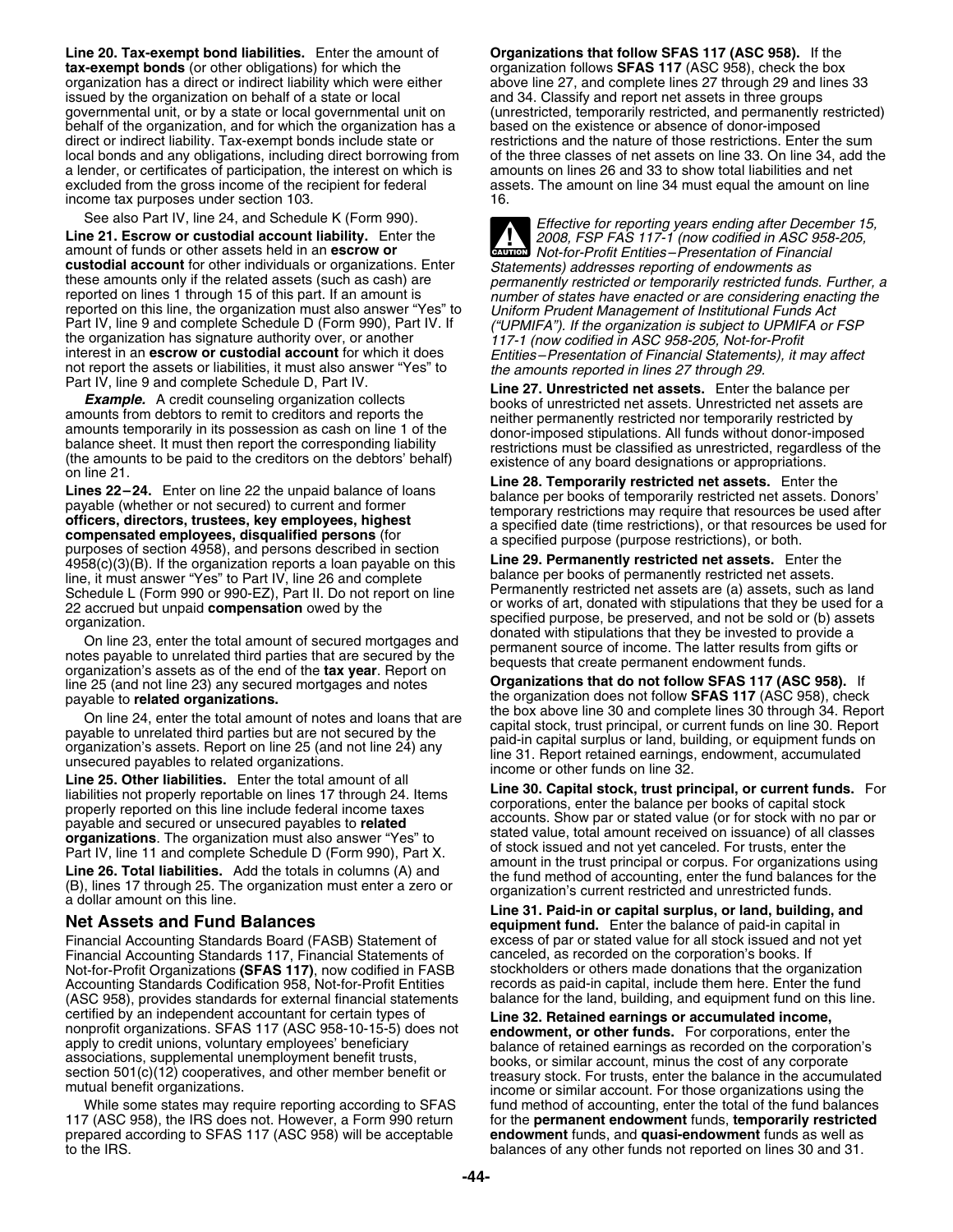organizations that follow **SFAS 117** (ASC 958), enter the total accounting used in preparing this return. See *Part D, earlier*. total of lines 30 through 32. All filers must enter a zero or a if the organization changed its method of accounting from a dollar amount on this line.

Line 34. Total liabilities and net assets/fund balances.

Line 1. Enter the amount of total revenue reported on Part VIII,<br>line 12, column (A).<br>professions.

line 25, column (A). 2c to indicate whether the organization has a committee that is

Line 4. Enter the amount of net assets or fund balances at the the selection of an independent accountant that compiled,<br>beginning of year reported on Part X, line 33, column (A). This reviewed, or audited the statements. beginning of year reported on Part X, line 33, column (A). This amount should be the same amount reported on Part X, line 33, amount should be the same amount reported on Part X, line 33, (i) and (ii) apply. If this process has changed from the prior column (B) for the prior year's return.

Line 5. Enter the total amount of other changes in net assets or lif "Yes" to either line 2a or 2b, check the appropriate box on fund balances during the year. Amounts to report here include<br>adjustments of earlier years' a

an annual audit according to the Act. **Line 6.** Combine the amounts on lines 3, 4, and 5. The total

Check the box in the heading of Part XII if Schedule O (Form organization has not undergone any required audits and<br>90 or 990-EZ) contains any information pertaining to this part. describe any steps taken to undergo such a 990 or 990-EZ) contains any information pertaining to this part.

**Line 33. Total net assets or fund balances.** For **Line 1. Accounting method.** Indicate the method of organizations that follow **SFAS 117** (ASC 958), enter the total accounting used in preparing this return. See Part D, ea of lines 27 through 29. For all other organizations, enter the Provide an explanation in Schedule O (Form 990 or 990-EZ) (1) prior year, or  $(2)$  if the organization checked the "other" accounting method box.

Enter the total of line 26 and line 33. This amount must equal<br>the amount on line 16. The organization must enter a zero or a<br>dollar amount on this line.<br>**Dart YI Beconciliation of Net Assets** compiled, reviewed or audite **Part XI. Reconciliation of Net Assets**<br>Check the box in the heading of Part XI if Schedule O (Form<br>990 or 990-EZ) contains any information pertaining to this part.<br>990 or 990-EZ) contains any information pertaining to thi

Line 2. Enter the amount of total expenses reported on Part IX, If "Yes" to either line 2a or 2b, answer "Yes" or "No" on line responsible under its governing documents or through Line 3. Enter the difference between lines 1 and 2. delegation by its governing body for (i) overseeing the compilation, review, or audit of the financial statements, and (ii) year, describe in Schedule O (Form 990 or 990-EZ).

uncollectible pledges, refunds of contributions and program<br>service revenue, and reversal of grant expenses; unrealized<br>gains and losses on investments carried at market value; and<br>any difference between FMV and book value

must equal the amount reported on Part X, line 33, column (B). **Line 3b. Required audits.** If "Yes" to line 3a, indicate whether the organization has undergone the required audit or audits.<br>**Part XII. Financial Statements and** Answer "Yes" if the audit was completed or in progress during **the organization's tax year. If the answer to line 3b is "No,"** the **Reporting** the organization's tax year. If the answer to line 3b is "No," explain in Schedule O (Form 990 or 990-EZ) why the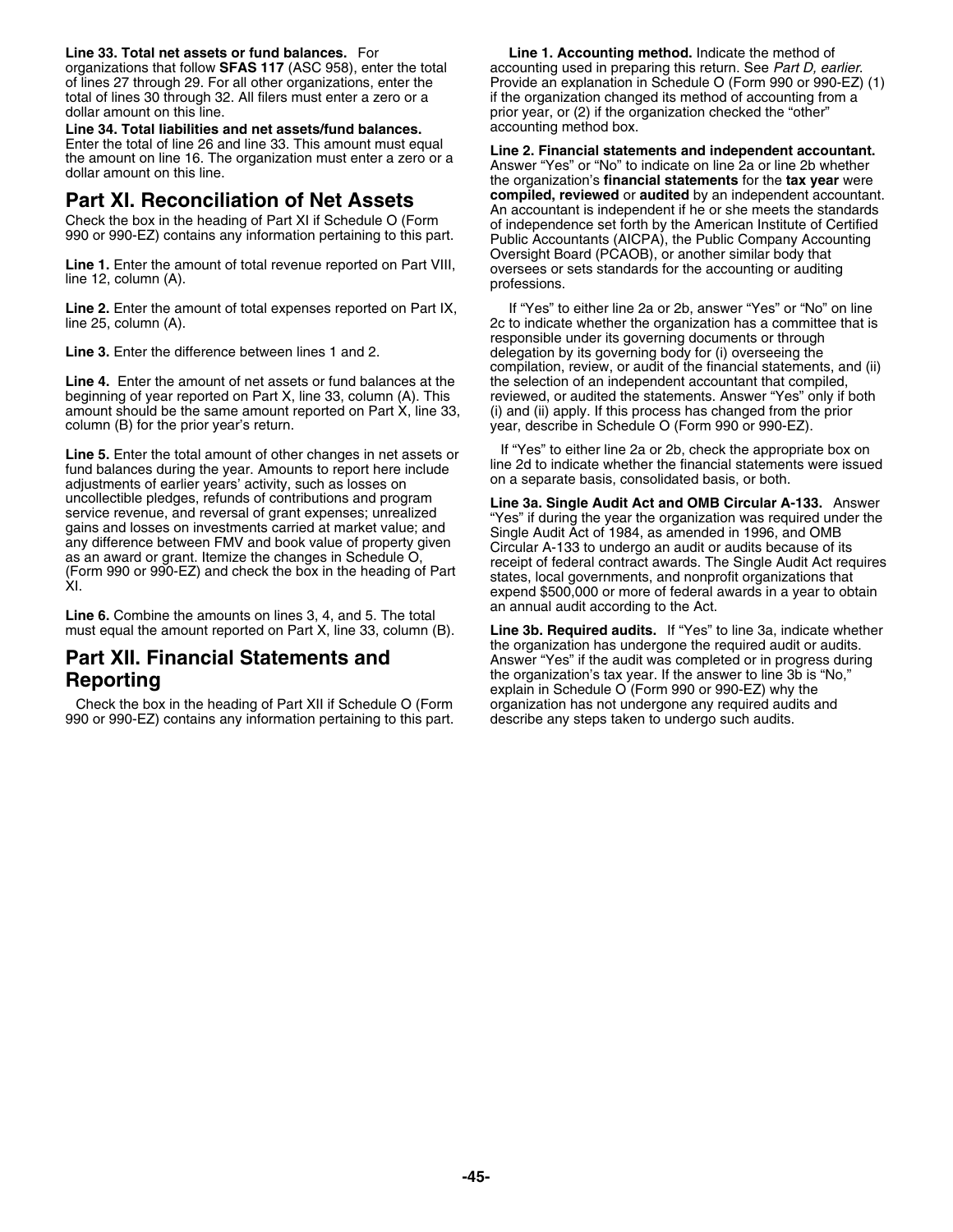**Paperwork Reduction Act Notice.** We ask for the information on this form to carry out the Internal Revenue laws of the United States. You are required to give us the information. We need it to ensure that you are complying with these laws.

The organization is not required to provide the information requested on a form that is subject to the Paperwork Reduction Act unless the form displays a valid OMB control number. Books or records relating to a form or its instructions must be retained as long as their contents can become material in the administration of any Internal Revenue law. The rules governing the confidentiality of Forms 990 and 990-EZ, are covered in section 6104.

The time needed to complete and file this form and related schedules will vary depending on individual circumstances. The estimated average times are:

| Form                                        | Recordkeeping    | Learning about the law or<br>the form | Preparing<br>the<br>form | Copying, assembling,<br>and sending the form<br>to the IRS |
|---------------------------------------------|------------------|---------------------------------------|--------------------------|------------------------------------------------------------|
| 990                                         | 117 hr., 54 min. | 16 hr., 4 min.                        | 23 hr., 29 min.          | 1 hr., 4 min.                                              |
| 990-EZ                                      | 29 hr., 10 min.  | 11 hr., 33 min.                       | 14 hr., 24 min.          | 32 min.                                                    |
| Schedule A (Form 990 or 990-EZ)             | 39 hr., 56 min.  | 6 hr., 51 min.                        | 7 hr., 48 min.           |                                                            |
| Schedule B (Form 990, 990-EZ, or<br>990-PF) | 5 hr., 58 min.   | 1 hr., 35 min.                        | 1 hr., 45 min.           |                                                            |
| Schedule C (Form 990 or 990-EZ)             | 22 hr., 0 min.   | 42 min.                               | 1 hr., 5 min.            |                                                            |
| Schedule D (Form 990)                       | 30 hr., 51 min.  | 1 hr., 17 min.                        | 1 hr., 51 min.           |                                                            |
| Schedule E (Form 990 or 990-EZ)             | 5 hr., 30 min.   | 53 min.                               | 1 hr., 1 min.            |                                                            |
| Schedule F (Form 990)                       | 6 hr., 42 min.   | 6 min.                                | 12 min.                  |                                                            |
| Schedule G (Form 990 or 990-EZ)             | 24 hr., 9 min.   | 24 min.                               | 48 min.                  |                                                            |
| Schedule H (Form 990)                       | 71 hr., 1 min.   |                                       | 1 hr., 9 min.            |                                                            |
| Schedule I (Form 990)                       | 5 hr., 15 min.   | 18 min.                               | 23 min.                  |                                                            |
| Schedule J (Form 990)                       | 13 hr., 21 min.  | 2 hr., 34 min.                        | 2 hr., 54 min.           |                                                            |
| Schedule K (Form 990)                       | 9 hr., 34 min.   | 2 hr., 22 min.                        | 2 hr., 39 min.           |                                                            |
| Schedule L (Form 990 or 990-EZ)             | 5 hr., 30 min.   | 1 hr., 5 min.                         | 1 hr., 13 min.           |                                                            |
| Schedule M (Form 990)                       | 28 hr., 27 min.  | 35 min.                               | 1 hr., 5 min.            |                                                            |
| Schedule N (Form 990 or 990-EZ)             | 7 hr., 53 min.   | 42 min.                               | 51 min.                  |                                                            |
| Schedule O (Form 990 or 990-EZ)             | 43 min.          |                                       |                          |                                                            |
| Schedule R (Form 990)                       | 14 hr., 36 min.  | 1 hr., 29 min.                        | 1 hr., 52 min.           |                                                            |

**Comments and suggestions.** We welcome your comments about these instructions and your suggestions for future editions. You can write to us at the following address:

Internal Revenue Service Tax Products Coordinating Committee SE:W:CAR:MP:T:M:S 1111 Constitution Ave. NW, IR-6526 Washington, DC 20224

We respond to many letters by telephone. Therefore, it would be helpful if you would include your daytime phone number, including the area code, in your correspondence.

You can email us at *[taxforms@irs.gov](mailto:taxforms@irs.gov)*. Please put "Forms Comment" on the subject line. You can also send us comments from *[www.irs.gov/formspubs/](http://www.irs.gov/formspubs/)*, select "Comment on Tax Forms and Publications" under "Information about."

Although we cannot respond individually to each comment received, we do appreciate your feedback and will consider your comments as we revise our tax products.

Do not sent your return to this address. Instead, see the *General Instructions, Part E* for the location for filing your return.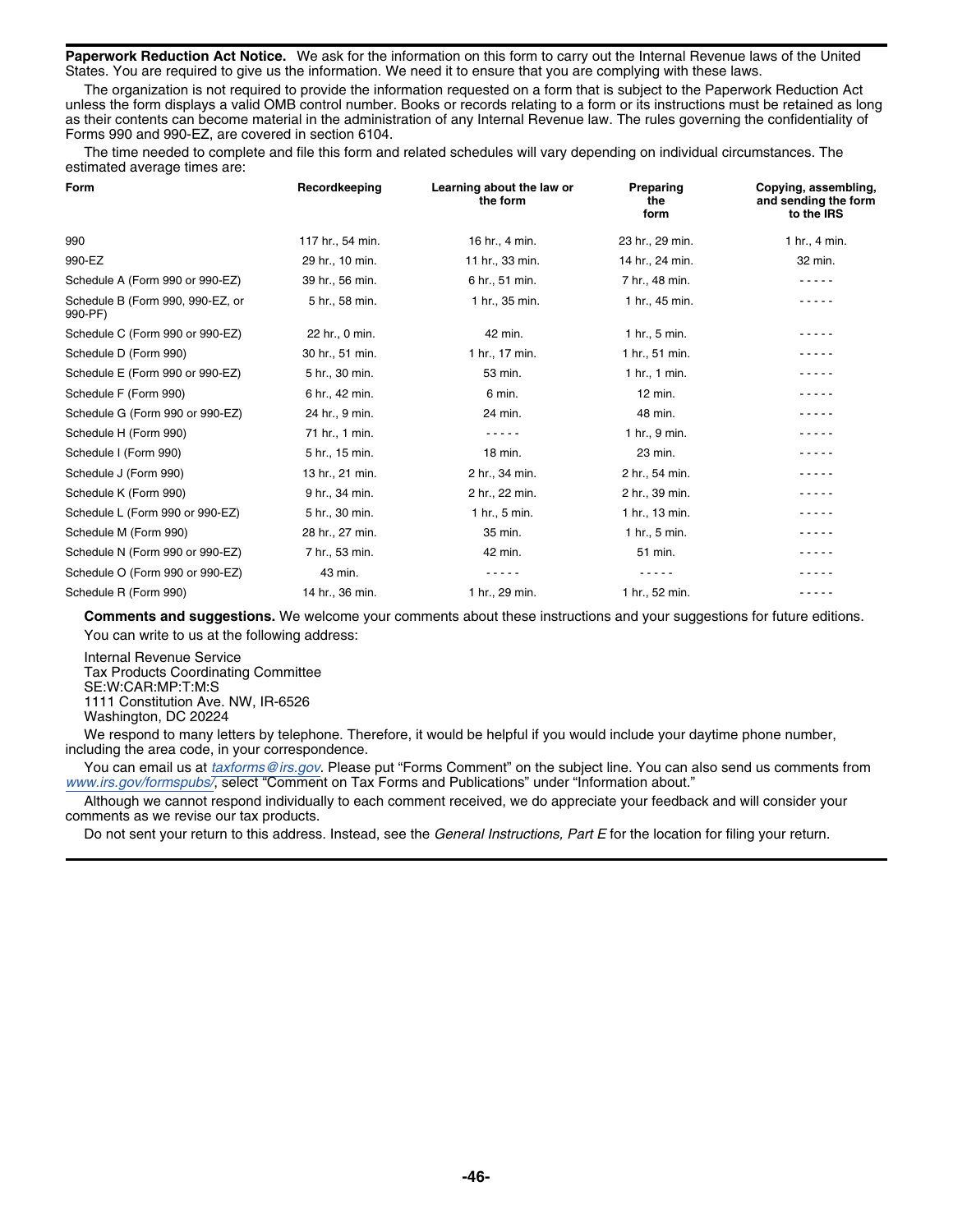# **Glossary**

| <b>NOTES:</b>                                            | • Words in bold within a definition are defined elsewhere within the Glossary.<br>• All section references are to the Internal Revenue Code (Title 26 of U.S. Code)<br>or regulations under Title 26, unless otherwise specified.<br>• Definitions are for purposes of filing Form 990 (and Schedules) only.                                                                                                                                                                                                                                                                                                                                                                                                                                                                                                                                                                                                                                                                                                                                                                                                 |
|----------------------------------------------------------|--------------------------------------------------------------------------------------------------------------------------------------------------------------------------------------------------------------------------------------------------------------------------------------------------------------------------------------------------------------------------------------------------------------------------------------------------------------------------------------------------------------------------------------------------------------------------------------------------------------------------------------------------------------------------------------------------------------------------------------------------------------------------------------------------------------------------------------------------------------------------------------------------------------------------------------------------------------------------------------------------------------------------------------------------------------------------------------------------------------|
| 35% controlled entity                                    | An entity that is owned, directly or indirectly (for example, under constructive<br>ownership rules of section 267(c)), by a given person, such as the organization's<br>current or former officers, directors, trustees, or key employees listed in Form<br>990, Part VII, Section 1, or the family members thereof (listed persons) as<br>follows:<br>1. A corporation in which listed persons own more than 35% of the total<br>combined voting power;<br>2. A partnership in which listed persons own more than 35% of the profits<br>interest; or<br>3. A trust or estate in which listed persons own more than 35% of the<br>beneficial interest.                                                                                                                                                                                                                                                                                                                                                                                                                                                      |
| Accountable plan                                         | A reimbursement or other expense allowance arrangement that satisfies the<br>requirements of section 62(c) by meeting the requirements of business<br>connection, substantiation, and returning amounts in excess of substantiated<br>expenses. See Regulations section 1.62-2(c)(2).                                                                                                                                                                                                                                                                                                                                                                                                                                                                                                                                                                                                                                                                                                                                                                                                                        |
| Activities conducted outside the United<br><b>States</b> | For purposes of Schedule F (Form 990), Statement of Activities Outside the<br>United States, include grantmaking, fundraising, unrelated trade or business,<br>program services, investments, or maintaining offices, employees, or agents in<br>particular regions outside the United States.                                                                                                                                                                                                                                                                                                                                                                                                                                                                                                                                                                                                                                                                                                                                                                                                               |
| Applicable tax-exempt organization                       | A section $501(c)(3)$ or a $501(c)(4)$ organization that is tax-exempt under section<br>501(a), or that was such an organization at any time during the 5-year period<br>ending on the day of the excess benefit transaction.                                                                                                                                                                                                                                                                                                                                                                                                                                                                                                                                                                                                                                                                                                                                                                                                                                                                                |
| Art                                                      | See works of art.                                                                                                                                                                                                                                                                                                                                                                                                                                                                                                                                                                                                                                                                                                                                                                                                                                                                                                                                                                                                                                                                                            |
| <b>ASC 740</b>                                           | See FIN 48 (ASC 740).                                                                                                                                                                                                                                                                                                                                                                                                                                                                                                                                                                                                                                                                                                                                                                                                                                                                                                                                                                                                                                                                                        |
| Audit                                                    | A formal examination of an organization's financial records and practices by an<br>independent, certified public accountant with the objective of issuing a report on<br>the organization's financial statements as to whether those statements are fairly<br>stated according to generally accepted accounting principles (or other recognized<br>comprehensive basis of accounting).                                                                                                                                                                                                                                                                                                                                                                                                                                                                                                                                                                                                                                                                                                                       |
| <b>Audited financial statements</b>                      | Financial statements accompanied by a formal opinion or report prepared by an<br>independent, certified public accountant with the objective of assessing the<br>accuracy and reliability of the organization's financial statements.                                                                                                                                                                                                                                                                                                                                                                                                                                                                                                                                                                                                                                                                                                                                                                                                                                                                        |
| <b>Audit committee</b>                                   | A committee, generally established by the governing body of an organization,<br>with the responsibilities to oversee the organization's financial reporting process,<br>monitor choice of accounting policies and principles, monitor internal control<br>processes, or oversee hiring and performance of any external auditors.                                                                                                                                                                                                                                                                                                                                                                                                                                                                                                                                                                                                                                                                                                                                                                             |
| <b>Bingo</b>                                             | A game of chance played with cards that are generally printed with five rows of<br>five squares each. Participants place markers over randomly called numbers on<br>the cards in an attempt to form a pre-selected pattern such as a horizontal,<br>vertical, or diagonal line, or all four corners. The first participant to form the<br>pre-selected pattern wins the game. To be a bingo game, the game must be of the<br>type described in which wagers are placed, winners are determined, and prizes or<br>other property are distributed in the presence of all persons placing wagers in that<br>game. Satellite, internet, and progressive bingo are not bingo, because they are<br>conducted in many different places simultaneously, and the winners are not all<br>present when the wagers are placed, the winners are determined, and the prizes<br>are distributed. Thus, revenue and expenses associated with satellite, internet,<br>and progressive bingo should be included under pull tabs. Certain consolation<br>bingo games within a progressive bingo game can also qualify as bingo. |
| <b>Board-designated endowment</b>                        | See quasi-endowment.                                                                                                                                                                                                                                                                                                                                                                                                                                                                                                                                                                                                                                                                                                                                                                                                                                                                                                                                                                                                                                                                                         |
| <b>Bond issue</b>                                        | An issue of two or more bonds that are:<br>1. Sold at substantially the same time;<br>2. Sold under the same plan of financing; and<br>3. Payable from the same source of funds.                                                                                                                                                                                                                                                                                                                                                                                                                                                                                                                                                                                                                                                                                                                                                                                                                                                                                                                             |

See Regulations section 1.150-1(c).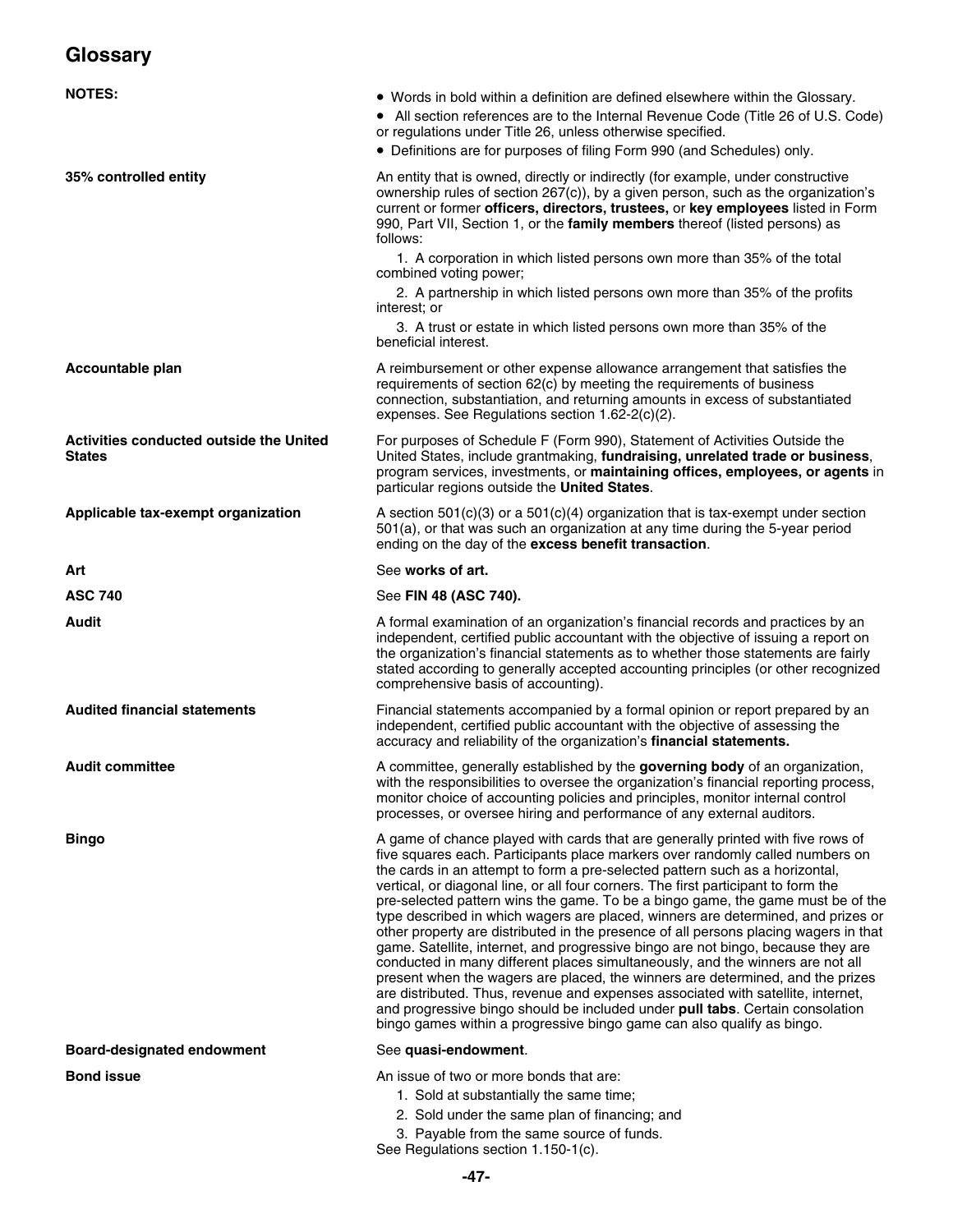**Business relationship** For purposes of Part VI, line 2, business relationships between two persons include the following.

> 1. One person is employed by the other in a sole proprietorship or by an organization with which the other is associated as a **trustee, director, officer**, or greater-than-35% owner.

2. One person is transacting business with the other (other than in the ordinary course of either party's business on the same terms as are generally offered to the public), directly or indirectly, in one or more contracts of sale, lease, license, loan, performance of services, or other transaction involving transfers of cash or property valued in excess of \$10,000 in the aggregate during the organization's tax year. Indirect transactions are transactions with an organization with which the one person is associated as a trustee, director, officer, or greater-than-35% owner. Such transactions do not include charitable contributions to tax-exempt organizations.

3. The two persons are each a director, trustee, officer, or greater-than-10% owner in the same business or investment entity (but not in the same tax-exempt organization).

Ownership is measured by stock ownership (either voting power or value) of a corporation, profits or capital interest in a partnership or limited liability company, membership interest in a nonprofit organization, or beneficial interest in a trust. Ownership includes indirect ownership (for example, ownership in an entity that has ownership in the entity in question); there can be ownership through multiple tiers of entities.

**Cash contributions Contributions** received in the form of cash, checks, money orders, credit card charges, wire transfers, and other transfers and deposits to a cash account of the organization.

**Central organization** The organization, sometimes referred to as the parent organization, that holds a **group exemption** letter for one or more **subordinate organizations** under its general supervision and control.

**official** See **top management official**. "CEO" stands for chief executive officer.

**Certified historic structure** Any building or structure listed in the National Register of Historic Places as well as any building certified as being of historic significance to a registered historic district. See section 170(h)(4)(B) for special rules that apply to **contributions** made after August 17, 2006.

**Church** Certain characteristics are generally attributed to churches. These attributes of a church have been developed by the IRS and by court decisions. They include: distinct legal existence; recognized creed and form of worship; definite and distinct ecclesiastical government; formal code of doctrine and discipline; distinct religious history; membership not associated with any other church or denomination; organization of ordained ministers; ordained ministers selected after completing prescribed courses of study; literature of its own; established places of worship; regular congregations; regular religious services; Sunday schools for the religious instruction of the young; schools for the preparation of its ministers. The IRS generally uses a combination of these characteristics, together with other facts and circumstances, to determine whether an organization is considered a church for federal tax purposes. A convention or association of churches is generally treated like a church for federal tax purposes. See Pub. 1828, Tax Guide for Churches and Religious Organizations.

**Closely held stock** Generally, shares of stock in a closely held company that is not available for sale to the general public or which is not widely traded (see further explanation in the instructions for Part IX, line 12 and Schedule M (Form 990), Noncash Contributions, line 10).

**Collectibles** Include autographs, sports memorabilia, dolls, stamps, coins, books (other than books and publications reported on line 4 of Schedule M), gems, and jewelry (other than costume jewelry reportable on line 5 of Schedule M).

**Collections of works of art, historical** Include collections, as described in **SFAS 116** (ASC 958–360–20), of **works of treasures, and other similar assets art**, **historical treasures**, and other similar assets held for public exhibition, education, or research in furtherance of public service.

**CEO, executive director, or top management**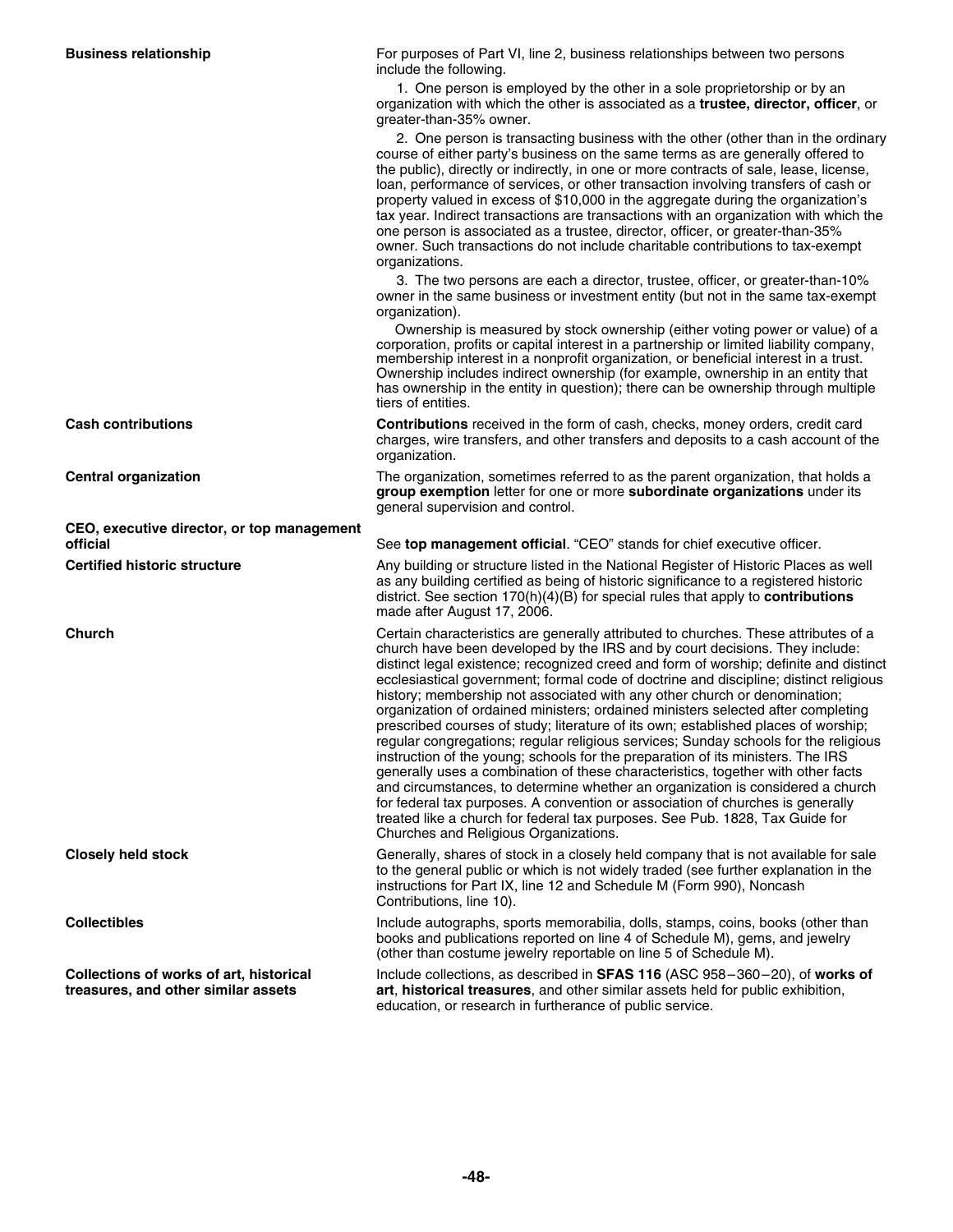| Compensation                                       | Unless otherwise provided, all forms of cash and noncash payments or benefits<br>provided in exchange for services, including salary and wages, bonuses,<br>severance payments, deferred payments, retirement benefits, fringe benefits, and<br>other financial arrangements or transactions such as personal vehicles, meals,<br>housing, personal and family educational benefits, below-market loans, payment<br>of personal or family travel, entertainment, and personal use of the organization's<br>property. Compensation includes payments and other benefits provided to both<br>employees and independent contractors in exchange for services. See also<br>deferred compensation, nonqualified deferred compensation, and reportable<br>compensation.                                                                                                                                                                                                                                                                                                                                                                                                                                                                                                                                    |
|----------------------------------------------------|------------------------------------------------------------------------------------------------------------------------------------------------------------------------------------------------------------------------------------------------------------------------------------------------------------------------------------------------------------------------------------------------------------------------------------------------------------------------------------------------------------------------------------------------------------------------------------------------------------------------------------------------------------------------------------------------------------------------------------------------------------------------------------------------------------------------------------------------------------------------------------------------------------------------------------------------------------------------------------------------------------------------------------------------------------------------------------------------------------------------------------------------------------------------------------------------------------------------------------------------------------------------------------------------------|
| <b>Compilation (compiled financial statements)</b> | A compilation is a presentation of financial statements and other information that<br>is the representation of the management or ownership of an organization and<br>which has not been reviewed or audited by an independent accountant.                                                                                                                                                                                                                                                                                                                                                                                                                                                                                                                                                                                                                                                                                                                                                                                                                                                                                                                                                                                                                                                            |
| <b>Conflict of interest policy</b>                 | A policy that defines conflict of interest, identifies the classes of individuals within<br>the organization covered by the policy, facilitates disclosure of information that<br>can help identify conflicts of interest, and specifies procedures to be followed in<br>managing conflicts of interest. A conflict of interest arises when a person in a<br>position of authority over an organization, such as an officer, director, or<br>manager, can benefit financially from a decision he or she could make in such<br>capacity, including indirect benefits such as to family members or businesses<br>with which the person is closely associated. For this purpose, a conflict of interest<br>does not include questions involving a person's competing or respective duties to<br>the organization and to another organization, such as by serving on the boards of<br>both organizations, that do not involve a material financial interest of, or benefit to,<br>such person. For a description of "conflict of interest" for purposes of determining<br>whether governing body members who are reviewing a potential excess benefit<br><b>transaction</b> have a conflict of interest, pursuant to Regulations section<br>53.4958-6(c)(1)(iii), see instructions for Part VI, line 15. |
| <b>Conservation easement</b>                       | A restriction (granted in perpetuity) on the use that may be made of real property<br>granted exclusively for conservation purposes. Conservation purposes include<br>preserving land areas for outdoor recreation by, or for the education of, the<br>general public; protecting a relatively natural habitat of fish, wildlife, or plants, or a<br>similar ecosystem; preserving open space, including farmland and forest land,<br>where such preservation will yield a significant public benefit and is either for the<br>scenic enjoyment of the general public or pursuant to a clearly defined federal,<br>state, or local governmental conservation policy; and preserving a historically<br>important land area or a certified historic structure. For more information see<br>section 170(h) and Notice 2004-41, 2004-2 C.B. 31.                                                                                                                                                                                                                                                                                                                                                                                                                                                          |
| <b>Contributions</b>                               | Unless otherwise provided, includes donations, gifts, bequests, grants, and other<br>transfers of money or property to the extent that adequate consideration is not<br>provided in exchange and that the contributor intends to make a gift, whether or<br>not made for charitable purposes. A transaction can be partly a sale and partly a<br>contribution. For purposes of Form 990, a distribution to a section 501(c)(3)<br>organization from a split interest trust (for example, charitable remainder trust,<br>charitable lead trust) is reportable as a contribution. See also cash contributions<br>and noncash contributions.                                                                                                                                                                                                                                                                                                                                                                                                                                                                                                                                                                                                                                                            |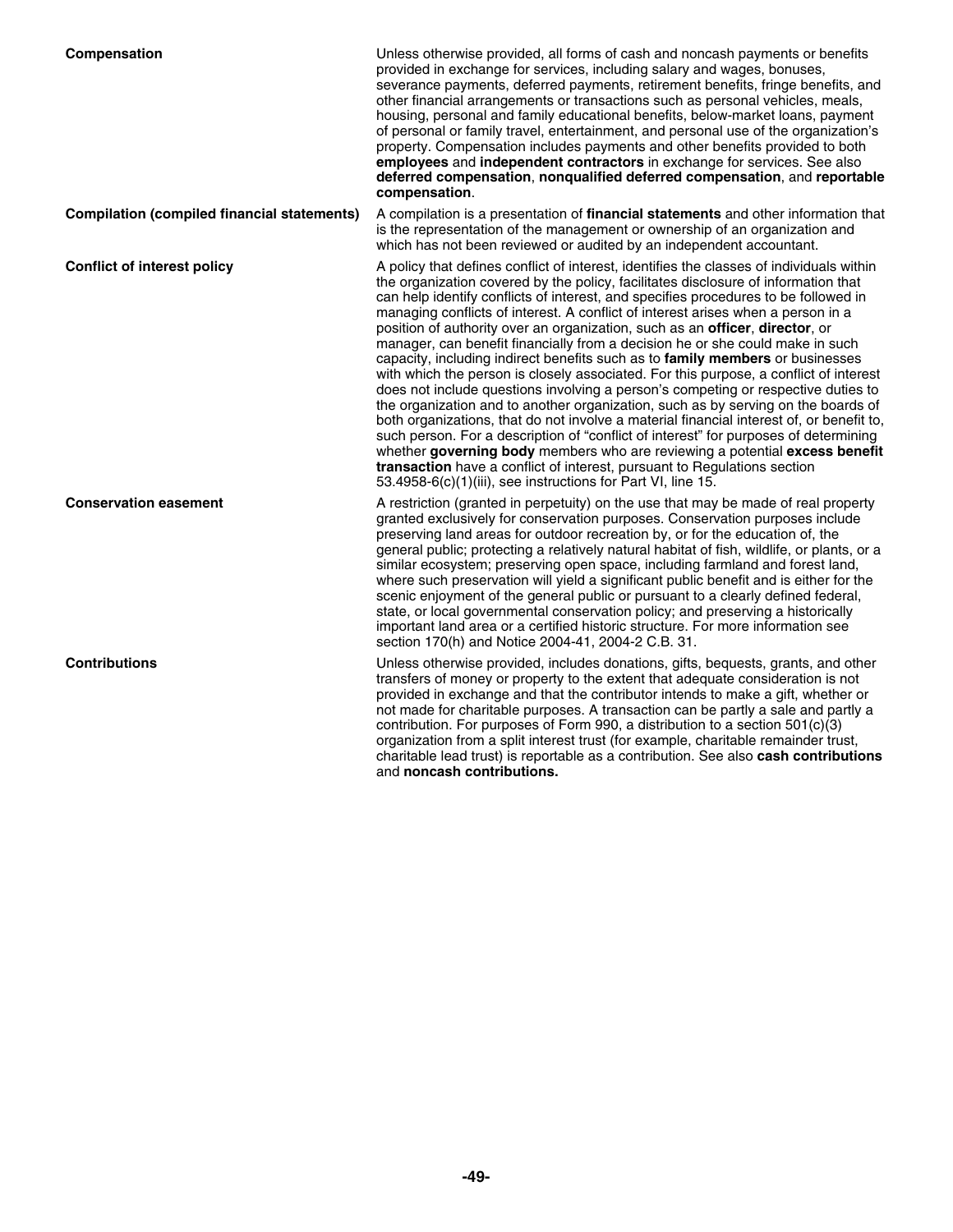## **Control** For purposes of determining **related organizations**:

### Control of a nonprofit organization (or other organization without owners or persons having beneficial interests, whether the organization is taxable or tax-exempt)

One or more persons (whether individuals or organizations) control a nonprofit organization if they have the power to remove and replace (or to appoint, elect, or approve or veto the appointment or election of, if such power includes a continuing power to appoint, elect, or approve or veto the appointment or election of, periodically or in the event of vacancies) a majority of the nonprofit organization's directors or trustees, or a majority of members who elect a majority of the nonprofit organization's directors or trustees. Such power can be exercised directly by a (parent) organization through one or more of the (parent) organization's officers, directors, trustees, or agents, acting in their capacity as officers, directors, trustees, or agents of the (parent) organization. Also, a (parent) organization controls a (subsidiary) nonprofit organization if a majority of the subsidiary's directors or trustees are trustees, directors, officers, employees, or agents of the parent.

## Control of a stock corporation

One or more persons (whether individuals or organizations) control a stock corporation if they own more than 50% of the stock (by voting power or value) of the corporation.

## Control of a partnership or limited liability company

One or more persons control a partnership if they own more than 50% of the profits or capital interests in the partnership (including a limited liability company treated as a partnership or disregarded entity for federal tax purposes, regardless of the designation under state law of the ownership interests as stock, membership interests, or otherwise). A person also controls a partnership if the person is a managing partner or managing member of a partnership or limited liability company which has three or fewer managing partners or managing members (regardless of which partner or member has the most actual control), or if the person is a general partner in a limited partnership which has three or fewer general partners (regardless of which partner has the most actual control). For this purpose, a "managing partner" is a partner designated as such under the partnership agreement, or regularly engaged in the management of the partnership even though not so designated.

## Control of a trust with beneficial interests

One or more persons control a trust if they own more than 50% of the beneficial interests in the trust. A person's beneficial interest in a trust shall be determined in proportion to that person's actuarial interest in the trust as of the end of the tax year.

See Regulations sections 301.7701-2, 3, and 4 for more information on classification of corporations, partnerships, disregarded entities, and trusts.

Control can be indirect. See the Schedule R (Form 990) instructions for a description of indirect control.

**Controlled entity** An organization controlled by a **controlling organization under section 512(b)(13)**. A controlled entity may be a nonprofit organization. For the definition of control in this context, see section 512(b)(13)(D) and Regulations section 1.512(b)-1(l)(4) (substituting "more than 50%" for "at least 80%" in the regulation, for purposes of this definition). Controlled entities are a subset of **related organizations**.

**Controlling organization under section** An exempt organization that controls a **controlled entity**. Section 512(b)(13) **512(b)(13)** treats payments of interest, annuity, royalties, and rent from a controlled entity to a controlling organization as unrelated business taxable income under certain circumstances. Control in this context means (i) in the case of a corporation, ownership (by vote or value) of more than 50 percent of the stock in such corporation, (ii) in the case of a partnership, ownership of more than 50 percent of the profits interests or capital interests in such partnership, or (iii) in any other case, ownership of more than 50 percent of the beneficial interests in the entity. Section 318 (relating to constructive ownership of stock) shall apply for purposes of determining ownership of stock in a corporation. Similar principles shall apply for purposes of determining ownership of interests in any other entity.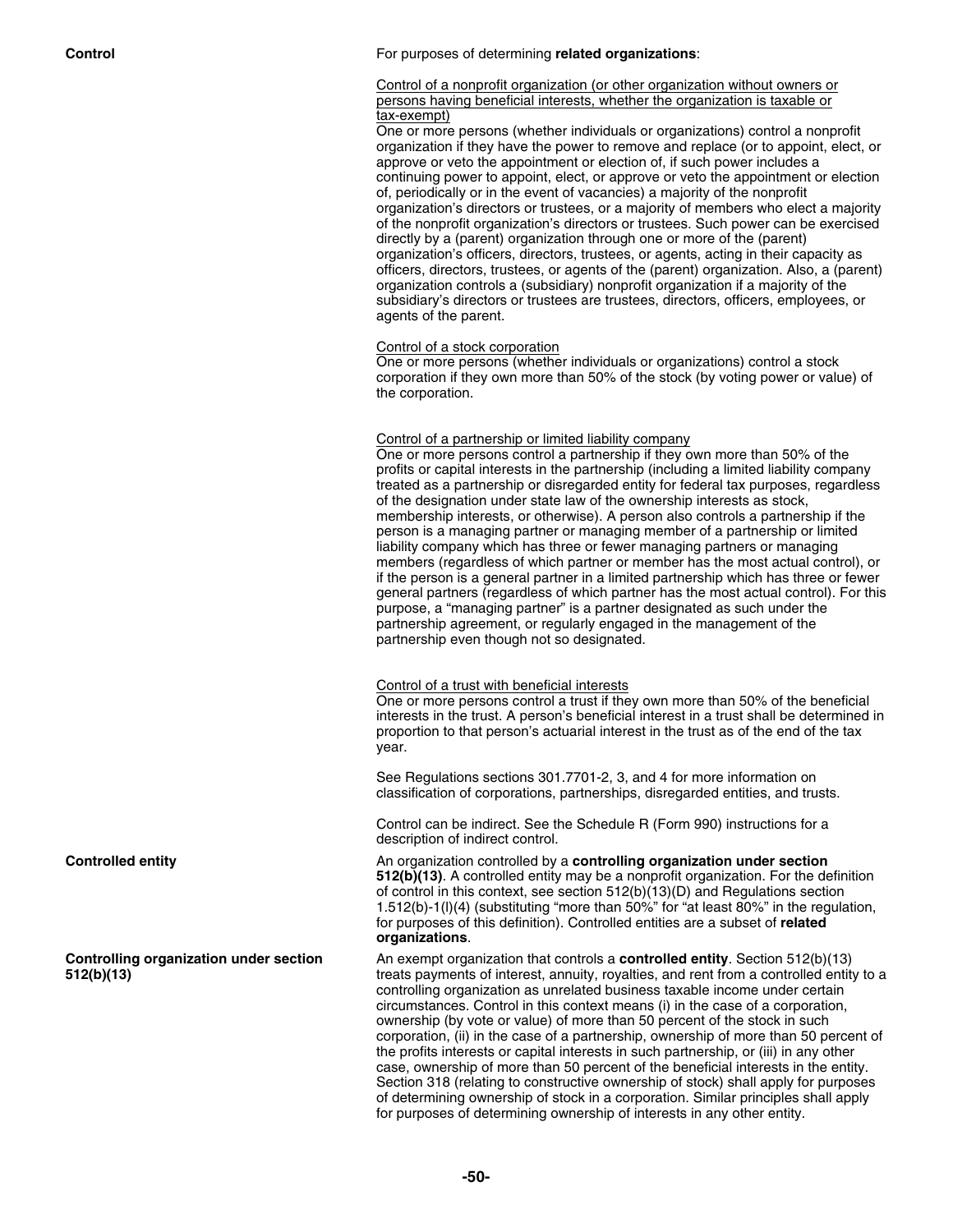**Credit counseling services** Include the providing of information to the general public on budgeting, personal finance, and saving and spending practices, or assisting individuals and families with financial problems by providing them with counseling. See section  $501(q)(4)(A)$ .

**Current year The tax year** for which the Form 990 is being filed; see also **fiscal year**.

**Debt management plan services** Services related to the repayment, consolidation, or restructuring of a consumer's debt, including the negotiation with creditors of lower interest rates, the waiver or reduction of fees, and the marketing and processing of debt management plans. See section 501(q)(4)(B).

**Defeasance escrow** entitled a state of the irrevocable escrow established to redeem the bonds on their earliest call date in an amount that, together with investment earnings, is sufficient to pay all the principal of, and interest and call premiums on, bonds from the date the escrow is established to the earliest call date. See Regulations section 1.141-12(d)(5).

**Deferred compensation Compensation** that is earned or accrued in, or is attributable to, one year and deferred to a future year for any reason, whether or not funded, vested, qualified or nonqualified, or subject to a substantial risk of forfeiture. However, a deferral of compensation that causes an amount to be deferred from the tax year to a date that is not more than 2 1/2 months after the end of the tax year is not treated as deferred compensation for purposes of Form 990. Deferred compensation may or may not be included in **reportable compensation** for the **current year**.

## **Director** See **director or trustee**.

**Director or trustee** Unless otherwise provided, a member of the organization's **governing body** at any time during the tax year, but only if the member has any voting rights. A member of an advisory board that does not exercise any governance authority over the organization is not considered a director or trustee.

**Disqualified person** A. For purposes of section 4958; Form 990, Parts IX and X; and Schedule L (Form 990 or 990-EZ), Transactions With Interested Persons, Parts I and II, any person (including an individual, corporation, or other entity) who was in a position to exercise substantial influence over the affairs of the **applicable tax-exempt organization** at any time during a 5-year period ending on the date of the transaction. Persons who hold certain powers, responsibilities, or interests are among those who are in a position to exercise substantial influence over the affairs of the organization.

A disqualified person includes:

- A disqualified person's **family member**,
- A **35% controlled entity** of a (1) disqualified person and/or (2) family members of the disqualified person,
- A donor or **donor advisor** to a **donor advised fund**, or
- An investment advisor of a **sponsoring organization**.

The **disqualified persons** of a **supported organization** include the disqualified persons of a section 509(a)(3) **supporting organization** that supports the supported organization.

See *Appendix G* for more information on **disqualified persons** and section 4958 **excess benefit transactions**.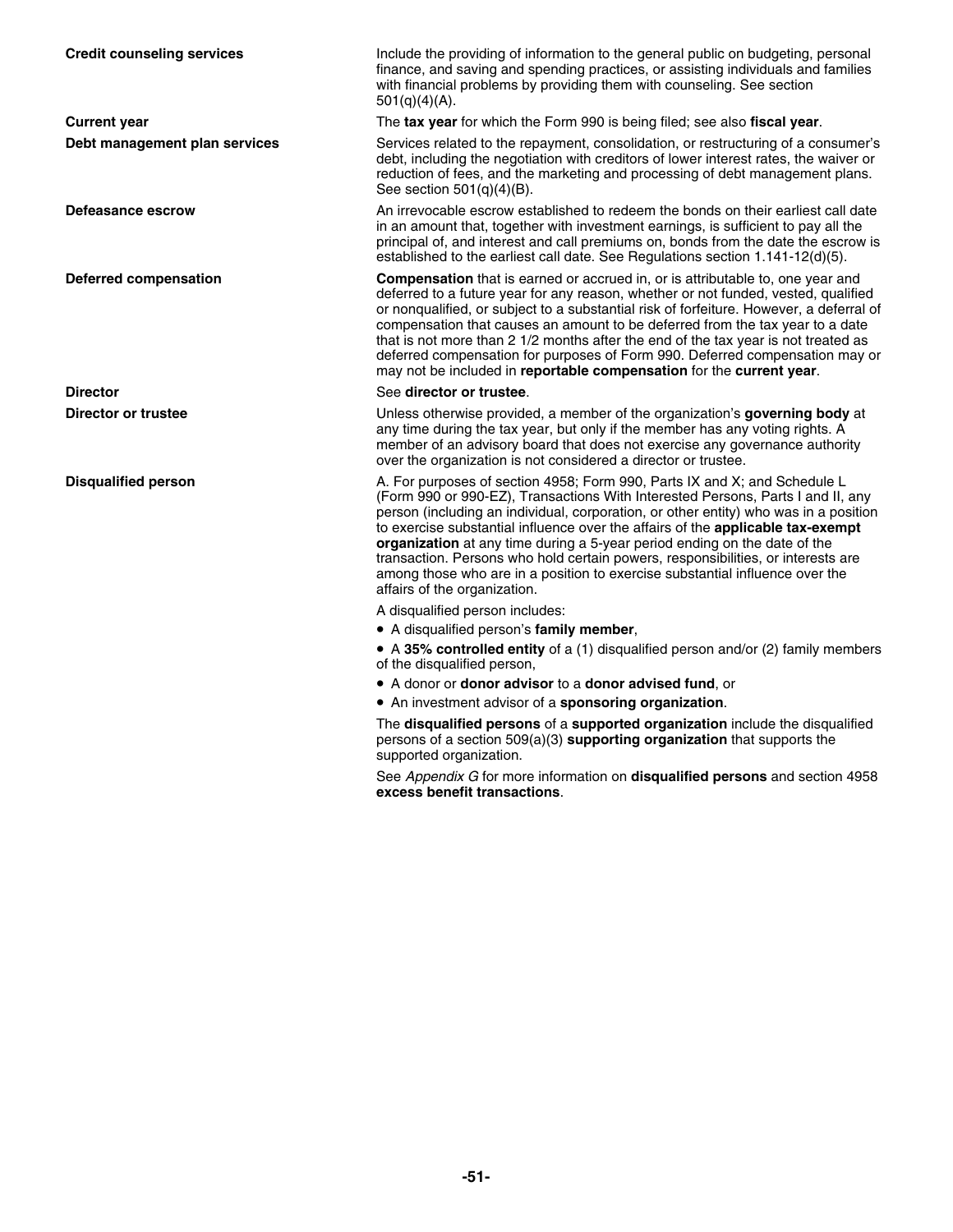B. Under section 4946, a disqualified person includes:

1. A substantial contributor, which is any person who gave an aggregate amount of more than \$5,000, if that amount is more than 2% of the total **contributions** the foundation or organization received from its inception through the end of the year in which that person's contributions were received. If the organization is a trust, a substantial contributor includes the creator of the trust (without regard to the amount of contributions the trust received from the creator and related persons). Any person who is a substantial contributor at any time generally remains a substantial contributor for all future periods even if later contributions by others push that person's contributions below the 2% figure discussed above. Gifts from the contributor's spouse are treated as gifts from the contributor. Gifts are generally valued at FMV as of the date the organization received them.

2. A foundation manager, defined as an **officer**, **director**, or **trustee** of the organization or any individual having powers or responsibilities similar to those of officers, directors, or trustees.

3. An owner of more than 20% of the voting power of a corporation, profits interest of a partnership, or beneficial interest of a trust or an unincorporated enterprise that is a substantial contributor to the organization.

4. A family member of an individual in the first three categories. For this purpose, "family member" includes only the individual's spouse, ancestors, children, grandchildren, great-grandchildren, and the spouses of children, grandchildren, and great-grandchildren.

5. A corporation, partnership, trust, or estate in which persons described in (1) through (4) above own more than 35% of the voting power, profits interest, or beneficial interest.

For purposes of section 509(a)(2), as referenced in Schedule A (Form 990 or 990-EZ), Public Charity Status and Public Support, a disqualified person is defined in section 4946, except that it does not include an organization described in section 509(a)(1).

For purposes of section 509(a)(3), as referenced in Schedule A (Form 990 or 990-EZ), a disqualified person is defined in section 4946, except that it does not include a foundation manager or an organization described in section  $509(a)(1)$  or 509(a)(2).

**Disregarded entity or entities** An entity wholly owned by the organization that is generally not treated as a separate entity for Federal tax purposes (for example, single-member limited liability company of which the organization is the sole member). See Regulations sections 301.7701-2 and 3.

**Domestic organization** A corporation or partnership is domestic if created or organized in the United States or under the law of the United States or of any state or possession. A trust is domestic if a court within the United States or a **U.S. possession** is able to exercise primary supervision over the administration of the trust, and one or more U.S. persons (or persons in possessions of the United States) have the authority to control all substantial decisions of the trust.

1. That is separately identified by reference to **contributions** of a donor or donors;

2. That is owned and controlled by a **sponsoring organization**; and

3. For which the donor or **donor advisor** has or reasonably expects to have advisory privileges in the distribution or investment of amounts held in the donor advised funds or accounts because of the donor's status as a donor.

**Donor advised fund** A fund or account: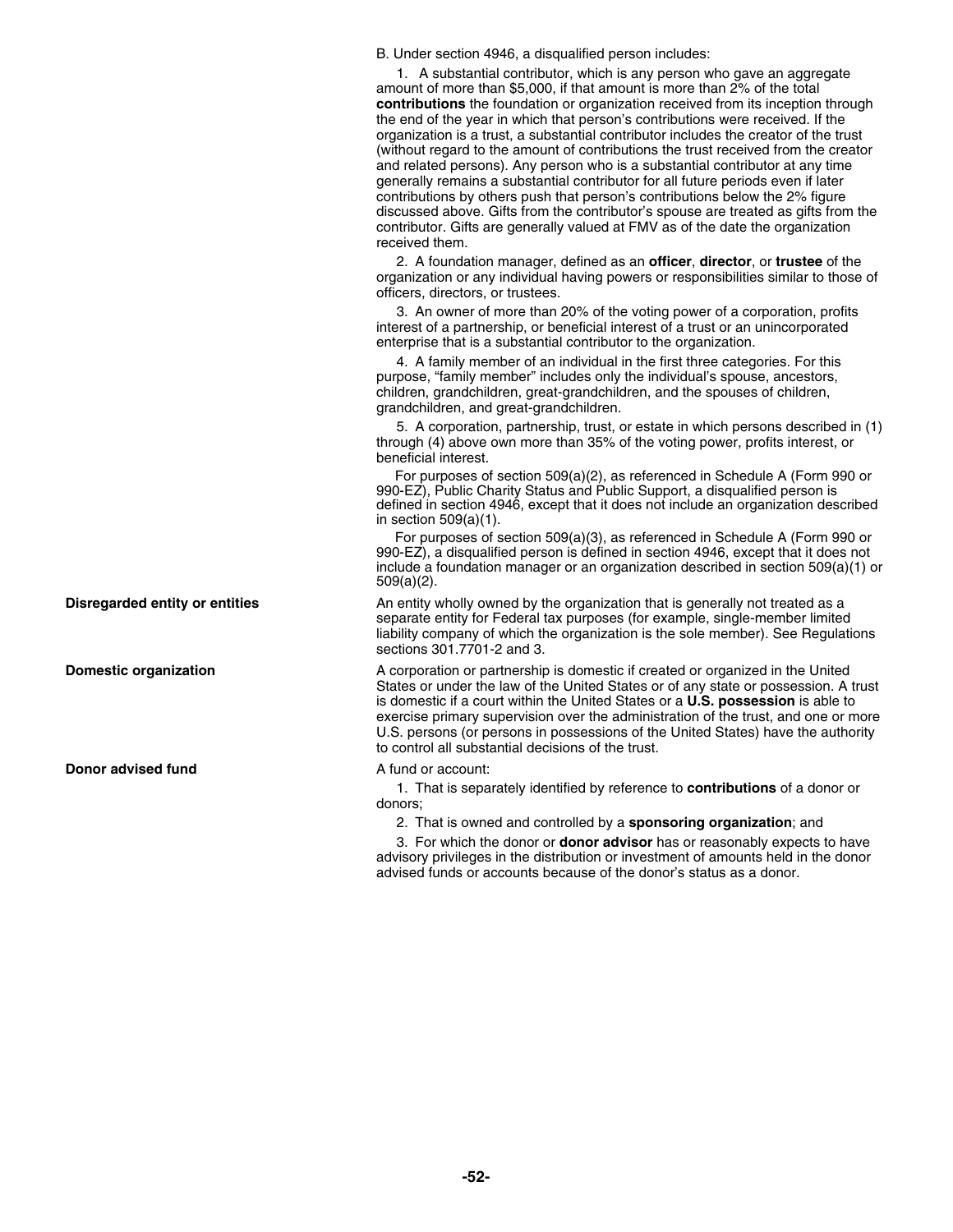A donor advised fund does not include any fund or account:

1. That makes distributions only to a single identified organization or governmental entity, or

2. In which a donor or donor advisor gives advice about which individuals receive grants for travel, study, or other similar purposes, if:

a. The donor or donor advisor's advisory privileges are performed exclusively by such person in his or her capacity as a committee member in which all of the committee members are appointed by the sponsoring organization;

b. No combination of donors or donor advisors (and related persons as defined below) directly or indirectly control the committee; and

c. All grants from the fund or account are awarded on an objective and nondiscriminatory basis following a procedure approved in advance by the board of directors of the sponsoring organization. The procedure must be designed to ensure that all grants meet the requirements of section 4945(g)(1), (2), or (3); or

3. That the Secretary exempts from being treated as a donor advised fund because either such fund or account is advised by a committee not directly or indirectly controlled by the donor or donor advisor or such fund benefits a single identified charitable purpose. For example, see Section 5.01 of Notice 2006-109, 2006-51 I.R.B. 1121, and any future related guidance.

**Donor advisor** Any person appointed or designated by a donor to advise a **sponsoring organization** on the distribution or investment of amounts held in the donor's **donor advised fund**.

**EIN** Employer identification number, a nine-digit number. Use Form SS-4 to apply for an EIN.

**Employee Any individual who, under the usual common law rules applicable in determining** the employer-employee relationship, has the status of an employee, and any other individual who is treated as an employee for federal employment tax purposes under section 3121(d). See Pub. 1779 for more information.

**Endowment** See **temporarily restricted endowment**, **permanent endowment**, and **quasi-endowment**. See also **SFAS 117** (ASC 958-205-45).

**Escrow or custodial account** Refers to an account (whether a segregated account at a financial institution or a set-aside on the organization's books and records) over which the organization has signature authority, in which the funds are held for the benefit of other organizations or individuals, whether or not the funds are reported on Part X, line 21, and whether or not the account is labeled as "escrow account," "custodial account," "trust account," or some similar term. An escrow or custodial account does not include a split-interest trust (or the beneficial interest in such trust) described in section  $4947(a)(2)$  for which the filing organization is a trustee, other than a trust in the trade or business of lending money, repairing credit, or providing debt management plan services, payment processing, or similar services.

**Excess benefit transaction** In the case of an **applicable tax-exempt organization**, any transaction in which an excess benefit is provided by the organization, directly or indirectly to, or for the use of, any **disqualified person**, as defined in section 4958. Excess benefit generally means the excess of the economic benefit received from the applicable organization over the consideration given (including services) by a disqualified person, but see the special rules below regarding donor advised funds and supporting organizations. See *Appendix G* for more information.

> **Donor advised fund**. For a **donor advised fund**, an excess benefit transaction also includes a grant, loan, **compensation**, or similar payment from the fund to a:

- Donor or **donor advisor**;
- **Family member** of a donor or donor advisor;
- **35% controlled entity** of a donor or donor advisor; or
- 35% controlled entity of a family member of a donor or donor advisor.

The excess benefit in this transaction is the amount of the grant, loan, **compensation**, or similar payments.

For additional information see the Instructions for Form 4720.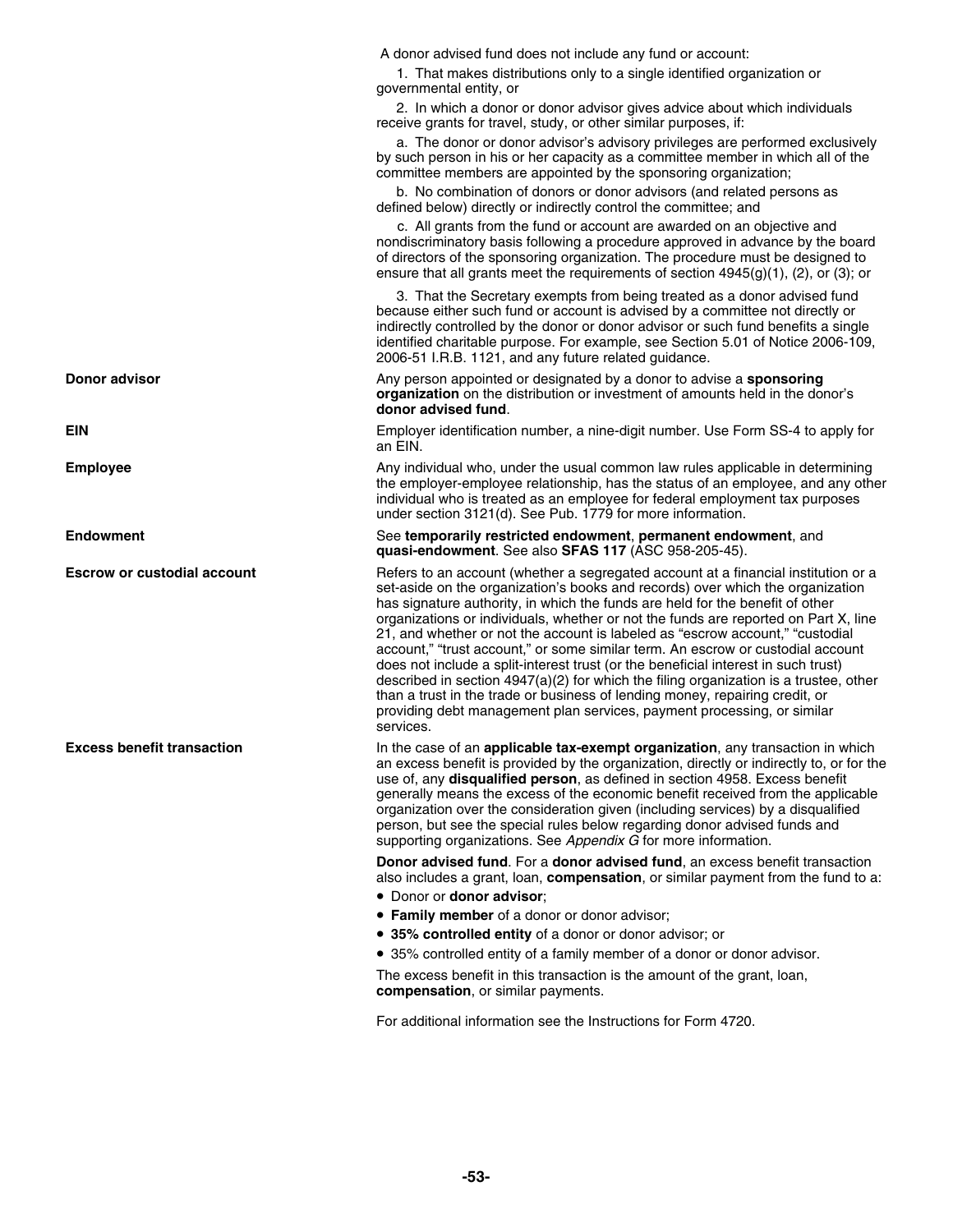|                                    | <b>Supporting organization.</b> For any <b>supporting organization</b> , defined in section<br>509(a)(3), an excess benefit transaction also includes grants, loans,<br>compensation, or similar payments provided by the supporting organization to a:                                                                                                                                                                                                                                                                                                                                                                                                                                                                                                                                                        |
|------------------------------------|----------------------------------------------------------------------------------------------------------------------------------------------------------------------------------------------------------------------------------------------------------------------------------------------------------------------------------------------------------------------------------------------------------------------------------------------------------------------------------------------------------------------------------------------------------------------------------------------------------------------------------------------------------------------------------------------------------------------------------------------------------------------------------------------------------------|
|                                    | • Substantial contributor.                                                                                                                                                                                                                                                                                                                                                                                                                                                                                                                                                                                                                                                                                                                                                                                     |
|                                    | • Family member of a substantial contributor,                                                                                                                                                                                                                                                                                                                                                                                                                                                                                                                                                                                                                                                                                                                                                                  |
|                                    | • 35% controlled entity of a substantial contributor, or                                                                                                                                                                                                                                                                                                                                                                                                                                                                                                                                                                                                                                                                                                                                                       |
|                                    | • 35% controlled entity of a family member of a substantial contributor.                                                                                                                                                                                                                                                                                                                                                                                                                                                                                                                                                                                                                                                                                                                                       |
|                                    | For this purpose, the excess benefit is defined as the amount of the grant, loan,<br>compensation, or similar payments. Additionally, an excess benefit transaction<br>includes any loans provided by the supporting organization to a disqualified<br>person (other than an organization described in section 509(a)(1), (2), or (4)).                                                                                                                                                                                                                                                                                                                                                                                                                                                                        |
| <b>Exempt bond</b>                 | See tax-exempt bond.                                                                                                                                                                                                                                                                                                                                                                                                                                                                                                                                                                                                                                                                                                                                                                                           |
| Fair market value (FMV)            | The price at which property, or the right to use property, would change hands<br>between a willing buyer and a willing seller, neither being under any compulsion to<br>buy, sell, or transfer property or the right to use property, and both having<br>reasonable knowledge of relevant facts.                                                                                                                                                                                                                                                                                                                                                                                                                                                                                                               |
| Family member, family relationship | Unless specified otherwise, the family of an individual includes only his or her<br>spouse, ancestors, brothers and sisters (whether whole or half blood), children<br>(whether natural or adopted), grandchildren, great-grandchildren, and spouses of<br>brothers, sisters, children, grandchildren, and great-grandchildren.                                                                                                                                                                                                                                                                                                                                                                                                                                                                                |
| <b>FIN 48 (ASC 740)</b>            | Financial Accounting Standards Board (FASB) Interpretation No. 48, Accounting<br>for Uncertainty in Income Taxes -an interpretation of FASB Statement No. 109,<br>now codified in FASB Accounting Standards Codification 740, Income Taxes<br>(ASC 740). The organization can be required to provide in Schedule D (Form<br>990), Supplemental Financial Statements, the text of the footnote to its financial<br>statements regarding the organization's liability for uncertain tax positions under<br>FIN 48 (ASC 740).                                                                                                                                                                                                                                                                                     |
| <b>Financial statements</b>        | An organization's statements of revenue and expenses and balance sheet, or<br>similar statements prepared regarding the financial operations of the organization.                                                                                                                                                                                                                                                                                                                                                                                                                                                                                                                                                                                                                                              |
| <b>Fiscal year</b>                 | An annual accounting period ending on the last day of a month other than<br>December. See also tax year and current year.                                                                                                                                                                                                                                                                                                                                                                                                                                                                                                                                                                                                                                                                                      |
| Foreign government                 | A governmental agency or entity, or a political subdivision thereof, that is not<br>classified as a United States agency or governmental unit, regardless of where<br>it is located or operated.                                                                                                                                                                                                                                                                                                                                                                                                                                                                                                                                                                                                               |
| Foreign individual                 | A person, including a U.S. citizen or resident, who lives or resides outside the<br>United States. For purposes of Form 990, Part IX, and Schedule F (Form 990),<br>Statement of Activities Outside the United States, a person who lives or resides<br>outside the United States at the time the grant is paid or distributed to the<br>individual is a foreign individual.                                                                                                                                                                                                                                                                                                                                                                                                                                   |
| Foreign organization               | An organization that is not a <b>domestic organization</b> . A foreign organization<br>includes an affiliate that is organized as a legal entity separate from the filing<br>organization, but does not include any branch office, account, or employee of the<br>organization located outside the United States.                                                                                                                                                                                                                                                                                                                                                                                                                                                                                              |
| <b>Fundraising</b>                 | See fundraising activities.                                                                                                                                                                                                                                                                                                                                                                                                                                                                                                                                                                                                                                                                                                                                                                                    |
| <b>Fundraising activities</b>      | Activities undertaken to induce potential donors to contribute money, securities,<br>services, materials, facilities, other assets, or time. They include publicizing and<br>conducting <b>fundraising</b> campaigns; maintaining donor mailing lists; conducting<br>fundraising events, preparing and distributing fundraising manuals, instructions,<br>and other materials; professional fundraising services; and conducting other<br>activities involved with soliciting contributions from individuals, foundations,<br>governments, and others. Fundraising activities do not include gaming, the<br>conduct of any trade or business that is regularly carried on, or activities<br>substantially related to the accomplishment of the organization's exempt purpose<br>(other than by raising funds). |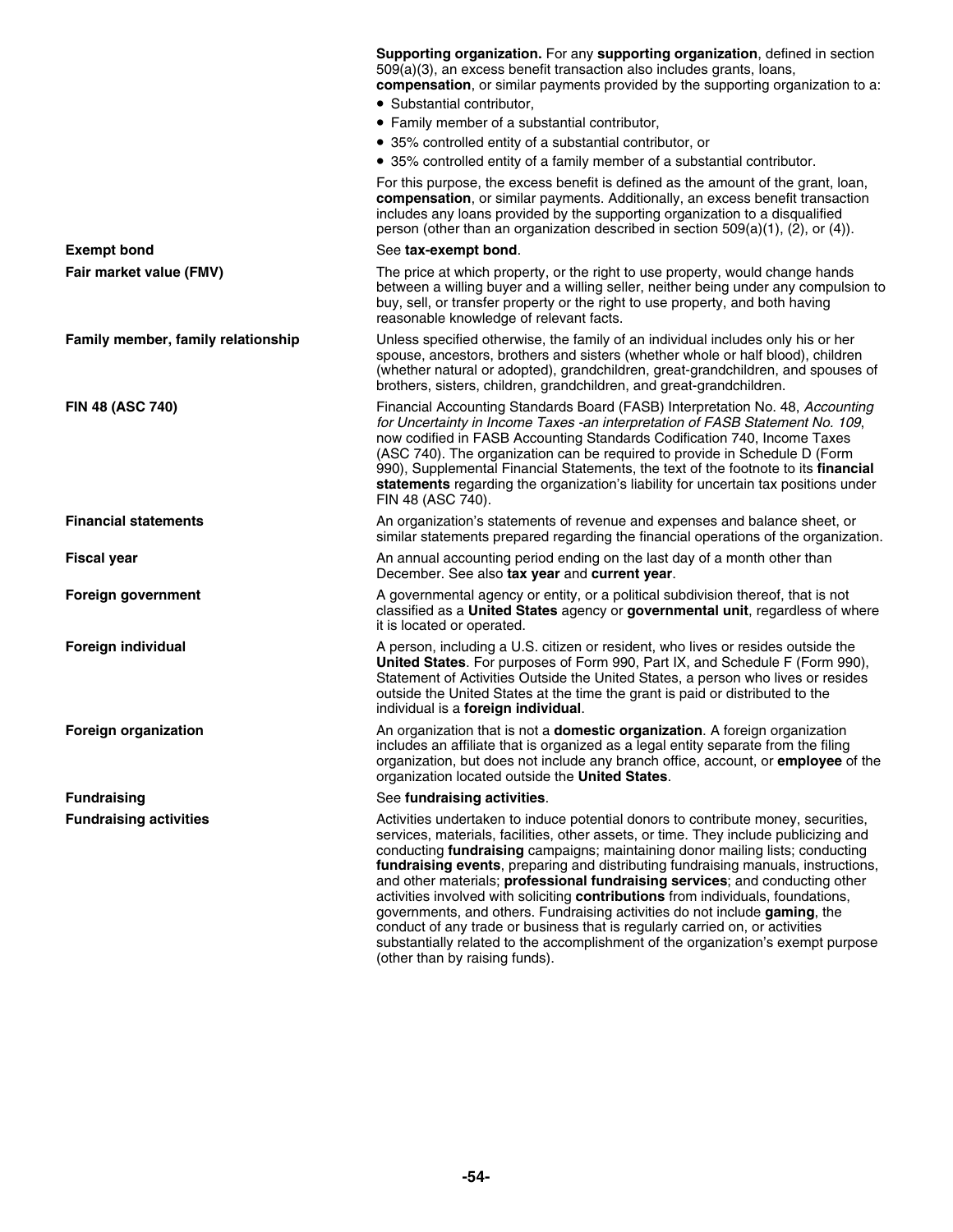| <b>Fundraising events</b>                                | Include dinners and dances, door-to-door sales of merchandise, concerts,<br>carnivals, sports events, auctions, casino nights (in which participants can play<br>casino-style games but the only prizes or auction items provided to participants<br>are noncash items that were donated to the organization), and similar events not<br>regularly carried on that are conducted for the primary purpose of raising funds.<br>Fundraising events do not include the following:<br>1. The conduct of a trade or business that is regularly carried on;<br>2. Activities substantially related to the accomplishment of the organization's<br>exempt purposes (other than by raising funds);<br>3. Solicitation campaigns that generate only <b>contributions</b> , which may involve<br>gifts of goods or services from the organization of only nominal value, or<br>sweepstakes, lotteries, or raffles in which the names of contributors or other<br>respondents are entered in a drawing for prizes of only nominal value; and<br>4. Gaming.            |
|----------------------------------------------------------|------------------------------------------------------------------------------------------------------------------------------------------------------------------------------------------------------------------------------------------------------------------------------------------------------------------------------------------------------------------------------------------------------------------------------------------------------------------------------------------------------------------------------------------------------------------------------------------------------------------------------------------------------------------------------------------------------------------------------------------------------------------------------------------------------------------------------------------------------------------------------------------------------------------------------------------------------------------------------------------------------------------------------------------------------------|
| <b>GAAP</b>                                              | See generally accepted accounting principles.                                                                                                                                                                                                                                                                                                                                                                                                                                                                                                                                                                                                                                                                                                                                                                                                                                                                                                                                                                                                              |
| Gaming                                                   | Includes (but is not limited to): <b>bingo, pull tabs/instant bingo</b> (including satellite<br>and progressive bingo), Texas Hold-Em Poker and other card games, raffles,<br>scratch-offs, charitable gaming tickets, break-opens, hard cards, banded tickets,<br>jar tickets, pickle cards, Lucky Seven cards, Nevada Club tickets, casino nights/<br>Las Vegas nights (other than events not regularly carried on in which participants<br>can play casino-style games but the only prizes or auction items provided to<br>participants are noncash items that were donated to the organization, which<br>events are fundraising events), and coin-operated gambling devices.<br>Coin-operated gambling devices include slot machines, electronic video slot or<br>line games, video poker, video blackjack, video keno, video bingo, video pull tab<br>games, etc. See Pub. 3079, Tax-Exempt Organizations and Gaming.                                                                                                                                 |
| Generally accepted accounting principles/<br><b>GAAP</b> | The accounting principles set forth by the Financial Accounting Standards Board<br>(FASB) and the American Institute of Certified Public Accountants (AICPA) that<br>guide the work of accountants in reporting financial information and preparing<br>audited financial statements for organizations.                                                                                                                                                                                                                                                                                                                                                                                                                                                                                                                                                                                                                                                                                                                                                     |
| <b>Governing body</b>                                    | The group of 1 or more persons authorized under state law to make governance<br>decisions on behalf of the organization and its shareholders or members, if<br>applicable. The governing body is, generally speaking, the board of directors<br>(sometimes referred to as board of trustees) of a corporation or association, or<br>the trustee or trustees of a trust (sometimes referred to as the board of trustees).                                                                                                                                                                                                                                                                                                                                                                                                                                                                                                                                                                                                                                   |
| <b>Government official</b>                               | A federal, state, or local official described within section 4946(c).                                                                                                                                                                                                                                                                                                                                                                                                                                                                                                                                                                                                                                                                                                                                                                                                                                                                                                                                                                                      |
| <b>Governmental issuer</b>                               | A State or local governmental unit that issues a tax-exempt bond.                                                                                                                                                                                                                                                                                                                                                                                                                                                                                                                                                                                                                                                                                                                                                                                                                                                                                                                                                                                          |
| Governmental unit                                        | A State, a possession of the United States, or a political subdivision of a<br>State or U.S. possession, the United States, or the District of Columbia. See<br>section $170(c)(1)$ .                                                                                                                                                                                                                                                                                                                                                                                                                                                                                                                                                                                                                                                                                                                                                                                                                                                                      |
| <b>Grants and other assistance</b>                       | For purposes of Part IX, lines 1-3; Schedule F (Form 990); and Schedule I (Form<br>990), includes awards, prizes, contributions, noncash assistance,<br>program-related investments, cash allocations, stipends, scholarships,<br>fellowships, research grants, and similar payments and distributions made by the<br>organization during the tax year. It does not include salaries or other<br>compensation to employees or payments to independent contractors if the<br>primary purpose is to serve the direct and immediate needs of the organization<br>(such as legal, accounting, or fundraising services); the payment of any benefit by<br>a section $501(c)(9)$ voluntary employees' beneficiary association (VEBA) to<br>employees of a sponsoring organization or contributing employer, if such payment<br>is made under the terms of the VEBA trust and in compliance with section 505; or<br>grants or other assistance to affiliates or branch offices that are not organized as<br>legal entities separate from the filing organization. |
| <b>Gross proceeds</b>                                    | For purposes of Schedule K (Form 990), Supplemental Information on<br>Tax-Exempt Bonds, generally any sale proceeds, investment proceeds,<br>transferred proceeds, and replacement proceeds of an issue. See Regulations<br>sections $1.148-1(b)$ and $1(c)$ .                                                                                                                                                                                                                                                                                                                                                                                                                                                                                                                                                                                                                                                                                                                                                                                             |
| <b>Gross receipts</b>                                    | The total amounts the organization received from all sources during its tax year,<br>without subtracting any costs or expenses. See Appendix B, How to Determine<br>Whether an Organization's Gross Receipts Are Normally \$50,000 (or \$5,000) or<br>Less and Appendix C, Special Gross Receipts Tests for Determining Exempt                                                                                                                                                                                                                                                                                                                                                                                                                                                                                                                                                                                                                                                                                                                             |

*Status of section 501(c)(7) and 501(c)(15) Organizations*.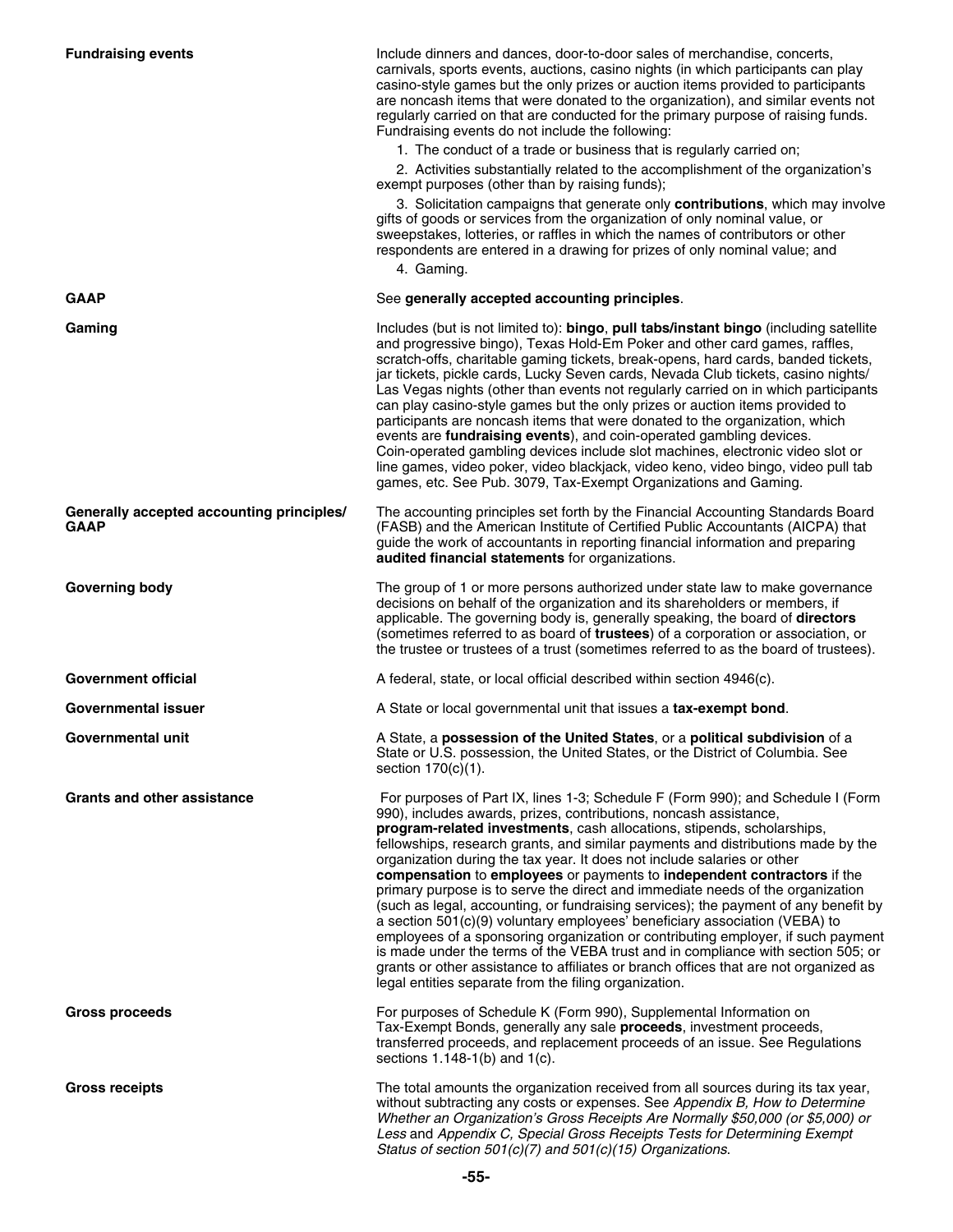| <b>Group exemption</b>                                     | Tax exemption of a group of organizations all exempt under the same Code<br>section, applied for and obtained by a central organization on behalf of<br>subordinate organizations under the central organization's general supervision<br>or control. See Rev. Proc. 80-27, 1980-1 C.B. 677, Rev. Proc. 96-40, 1996-2 C.B.<br>301, and Appendix E. Group Returns-Reporting Information on Behalf of the<br>Group, for more information.                                                                                                                                                                                                                                                                                                                                           |
|------------------------------------------------------------|-----------------------------------------------------------------------------------------------------------------------------------------------------------------------------------------------------------------------------------------------------------------------------------------------------------------------------------------------------------------------------------------------------------------------------------------------------------------------------------------------------------------------------------------------------------------------------------------------------------------------------------------------------------------------------------------------------------------------------------------------------------------------------------|
| Group return                                               | A Form 990 filed by the central organization of a group exemption for two or<br>more of the subordinate organizations. See General Instructions and Appendix<br>E. Group Returns-Reporting Information on Behalf of the Group, for more<br>information.                                                                                                                                                                                                                                                                                                                                                                                                                                                                                                                           |
| <b>Highest compensated employee</b>                        | One of the five highest compensated employees of the organization (including<br>employees of a disregarded entity of the organization), other than current<br>officers, directors, trustees, or key employees, whose aggregate reportable<br>compensation from the organization and related organizations is greater than<br>\$100,000 for the calendar year ending with or within the organization's tax year.<br>These employees should be reported in Part VII, Section A of Form 990.                                                                                                                                                                                                                                                                                         |
| <b>Historical treasure</b>                                 | A building, structure, area, or property (real or personal) with recognized cultural,<br>aesthetic, or historical value that is significant in the history, architecture,<br>archeology, or culture of a country, state, or city.                                                                                                                                                                                                                                                                                                                                                                                                                                                                                                                                                 |
| <b>Hospital/hospital facility</b>                          | For purposes of Schedule H (Form 990), Hospitals, a hospital, or hospital facility,<br>is a facility that is, or is required to be, licensed, registered, or similarly recognized<br>by a state as a hospital. This includes a hospital facility that is operated through a<br>disregarded entity or a joint venture treated as a partnership for federal income<br>tax purposes. It does not include hospital facilities that are located outside the<br>United States. It also does not include hospital facilities that are operated by<br>entities organized as separate legal entities from the organization that are taxable<br>as a corporation for federal tax purposes (except for members of a group<br>exemption included in a group return filed by an organization). |
| <b>Hospital organization</b>                               | An organization which operates one or more <b>hospital facilities</b> .                                                                                                                                                                                                                                                                                                                                                                                                                                                                                                                                                                                                                                                                                                           |
| Hospital (or cooperative hospital service<br>organization) | For purposes of Schedule A (Form 990 or 990-EZ), Public Charity Status and<br>Public Support, a hospital (or cooperative hospital service organization) is an<br>organization whose main purpose is to provide hospital or medical care. For<br>purposes of Schedule A, a rehabilitation institution or an outpatient clinic can<br>qualify as a hospital if its principal purposes or functions are the providing of<br>hospital or medical care, but the term does not include medical schools, medical<br>research organizations, convalescent homes, homes for children or the aged,<br>animal hospitals, or vocational training institutions for handicapped individuals.                                                                                                    |
| <b>Household goods</b>                                     | Include furniture, furnishings, electronics, appliances, linens, and other similar<br>items. They do not include food, paintings, antiques and other objects of art,<br>jewelry and gems (other than costume jewelry), and collections.                                                                                                                                                                                                                                                                                                                                                                                                                                                                                                                                           |
| Independent contractor                                     | A person who receives compensation for providing services to the organization<br>but who is not treated as an employee. See Pub. 1779 for more information.                                                                                                                                                                                                                                                                                                                                                                                                                                                                                                                                                                                                                       |
| Independent voting member of governing<br>body             | A voting member of the governing body, if all four of the following<br>circumstances applied at all times during the organization's tax year:                                                                                                                                                                                                                                                                                                                                                                                                                                                                                                                                                                                                                                     |
|                                                            | 1. The member was not compensated as an officer or other employee of the<br>organization or of a related organization (see the instructions for Schedule R,<br>Related Organizations and Unrelated Partnerships), except as provided in the<br>religious exception discussed in the instructions for Form 990, Part VI.                                                                                                                                                                                                                                                                                                                                                                                                                                                           |
|                                                            | 2. The member did not receive total compensation or other payments<br>exceeding \$10,000 during the organization's tax year from the organization or<br>from related organizations as an independent contractor, other than reasonable<br>compensation for services provided in the capacity as a member of the<br>governing body. For example, a person who receives reasonable expense<br>reimbursements and reasonable compensation as a director of the organization<br>does not cease to be independent merely because he or she also received<br>payments of \$7,500 from the organization for other arrangements.                                                                                                                                                          |
|                                                            | 3. Neither the member, nor any family member of the member, was involved<br>in a transaction with the organization (whether directly or indirectly through<br>affiliation with another organization) required to be reported on Schedule L (Form<br>990 or 990-EZ), Transactions With Interested Persons, for the organization's tax<br>year.                                                                                                                                                                                                                                                                                                                                                                                                                                     |
|                                                            | 4. Neither the member, nor any family member of the member, was involved in<br>a transaction with a taxable or tax-exempt related organization of a type and<br>amount that would be reportable on Schedule L (Form 990 or 990-EZ) if required                                                                                                                                                                                                                                                                                                                                                                                                                                                                                                                                    |

to be filed by the related organization.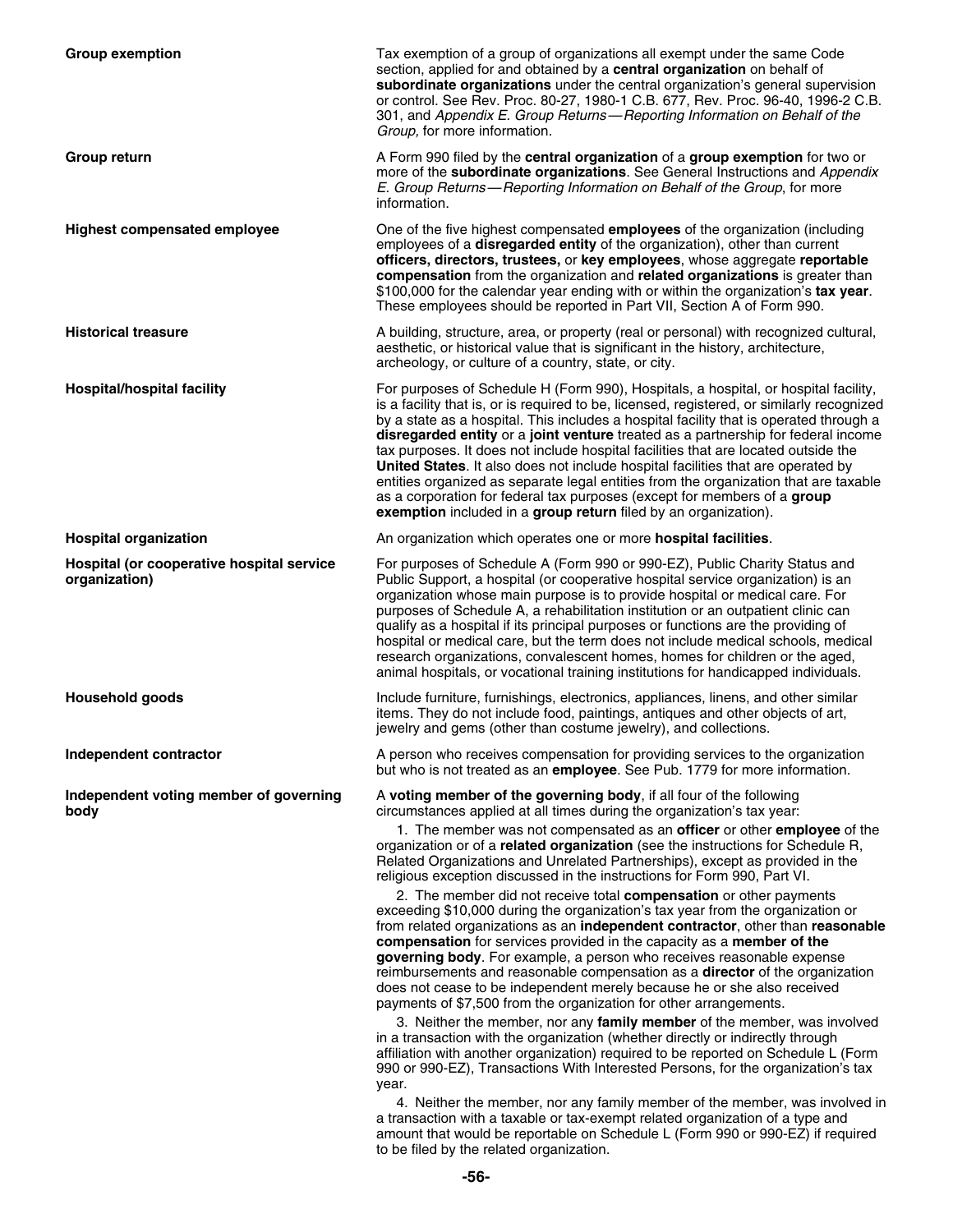because of any of the following circumstances. 1. The member is a donor to the organization, regardless of the amount of the contribution. 2. The member has taken a *bona fide* vow of poverty and either: a. Receives **compensation** as an agent of a **religious order** or a section 501(d) religious or apostolic organization, but only under circumstances in which the member does not receive taxable income (for example, Rev. Rul. 77-290, 1977-2 C.B. 26; Rev. Rul. 80-332, 1980-2 C.B. 34); or b. Belongs to a religious order that receives sponsorship or payments from the organization that do not constitute taxable income to the member. 3. The member receives financial benefits from the organization solely in the capacity of being a member of the charitable or other class served by the organization in the exercise of its exempt function, such as being a member of a section 501(c)(6) organization, so long as the financial benefits comply with the organization's terms of membership. **Initial contract Initial contract A binding written contract between an applicable tax-exempt organization** and a person who was not a **disqualified person** immediately before entering into the contract. **Instant bingo** See pull tabs. **Institutional trustee** A **trustee** that is not an individual or natural person but an organization. For instance, a bank or trust company serving as the trustee of a trust is an institutional trustee. **Joint venture Interpretatal Unless otherwise provided, a partnership, limited liability company, or other entity** treated as a partnership for federal tax purposes, as described in Regulations sections 301.7701-1 through 301.7701-3. **Key employee** For purposes of Form 990, an **employee** of an organization (other than an **officer**, **director**, or **trustee**) who meets all three of the following tests applied in the following order: 1. \$150,000 Test. Receives **reportable compensation** from the organization and all **related organizations** in excess of \$150,000 for the **calendar year** ending with or within the organization's **tax year**. 2. Responsibility Test. The employee: a. has responsibilities, powers or influence over the organization as a whole similar to those of officers, directors, or trustees; b. manages a discrete segment or activity of the organization that represents 10% or more of the activities, assets, income, or expenses of the organization, as compared to the organization as a whole; or c. has or shares authority to control or determine 10% or more of the organization's capital expenditures, operating budget, or compensation for employees. 3. Top 20 Test. Is one of the 20 employees (that satisfy the \$150,000 Test and Responsibility Test) with the highest reportable compensation from the organization and related organizations for the calendar year ending with or within the organization's tax year. See instructions for Part VII for examples of **key employees. Legislation Includes action by Congress, any state legislature, any local council, or similar** governing body about acts, bills, resolutions, or similar items, or action by the public in referenda, ballot initiatives, constitutional amendments or similar procedures. It does not include actions by executive, judicial, or administrative bodies. **Lobbying** See **lobbying activities**. **Lobbying activities** All activities intended to influence foreign, national, state, or local **legislation**. Such activities include direct lobbying (attempting to influence the legislators) and grassroots lobbying (attempting to influence legislation by influencing the general public). **Maintaining offices, employees, or agents** For purposes of Schedule F (Form 990), Statement of Activities Outside the United States, includes principal, regional, district, or branch offices, such offices maintained by agents, and persons situated at those offices paid wages for services performed. "Agent" is defined under traditional agency principles (but

A member of the governing body is not considered to lack independence merely

does not include **volunteers**).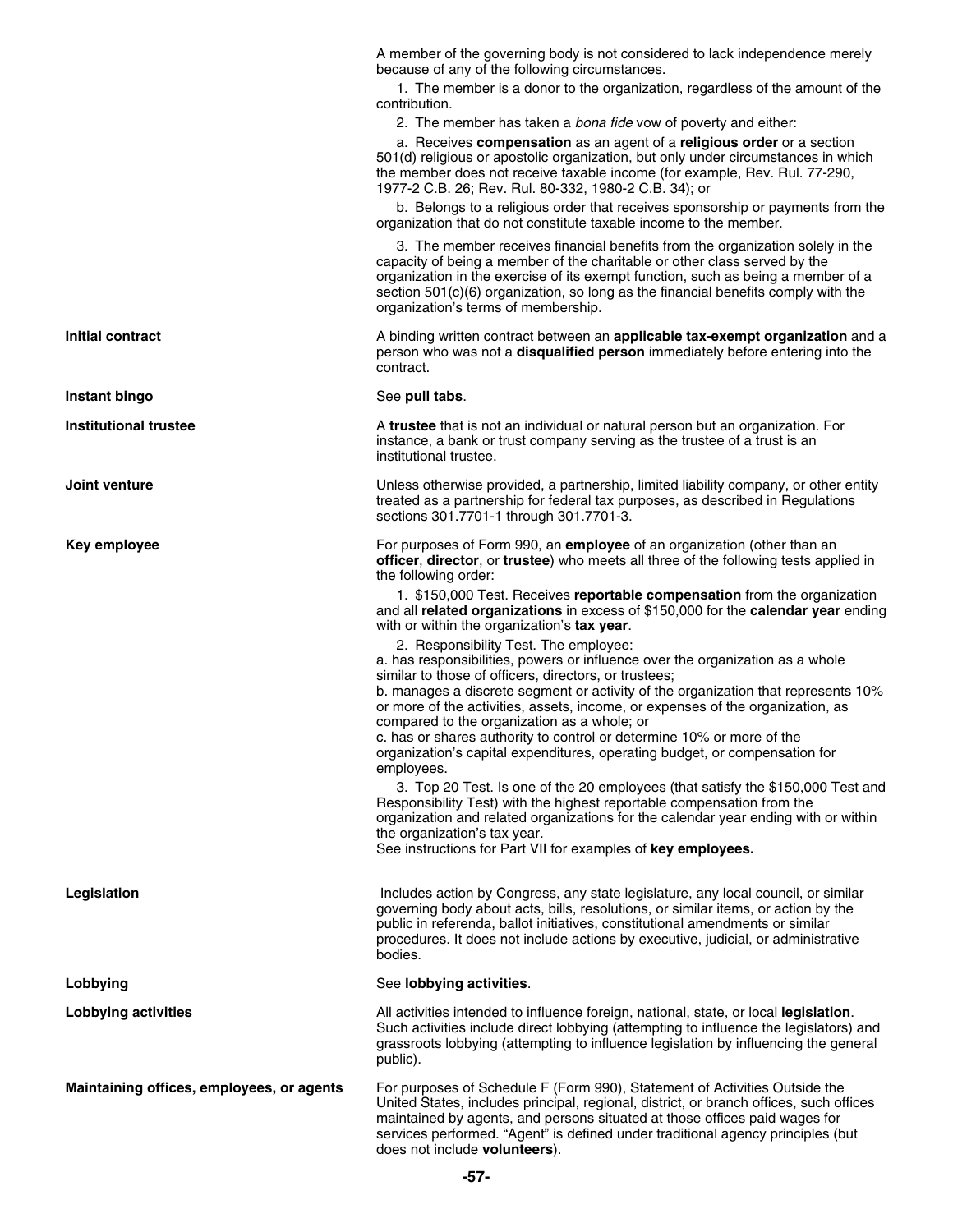| <b>Management company</b>          | An organization that performs management duties for another organization<br>customarily performed by or under the direct supervision of the other<br>organization's officers, directors, trustees, or key employees. These<br>management duties include, but are not limited to, hiring, firing, and supervising<br>personnel; planning or executing budgets or financial operations; and supervising<br>exempt operations or unrelated trades or businesses.                                                                                                                                                                                                                                                                                                                                             |
|------------------------------------|-----------------------------------------------------------------------------------------------------------------------------------------------------------------------------------------------------------------------------------------------------------------------------------------------------------------------------------------------------------------------------------------------------------------------------------------------------------------------------------------------------------------------------------------------------------------------------------------------------------------------------------------------------------------------------------------------------------------------------------------------------------------------------------------------------------|
| <b>Medical research</b>            | For purposes of a medical research organization operated in conjunction with a<br>hospital (see Schedule A (Form 990 or 990-EZ), Public Charity Status and Public<br>Support), medical research means investigations, studies and experiments<br>performed to discover, develop, or verify knowledge relating to physical or mental<br>diseases and impairments and their causes, diagnosis, prevention, treatment, or<br>control.                                                                                                                                                                                                                                                                                                                                                                        |
| Member of the governing body       | A person who serves on an organization's governing body, including a director<br>or trustee, but not if the person lacks voting power.                                                                                                                                                                                                                                                                                                                                                                                                                                                                                                                                                                                                                                                                    |
| <b>Noncash contributions</b>       | <b>Contributions</b> of property, tangible or intangible, other than money. Noncash<br>contributions include, but are not limited to, stocks, bonds, and other securities;<br>real estate; works of art; stamps, coins, and other collectibles; clothing and<br>household goods; vehicles, boats, and airplanes; inventories of food, medical<br>equipment or supplies, books, or seeds; intellectual property, including patents,<br>trademarks, copyrights, and trade secrets; donated items that are sold<br>immediately after donation, such as publicly traded stock or used cars; and items<br>donated for sale at a charity auction. Noncash contributions do not include<br>volunteer services performed for the reporting organization or donated use of<br>materials, facilities, or equipment. |
| Nonexempt charitable trust         | A trust that meets the following conditions:                                                                                                                                                                                                                                                                                                                                                                                                                                                                                                                                                                                                                                                                                                                                                              |
|                                    | • Is not exempt from tax under section 501(a),                                                                                                                                                                                                                                                                                                                                                                                                                                                                                                                                                                                                                                                                                                                                                            |
|                                    | • All of its unexpired interests are devoted to charitable purposes, and                                                                                                                                                                                                                                                                                                                                                                                                                                                                                                                                                                                                                                                                                                                                  |
|                                    | • A charitable deduction was allowed for <b>contributions</b> to the trust under section<br>170, section 545(b)(2), section 642(c), section 2055, section 2106(a)(2), or section<br>2522, or for amounts paid by or permanently set aside by the trust under section<br>$642(c)$ .                                                                                                                                                                                                                                                                                                                                                                                                                                                                                                                        |
| Nonqualified deferred compensation | Deferred compensation that is earned pursuant to a nonqualified plan or<br>nongovernmental section 457 plan. Different rules can apply for purposes of<br>identifying arrangements subject to sections 83, 409A, 457(f), and 3121(v).<br>Earned but unpaid incentive compensation can be deferred pursuant to a<br>nonqualified deferred compensation plan.                                                                                                                                                                                                                                                                                                                                                                                                                                               |
| <b>Officer</b>                     | Unless otherwise provided (for example, Signature Block, principal officer in<br>Heading), a person elected or appointed to manage the organization's daily<br>operations at any time during the tax year, such as a president, vice-president,<br>secretary, treasurer, and, in some cases, Board Chair. The officers of an<br>organization are determined by reference to its organizing document, bylaws, or<br>resolutions of its governing body, or as otherwise designated consistent with state<br>law, but at a minimum include those officers required by applicable state law. For<br>purposes of Form 990, treat the organization's top management official and top<br>financial official as officers.                                                                                         |
| "On behalf of" issuer              | A corporation organized under the general nonprofit corporation law of a state<br>whose obligations are considered obligations of a state or local governmental<br>unit. See Rev. Proc. 82-26, 1982-1 C.B. 476, for a description of the<br>circumstances under which the Service will ordinarily issue an advance ruling that<br>the obligations of a nonprofit corporation were issued on behalf of a state or local<br>governmental unit. See also Rev. Rul. 63-20, 1963-1 C.B. 24; Rev. Rul. 59-41,<br>1959-1 C.B. 13; and Rev. Rul. 54-296, 1954-2 C.B. 59. An "on behalf of" issuer<br>also includes any corporation organized by a state or local governmental unit<br>specifically to issue tax-exempt bonds to further public purposes. See Rev. Rul.<br>57-187, 1957-1 C.B. 65.                 |
| <b>Organization manager</b>        | For purposes of section 4958, any officer, director, or trustee of an applicable<br>tax-exempt organization, or any individual having powers or responsibilities<br>similar to officers, directors, or trustees of the organization, regardless of title.                                                                                                                                                                                                                                                                                                                                                                                                                                                                                                                                                 |
| Permanent (true) endowment         | An endowment fund established by donor-restricted gifts that is maintained to<br>provide a permanent source of income, with the stipulation that principal must be<br>invested and kept intact in perpetuity, while only the income generated can be<br>used by the organization. See SFAS 117 (ASC 958-205-45).                                                                                                                                                                                                                                                                                                                                                                                                                                                                                          |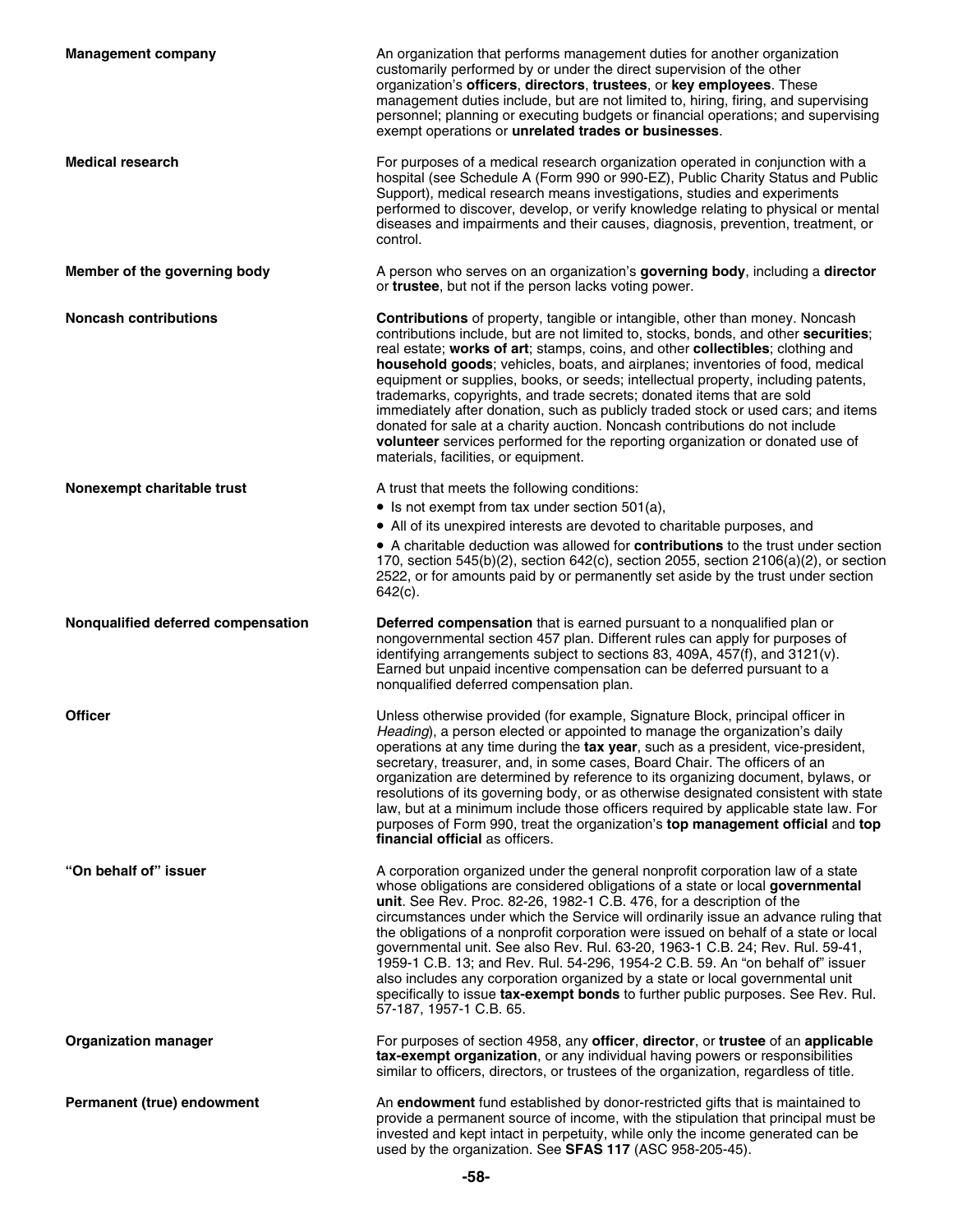| <b>Political campaign activities</b>     | All activities that support or oppose candidates for elective federal, state, or local<br>public office. It does not matter whether the candidate is elected. A candidate is<br>one who offers himself or is proposed by others for public office. Political<br>campaign activity does not include any activity to encourage participation in the<br>electoral process, such as voter registration or voter education, provided that the<br>activity does not directly or indirectly support or oppose any candidate.                                                                                                                                                                         |
|------------------------------------------|-----------------------------------------------------------------------------------------------------------------------------------------------------------------------------------------------------------------------------------------------------------------------------------------------------------------------------------------------------------------------------------------------------------------------------------------------------------------------------------------------------------------------------------------------------------------------------------------------------------------------------------------------------------------------------------------------|
| <b>Political subdivision</b>             | A division of any state or local governmentalunit which is a municipal corporation<br>or which has been delegated the right to exercise part of the sovereign power of<br>the unit. Sovereign power includes the power to make and enforce laws.                                                                                                                                                                                                                                                                                                                                                                                                                                              |
| <b>Possession of the United States</b>   | Includes the Commonwealth of Puerto Rico, the Commonwealth of the Northern<br>Mariana Islands, Guam, American Samoa, and the U.S. Virgin Islands.                                                                                                                                                                                                                                                                                                                                                                                                                                                                                                                                             |
| <b>Principal officer</b>                 | For purposes of the Heading on page 1 of Form 990 (but not for the purposes of<br>the Signature Block or other parts of the Form 990), an officer of the organization<br>who, regardless of title, has ultimate responsibility for implementing the decisions<br>of the organization's governing body, or for supervising the management,<br>administration, or operation of the organization.                                                                                                                                                                                                                                                                                                |
| <b>Private business use</b>              | For purposes of Schedule K (Form 990), Supplemental Information on<br>Tax-Exempt Bonds, use by the organization or another 501(c)(3) organization in<br>an unrelated trade or business. Private business use also generally includes<br>any use by a nongovernmental person other than a section $501(c)(3)$ organization<br>unless otherwise permitted through an exception or safe harbor provided under<br>the regulations or a revenue procedure.                                                                                                                                                                                                                                         |
| <b>Private foundation</b>                | An organization described in section $501(c)(3)$ that is not a <b>public charity</b> . Some<br>private foundations are classified as operating foundations (also known as private<br>operating foundations) under section 4942(j)(3) or exempt operating foundations<br>under section 4940(d)(2). A private foundation retains its private foundation status<br>until such status is terminated under section 507. Thus, a tax-exempt private<br>foundation becomes a taxable private foundation if its section $501(c)(3)$ status is<br>revoked.                                                                                                                                             |
| <b>Proceeds</b>                          | For purposes of Schedule K (Form 990), Supplemental Information on<br>Tax-Exempt Bonds, generally the sale proceeds of an issue (other than those sale<br>proceeds used to retire bonds of the issue that are not deposited in a reasonably<br>required reserve or replacement fund). Proceeds also include any investment<br>proceeds from investments that accrue during the project period (net of rebate<br>amounts attributable to the project period). See Regulations section 1.141-1(b).                                                                                                                                                                                              |
| <b>Professional fundraising services</b> | Services performed for the organization requiring the exercise of professional<br>judgment or discretion consisting of planning, management, preparation of<br>materials (such as direct mail solicitation packages), provision of advice and<br>consulting regarding solicitation of contributions, and direct solicitation of<br>contributions, such as soliciting restricted or unrestricted grants to provide<br>services to the general public. However, professional fundraising does not<br>include purely ministerial tasks, such as printing, mailing services, or receiving<br>and depositing contributions to a charity, such as services provided by a bank or<br>caging service. |
| Program-related investment               | Investments made primarily to accomplish the organization's exempt purposes<br>rather than to produce income. Examples of program-related investments include<br>student loans and notes receivable from other exempt organizations that obtained<br>the funds to pursue the filing organization's exempt function.                                                                                                                                                                                                                                                                                                                                                                           |
| <b>Public charity</b>                    | An organization described in section $501(c)(3)$ and that is excepted from private<br>foundation status because it is described in section 509(a)(1) (which<br>cross-references sections $170(b)(1)(A)(i)$ through (vi)), $509(a)(2)$ , $509(a)(3)$ , or<br>$509(a)(4)$ .                                                                                                                                                                                                                                                                                                                                                                                                                     |
| <b>Publicly traded securities</b>        | Generally, include common and preferred stocks, bonds (including governmental<br>obligations such as bonds and Treasury bills), and mutual fund shares and other<br>investments listed and regularly traded in an over-the-counter market or an<br>established exchange and for which market quotations are published or are<br>otherwise readily available. (See further explanation in the instructions for Part X,<br>line 11, and Schedule M (Form 990), Noncash Contributions, line 9).                                                                                                                                                                                                  |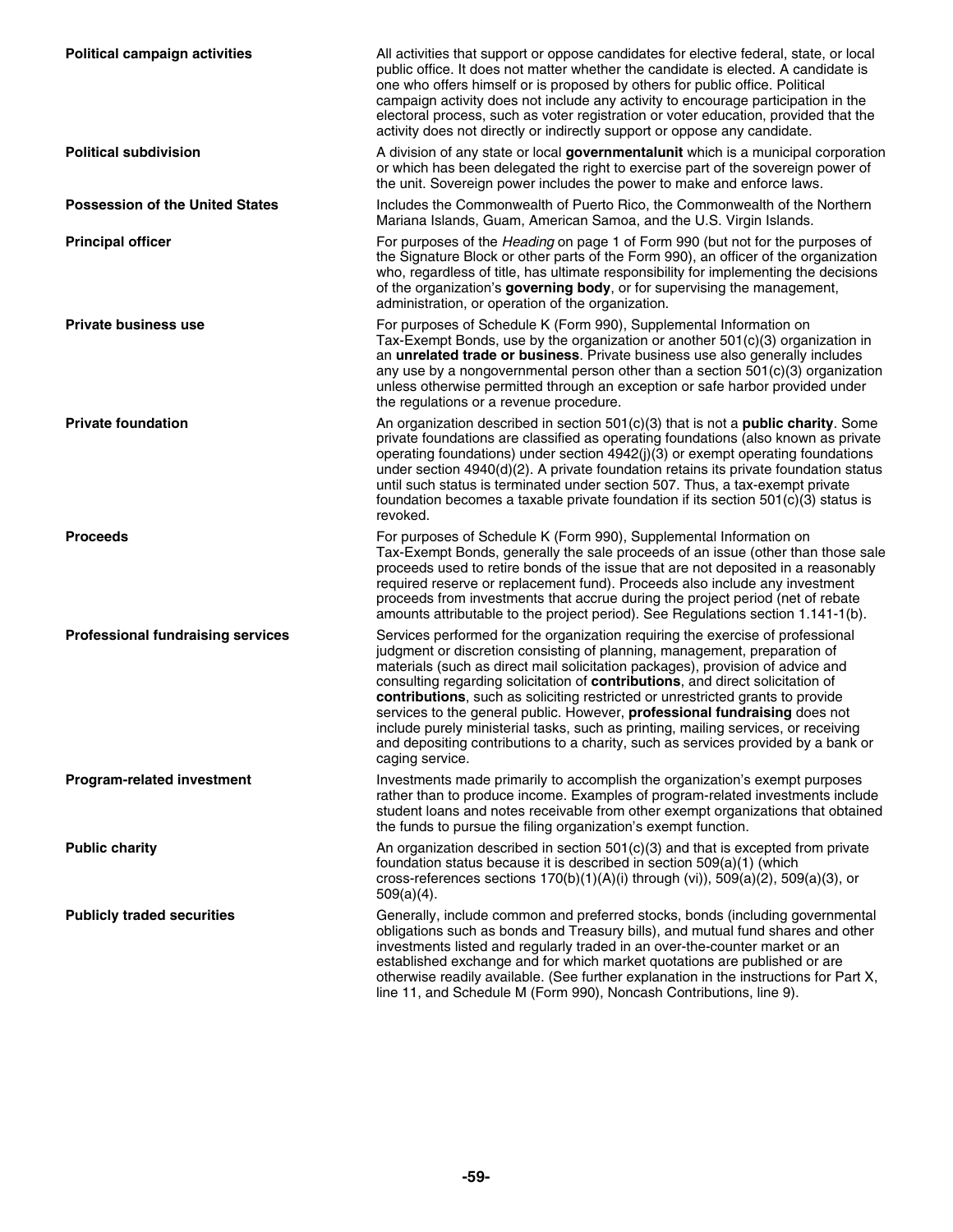**Pull tabs Includes games in which an individual places a wager by purchasing preprinted** cards that are covered with pull tabs. Winners are revealed when the individual pulls back the sealed tabs on the front of the card and compares the patterns under the tabs with the winning patterns preprinted on the back of the card. Included in the definition of pull tabs are "instant bingo," "mini bingo," and other similar scratch-off cards. Satellite, internet, and progressive bingo are games conducted in many different places simultaneously and the winners are not all present when the wagers are placed, the winners are determined, and the prizes are distributed. Revenue and expenses associated with satellite, internet, and progressive bingo should be included under this category.

**Qualified 501(c)(3) bond** A **tax-exempt bond**, the proceeds of which are used by a section 501(c)(3) organization to advance its charitable purpose. Requirements generally applicable to a qualified section 501(c)(3) bond under section 145 include the following.

> 1. All property financed by the bond issue is to be owned by a section 501(c)(3) organization or a **governmental unit**.

2. At least 95% of net proceeds of the **bond issue** are used either by a **governmental unit** or a section 501(c)(3) organization in activities that are not **unrelated trades or businesses** (determined by applying section 513).

**Qualified conservation contribution** Any **contribution** of a qualified real property interest to a qualified organization exclusively for conservation purposes. A "qualified real property interest" means any of the following interests in real property:

- 1. The entire interest of the donor,
- 2. A remainder interest, or

3. A restriction (such as an easement), granted in perpetuity, on the use which may be made of the real property.

A "qualified organization" means an organization which is--

(a) a **governmental unit** described in section 170(c)(1);

(b) a publicly supported charitable organization described in sections  $501(c)(3)$ and  $170(b)(1)(A)(vi)$  or section  $509(a)(2)$  (see the instructions for Parts II and III of Schedule A (Form 990 or 990-EZ)); or

 (c) a **supporting organization** described in sections 501(c)(3) and 509(a)(3) that is controlled by a governmental unit or a publicly supported charitable organization.

 In addition, a qualified organization must have a commitment to protect the conservation purposes of a qualified conservation contribution, and have the resources to enforce the restrictions.

A "conservation purpose" means:

1. The preservation of land areas for outdoor recreation by, or the education of, the general public;

2. The protection of a relatively natural habitat of fish, wildlife, plants, or similar ecosystems;

3. The preservation of open space (including farm and forest land) where such preservation will yield a significant public benefit and is for the scenic enjoyment of the general public or is pursuant to a clearly delineated federal, state, or local governmental conservation policy; or

4. The preservation of an historically important land area or a certified historic structure.

See section 170(h) for additional information, including special rules about the conservation purpose requirement for buildings in registered historic districts. See also **conservation easement**.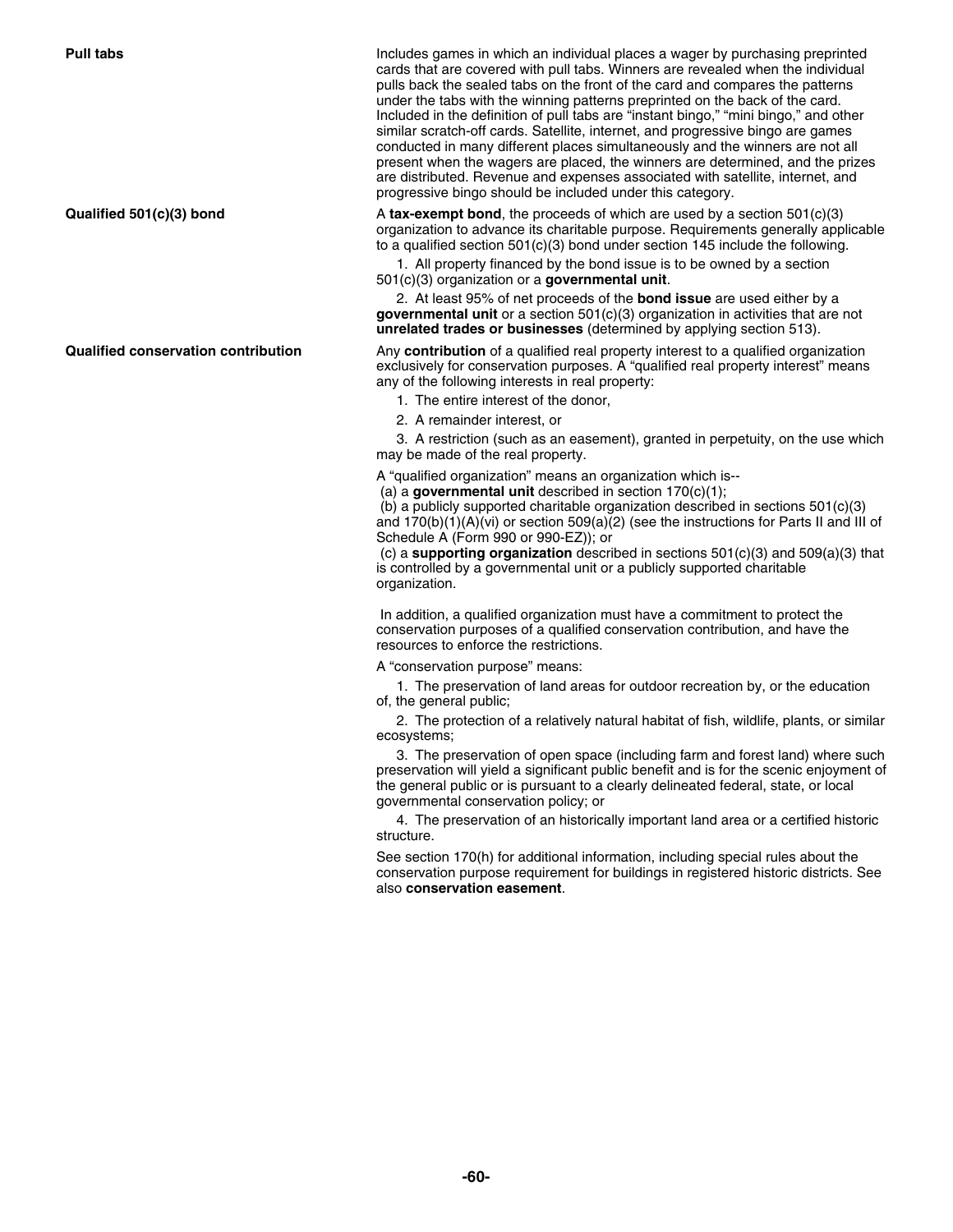**Qualified state or local political organization** A type of political organization that meets the following requirements:

• It limits its exempt function to the selection process relating solely to any state or local public office or office in a state or local political organization;

• It is required under a state law to report to a state agency (and does report) information that otherwise would be required to be reported on Form 8872, Political Organization Report of Contributions and Expenditures, or it is required to report under state law (and does report) at least the following information:

1. The name and address of every person who contributes a total of \$500 or more during the calendar year and the amount of each contribution;

2. The name and address of every person to whom the organization makes expenditures aggregating \$800 or more during the calendar year, and the amount of each expenditure; and

3. Any additional information specified in section 527(j)(3), if state law requires the reporting of that information to the state agency.

• The state agency makes the reports filed by the organization publicly available;

• The organization makes the reports filed with the state agency publicly available in the manner described in section 6104(d); and

• No federal candidate or office holder controls or materially participates in the direction of the organization, solicits **contributions** to the organization, or directs any of the organization's disbursements.

**Quasi-endowment** An **endowment** fund established by the organization itself, either from unrestricted donor or organizational funds, over which the organization itself imposes restrictions on their use, and which restrictions can be temporary or permanent in nature. These funds are sometimes referred to as board-designated endowments. See **SFAS 117** (ASC 958-205-45).

**Reasonable compensation** The value that would ordinarily be paid for like services by like enterprises under like circumstances.

**Reasonable effort** A reasonable amount of effort in information gathering that the organization is expected to undertake in order to provide information requested on the Form 990. See the specific instructions for Part VI, lines 1b and 2; Part VII, Section A (compensation from related organizations); and Schedule L (Form 990 or 990-EZ), Parts III and IV, for examples of reasonable efforts.

**Refunding escrow** Summan Che or more funds established as part of a single transaction or a series of related transactions, containing **proceeds** of a **refunding issue** and any other amounts to provide for payment of principal or interest on one or more prior issues. See Regulations section 1.148-1(b).

**Refunding issue** An issue of obligations, the **proceeds** of which are used to pay principal, interest, or redemption price on another issue (a prior issue), including the issuance costs, accrued interest, capitalized interest on the refunding issue, a reserve or replacement fund, or similar costs, if any, properly allocable to that refunding issue. A current refunding issue is a refunding issue that is issued not more than 90 days before the last expenditure of any proceeds of the refunding issue for the payment of principal or interest on the prior issue. An advance refunding issue is a refunding issue that is not a current refunding issue. See Regulations sections 1.150-1(d)(1), 1.150-1(d)(3), and 1.150-1(d)(4).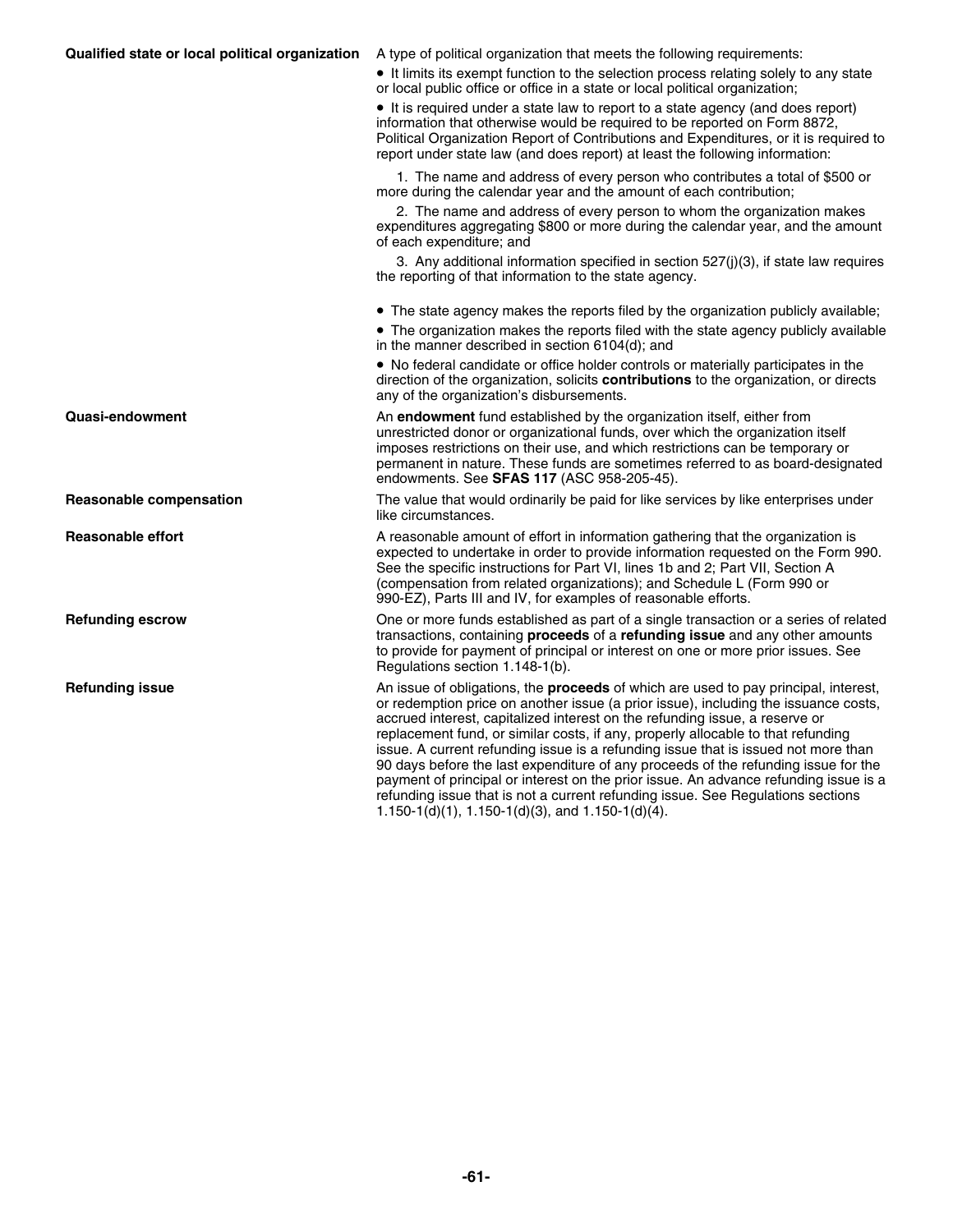**Related organization** An organization, including a nonprofit organization, a stock corporation, a stock corporation, a partnership or limited liability company, a trust, and a **governmental unit** or other government entity, that stands in one or more of the following relationships to the filing organization at any time during the **tax year**.

- Parent: an organization that **controls** the filing organization.
- Subsidiary: an organization **controlled** by the filing organization.

• Brother/Sister: an organization **controlled** by the same person or persons that control the filing organization. However, if the filing organization is a trust that has a bank or financial institution trustee that is also the trustee of another trust, the other trust is not a Brother/Sister related organization of the filing organization on the ground of common control by the bank or financial institution trustee.

• Supporting/Supported: an organization that claims to be at any time during the **tax year**, or that is classified by the IRS at any time during the tax year, as (i) a **supporting organization** of the filing organization within the meaning of section 509(a)(3), if the filing organization is a **supported organization** within the meaning of section 509(f)(3); (ii) or a supported organization, if the filing organization is a supporting organization.

• Sponsoring Organization of a VEBA: an organization that establishes or maintains a section 501(c)(9) voluntary employees' beneficiary association (VEBA) during the tax year. A sponsoring organization of a VEBA also includes an employee organization, association, committee, joint board of trustees, or other similar group of representatives of the parties which establish or maintain a VEBA.

• Contributing Employer of a VEBA: an employer that makes a contribution or contributions to the VEBA during the tax year.

The organization must determine its related organizations for purposes of completing Form 990, Parts VI (Governance), VII (Compensation), VIII (Statement or Revenue) and X (Balance Sheet), Schedule D (Form 990), Schedule J (Form 990), and Schedule R (Form 990). See instructions for those parts and schedules for related organization reporting requirements.

**Religious order An organization described in Rev. Proc. 91-20, 1991-1 C.B. 524.** 

Reportable compensation **In general, the aggregate compensation** that is reported (or required to be reported, if greater) on Form W-2, box 1 or 5 (whichever amount is greater); and/ or Form 1099-MISC, box 7, for the calendar year ending with or within the organization's **tax year**. If the amount reported on Form W-2, box 5 is zero, or less than the amount in Form W-2, box 1, such as for certain clergy and religious workers not subject to social security and Medicare taxes as employees, reportable compensation includes the box 1 amount rather than the box 5 amount. For foreign persons who receive U.S. source income, reportable compensation includes the amount reportable on Form 1042-S, box 2. For persons for whom compensation reporting on Form W-2, 1099-MISC, or 1042-S is not required (certain foreign persons, institutional trustees, and persons whose compensation was below the \$600 reporting threshold for Form 1099-MISC), reportable compensation includes the total value of the compensation paid in the form of cash or property during the calendar year ending with or within the organization's tax year.

**Review of financial statement** An examination of an organization's financial records and practices by an and practices by an independent accountant with the objective of assessing whether the **financial statements** are plausible, without the extensive testing and external validation procedures of an audit.

**School** School **An** organization, the primary function of which is the presentation of formal instruction, and which has a regular faculty, curriculum, an enrolled body of students, and a place where educational activities are regularly conducted.

**Security/securities** Any bond, debenture, note, or certificate or other evidence of indebtedness issued by a corporation, government or **political subdivision**, share of stock, voting trust certificate, or any certificate of interest or participation in, certificate of deposit or receipt for, temporary or interim certificate for, or warrant or right to subscribe to or purchase, any of the foregoing.

**SFAS 116** Statement of Financial Accounting Standards No. 116, Accounting for Contributions Received and Contributions Made, now codified in FASB Accounting Standards Codification 958, Not-for-Profit Entities (ASC 958).

**SFAS 117** Statement of Financial Accounting Standards No. 117, Financial Statements of Not-for-Profit Organizations, now codified in FASB Accounting Standards Codification 958, Not-for-Profit Entities (ASC 958).

**Short accounting period An accounting period of less than 12 months, which exists when an organization** changes its annual accounting period, and which can exist in its initial or final year of existence (see **tax year**).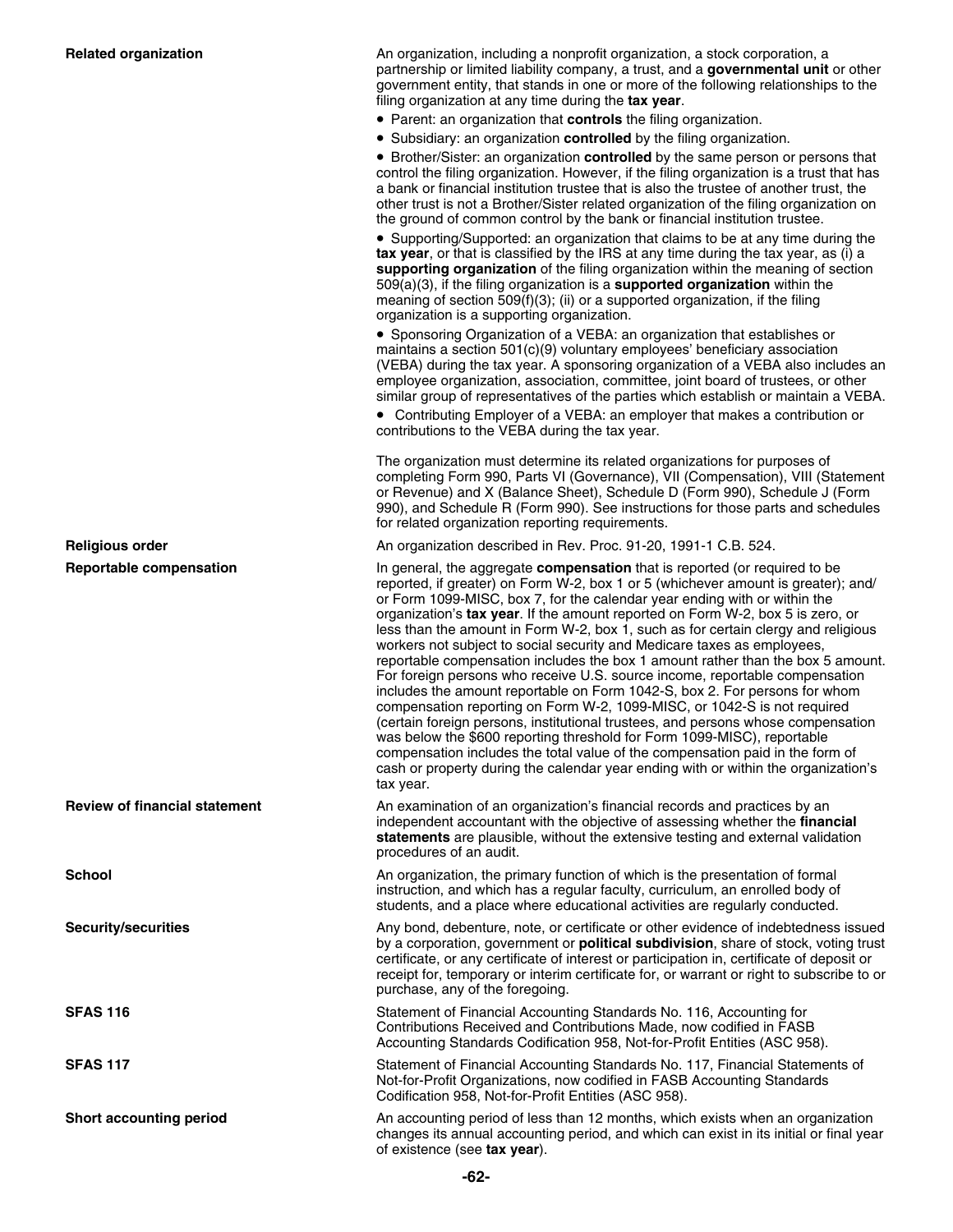## **Short period** See short accounting period.

**Significant disposition of net assets** A disposition of net assets, consisting of a sale, exchange, disposition or other transfer of more than 25% of the FMV of the organization's net assets during the year, whether or not the organization received full or adequate consideration. A significant disposition of net assets involves:

> 1. One or more dispositions during the organization's **tax year**, amounting to more than 25% of the FMV of the organization's net assets as of the beginning of its **tax year**; or

2. One of a series of related dispositions or events begun in a prior year that, when combined, comprise more than 25% of the FMV of the organization's net assets as of the beginning of the **tax year** when the first disposition in the series was made. Whether a significant disposition of net assets occurred through a series of related dispositions depends on the facts and circumstances in each case.

Examples of the types of transactions that are "a significant disposition of net assets" required to be reported on Schedule N (Form 990 or 990-EZ), Liquidation, Termination, Dissolution or Significant Disposition of Assets, Part II include:

• Taxable or tax-free sales or exchanges of exempt assets for cash or other consideration (a social club described in section 501(c)(7) selling land or an exempt organization selling assets it had used to further its exempt purposes);

• Sales, **contributions** or other transfers of assets to establish or maintain a partnership, **joint venture**, or a corporation (for-profit or nonprofit) whether or not the sales or transfers are governed by section 721 or section 351, whether or not the transferor received an ownership interest in exchange for the transfer;

• Sales of assets by a partnership or joint venture in which the exempt partner has an ownership interest;

• Transfers of assets pursuant to a reorganization in which the organization is a surviving entity; and

• A contraction of net assets resulting from a grant or charitable contribution of assets to another organization or organizations described in section 501(c)(3).

The following types of situations are not considered significant dispositions of net assets for purposes of Schedule N, Part II:

• The change in composition of **publicly traded securities** held in an exempt organization's passive investment portfolio;

• Asset sales made in the ordinary course of the organization's exempt activities to accomplish the organization's exempt purposes, for instance, gross sales of inventory;

• Grants or other assistance made in the ordinary course of the organization's exempt activities to accomplish the organization's exempt purposes, for instance, the regular charitable distributions of a United Way or other federated fundraising organization;

• A decrease in the value of net assets due to market fluctuation in the value of assets held by the organization; and

• Transfers to a **disregarded entity** of which the organization is the sole member.

**Sponsoring organization Any organization which is all of the following:** 

• Described in section 170(c), other than governmental units described in section  $170(c)(1)$  and without regard to section  $170(c)(2)(A);$ 

- Not a **private foundation** as defined in section 509(a); and
- Maintains one or more **donor advised funds**.

**State of legal domicile** For a corporation, the state of incorporation (country of incorporation for a foreign corporation formed outside the United States). For a trust or other entity, the state whose law governs the organization's internal affairs (the foreign country whose law governs for a foreign organization other than a corporation).

**Subordinate organization** One of the organizations, typically local in nature, that is recognized as exempt in <sup>a</sup>**group exemption** letter and subject to the general supervision and control of a **central organization**.

**Supported organization** A **public charity** described in section 509(a)(1) or 509(a)(2) supported by a **supporting organization** described in section 509(a)(3).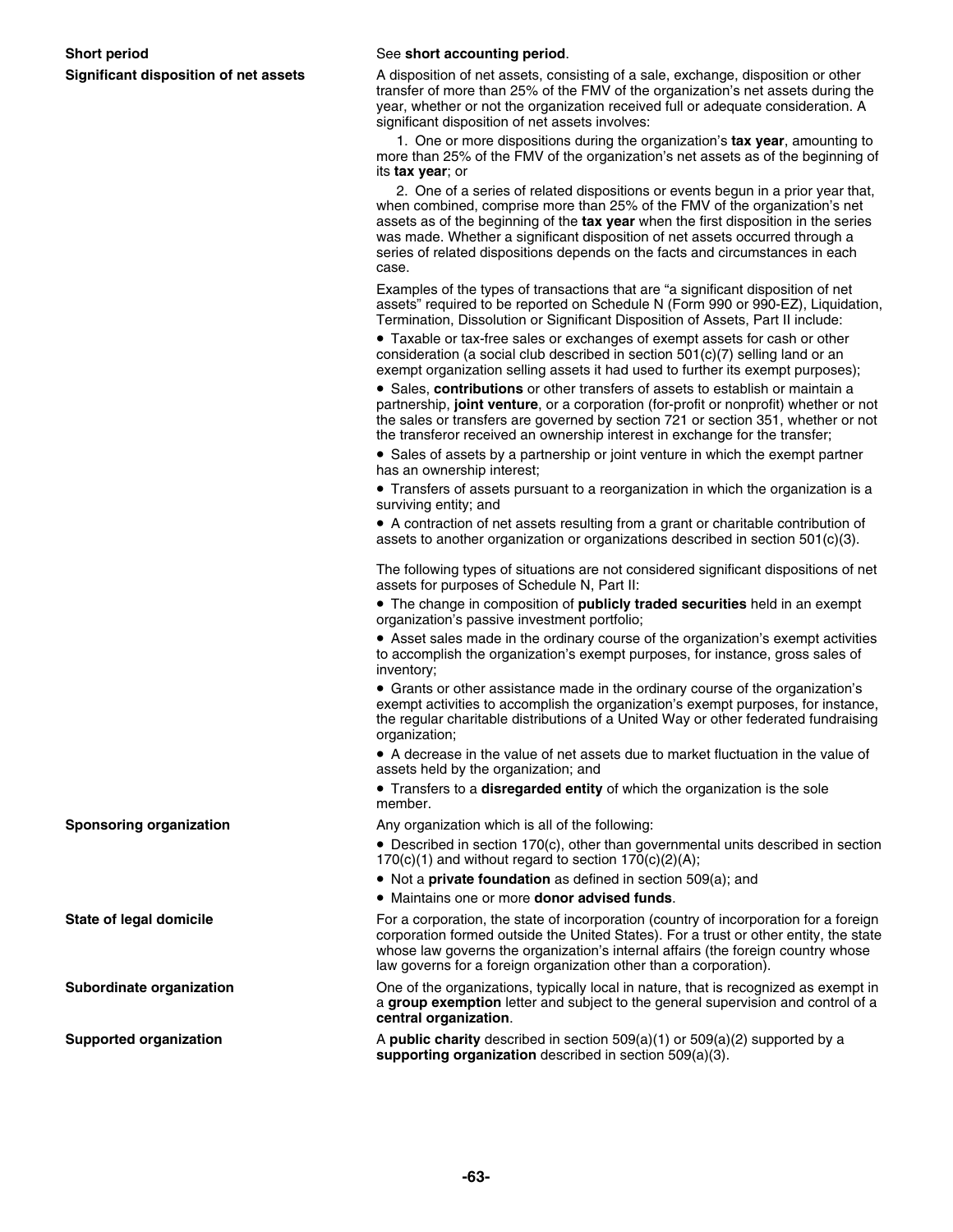| <b>Supporting organization</b>          | A public charity claiming status on Form 990 or otherwise under section 509(a)(3).<br>A supporting organization is organized and operated exclusively to support one or<br>more supported organizations. A supporting organization that is operated,<br>supervised, or controlled by one or more supported organizations is a Type I<br>supporting organization. The relationship of a Type I supporting organization with<br>its supported organization(s) is comparable to that of a parent-subsidiary<br>relationship. A supporting organization supervised or controlled in connection with<br>one or more supported organizations is a Type II supporting organization. A Type<br>Il supporting organization is controlled or managed by the same persons that<br>control or manage its supported organization(s). A supporting organization that is<br>operated in connection with one or more supported organizations is a Type III<br>supporting organization. A Type III supporting organization is further considered<br>either functionally integrated with its supported organization(s) or not functionally<br>integrated with its supported organization(s) (Type III other). Finally, a supporting<br>organization cannot be controlled directly or indirectly by one or more disqualified<br><b>persons</b> (as defined in section 4946), other than foundation managers and other<br>than one or more public charities described in sections $509(a)(1)$ or (2). |
|-----------------------------------------|-----------------------------------------------------------------------------------------------------------------------------------------------------------------------------------------------------------------------------------------------------------------------------------------------------------------------------------------------------------------------------------------------------------------------------------------------------------------------------------------------------------------------------------------------------------------------------------------------------------------------------------------------------------------------------------------------------------------------------------------------------------------------------------------------------------------------------------------------------------------------------------------------------------------------------------------------------------------------------------------------------------------------------------------------------------------------------------------------------------------------------------------------------------------------------------------------------------------------------------------------------------------------------------------------------------------------------------------------------------------------------------------------------------------------------------------------------------------------------------|
| Tax-exempt bond                         | An obligation issued by or on behalf of a governmental issuer on which the<br>interest paid is excluded from the holder's gross income under section 103. For<br>this purpose, a bond can be any form of indebtedness under federal tax law,<br>including a bond, note, loan, or lease-purchase agreement.                                                                                                                                                                                                                                                                                                                                                                                                                                                                                                                                                                                                                                                                                                                                                                                                                                                                                                                                                                                                                                                                                                                                                                        |
| Tax year                                | The annual accounting period for which the Form 990 is being filed, whether the<br>calendar year ending December 31st or a fiscal year ending on the last day of any<br>other month. The organization may have a short tax year in its first year of<br>existence, in any year when it changes its annual accounting period (for example,<br>from a December 31 year-end to a June 30 year-end), and in its last year of<br>existence (for example, when it merges into another organization or dissolves).<br>See also current year, fiscal year, and short period.                                                                                                                                                                                                                                                                                                                                                                                                                                                                                                                                                                                                                                                                                                                                                                                                                                                                                                              |
| <b>Temporarily restricted endowment</b> | Includes endowment funds established by donor-restricted gifts that are<br>maintained to provide a source of income for either a specified period of time or<br>until a specific event occurs (see <b>SFAS 117</b> (ASC 958-205-45)), as well as all<br>other temporarily restricted net assets held in a donor-restricted endowment,<br>including unappropriated income from <b>permanent endowments</b> that is not<br>subject to a permanent restriction.                                                                                                                                                                                                                                                                                                                                                                                                                                                                                                                                                                                                                                                                                                                                                                                                                                                                                                                                                                                                                      |
| <b>Top financial official</b>           | The person who has ultimate responsibility for managing the organization's<br>finances, for example, the treasurer or chief financial officer.                                                                                                                                                                                                                                                                                                                                                                                                                                                                                                                                                                                                                                                                                                                                                                                                                                                                                                                                                                                                                                                                                                                                                                                                                                                                                                                                    |
| Top management official                 | A person who has ultimate responsibility for implementing the decisions of the<br>organization's governing body or for supervising the management,<br>administration, or operation of the organization (for example, the organization's<br>president, CEO, or executive director).                                                                                                                                                                                                                                                                                                                                                                                                                                                                                                                                                                                                                                                                                                                                                                                                                                                                                                                                                                                                                                                                                                                                                                                                |
| <b>Total assets</b>                     | The amount reported on Form 990, Part X, line 16, column (B).                                                                                                                                                                                                                                                                                                                                                                                                                                                                                                                                                                                                                                                                                                                                                                                                                                                                                                                                                                                                                                                                                                                                                                                                                                                                                                                                                                                                                     |
| <b>Trustee</b>                          | See director or trustee.                                                                                                                                                                                                                                                                                                                                                                                                                                                                                                                                                                                                                                                                                                                                                                                                                                                                                                                                                                                                                                                                                                                                                                                                                                                                                                                                                                                                                                                          |
| <b>United States</b>                    | Unless otherwise provided, includes the 50 states, the District of Columbia, the<br>Commonwealth of Puerto Rico, the Commonwealth of the Northern Mariana<br>Islands, Guam, American Samoa, and the United States Virgin Islands.                                                                                                                                                                                                                                                                                                                                                                                                                                                                                                                                                                                                                                                                                                                                                                                                                                                                                                                                                                                                                                                                                                                                                                                                                                                 |
| <b>Unrelated business</b>               | See unrelated trade or business.                                                                                                                                                                                                                                                                                                                                                                                                                                                                                                                                                                                                                                                                                                                                                                                                                                                                                                                                                                                                                                                                                                                                                                                                                                                                                                                                                                                                                                                  |
| <b>Unrelated business income</b>        | Income from an <b>unrelated trade or business</b> as defined in section 513.                                                                                                                                                                                                                                                                                                                                                                                                                                                                                                                                                                                                                                                                                                                                                                                                                                                                                                                                                                                                                                                                                                                                                                                                                                                                                                                                                                                                      |
| Unrelated business gross income         | Gross income from an <b>unrelated trade or business</b> as defined in section 513.                                                                                                                                                                                                                                                                                                                                                                                                                                                                                                                                                                                                                                                                                                                                                                                                                                                                                                                                                                                                                                                                                                                                                                                                                                                                                                                                                                                                |
| <b>Unrelated organization</b>           | An organization that is not a related organization to the filing organization.                                                                                                                                                                                                                                                                                                                                                                                                                                                                                                                                                                                                                                                                                                                                                                                                                                                                                                                                                                                                                                                                                                                                                                                                                                                                                                                                                                                                    |
| <b>Unrelated trade or business</b>      | Any trade or business, the conduct of which is not substantially related to the<br>exercise or performance by the organization of its charitable, educational, or other<br>purpose or function constituting the basis for its exemption. See Pub. 598 and the<br>instructions for Form 990-T for a discussion of what is an unrelated trade or<br>business.                                                                                                                                                                                                                                                                                                                                                                                                                                                                                                                                                                                                                                                                                                                                                                                                                                                                                                                                                                                                                                                                                                                       |
| <b>U.S. possession</b>                  | See possession of the United States.                                                                                                                                                                                                                                                                                                                                                                                                                                                                                                                                                                                                                                                                                                                                                                                                                                                                                                                                                                                                                                                                                                                                                                                                                                                                                                                                                                                                                                              |
| Volunteer                               | A person who serves the organization without compensation, for instance, a<br>member of the organization's governing body who serves the organization without<br>compensation. "Compensation" for this purpose includes tips and noncash<br>benefits, except for:                                                                                                                                                                                                                                                                                                                                                                                                                                                                                                                                                                                                                                                                                                                                                                                                                                                                                                                                                                                                                                                                                                                                                                                                                 |
|                                         | • Reimbursement of expenses under a reimbursement or other expense<br>allowance arrangement in which there is adequate accounting to the organization,<br>• Working condition fringe benefits described in section 132,                                                                                                                                                                                                                                                                                                                                                                                                                                                                                                                                                                                                                                                                                                                                                                                                                                                                                                                                                                                                                                                                                                                                                                                                                                                           |
|                                         | • Liability insurance coverage for acts performed on behalf of the exempt<br>organization, and                                                                                                                                                                                                                                                                                                                                                                                                                                                                                                                                                                                                                                                                                                                                                                                                                                                                                                                                                                                                                                                                                                                                                                                                                                                                                                                                                                                    |

• *De minimis* fringe benefits.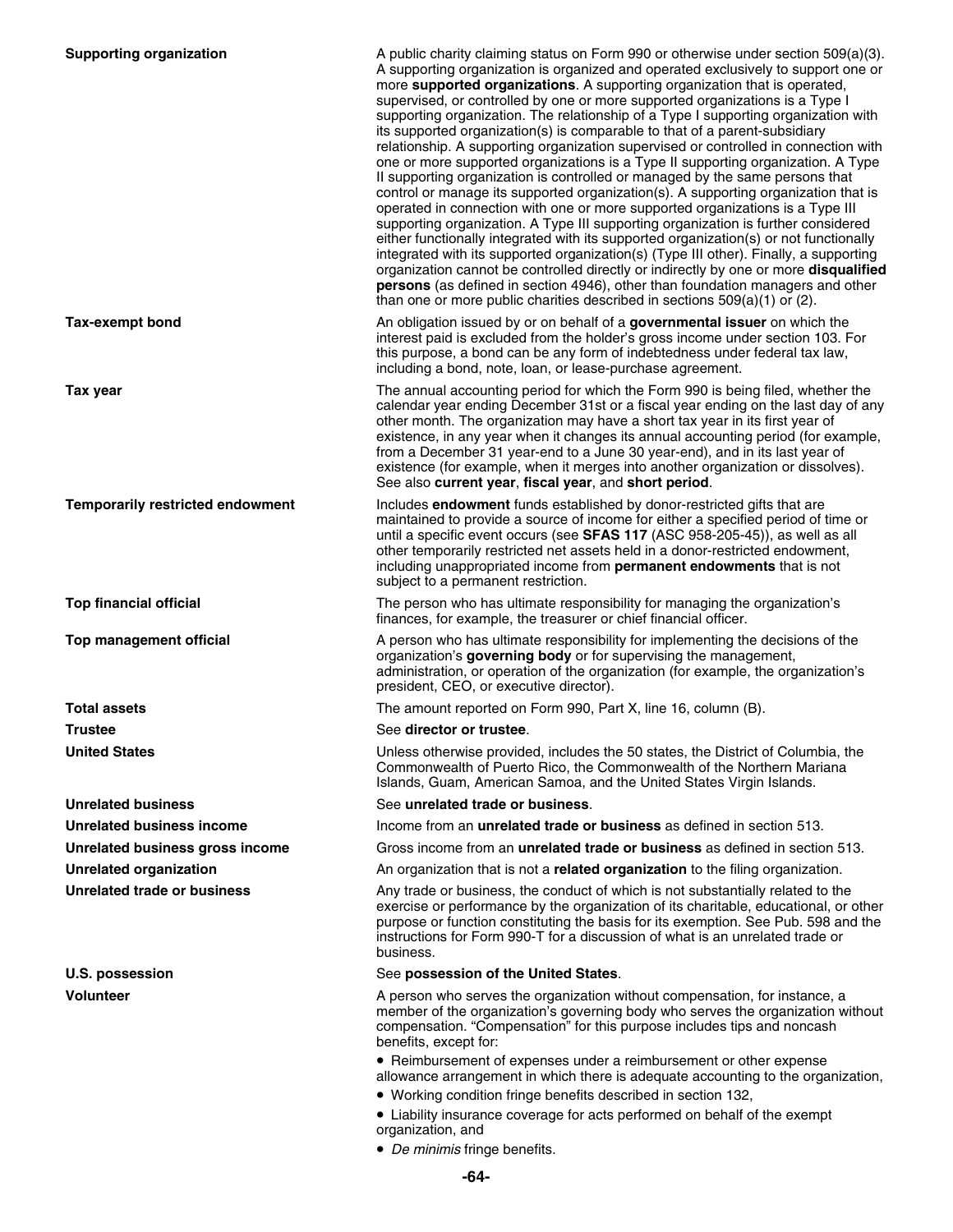| Voting member of the governing body | A member of the organization's governing body with power to vote on all matters<br>that may come before the governing body (other than a conflict of interest that<br>disqualifies the member from voting).                                                                                             |
|-------------------------------------|---------------------------------------------------------------------------------------------------------------------------------------------------------------------------------------------------------------------------------------------------------------------------------------------------------|
| Works of art                        | Include paintings, sculptures, prints, drawings, ceramics, antiques, decorative<br>arts, textiles, carpets, silver, photography, film, video, installation and multimedia<br>arts, rare books and manuscripts, historical memorabilia, and other similar<br>objects. Art does not include collectibles. |
| <b>Year of formation</b>            | The year in which the organization was created or formed under applicable state                                                                                                                                                                                                                         |

law (if a corporation, the year of incorporation).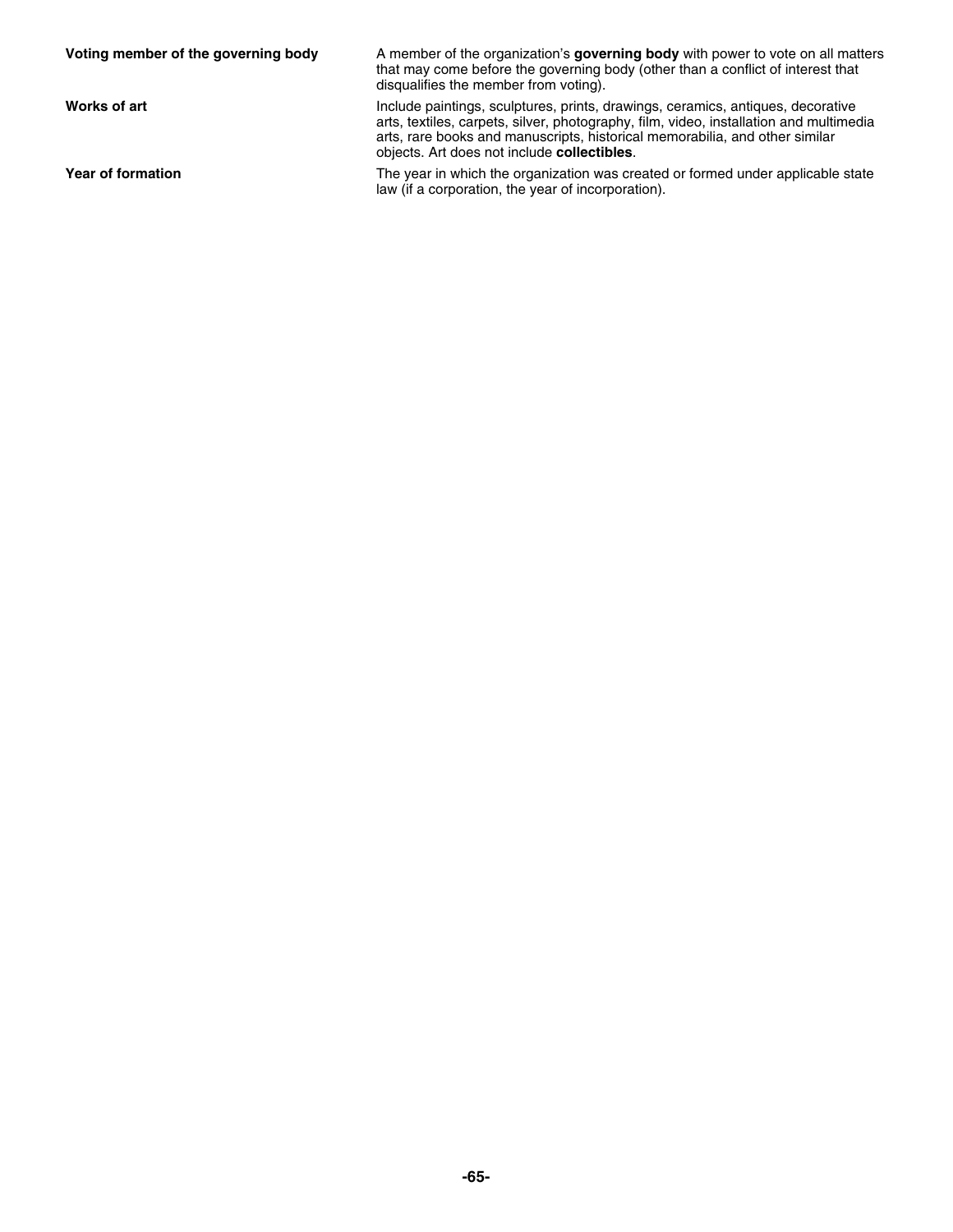## **Appendix of Special Instructions to Form 990 Contents**

- **A** Exempt Organizations Reference Chart<br>**B** How to Determine Whether an Organiza
- **B** How to Determine Whether an Organization's Gross Receipts Are Normally \$50,000 (or \$5,000) or Less **C** Special Gross Receipts Tests for Determining Exempt Status of Section 501(c)(7) and Section 501(c)(15
- **C** Special Gross Receipts Tests for Determining Exempt Status of Section 501(c)(7) and Section 501(c)(15) Organizations **D** Public Inspection of Returns
- **D** Public Inspection of Returns<br> **E** Group Returns—Reporting I<br> **F** Disregarded Entities and Joir **E** Group Returns—Reporting Information on Behalf of the Group
- **F** Disregarded Entities and Joint Ventures—Inclusion of Activities and Items
- **G** Section 4958 Excess Benefit Transactions
- **H** Forms and Publications To File or Use
- **I** Use of Form 990 or 990-EZ To Satisfy State Reporting Requirements
- **J** Business Activity Codes<br>**K** Contributions
- **K** Contributions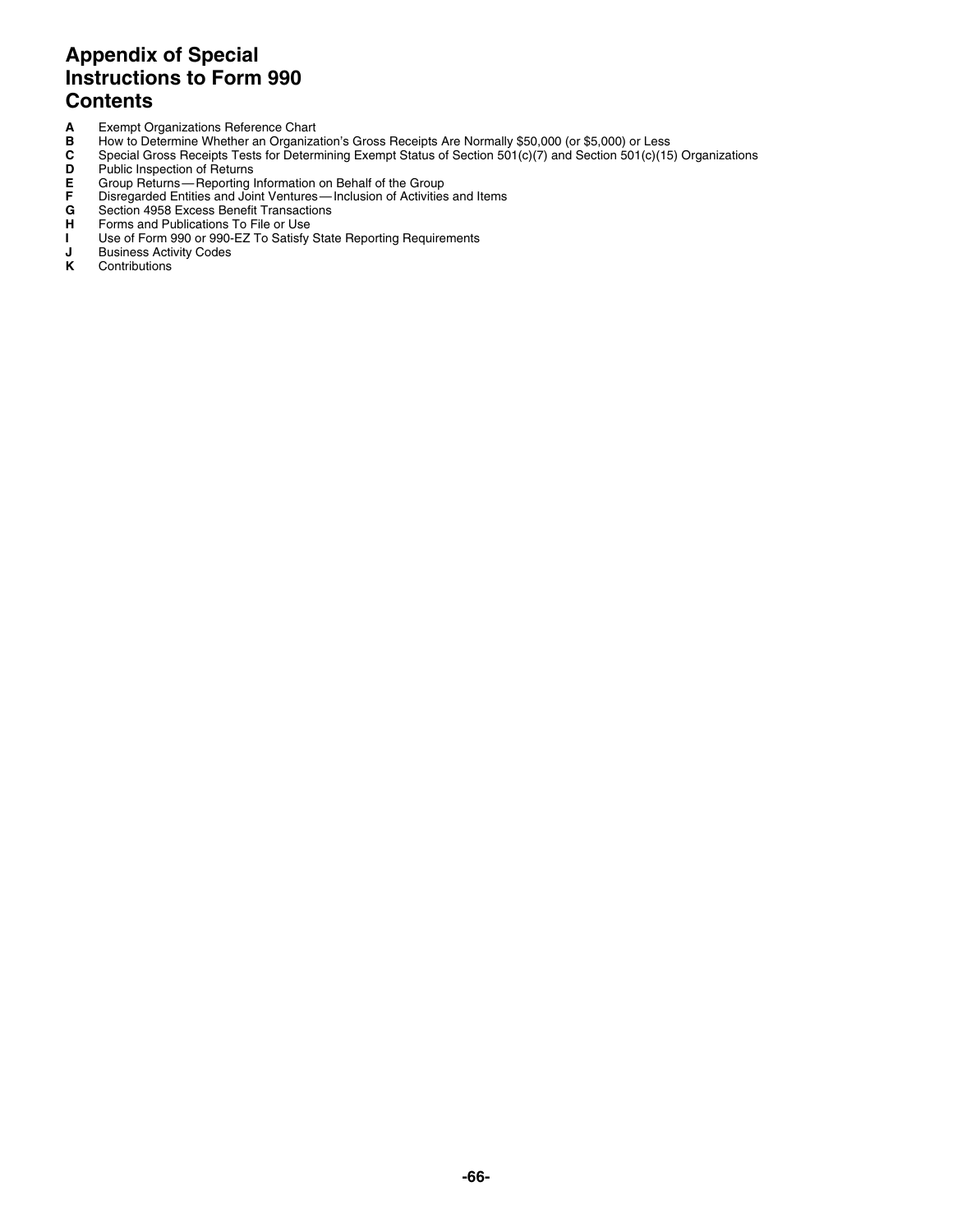## **Appendix A. Exempt Organizations Reference Chart**

| <b>Type of Organization</b><br>Corporations Organized Under Act of Congress                                                      | I.R.C. Section<br>501(c)(1) |
|----------------------------------------------------------------------------------------------------------------------------------|-----------------------------|
| <b>Title Holding Corporations</b>                                                                                                | 501(c)(2)                   |
| Charitable, Religious, Educational, Scientific, etc., Organizations                                                              | 501(c)(3)                   |
| Civic Leagues and Social Welfare Organizations                                                                                   | 501(c)(4)                   |
| Labor, Agricultural, and Horticultural Organizations                                                                             | 501(c)(5)                   |
| Business Leagues, etc.                                                                                                           | 501(c)(6)                   |
| Social and Recreation Clubs                                                                                                      | 501(c)(7)                   |
| Fraternal Beneficiary and Domestic Fraternal Societies and Associations                                                          | $501(c)(8)$ & $(c)(10)$     |
| <b>Voluntary Employees' Beneficiary Associations</b>                                                                             | 501(c)(9)                   |
| <b>Teachers' Retirement Fund Associations</b>                                                                                    | 501(c)(11)                  |
| Benevolent Life Insurance Associations, Mutual Ditch or Irrigation<br>Companies, Mutual or Cooperative Telephone Companies, etc. | 501(c)(12)                  |
| <b>Cemetery Companies</b>                                                                                                        | 501(c)(13)                  |
| State Chartered Credit Unions, Mutual Reserve Funds                                                                              | 501(c)(14)                  |
| Insurance Companies or Associations Other than Life                                                                              | 501(c)(15)                  |
| Cooperative Organizations to Finance Crop Operations                                                                             | 501(c)(16)                  |
| Supplemental Unemployment Benefit Trusts                                                                                         | 501(c)(17)                  |
| Employee Funded Pension Trusts (created before 6/25/1959)                                                                        | 501(c)(18)                  |
| Organizations of Past or Present Members of the Armed Forces                                                                     | $501(c)(19)$ & $(c)(23)$    |
| <b>Black Lung Benefit Trusts</b>                                                                                                 | 501(c)(21)                  |
| Withdrawal Liability Payment Funds                                                                                               | 501(c)(22)                  |
| Trusts described in section 4049 of the Employer Retirement Income<br><b>Security Act</b>                                        | 501(c)(24)                  |
| <b>Title Holding Corporations or Trusts</b>                                                                                      | 501(c)(25)                  |
| State-Sponsored Organizations Providing Health Coverage for High-Risk<br>Individuals                                             | 501(c)(26)                  |
| State-Sponsored Workmen's Compensation and Insurance and<br>Reinsurance Organizations                                            | 501(c)(27)                  |
| National Railroad Retirement Investment Trust                                                                                    | 501(c)(28)                  |
| Qualified Nonprofit Health Insurance Issuers                                                                                     | 501(c)(29)                  |
| Religious and Apostolic Associations                                                                                             | 501(d)                      |
| <b>Cooperative Hospital Service Organizations</b>                                                                                | 501(e)                      |
| Cooperative Service Organizations of Operating Educational<br>Organizations                                                      | 501(f)                      |
| <b>Amateur Sports Organizations</b>                                                                                              | 501(j)                      |
| <b>Child Care Organizations</b>                                                                                                  | 501(k)                      |
| Charitable Risk Pools                                                                                                            | 501(n)                      |
| <b>Political Organizations</b>                                                                                                   | 527                         |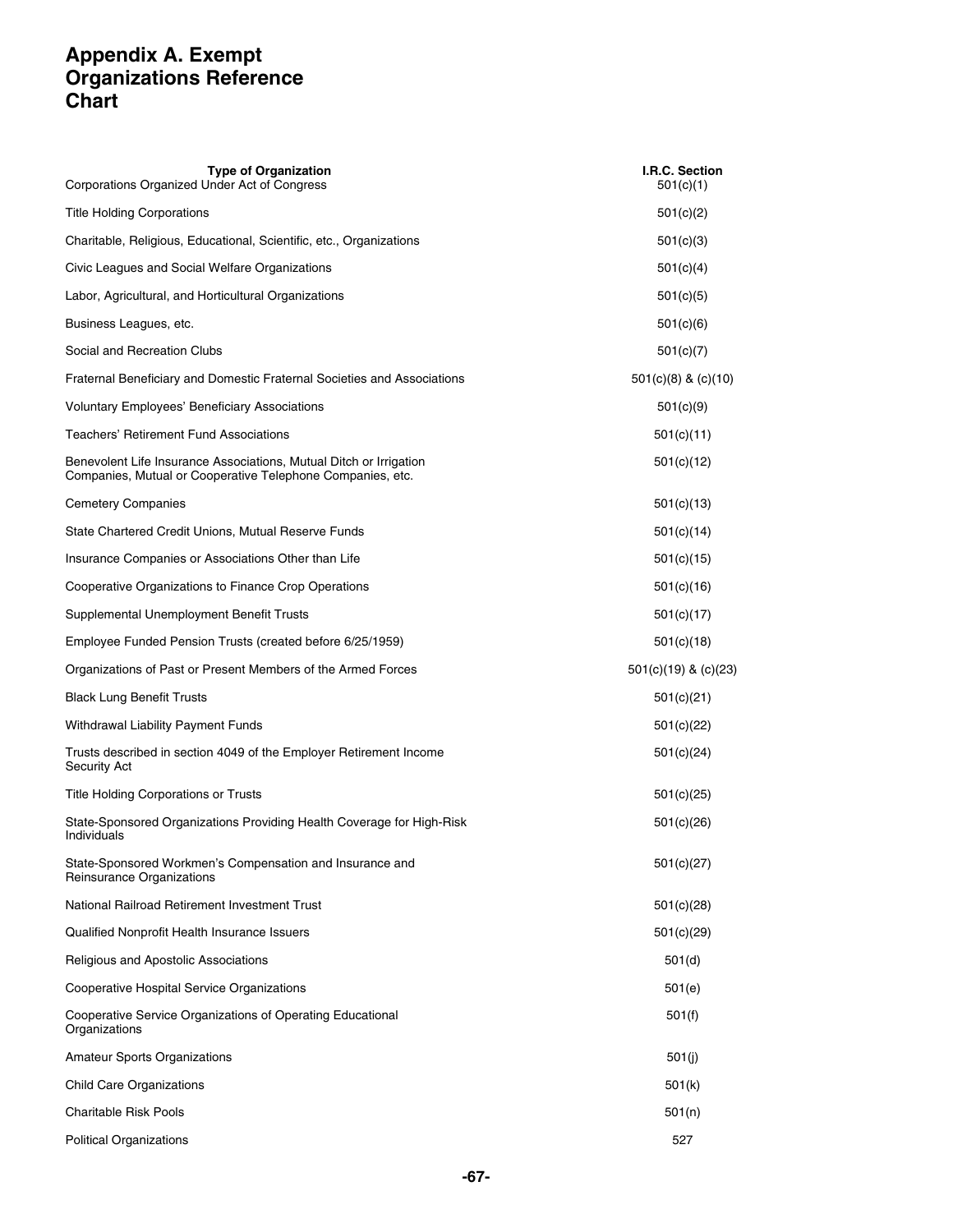# **Determine Whether an**<br>
Organization's Gross<br>
Mecelpts Are Normally<br>
The end of the strength and 3 years old and<br>
The end of the strengthe strengthe strengths are the<br>
Recelpts Are Normally<br>
The end of the strengthe streng \$50,000 (or \$5,000) or Less years; or **Superficient of the set of the set of the set of the set of the set of the set of the set of the set of the set of the set of the set of the set of the set of the set of the set of th**

To figure whether an organization has to averaged \$50,000 or less in gross • Charges,<br>file Form 990-EZ (or Form 990), apply the receipts for the immediately preceding 3 • Admissions, \$50,000 (or \$5,000) gross receipts test tax years (including the year for which the • Dues, (below) using the following definition of return would be filed).<br>cross receipts and information in Figuring gross receipts and information in *Figuring*<br>Gross Receipts below. The organization's gross receipts are **•** Investment income (dividends, rents,



*receipts described in Appendix C,*<br>Special Gross Receipts Tests for **\$5,000 Gross Receipts** 

agent. If a local chapter of a section<br>
insurance premiums for its parent lodes<br>
insurance premiums for its parent lodes<br>
insurance premiums for its parent lodes<br>
insurance premiums for its parent lodes<br>
and merely sends t another. Property and Casualty Insurance

gross receipts are normally \$50,000 or organization can receive up to 35% of its section 501(C)(15) (or would be exi<br>less, apply the following test. An gross receipts, including investment this provision did not apply).<br>or considered normally to be \$50,000 or less membership and remain tax-exempt. Part whether a section 501(c)(15) organization is:<br>if the organization is: of the 35% (up to 15% of gross receipts) satisfies either of the above

**Appendix B. How to** 1. Up to a year old and has received, can be from public use of a social club's can be from public use of a social club's can be from public use of a social club's can be **n** 

3. Three years old or more and<br>averaged \$50,000 or less in gross receipts for the immediately preceding 3 • Membership fees,

If the organization's gross receipts are **Canadical Controllet Containers**, if the organization's promal normal cormal and similar receipts), and normal normally \$50,000 or less, it must submit and similar receipts), and normal<br>Form 990-N, Electronic Notice studies are recurring capital gains on investments. Gross Receipts<br>
Gross receipts are the total amounts the<br>
organization received from all sources<br>
organization solutions of this purpose do not<br>
organization received from all sources<br>
organizations Not Required to File Fo

Determining Exempt Status of Section<br>
501(c)(7) and 501(c)(15) Organizations,<br>
to figure gross receipts for this purpose.<br>
To determine whether an organization's<br>
to figure gross receipts for this purpose.<br>
Those tests ar

# **Appendix C. Special Gross** Company Income Tax Return, or Form<br>
1120, U.S. Corporation Income Tax Figuring Gross Receipts<br>
Figure gross receipts for Form 990 and<br>
990-EZ as follows.<br> **Exerceipts Tests for**<br> **Exerceipts Tests for**<br> **Exerceipts Tests for**<br>
990-EZ as follows.<br> **Exerceipts Tests for**<br>
990-EZ as follows.<br>

**Form 990-EZ.** Gross receipts are the Section 501(c)(7) organizations (social parts of the following alternate test.<br>
sum of lines 5b, 6b, 7b, and 9 of Form clubs) and section 501(c)(15) 1. The company's gross receipt sum of lines 5b, 6b, 7b, and 9 of Form clubs) and section  $501(c)(15)$  1. The company's gross receipts must organizations (insurance companies) be equal to or less than \$150,000.<br>**Example.** Organization M reported apply the **Example.** Organization M reported apply the same gross receipts test as 2. The company's premiums must be same gross receipts test as a more than 35% of its gross receipts. \$50,000 as total revenue on line 9 of its<br>
Form 990-EZ. M added back the costs<br>
Form 990-EZ. M added back the costs<br>
and expenses it had deducted on lines 5b<br>
and expenses it had deducted on lines 5b<br>  $(52,000)$ ; 6b (\$1,5

> income, from sources outside its **Gross receipts.** To determine<br>membership and remain tax-exempt. Part whether a section 501(c)(15) organization of the 35% (up to 15% of gross receipts)

- 
- 
- 
- 

Do not use the definition of gross<br>receipts described in Appendix C,<br>receipts described in Appendix C,<br>**CALC CYOSS BOCOIDTS** 

**CAUTION** *insurance company or a member* **!** whether these organizations are exempt **for a particular of the employee's family is an employee**<br>
Test for a particular tax year. *of the employee's family is an employee*<br>
To determine whether an organization's Section 5 To determine whether an organization's **Section 501(c)(7).** A section 501(c)(7) *of another company that is exempt under*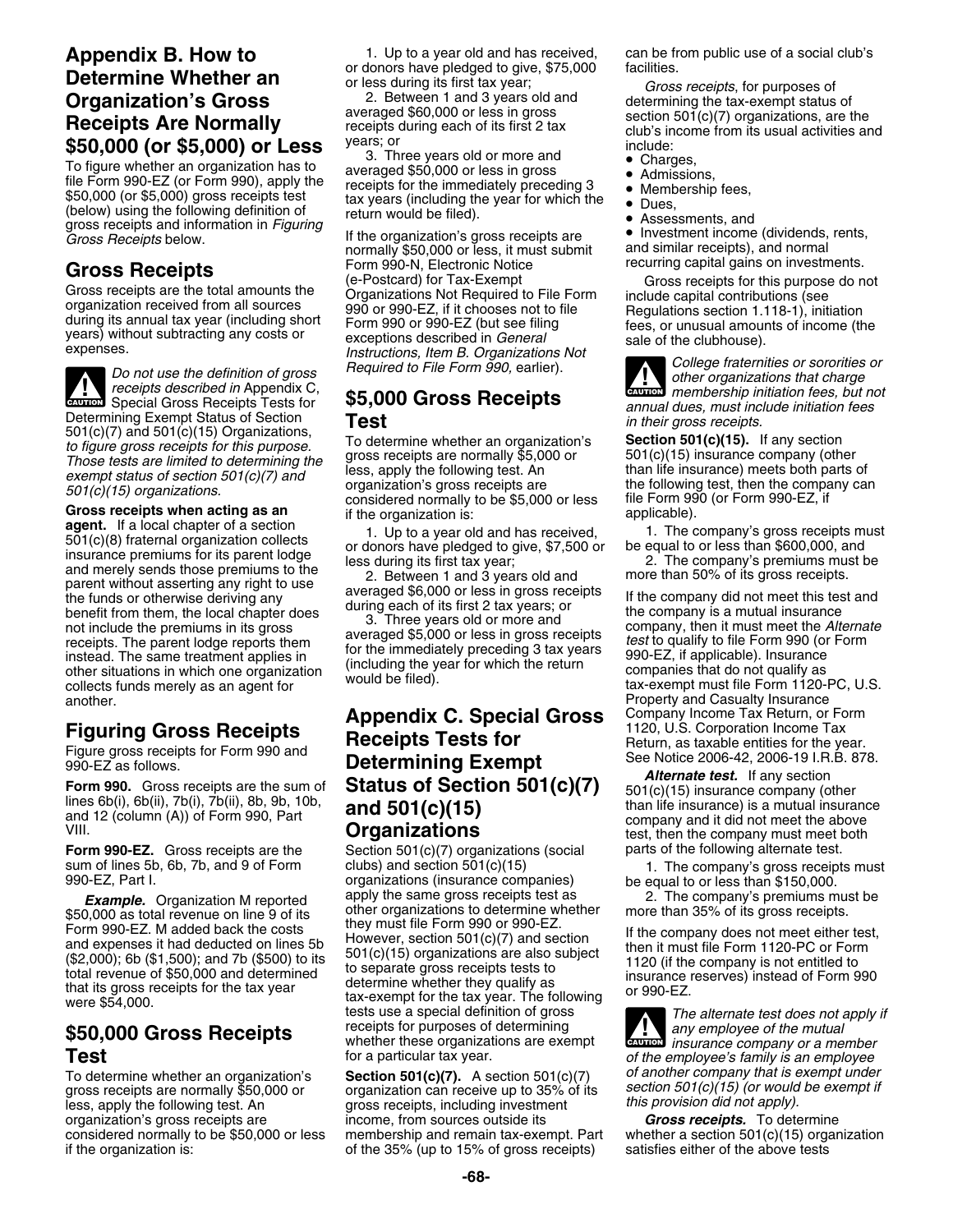assessments) without reduction for return (1-877-829-5500) or write to the IRS: exemption and its annual information<br>premiums or premiums paid for strategy internal Peyenue Sention

**Anti-abuse rule.** The anti-abuse rule, Forms 990 or 990-EZ can only be request for a copy in person or in writing<br>found in section 501(c)(15)(C), explains requested for section 527 organizations (except as provided in Reg from all members of a controlled group<br>are aggregated in figuring the above tests<br>described in Appendix C above tests<br>described in Appendix C above tests<br> $\overline{A}$  return, report, notice, or exemption

inspection as required by section 6104(a)(1)(A)(ii). The section statement of the with the form,<br>Schedule B (Form 990, 990-Ez, or<br>section 6104(a)(1)(A)(ii). The detection and distribution of  $\bullet$  Any statement or other su

## **Through the IRS**

• A copy of an exempt or political

The IRS can provide copies of exempt organization returns on a compact disc **Public inspection and distribution of** An exact copy of Form 990-1 if one is<br>(CD). Requesters can order the complete applications for tax exemption and filed by a section 501(c)(3) o Forms 990-PF filed for a year) or a partial **tax-exempt organizations.** Under furnished to the IRS on Form 990, set by state or by month. For more Regulations sections 301.6104(d)-1 990-EZ, or 990-T as well as all scl

described in Appendix C, figure gross information on the cost and how to order through 3, a tax-exempt organization receipts by adding:<br>
1 Premiums (including deposits and Account Services toll-free number • Make its application for recognition of 1. Premiums (including deposits and  $\overline{a}$  Account Services toll-free number  $\overline{a}$  Make its application for recognition for return  $\overline{a}$  (1-877-829-5500) or write to the IRS: exemption and its annual information

in section 834(b)); and<br>3. Other items that are included in the<br>die Subchapter B,<br>chapter 1, Subtile A of the Code.<br>This definition does not, however, include<br>contributions to capital. For more<br>contributions for Schedule B

amounts received as a result of entering and Notice 2008-49, 2008-20 I.R.B. 979, and 2006), other than a reasonable fee for<br>into an insurance contract. They are a provides interim guidance regarding the reproduction and ac into an insurance contract. They are entity of provides interim guidance regarding the reproduction and actual postage costs, of reported on Form 990, Part VIII requirement that section 501(c)(3) all or any part of any app requirement that section 501(c)(3) all or any part of any application or return<br>organizations and the IRS make available required to be made available for public (Statement of Revenue), line 2, or on organizations and the IRS make available required to be made available for public Form 990-EZ, Part I, line 2. for public inspection Form 990-T. inspection to any individual who makes a

organization in those cases may be<br>
determined by the information presented<br>
on its returns.<br>
Section 501(c)(3) organizations<br>
on its returns.<br>
An organization's completed Form 990<br>
An organization's completed Form 990<br>
or

*organization (and an organization* **TIP** exemption application; or *Schedule B. The penalties discussed in* as required by section 6033.<br>• An inspection of a return, report, notice, General Instructions also apply to section • Any amended return the organization • An inspection of a return, report, notice, General Instructions *also apply to section* • Any amended return the organization or exemption application at an IRS office. *527 political organizations (Rev. Rul.* files with the IRS after the date the

premiums or premiums paid for<br>
reinsurance;<br>
2. Gross investment income of a<br>
2. Gross investment income of a<br>
2. Gross investment income of a<br>
2. Gross investment income of a<br>
2. Gross investment income of a<br>
2. Gross inv

contributions to capital. For more<br>information, see Notice 2006-42. <br>**Provide a** contributions to capital. For more<br>information a contributions to capital. For more<br>information<br>**Premiums.** Premiums consist of all<br>about the

described in Appendix C.<br> **A** return, report, notice, or exemption<br> **A** return, report, notice, or exemption<br>
of the scribed in secribed in section<br> **Appendix D. Public**<br> **C.**<br> **Public**<br> **Process** of the public tell on For



*Note that a section 527 political application form, see Regulations* **CAUTION** *section 301.6104(d)-1(b)(3)(ii).* 

Use Form 4506-A to request:<br>• A copy of an exempt or political *their Schedule B (Form 990, 990-EZ, or* • An exact copy of the Form 990 or Form their Schedule B (Form 990, 990-EZ, or • **An exact copy of the Form 990 or Form** *990-FF*). See the Instructions for **990-EZ** filed by a tax-exempt organization organization's return, report, notice, or *990-PF). See the Instructions for* 990-EZ filed by a tax-exempt organization

• An exact copy of Form 990-T if one is

The copy must include all information 990-EZ, or 990-T as well as all schedules,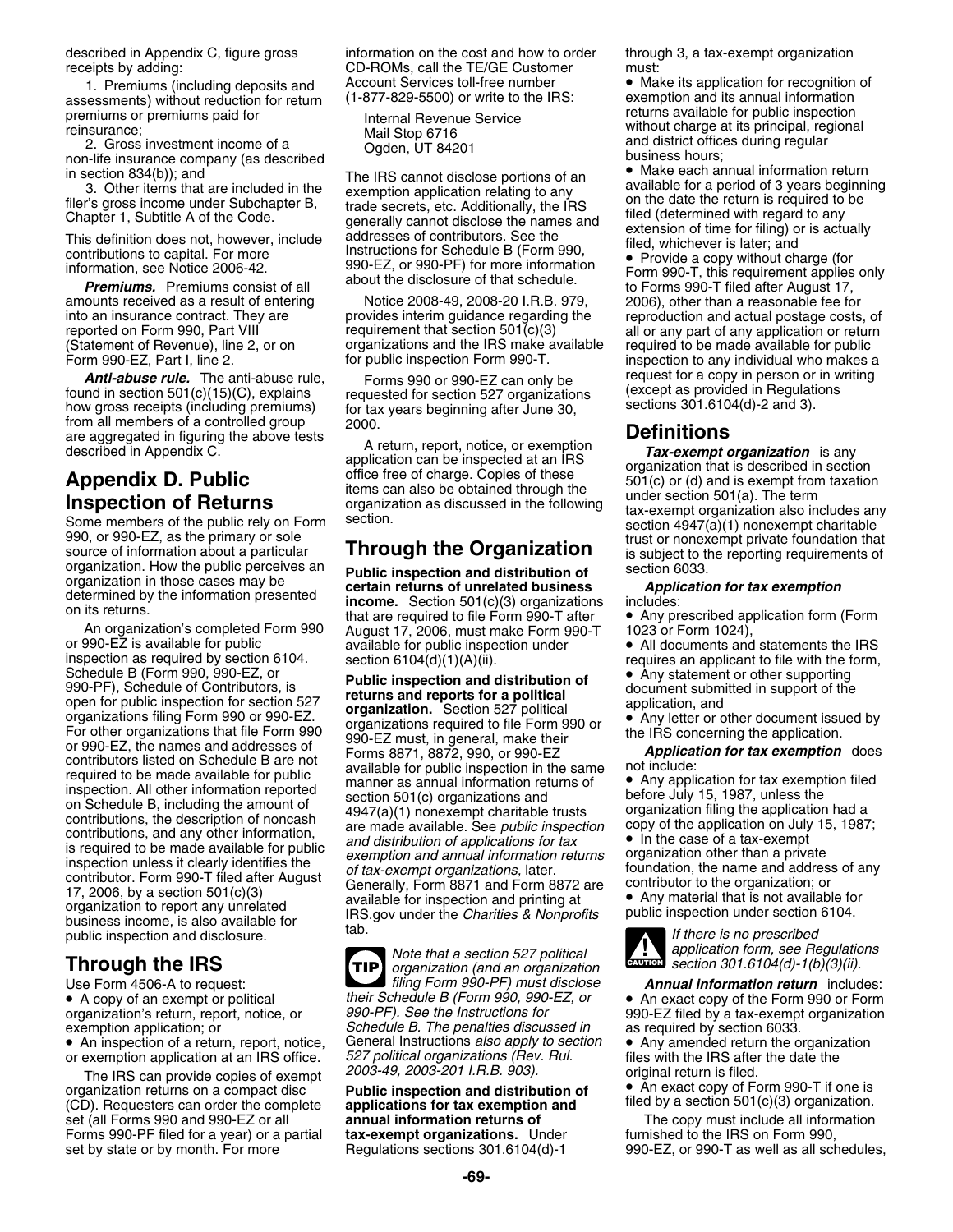attachments and supporting documents, **Special Rules Relating to** • Provide copies of required documents except for the name and address of any  $\overline{\mathbf{c}}$  **Public Inspection** contributor to the organization. See the contributor to the organization. See the **PUDIIC INSPECTION** request made in person at its principal,<br>Instructions for Schedule B (Form 990, **Permissible conditions on public** regional and district offices during regu Instructions for Schedule B (Form 990, **Permissible conditions on public** regional and district offices during regular<br>990-EZ, or 990-PF). However, schedules, **inspection.** A tax-exempt organization: business hours, and 990-EZ, or 990-PF). However, schedules, *inspection.* A tax-exempt organization: business hours, and attachments, and supporting documents  $\bullet$  Can have an employee present in the  $\bullet$  Provide copies to a requester on th attachments, and supporting documents filed with Form 990-T that do not relate to room during an inspection, a really the request is made, except for the imposition of unrelated business **•** Must allow the individual conducting unusual circumstances (see below).<br>income tax are not required to be made the inspection to take notes freely during

of 3 years from the date the return is **permanent offices.** A tax-exempt next business day following the day that<br>required to be filed (including any organization with no permanent office: the unusual circumstances cease t extension of time that has been granted • Must make its application for tax or the 5th business day after the da<br>for filing the return) or is actually filed. exemption and its annual information be request, whichever occur for filing the return) or is actually filed,

must be made available for a period of 3 a request for inspection (normally not<br>years beginning on the date it is filed with end of regular business hours that require<br>time of day;<br> $\bullet$  Can mail, within 2 weeks of receivi

For rules relating to annual information tax exemption and annual information organization's managerial start capable of returns to the requester instead of tulfilling the request is conducting special returns of local or organizations, see Regulations section allowing an inspection; and duties, (student registration or attending  $\overline{301.6104(d)}$ -1(f)(2).

301.6104(d)-1(f)(2). an off-site meeting or convention, rather • Can charge the requester for copying than its regular administrative duties). and actual postage costs only if the *Regional or district offices.* <sup>A</sup> requester consents to the charge. *Agents for providing copies.* For regional or district office is any office of a An organization that has a permanent rules relating to use of agents to provide tax-exempt organization, other than its office, but has no office hours, or very copies, see Regulations sections principal office, that has paid employees, 301.6104(d)-1(d)(1)(iii) and 1(d)(2)(ii)(C). whether part-time or full-time, whose limited hours during certain times of the

whichever is later. The assessment are turns available for inspection at a unichever is later.<br>
reasonable location of its choice;<br>
Thusual circumstances include:

If an organization files an amended<br>return, however, the amended return and the section within a last the section of time after receiving<br>must be made available for a period of 3 a request for inspection (normally not copi

Can mail, within 2 weeks of receiving

whether part-time or full-time, whose limited hours during certain times of the  $\frac{301.6104(0)-1(0)(1)(11)}{2}$  and  $\frac{1}{10}(1)(2)(1)(1)(1)(11)}$  and  $\frac{1}{10}(2)(1)(1)(11)(11)$  and  $\frac{1}{10}(2)(1)(1)(11)(11)$  and  $\frac{1}{10}(2)(1)(1)(11)(11)$  and

• The site does not serve as an office for **Time and place for providing copies**  $\frac{360,0011,302,001,000}{300,000,000}$ , to a philopal, regional, or management staff, other than managers  $\frac{360,0000}{30}$  in **response to** 

**Time and Manner of Fulfilling Written Requests.**

income tax are not required to be made<br>available for public inspection and<br>copying. See Notice 2008-49, 2008-20<br>I.R.B. 979.<br>**Annual returns more than 3 years** equipment at the place of inspection.<br>**Annual returns more than** old. An annual information return does<br>
not include any return after the expiration **Organizations that do not maintain** must provide the copies no later than the<br>
of 3 years from the date the return is **permanent offices.** organization with no permanent office: the unusual circumstances cease to exist,<br>• Must make its application for tax or the 5th business day after the date of

• Requests received that exceed the

**Local or subordinate organizations.** • the request, a copy of its application for **COM** requests received on a day when the request, a copy of its application for COM **COM** reducts received on a day when the request, a co

are normally at least 120. during those periods when office hours<br>
are limited, or not available, as though it<br>
A site is not considered a regional or<br>
district office, however, if:<br>
The only services provided at the site<br>

• The only services provided at the site<br>further exempt purposes (day care, health **Special Rules Relating to**<br>care or scientific or medical research);<br>and **Copies Copies Copies Copies Copies Copies Copies Co** 

| IF the organization                                                                                                 | THEN the organization                                                                                                                                                                                            |
|---------------------------------------------------------------------------------------------------------------------|------------------------------------------------------------------------------------------------------------------------------------------------------------------------------------------------------------------|
| Receives a written request for a copy,                                                                              | Must mail the copy of the requested documents (or the requested parts)<br>within 30 days from the date it receives the request.                                                                                  |
| Mails the copy of the requested document,                                                                           | Is deemed to have provided the copy on the postmark date or private<br>delivery mark (if sent by certified or registered mail, the date of<br>registration or the date of the postmark on the sender's receipt). |
| Requires payment in advance,                                                                                        | Is required to provide the copies within 30 days from the date it receives<br>payment.                                                                                                                           |
| Receives a request or payment by mail,                                                                              | Is deemed to have received it 7 days after the date of the postmark,<br>absent evidence to the contrary.                                                                                                         |
| Receives a request transmitted by electronic mail or facsimile,                                                     | Is deemed to have received it the day the request is transmitted<br>successfully.                                                                                                                                |
| Receives a written request without payment or with an insufficient<br>payment, when payment in advance is required, | Must notify the requester of the prepayment policy and the amount due<br>within 7 days from the date of the request's receipt.                                                                                   |
| Receives consent from an individual making a request,                                                               | Can provide a copy of the requested document exclusively by electronic<br>mail (the material is provided on the date the organization successfully<br>transmits the electronic mail.)                            |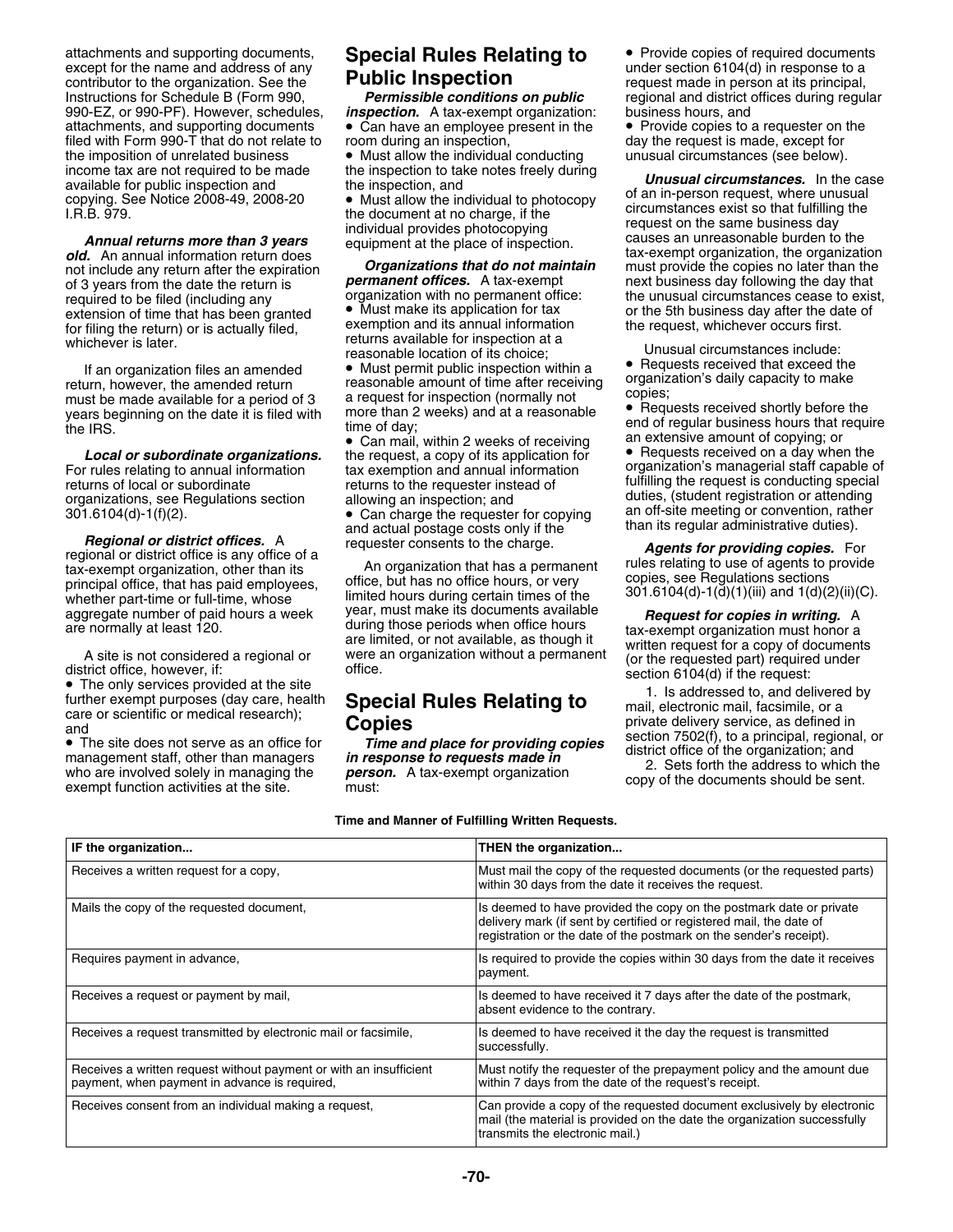must fulfill a request for a copy of the make available for public inspection, or specified in *Special Rules Relating to*<br>organization's entire application for tax provide copies of, the application *Public Inspection* an exemption or annual information return or submitted to the IRS by the central or *Relating to Copies*, earlier.<br>any specific part or schedule of its parent organization to obtain the group **Failure to comply** An

organization can charge a reasonable fee However, if the central or parent penalties for failure to comply with the<br>
for providing copies. Before the organization submits to the IRS a list or public inspection requirements organization provides the documents, it can require that the individual requesting can require that the individual requesting organizations covered by the group annual returns, except that the \$10,000<br>copies of the documents pay the fee. If exemption letter, the local or subordinate limitation does not a copies of the documents pay the fee. If exemption letter, the local or subordinate the organization has provided an organization is required to provide only the organization has provided an organization is required to provide only 6652(c)(1)(C) and (D)). Any person who<br>individual making a request with notice of the application for the group exemption willfully fails to comply the fee, and the individual does not pay a ruling and the pages of the list or directory inspection requirements for annual<br>the fee within 30 days, or if the individual that specifically refer to it. The local or a returns the fee within 30 days, or if the individual that specifically refer to it. The local or pays the fee by check and the check does subordinate organization must permit not clear upon deposit, the organization public inspection, or comply with a (section 6685).<br>can disregard the request. example of request for copies made in person, within **nucling App** 

charges a fee for copying, it must accept request made in person for public payment by cash and money order for<br>payment by cash and money order for imspection or copies and at a reasonable<br>requests made in person. The time

tax-exempt organization charges a fee for (because it is affiliated with a central or application for tax exemption and/or copying and postage, it must accept parent organization that files a group annual information retur for requests made in writing. The copies or, the group returns filed by the regulations section 301.6104(0)-1(a).<br>The central or parent organization. A tax-exempt organization makes its

Where a tax-exempt organization does subordinate organization included in the if the organization complies with the<br>not require prepayment and a requester group return, the local or subordinate linternet posting requiremen not require prepayment and a requester group return, the local or subordinate Internet posting requirements and<br>does not enclose payment with a request organization receiving the request can Intice requirements given below does not enclose payment with a request, organization receiving the request can notice requirements given below<br>an organization must receive consent omit any schedules relating only to other **Internet posting.** A tax-exemp an organization must receive consent omit any schedules relating only to other **Internet posting.** A tax-exempt from a requester before providing copies organizations included in the group organization can make its applica from a requester before providing copies organizations included in the fee charged for copying and for which the fee charged for copying and return.<br>The local or subordinate organization information return widely available by<br>postage exceeds \$20.

Fragment of the required, however, to make its annual<br>
information return available for inspection<br>
or to provide copies until 30 days after the<br>
or to provide copies until 30 days after the<br>
date the return is required to

*Request for a copy of parts of a* **organization covered by a group** central or parent organization must fulfill **document.** A tax-exempt organization exemption letter) must, upon request, the requests in the time and mann exemption letter) must, upon request, provide copies of, the application *Public Inspection* and *Special Rules* submitted to the IRS by the central or *Relating to Copies*, earlier. any specific part or schedule of its parent organization to obtain the group **Failure to comply.** Any person who application or return. A request for a copy exemption letter and those documents of less than the entire appl

organization submits to the IRS a list or detail public inspection requirements for<br>directory of local or subordinate diffusions are the same as those for the application for the group exemption subordinate organization must permit subject to an additional penalty of \$5,000 can disregard the request.<br>Form of payment. a. Request made a reasonable amount of time (normally **Making Applications and Form of payment.**<br>In person. If a tax-exempt organization and more than 2 weeks) after receiving a

**b. Request made in writing.** If a file its own annual information return and an organization that makes its its and the verture of the case of the case of an and/or charges a fee for (because it is affiliated with a centr

Avoidance of unexpected fees. Separate schedules for each local or annual information return widely available ava<br>Lere a tax-exempt organization does subordinate organization included in the said the organization complies

postage exceeds \$20. The local or subordinate organization information return widely available by<br>Documents to be provided by must permit public inspection, or comply posting the document on a World Wide **Documents to be provided by** must permit public inspection, or comply posting the document on a Wo<br>**gional and district offices.** Except as with a request for copies made in person, Web page that the tax-exempt

**Applications for tax exemption.** The requester has the option of disclosure; and<br>Except as otherwise provided, a exercy requesting from the central or parent **COM** and individual with access to the requesting from the central or parent its own application for tax exemption inspection or copies of group returns filed print the document without special

(because it is a local or subordinate by the central or parent organization. The

fluity the requested part or scriedule. The subordinate organization in the group the spection was not permitted, up to a<br>**Fees for copies.** A tax-exempt the exemption letter. The maximum of \$10,000 for each return. The

payment.<br>**However, if the group return includes** application for tax exemption and/or an and-<br>**Avoidance of unexpected fees** separate schedules for each local or annual information return widely available

**Figures regional and district offices.** Except as with a request for copies made in person, web page that the tax-exempt<br>otherwise provided, a regional or district within a reasonable amount of time<br>office of a tax-exem

Grand for filing the return) or is actually<br>
granded for filing the return) or is actually<br>
if the local or subordinate organization<br>
If the local or subordinate organization<br>
If the local or subordinate organization<br>
If t

tax-exempt organization that did not file organization, at its principal office, **Internet can access, download, view and**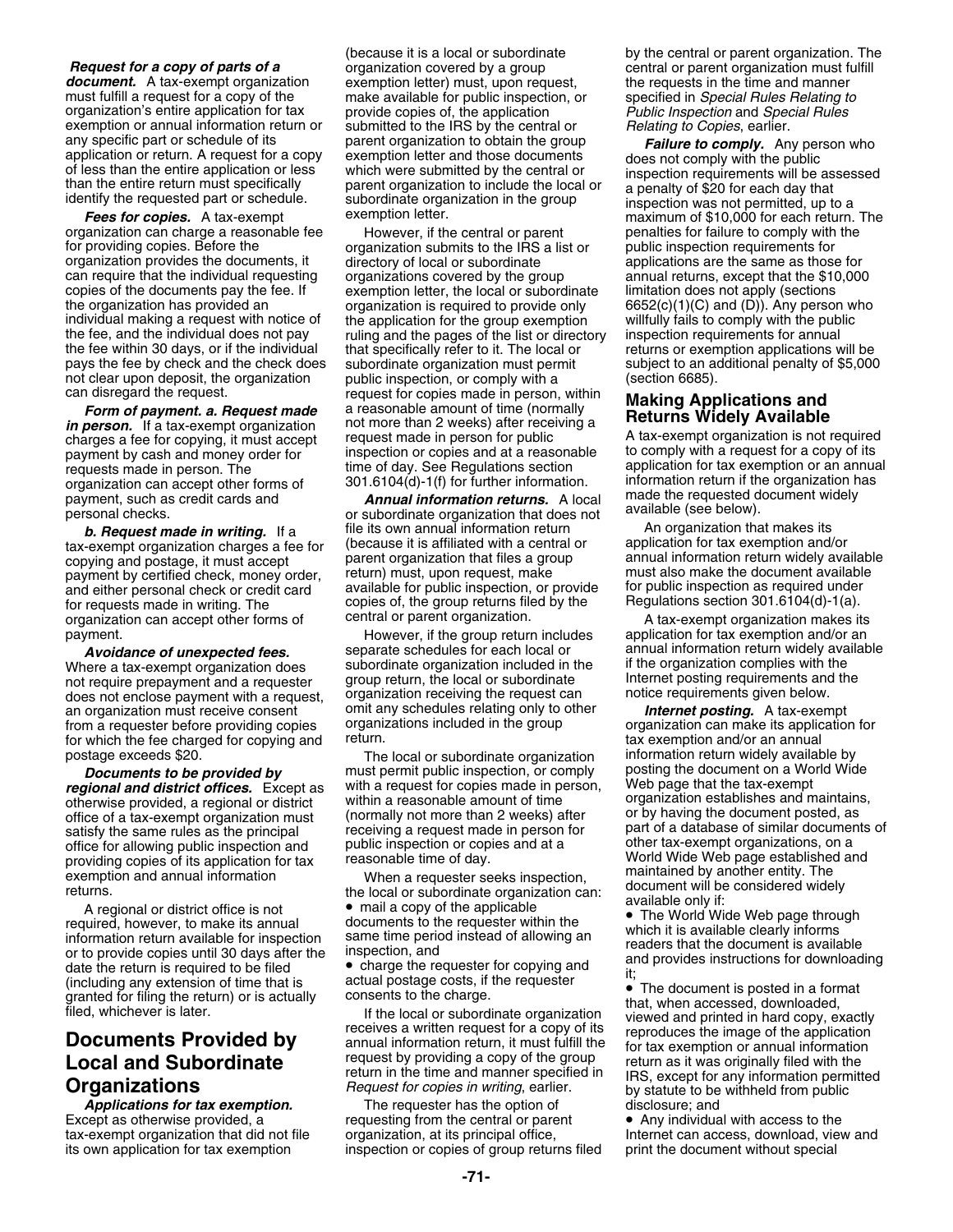without payment of any fee) and without Proc. 2011-4, 2011-1 I.R.B. 123, and 1-4d and 7.<br>
payment of a fee to the tax-exempt Rev. Proc. 2011-8, 2011-1 I.R.B. 237. • Form 990 payment of a fee to the tax-exempt Rev. Proc. 2011-8, 2011-1 I.R.B. 237. • Form 990, Schedule F (Statement of organization or to another entity level and this article at the correction con

Form 990, Schedule J (Compensation reasonable precautions to prevent determination that it was subject to a Information), Part I, lines 1b and 2.<br>
alteration, destruction or accidental loss harassment campaign or reasonabl Form 990, Schedule M (Noncash of the document when posted on its page. belief that a request was part of the Contributions), Part I, line 31.<br>In the event that a posted document is campaign, the officer, director, trustee,

organization has made its application for timely fashion. See Regulations section<br>tax exemption and/or an annual 301.6104(d)-3. The following is a list of other special information return widely available, it must<br>
notify any individual requesting a copy **interpretical Appendix E. Group 1. Header Item B. Termin** notify any individual requesting a copy **Appendix E. Group** 1. **Header Item B. Terminated.** If the vhere the documents are available **Replaced Benneting Connective Central organization** is terminating its where the documents are available<br>(including the address on the World Wide<br>Web, if applicable). If the request is made<br>in person, the organization must provide<br>in person, the organization must provide<br>in person, the organi the notice to the individual immediately. If the Group<br>the request is made in writing, the notice<br>must be provided within 7 days of a line calls for a dollar amount or the request in **Reflection**<br>must be provided within 7

the organization is being harassed, a Fart I, line 6, the total number of organization's EIN) that is issued solely<br>tax-exempt organization is not required to volunteers for all of the subordinate for the purposes of the g tax-exempt organization is not required to volunteers for all of the subordinate for the purposes of the group return. The comply with any request for copies that it organizations would be reported.

Whether a group of requests is a<br>harassment campaign depends on the all of the subordinate organizations as if<br>relevant facts and circumstances such as:<br>• a sudden increase in requests;<br>• a sudden increase in requests;<br>• a

• a sudden increase in requests;

• hostile requests;

• evidence showing bad faith or

• prior provision of the requested

routinely provides copies of its documents  $\bullet$  Form 990, Part V, lines 1c, 2b, 3b, 5c, Leave blank for group return. routinely provides copies of its documents <br>6b, 7b, 7g, and 7h. 8. **Header Item M. State of legal**<br>8. **Header Item M. State of legal** 

Form 990, Part VI, lines 8a, 8b, 10b, **domicile.** Leave blank for group return.<br>A tax-exempt organization can 12b, and 12c. 9. **Part IV, lines 14b–19, 21–22, and**<br>**e** Form 990, Schedule C (Political **1998)** 29 **dollar thre** and any request for copies of an of the Form 990, Schedule C (Political **29 dollar thresholds.** Apply the dollar<br>part of any document beyond the first two<br>received within any 30-day period or the  $\begin{array}{c|c} 1-B, \text{ lines 3 and 4a} &$ first four received within any 1-year period • Form 990, Schedule C, Part I-C, line 4. subordinate.<br>from the same individual or the same<br>• Form 990, Schedule C, Part II-A, line 10. **Part IV, line 20. Hospitals.** Answer Form 990, Schedule C, Part II-B, line 10. **Part II-A, increased Properties**, whether or not the EO Technical 1j. while the experimed that the experiment of the Form 990, Schedule C, Part II-B, line group return operated a organization is subject to a harassment <sub>2d.</sub><br>Form 990, Schedule C, Part III-A, lines **among officers, directors, trustees exercity e** Form 990, Schedule C, Part III-A, lines **among officers, directors, trustees** 

for a determination that it is the subject of a harassment campaign and that Financial Statements), Part I, lines 5 and relationships between **officers,**

computer hardware or software required the campaign would not be in the public • Form 990, Schedule D, Part II, lines 5 for that format (other than software that is interest by submitting a signed application and 8.<br>
readily available to members of the public to the EO Technical office. See Rev. • Form 990, Schedule E (Schools), lines to the EO Technical office. See Rev.

organization or to another entity<br> **Reliability and accuracy.** In order for<br> **Reliability and accuracy.** In order for<br>
the document to be widely available<br>
the document to be widely available<br>
maintaining the World Wide We altered, destroyed or lost, the entity must<br>correct or replace the document. The term of the organization remains liable for any<br>**Notice requirement.** If a tax-exempt penalties for not providing the copies in a<br>organizatio

receiving the request.<br> **Tax-Exempt Organization**<br> **Subject to Harassment**<br> **Campaign**<br> **Campaign Campaign Campaign Campaign Campaign Campaign Campaign Campaign Campaign Campaign Campaign C** If the EO Technical office determines that For example, in answering Form 990, special **EIN** (separate from the central the organization is being harassed, a Part I, line 6, the total number of organization's EIN) that is

reasonably believes is part of a group exemption letter before it can file a<br>harassment campaign. summarize the mission and activities of group ruling.<br>Whether a group of requests is a glot the subordinate organizations as

• an extraordinary number of requests by In general, if a line requires a Yes/No Enter the four-digit group exemption for all subordinate organizations to which<br>the line applies, then check "Yes," and the line applies, then check "Yes," and return, then attach a list (not in Schedule explain the answer in the schedule's 0) showing the name, address, and EIN explain the answer in the schedule's (a) showing the name, address, and EIN supplemental information section (if  $\qquad \qquad$  of each subordinate organization include purpose;<br>
purpose;<br>
purpose;<br>
prior provision of the requested applicable) or in Schedule O (Form 990 or in the group return.<br>
990-EZ). For the following lines, however, 6. Header Item K. Form of **prior provision of the requested** 990-EZ). For the following lines, however, 6. **Header Item K. Form of**<br>documents to the purported harassing check "No" if the answer is "No" for any of **organization.** Check "other" if th check "No" if the answer is "No" for any of **organization.** Check "other" if the group the subordinates to which the line applies, has more than one form of organization. group; and the subordinates to which the line applies, has more than one form of organization.<br>• a demonstration that the organization and explain in Schedule O. 7. Header Item L. Year of formation.

• Form 990, Part VI, lines 8a, 8b, 10b,

- 
- 
- 

comply with any request for copies that it organizations would be reported. central organization must have received a<br>central organization must have received a complexemption letter before it can file a

form letters or similarly worded answer and the answer is not the same number (GEN). Also, if not all subordinate correspondence;<br>correspondence; to all subordinate organizations to which organizations are included in the deterrence of the organization's exempt supplemental information section (if of each subordinate organization included<br>
applicable) or in Schedule O (Form 990 or in the group return.

• a demonstration that the organization and explain in Schedule O. 7. **Header Item L. Year of formation.** 

 Form 990, Schedule C, Part III-A, lines **among officers, directors, trustees,** A tax-exempt organization can apply 1-3. **and key employees.** Describe on compliance with requests that are part of 6. **directors, trustees,** and **key employees**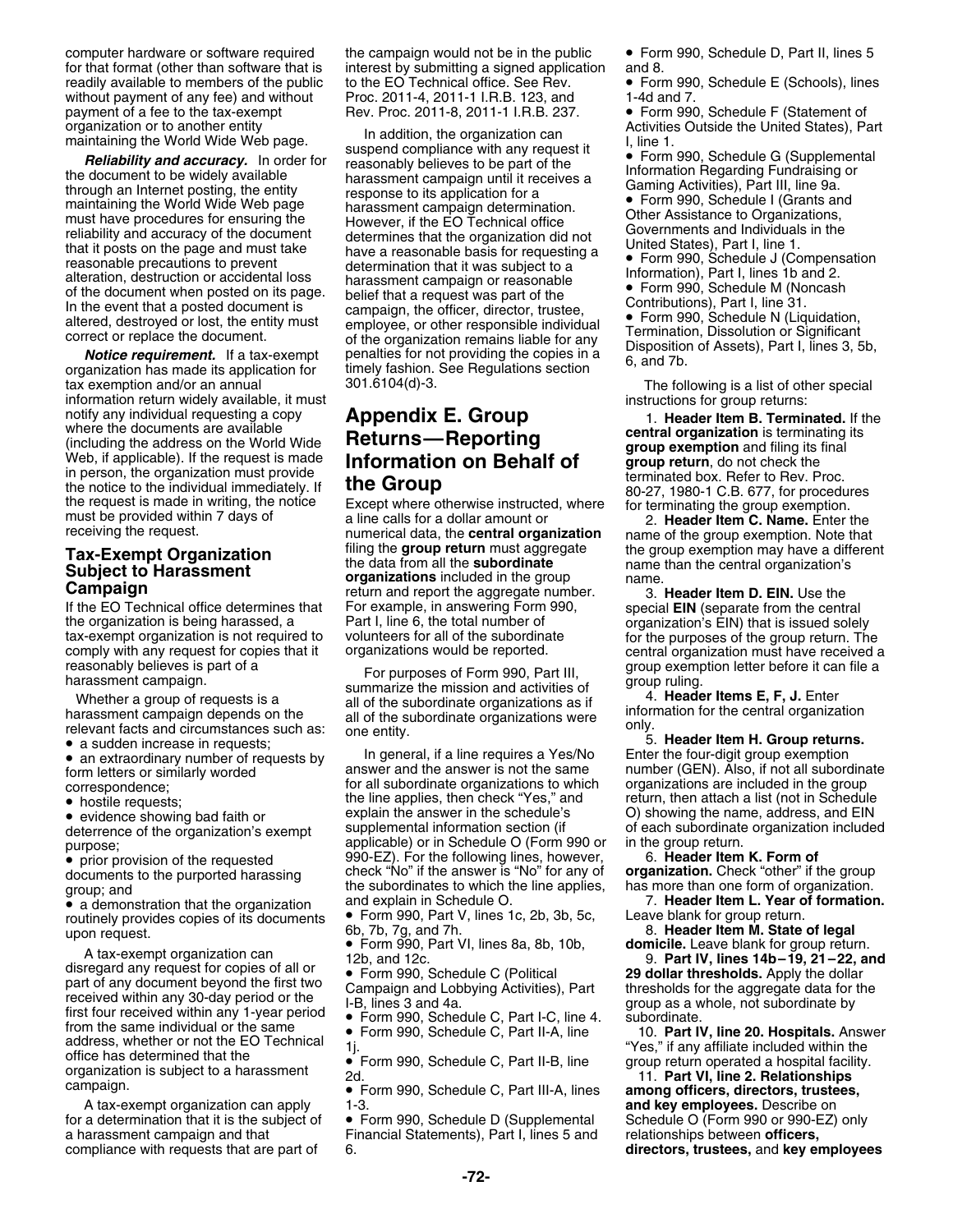directors, trustees, and key employees of corresponding to Parts II or III. trustees, and key employees of another **or 990-PF). Contributors.** Report a as described in the instructions for<br>subordinate. **and Karlo in the instructions for** consolidated Schedule B (Form 990, **Schedule R (Form 990), P** 

**changes to organizational documents.** included in the group return. Apply the certain transactions with Report only changes to standardized dollar and percentage thresholds organization in Part V. Report only changes to standardized dollar and percentage thresholds organizational documents maintained by (including the greater of \$5,000 or 2% the central organization that subordinates threshold for section 501(c)(3)

13. **Part VI, line 20. Person who** 509(a)(1) and 170(b)(1)(A)(vi))<br>**pssesses books and records.** Identify subordinate by subordinate, not on a **possesses books and records.** Identify subordinate by subordinate, not on a **Ventures—Inclusion of**<br>the person who possesses the group basis.<br>information furnished by the subordinate 20. Schedule C (Form 990 or **Activitie** information furnished by the subordinate 20. **Schedule C (Form 990** organizations used in compiling the group **990-EZ). Part II-A. Lobbying** organizations used in compiling the group

14. **Part VII. Compensation of** Complete Part II-A, column (b) for the A **disregarded entity**, as described in **officers**, directors, trustees, key group as a whole. In column (a), except Regulations sections 301.7701-1 th officers, directors, trustees, key group as a whole. In column (a), except Regulations sections 301.7701-1 through<br>
employees, and highest compensated on lines 1g and 1h, include the amounts and the streamend on the employ

reviewed, or audited individually (rather **all in the set of the subordinates have** and in the separate entity is treated as<br>
reviewed, or audited individually (rather **a** iii), which of the subordinates have **a** separate

990-EZ). Part I. Reason for public *January 1, 2009, a disregarded entity is*<br> *Anuary 1, 2009, a disregarded entity is***<br>
charity status. If the subordinates do not 26. Schedule R (Form 990). Related** *required to use it* **Charity status.** If the subordinates do not and the subset of the subset of the subset of the same public charity status,<br>
all have the same public charity status, and payment of employer or the largest number of subordin

of the same **subordinate organization**, **schedules.** Report aggregate data for all required to be listed on Schedule R (Form not relationships between officers, subordinates with the public charity status 990) in the applicable part. Even if a<br>directors, trustees, and key employees of corresponding to Parts II or III. The annel organization is n

bordinate.<br>12. Part VI, line 4. Significant consolidated Schedule B (Form 990, Schedule R (Form 990), Part V, the<br>12. Part VI, line 4. Significant 990-EZ, or 990-PF) for all subordinates organization can be required to rep 990-EZ, or 990-PF) for all subordinates organization can be required to reporting in the substantial substanti<br>included in the group return, Apply the certain transactions with the related the central organization that subordinates threshold for section 501(c)(3) **Appendix F. Disregarded**<br>are required to adopt. organizations described in sections **Appendix F. Disregarded**<br>13. Part VI, line 20. Person who 509

return. **expenditures and affiliated groups. Disregarded Entities**

**employees** and **independent** the liability of multiple organizations which disregarded entities must be **contractors** above \$100,000 for the including the organization (for example, separately reported.

than on a consolidated basis). **Example 2** and certain undergone a liquidation, termination,

(Form 990 or 990-EZ), Public Charity Schedule R (Form 990). In general, regarding the reporting of a disregarded<br>Status and Public Support, Part IV. central organizations and subordinate entity of which the organization is organizations are among the hot required to be listed as **related constant illustrate** special applications of the rule<br>subordinates in the group return, also **conding organizations** on Schedule R (Form described above tha 18. **Schedule A (Form 990 or** organizations of the central organization reported on the organization's Form 990 **990-EZ). Parts II and III. Support** or of a subordinate organization are and applicable schedules.

one subordinate and officers, directors, 19. **Schedule B (Form 990, 990-EZ,** listed in Part II of Schedule R (Form 990), trustees, and key employees of another **or 990-PF). Contributors.** Report a as described in the instr

each subordinate included in the group<br>return, and a single consolidated one affiliated group, enter in column (b)<br>Schedule J (Form 990), Compensation<br>Information, Part II, for all officers, 21. Schedule D (Form 990). Part

contractors above \$100,000 for the  $-$  including the organization for example, separately reported.<br>
subroding experiments, the section as a member of a group with consolidated An organization must report in its Form<br>
sub

**TIP** 17. **Schedule A (Form 990 or** *excise taxes. For wages paid after* dissolution, or significant disposition of *excise taxes. For wages paid after*<br>**1998** and **FZ), Part L Beason for public** assets during the tax year *Janu*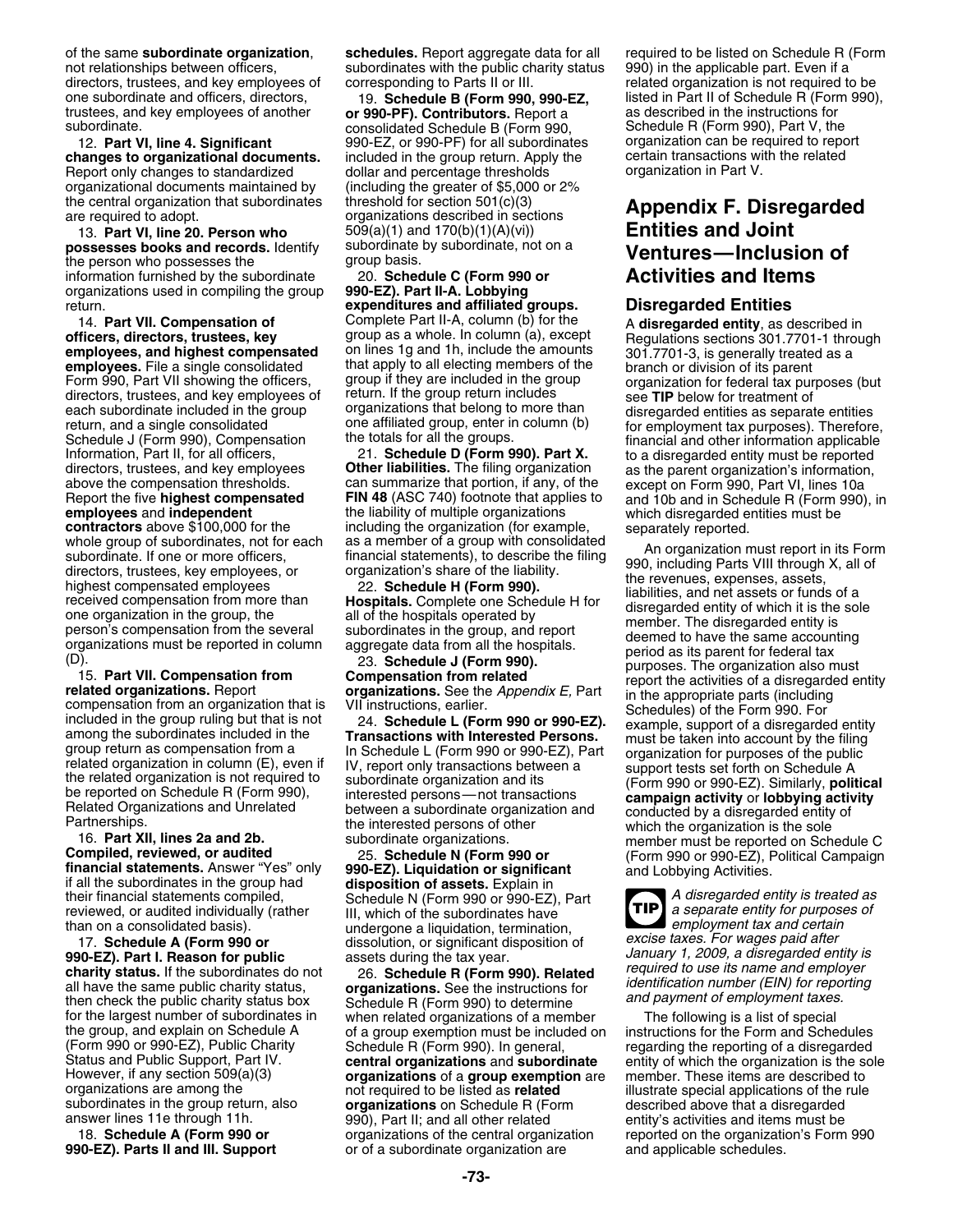required to, include **volunteers** of any whole. See the instructions for Form 900-E<br>disregarded entity, each of Part VII, Section A.

and accomplishments of all disregarded financial information from its discreption answering this part.

For purposes of Form 990 reporting, lines disregarded entity are not to be reported **outside the United States.** See 7a through 7h are to be answered by in Part II, but transfers by or contractions taking into account any contributions

9. Part VI, lines 1–11. Members of reportable event (based on 25% of the and gaming. See instructions for the governing body, officers, directors, filing organization's net assets, including Schedule G, in this Appendix, l entity will not be treated as **governing** occurred.<br>**body members, officers, directors, or** 16. Sc body members, officers, directors, or do the Schedule R (Form 990), Part V, Appendix, later.<br>
trustees of the filing organization, but a line 2. Transactions with related and the United States. See instructions for<br>
person person can be a **key employee** or **organizations.** Specified payments to a **the United States.** See instructions for highest compensated employee of the disregarded entity by a controlled entity Schedule I in this Appendix, later.<br>
filing organization by virtue of of the filing organization, and transfers by 9. Part IV, lines 26–28. Loan entity, or the person's responsibilities and non-charitable entity, are to be reported **involving interested persons.** See authority over operations of the on Schedule R (Form 990), Part V, line 2. instructions for Schedul filing organization as a whole. See the **Unit Ventures Treated as** 10. Part IV, line 32. Disposition of instructions for Form 990, Part VII,

10. **Part VI, Section B, lines 12–16. 11. <b>Part IV, lines 34–37.** Relation should check **11. COME Tax Purposes** organizations and unrelated **Policies.** The organization should check **INCOME TAX PUIPOSES**<br>"Yes," or "No," based on the filing **interpoly of the organization participates** as a "Yes," or "No," based on the filing If the organization participates as a **partnerships.** See instructions for<br>The organization's policies, but for each "Yes" partner or member of a **joint venture**, Schedule R in this Appe response they must report on Schedule O<br>(Form 990 or 990-EZ) whether the policy (Form 990 or 990-EZ ) whether the policy as a partnership for federal tax purposes **business income.** Include the

**employees.** See instruction for Part V, virtue of compensation paid by the a proportionate share of the **political** lines 1 and 2 below. disregarded entity, or the person's **campaign activity** or **lobbying activity** 2. **Part I, line 6. Number of** responsibilities and authority over conducted by a joint venture of which the **volunteers.** The total number of operations of the disregarded entity when organization is a member must be **volunteers** to be reported can, but is not compared to the filing organization as a reported on Schedule C (Form **volunteers** to be reported can, but is not compared to the filing organization as a reported on Schedule C (Form 99<br>required to, include **volunteers** of any whole. See the instructions for Form 990, 990-EZ), Political Cam

3. **Part III. Program service** 12. **Part XII, line 2d. Financial** member of a second joint venture, which **accomplishments.** Consider activities **inclusted in the organization included** is a member of a third joint venture, etc.<br>and accomplishments of all disregarded financial information from its disregarded the activities si entities when answering this part. entity or entities in its financial entities any interpret to the organization,<br>A **Part IV line 12 Audited financial** statements, but did not consolidate any according to the organization

5. **Part IV, lines 31–32. Liquidation Addit Act audits.** The organization is a list of special<br>See the Appendix Finstructions for equived to undergo an audit or audits.<br>See the Appendix Finstructions for required to und

purposes.<br>
8. Part V, line 7. Organizations that continues to operate. Transfers to (or by)<br>
can receive deductible contributions.<br>
For purposes of Form 990 reporting, lines<br>  $\frac{1}{2}$  a filing organization by (or to) its<br> taking into account any contributions of a disregarded entity are to be taken Appendix, later.<br>The made to a disregarded entity. The material of a disregarded entity are to be taken the Appendix, later.<br>19. **Part VI, lines** 

# Section A, *Disregarded entities*, earlier. **a Partnership for Federal** Schedule N in this Appendix, later.<br>10. Part VI, Section B, lines 12–16. **In agama Tay Durmage Canal 11. Part IV**, lines 34–37. Related

partner or member of a **joint venture**, Schedule R in this Appendix, later.<br>
partnership, LLC, or other entity treated 12. **Part V, line 3a. Unrelated** applies to all of the organization's (referred to here as a "joint venture"), as disregarded entities (if any). 11. **Part VII, line 1a. Definitions of** 301.7701-1 through 301.7701-3, then the joint venture that is **unrelated business compensated employee.** An officer, activities of the joint venture as its own gross unrelated business income. director, trustee, and employee of a activities, and report the joint venture's 13. Part VI. Governance, activities, and report the joint venture's disregarded entity can constitute a key revenue, expenses, and assets, to the **management, and disclosure.** Do not employee or highest compensated extent of the organization's proportionate take into account a joint ventur extent of the organization's proportionate

1. **Part I, line 5. Number of** employee of the filing organization by interest in the joint venture. For example, disregarded entity.<br>
2. Part VII, Section A. Lobbying Activities. If the joint venture is a<br>
3. Part III. Program service 12. Part XII, line 2d. Financial member of a second joint venture, which 4. **Part IV, line 12. Audited financial** statements, but did not consolidate any according to the organization's<br>
statement. The organization should not<br>
answer "Yes," to this question merely statements, it should check th

sregarded entities (if any). described in Regulations sections or not distributed) of income or loss of the st<br>11. **Part VII, line 1a. Definitions of** 301.7701-1 through 301.7701-3, then the joint venture that is **unrelate key employee and highest** organization in general must report the **income** in determining the organization's compensated employee. An officer, and activities of the joint venture as its own gross unrelated business income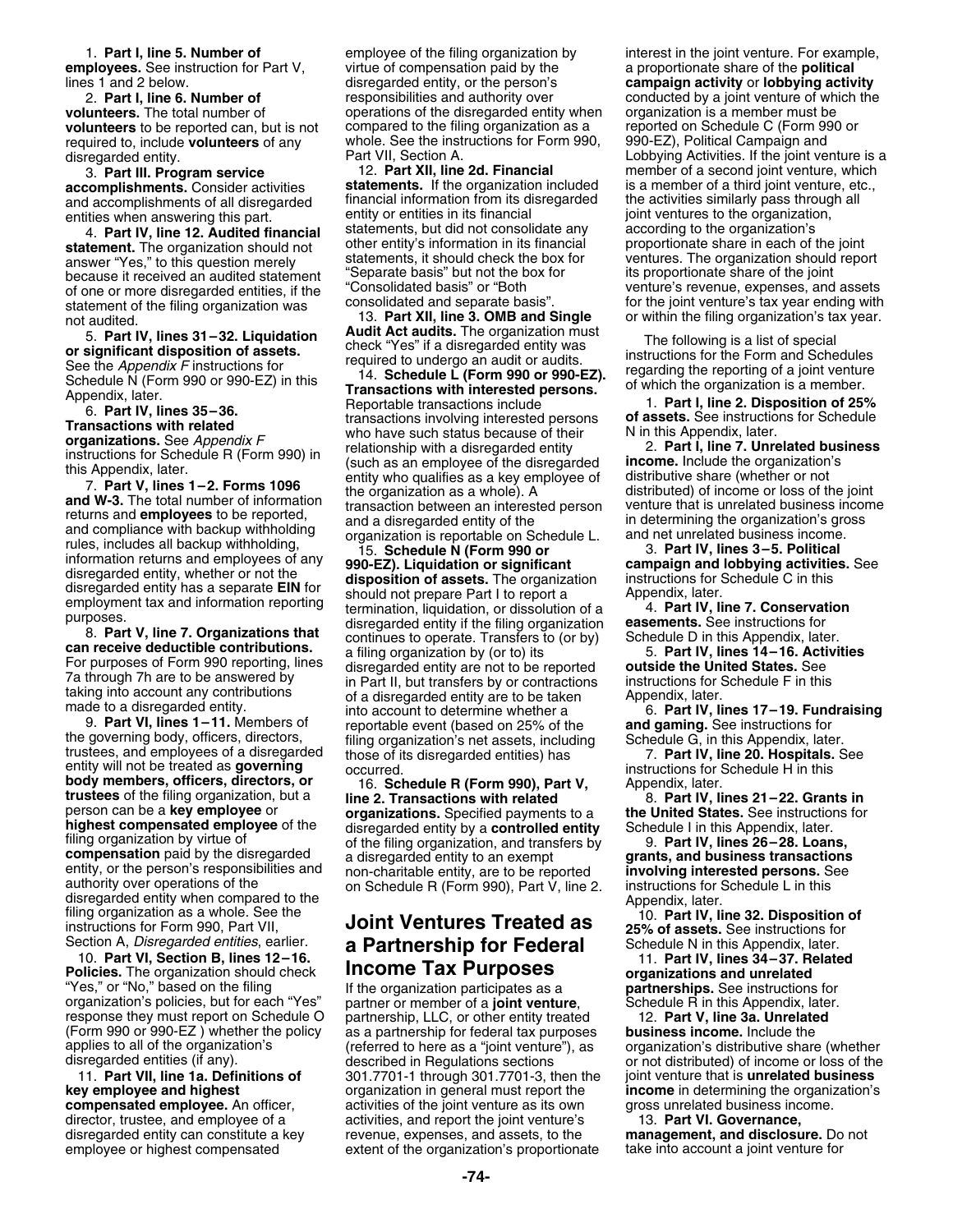instructions for Schedule J, in this interested persons. Report loans and<br>Appendix, later.<br>
Appendix, and X. Financial giont venture. Also report certain joint<br>
15. Parts VIII, IX, and X. Financial giont ventures with inte distributive share of assets, according to<br>
the organization's ending capital account<br>
and certain transactions with joint and transaction, is any person, regarding any<br>
as reported on Schedule K-1 for the joint ventures i venture's tax year ending with or within<br>the organization's tax year, on line 12. **Annendix G. Section 4958** over the affairs of the applicable

Conservation easements. Include<br>
conservation easements held by a joint<br>
verture formed for the purpose of holding<br>
the easements.<br>
the easements.<br> **benefit transaction** with an **applicable**<br> **benefit transaction** with an

21. Schedule H (Form 990).<br>
analoges of each transaction.<br> **Example 18.** For a donor advised fund sponsoring<br>
and revenue of hospital facilities and<br>
other programs operated by any joint<br>
venture, to the extent of the org See the instructions for Schedule H, Part organizations. An **applicable tax-exempt**<br>IV, to determine how to report an **organization** is a section 501(c)(3) or a See the instructions for Form 4720,<br>organization's interest i

and management companies in Part IV.<br>
22. **Schedule I (Form 990). Grants in**<br>
interestion and the during a 5-year<br>
the United States. Include grants from a<br>
joint venture to organizations,<br>
governments, or individuals in t

venture, the **compensation** is not treated<br>as paid pro rata by the organization. The filing an annual return under Regulations<br>compensation may need to be reported,<br>however, as compensation from a related<br>organization if t

24. **Schedule K (Form 990), Part III,** organization for any period covered by a section 501(c)(3); and certain joint ventures that owned property was not tax-exempt under section 501(a), transactions engaged in with other<br>financed by **tax-exempt bonds**. so long as the determination was not section 501(c)(4) organizations.

purposes of Part VI (except for lines 16a 25. **Schedule L (Form 990 or 990-EZ),** based on private inurement or one or and 16b). **Parts II–IV. Loans, grants, and** more excess benefit transactions. 14. **Part VII. Compensation.** See **business transactions involving**

# e organization's tax year, on line 12. **Appendix G. Section 4958** over the affairs of the applicable<br>16. **Part XII. Financial statements Cycene Banafit by the activity of the army time**

the easemerics.<br>19. Schedule F (Form 990). Activities<br>19. Schedule F (Form 990). Activities<br>25% tax on the excess benefit. The and 35% controlled entities of a<br>25% tax on the excess benefit. The and 35% controlled entities activities of a joint venture, including<br>grants to organizations or individuals and gauging and gauging and gauging and the United States.<br>
200% tax on the excess benefit if the<br>
200% tax on the excess benefit if the<br>
200% Exercise of the contraction involving a **donor**<br>12, check "Yes" if the joint venture was exceed \$20,000 for all participating<br>formed to administer charitable gaming. managers on each transaction.

section 501(c)(4) organization that is tax Schedule I for more inform<br>exempt under section 501(a), or was an these disqualified persons.

organization if the joint venture is a  $\begin{array}{ccc}\n\text{A}\n\text{A}\n\text{A}\n\text{A}\n\text{A}\n\text{A}\n\text{A}\n\text{A}\n\text{A}\n\text{A}\n\text{A}\n\text{A}\n\text{A}\n\text{A}\n\text{A}\n\text{A}\n\text{A}\n\text{A}\n\text{A}\n\text{A}\n\text{A}\n\text{A}\n\text{A}\n\text{A}\n\text{A}\n\text{A}\n\text{A}\n\text{A}\n\text{A}\$ final determination that the organization so long as the determination was not

16. Part XII. Financial statements<br>
and reporting. Disregard a joint venture.<br>
17. Schedule C (Form 990 or<br>
17. Schedule C (Form 990 or<br>
18. Schedule D (Form 990), Part II.<br>
18. Schedule D (Form 990), Part II.<br>
18. Schedul

**Compensation.** If an **officer, director,** section 509(a), that is exempt<br> **trustee,** or **employee** of the organization <br> **e** A governmental entity that is exempt<br>
from (or not subject to) taxation without \$105,000 in 200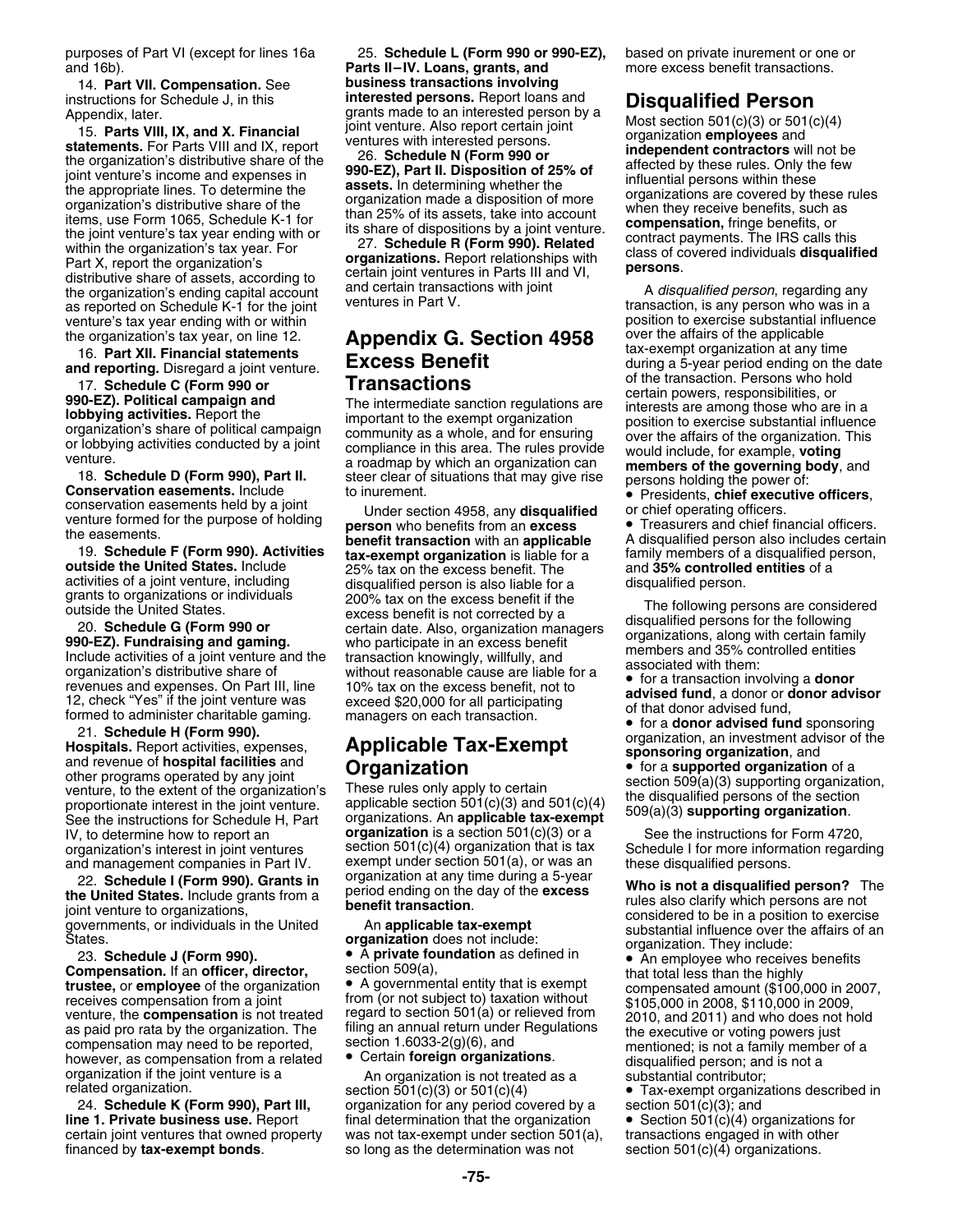described above can also be considered

organization is providing professional<br>advice (without having decision-making **•** Family member of a donor or **donor** Family member of a donor or **donor Section 4958 applies only to** authority) for transactions from which the **advisor**, **post-September 1995 transactions.** independent contractor will not •

economically benefit.<br>• The person has taken a vow of poverty. • a 35% controlled

organization as a whole. • • • Family member of a substantial

**What about persons who staff** contributor,<br>**affiliated organizations?** In the case of  $\bullet$  35% controlled entity of a substantial **Common partiana** multiple affiliated organizations, the contributor, or<br>
determination of whether a person has <br> **e** 35% controlled entity of a family<br> **e** 35% controlled entity of a family<br> **Reasonable compensation** is the

**Who else can be considered a** benefit is provided by an **applicable** received by the organization before the **disqualified person?** Other persons not **tax-exempt organization**, directly or end of the tax year of the organization in described above can also be considered indirectly, to or for the use of any which the contribution disqualified persons, depending on all the **disqualified person**, and the value of the received by the organization from the **Facts and circumstances tending to** applicable tax-exempt organization the grantor of a trust.<br>
show substantial influence. exceeds the value of the consideration The excess benefit for substantial<br>
• The person founded t • The person founded the organization. This including the performance of services of contributors and parties related to those • The person is a substantial contributor • received for providing the benefit, but see • • con • The person is a substantial contributor<br>to the organization under the section<br> $507(d)(2)(A)$  definition, only taking into<br>account contributions to the organization<br>account contributions to the organization<br>tensats be organ

• The person manages a discrete For purposes of determining the value<br>
segment or activity of the organization of economic benefits, the value of transaction for these payments a substantial portion of<br>
the activities, as

management decisions affecting the supporting organization defined in section<br>occurring after August 17, 2006, except<br>segment of the organization that includes grants, loans, compensation, or hetween supporting organizatio

- 
- 
- 35% controlled entity of a substantial contributor, or

**Excess Benefit** A substantial contributor is any person enterprises under like circumstances. Who contributed or bequeathed an This is the section 162 standard that will **Transaction**<br>aggregate of more than \$5,000 to the apply in determining the reasonableness 2% of the total contributions and bequests revenue-sharing arrangement is subject

person. A substantial contributor includes.

• The person's compensation is primarily disqualitied person embezzies from the transaction usually occur? For federal<br>activities of the organization that the To determine whether an excess<br>person controls.<br>• The person ha • The person has or shares authority to consideration and benefits exchanged<br>
control or determine a substantial portion between a disqualified person and the benefit from the organization. However,<br>
of the organization's

• The person owns a controlling interest would change hands between a willing or in the case of rights to future<br>
(measured by either vote or value) in a buyer and a willing seller, neither being compensation or property, • The person is a nonstock organization<br>
controlled directly or indirectly by one or<br>
more disqualified persons.<br> **Facts and circumstances tending to**<br> **Eacts and circumstances tending to**<br> **Eacts and circumstances tending** • The person is an independent<br>contractor whose sole relationship to the **compensation**, or similar payment from transaction occurs on the date the<br>organization is providing professional the fund to a:<br>organization is prov

**Independent contractor will not a very section 4958** applies the general rules to economically benefit.<br>Conomically benefit. donor advisor, or excess benefit transactions occurring on • excess benefit transactions occu • The person has taken a vow of poverty  $\bullet$  35% controlled entity of a family or after September 14, 1995. Section • Any preferential treatment the person • member of a donor or donor advisor. 4958 does not apply to any t • Any preferential treatment the person<br>
receives based on the size of the<br>
person's donation is also offered to others<br>
making comparable widely solicited<br>
donations.<br>
The direct supervisor of the person is<br> **Exceptible o** The direct supervisor of the person is any ment. For additional information, see<br>
• The direct supervisor of the person is a disqualified person.<br>
• The person does not participate in any **Supporting organizations.** For an segment of the organization that includes grants, loans, compensation, or between supporting organizations and<br>represents a substantial portion of the similar payment provided by the their substantial contributors apply to

determination of whether a person has<br>substantial influence is made separately<br>for each applicable tax-exempt<br>organization. A person may be a<br>disqualified person for more than one<br>organization in the same transaction.<br>orga An **excess benefit transaction** generally organization, if that amount is more than of compensation. The fact that a bonus or<br>is a transaction in which an economic 2% of the total contributions and bequests revenue-sharing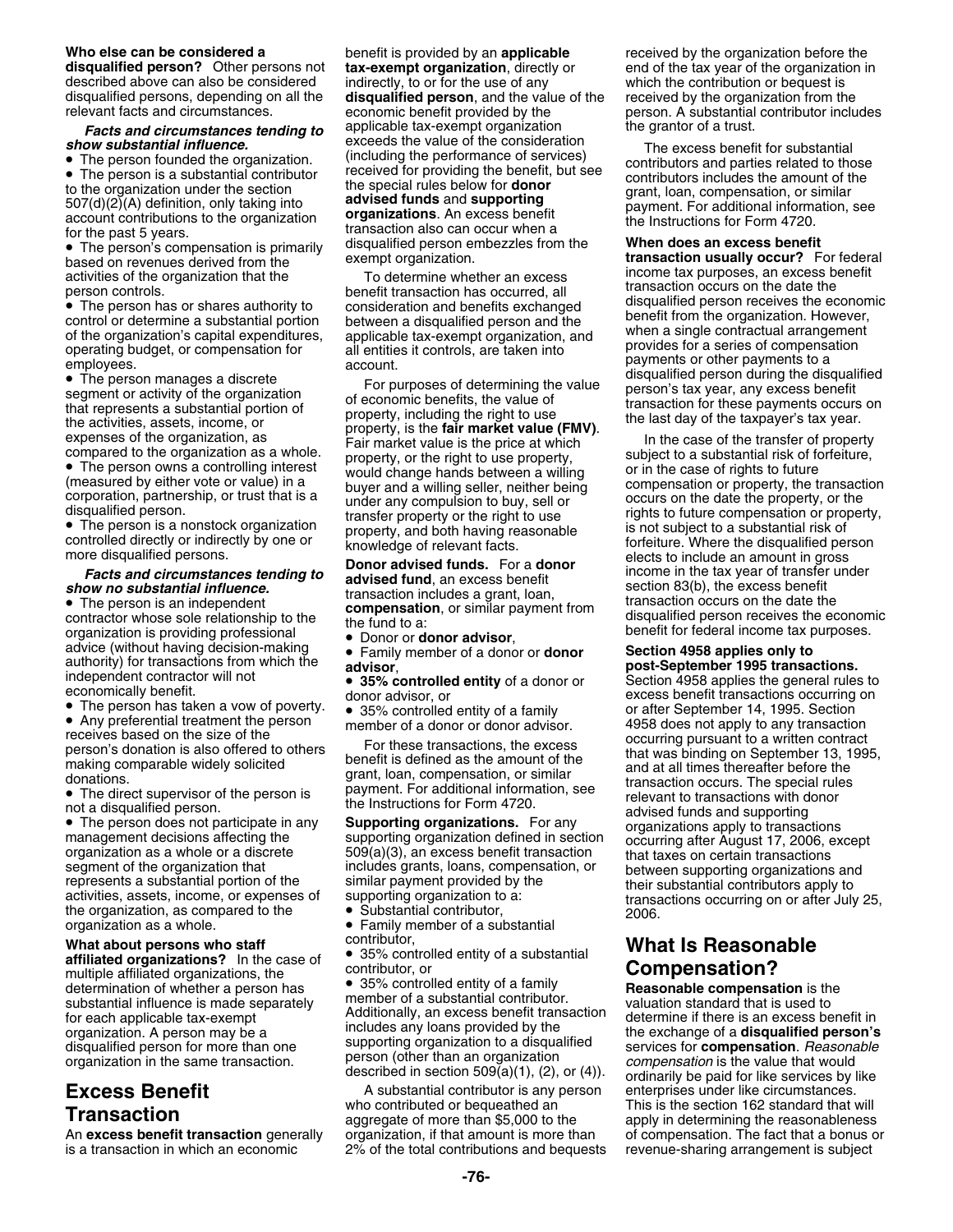to a cap is a relevant factor in determining contributions to qualified plans under extension or renewal of the contract the reasonableness of compensation. section 401(a).) (except for an extension or renewal

● All forms of cash and noncash less per year.<br>compensation, including salary, fees. ● Benefits to members or donors, An

excludable from income as contributions and are offered a similar<br>a *de minimis* fringe benefit under section economic benefit.<br>1. The transaction is approved by an expression the **exploration of the section** or an authori 132(a)(4). (A similar rule applies in the **C** Benefits to a charitable beneficiary. An authorized body of the organization (or an private foundation area.) Inclusion in economic benefit provided to a person compensation fo organization intends to benefit as part of the authorized body obtained and relied<br>section 4958 does not control inclusion in organization intends to benefit as part of and the authorized body obtained and relied<br>income fo

• All other compensatory benefits, exercise purpose.<br>whether or not included in gross income **•** Benefits to a governmental unit. A sure comparability. There is a special safe

except fringe benefits described in section in section 170(c)(1), if exclusively for than \$1 million, appropriate comparability public purposes.<br>132; and data includes data on compensation paid

Written intent required to treat benefits<br>
as compensation. An economic benefit to any fixed payment made to a person as<br>
is not treated as consideration for the pursuant to an initial contract. This is a<br>
is not treated a

services only if the organization provides<br>written substantiation that is contract.<br>c. The comparability data obtained<br>contemporaneous with the transfer of the and fixed payment is an amount of cash and relied upon by the

• The organization produces a signed

• The disqualified person reports the

compensation for services. (For example: effective. Also, a contract in which there is an employment contract with a employer provided health benefits, and

Items of compensation include: membership fee or contribution of \$75 or **Rebuttable Presumption of** •

compensation, including salary, fees, **•** Benefits to members or donors. An **Reasonableness**<br>bonuses, severance payments, and economic benefit provided to a member **Reasonable raceme** bonuses, severance payments, and economic benefit provided to a member Payments under a **compensation**<br>
• The payment of liability insurance a membership fee, or to a donor as a<br>
• The payment of liability insurance a memb • The payment of liability insurance a membership fee, or to a donor as a<br>premiums for, or the payment or result of a deductible contribution, if a<br>reimbursement by the organization of significant number of nondisqualified

• Benefits to a charitable beneficiary. An income for income tax purposes; the accomplishment of its exempt the authorized body obtaine<br>• All other compensatory benefits. The purpose income income the authorized body obtaine

• Benefits to a governmental unit. A whether or not included in gross income<br>for income tax purposes;<br>transfer of an economic benefit to or for<br>**a** transfer of an economic benefit to or for<br>**a** transfer of an economic benefit to or for<br>**a** transfer of an eco

contemporaneous with the transfer of the authorized body<br>economic benefits under consideration. The original or other property specified in the contract, and how the data was obtained;<br>Ways to provide contemporaneous or de Ways to provide contemporaneous or determined by a fixed formula that is d. Any actions by a member of the vari<br>written substantiation of its intent to specified in the contract, which is to be authorized body having a con written substantiation of its intent to specified in the contract, which is to be authorized b<br>provide an economic henefit as sensual provide a contract, which is to be interest; and provide an economic benefit as paid or transferred in exchange for the interest; and<br>compensation include: provision of specified services or e. Documentation of the basis for the<br>The organization produces a signed propert

• The organization reports the benefit as incorporate an amount that depends upon<br>compensation on an original Form W-2, future specified events or contingencies,<br>Form 1099, or Form 990, or on an as long as no one has discr

**Exception.** To the extent the economic tax-exempt organization without the other exact amount of the payment is benefit is excluded from the disqualified party's consent (except as a result of determined, or a fixed formula for<br>person's gross income for income tax substantial non performance) and without calculating the payment is s substantial non performance) and without purposes, the applicable tax-exempt substantial penalty, is treated as a new the three requirements creating the organization is not required to indicate its contract, as of the earliest date that any presumption have been satisfied.<br>
intent to provide an economic benefit as termination or cancellation would be However, if the author

For determining the reasonableness of<br>
provided by an applicable tax-exempt<br>
provided by an applicable tax-exempt<br>
provided by an applicable tax-exempt<br>
organization in exchange for the<br>
organization in exchange for the co

purposes. The purposes of the purposes data of the purposes of the purposes of the exception for initial by three comparable organizations in the • Foregone interest on loans. **IS there are exception for linual same or similar communities for similar contracts?** Section 4958 does not apply

written employment contract; meeting of the authorized body or 60<br>written employment contract; a a *fixed formula* can, in general,<br>The organization reports the benefit as incorporate an amount that depends upon

• The disqualified person reports the (such as a bonus). Special rebuttable presumption rule<br>benefit as income on the person's original<br>Form 1040 or on an amended form filed written contract providing that it can be rule, However, if the authorized body approves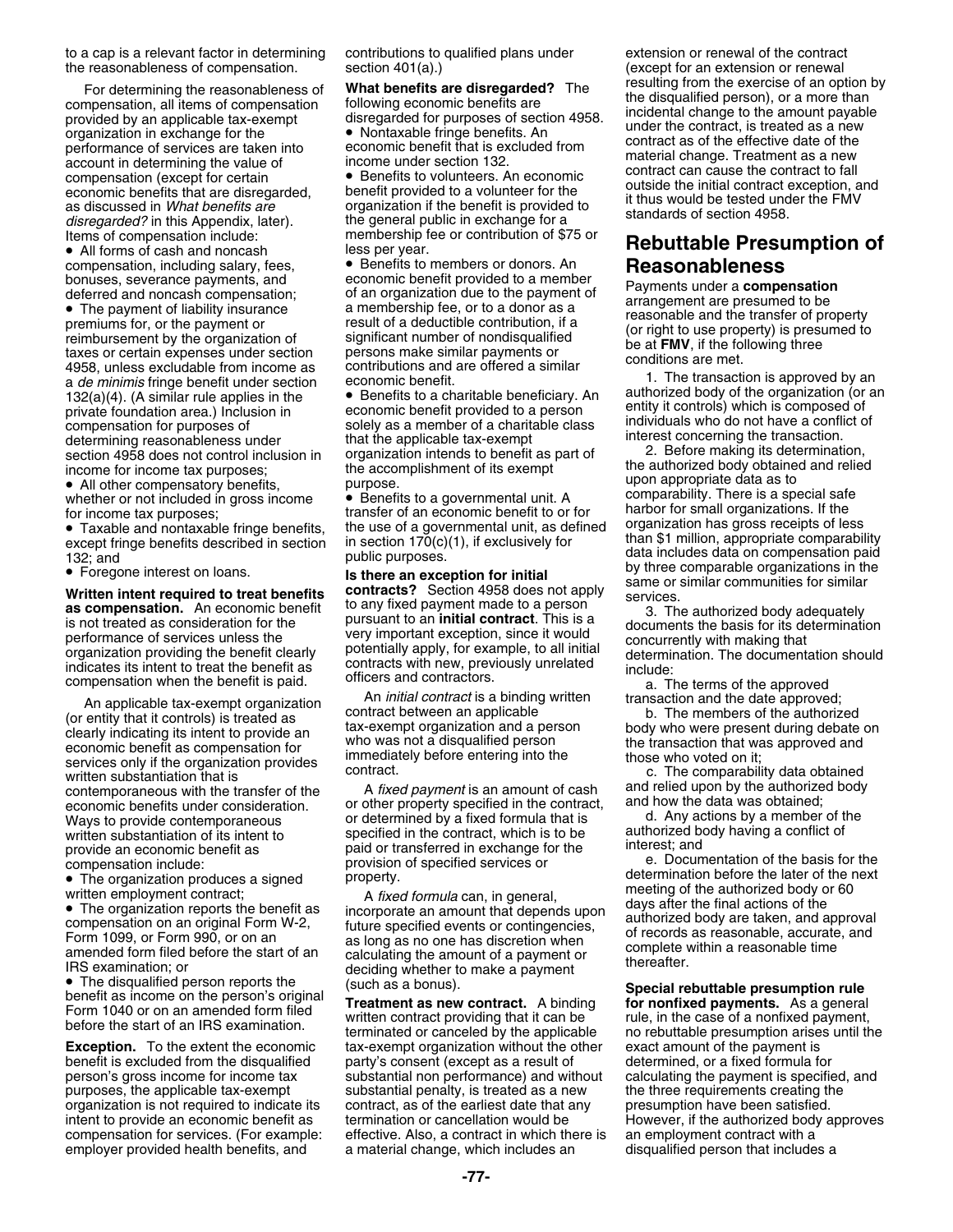nonfixed payment (for example, ends on the earlier of the date the financial position not worse than that in discretionary bonus) with a specified cap statutory notice of deficiency is issued or which it would be if the disqualified on the amount, the authorized body can the section 4958 taxes are assessed. person were dealing under the highest establish a rebuttable presumption as to This 200% tax can be abated if the fiduciary standards. The organization is<br>the nonfixed payment when the excess benefit transaction subsequently not required to rescind the underly employment contract is entered into by, in effect, assuming that the maximum period. need to modify an ongoing contract for amount payable under the contract will be **Tax on organization managers.** An future payments.<br>
paid, and satisfying the requirements excise tax equal to 10% of the excess and satisfying the reputtable presumption benefit c

**of reasonableness.** The IRS can refute an applicable tax-exempt organization the presumption of reasonableness only if and a disqualified person. This tax, which amount equals the excess benefit plus<br>it develops sufficient contrary evidence to cannot exceed \$20,000 for any single the interest on th it develops sufficient contrary evidence to rebut the probative value of the transaction, is only imposed if the 25% interest rate can be no lower than the<br>comparability data relied upon by the tax is imposed on the disqualified person, applicable Federal rate. Ther authorized body. This provision gives the organization manager knowingly anti-abuse rule to prevent the disqualified taxpayers added protection if they participated in the transaction, and the person from effectively trans faithfully find and use contemporaneous persuasive comparability data when they not due to reasonable cause. There is equivalents.<br>provide the benefits. [15] also joint and several liability for this tax. [15] Exception.

**Organizations that do not establish a** An organization manager can be liable to **presumption of reasonableness.** An both the tax on disqualified persons and organization can still comply with section on organization managers in appropriate no amount repaid in a manner prescribed<br>4958 even if it did not establish a circumstances. but he Secretary can be held in a donor presumption of reasonableness. In some An *organization manager* is any advised fund. cases, an organization may find it officer, director, or trustee of an **Property**. With the agreement of the applicable to fully applicable tax-exempt organization, or implement each step of the rebuttable any individual h manager is not considered to have the property is considered a payment of cash<br>reasonableness of benefits as timely and<br>as well as possible. If an organization transaction where the manager has<br>does not satisfy the require

**Tax on disqualified persons.** An excise transaction. Knowing does not mean resulting from the return of the property<br>tax equal to 25% of the excess benefit is having reason to know. The organization exceeds the correction tax equal to 25% of the excess benefit is a having reason to know. The organization exceeds the correction amount described<br>imposed on each excess benefit is manager ordinarily will not be considered above the organization imposed on each excess benefit manager ordinarily will not be considered above, the organization can make a cash<br>transaction between an **applicable** have a knowing if, after full disclosure of the same and the disqualified transaction between an **applicable** knowing if, after full disclosure of the payment to the disqualified person equal<br> **tax-exempt organization** and a factual situation to an appropriate to that difference. **disqualified person**. The disqualified professional, the organization manager . The disqualified professional's reasoned transaction is liable for the tax. If the 25% tax is imposed and the excess benefit<br>transaction is not corrected within the the manager and the excess benefit<br>transaction is not corrected within the select on the fact that the requirements for The reg taxable period, an additional excise tax the rebuttable presumption of will apply the procedures of section 7611<br>equal to 200% of the excess benefit is ereasonableness have been satisfied. The when initiating and conductin

person received an excess benefit from the business stars and proceived in the proposed intermediate sanction<br>an excess benefit transaction, all the **Correcting an Excess** regulations were issued in 1998. The<br>severally lia

tax, a disqualified person must correct the **excess benefit transaction** by undoing benefit provided to or for the use of a<br>excess benefit transaction during the the excess benefit to the extent possible, **disqualified per** excess benefit transaction during the the excess benefit to the extent possible, taxable period. The taxable period begins and by taking any additional measures whole or in part by the revenues of one or<br>on the date the transaction occurs and recessary to place the organization in a more activities of

excess benefit transaction subsequently and required to rescind the underlying<br>is corrected during a 90-day correction agreement; however, the parties may

**An IRS challenge to the presumption** in an excess benefit transaction between correction amount to the applicable tax is imposed on the disqualified person, participated in the transaction, and the earth person from effectively transferring<br>manager's participation was willful and earth property other than cash or cash also joint and several liability for this tax. **Exception.** For a correction of an<br>An organization manager can be liable for excess benefit transaction described in both the tax on disqualified persons and *Donor advised funds* (discussed earlier),<br>on organization managers in appropriate *no amount repaid in a manner prescribe* 

**Section 4958 Taxes**<br>**Section 4958 Taxes** transaction would be an excess benefit **Excess payment.** If the payment<br>**Tax on disqualified persons.** An excise transaction. Knowing does not mean resulting from the return of the factual situation to an appropriate<br>professional, the organization manager person who benefited from the relied on the professional's reasoned **Churches and Section** relied on the fact that the requirements for The regulations make it clear that the IRS<br>the rebuttable presumption of will apply the procedures of section 7611 imposed.<br>Imposed. Participation by an organization manager or examination into whether an excess<br>If a diagualitied parson malics a society is willful if it is voluntary, conscious, and benefit transaction has occurred betw If a disqualified person makes a<br>payment of less than the full correction<br>amount, the 200% tax is imposed only on<br>the manager has exercised responsibility<br>the unpaid portion of the correction<br>amount. If more than one disqu

To avoid the imposition of the 200% A **disqualified person** corrects an which the amount of any economic necessary to place the organization in a

by the Secretary can be held in a donor

using established rules for determining votes against giving an excess benefit **Insufficient payment**. If the payment<br>
reasonableness of compensation and would ordinarily not be subject to this tax.<br>
the established proced

when initiating and conducting any inquiry<br>or examination into whether an excess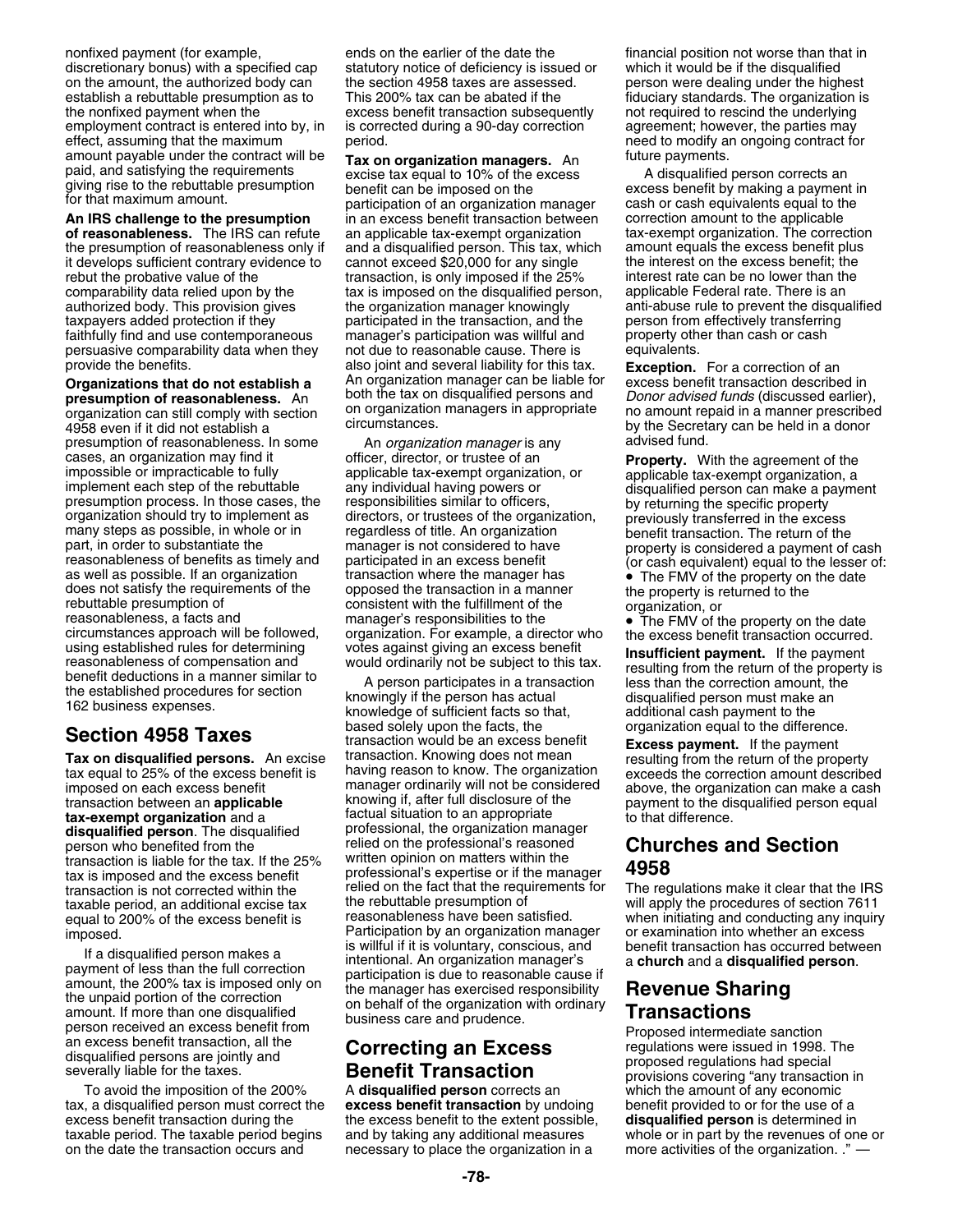Rather than setting forth additional rules keyword.<br>The vertility on the manufactional statements on the statements. Code. on revenue-sharing transactions, the final • Use the online Internal Revenue Code, **Schedule E (Form 990 or 990-EZ).**<br>
regulations reserve this section. Regulations, or other official guidance. Schools.<br>
Consequently, unti Consequently, until the IRS issues new • View Internal Revenue Bulletins (IRBs) **Schedule F (Form 990).** Statement of regulations for this reserved section on published in the last few years. <br>
revenue-sharing transactions transactions will be evaluated under the tax news by email. Scried vertex supplemental Information Regarding<br>general rules (for example, the fair-market Supplemental Information Regarding<br>value standards) that apply to all value standards) that apply to all **Phone.** Many services contractual arrangements between contractual arrangements between **Tallable by phone.** Schedule H (Form 990). Hospitals. **applicable tax-exempt organizations**<br>and their disqualified persons. **Schedule I (Form 990).** Grants and their disqualified persons.

under section 501(c)(3) or section<br>501(c)(4), including the requirements that<br>the organization be organized and<br>operated exclusively for exempt<br>order forms and publications.<br>order forms and publications.<br>Scheedule M (Form operated exclusively for exempt<br>purposes, and that no part of its net<br>earnings inure to the benefit of any<br>private shareholder or individual. The<br>legislative history indicates that in most<br>instances, the imposition of this intermediate sanction will be in lieu of days after your request is received. **Schedule O (Form 990 or 990-EZ).**<br>The IRS has indicated that the state of the Supplemental Information to Form 990 or following factors will be considered and revenue Service between will be considered by the Internal Revenue Service (among other facts and circumstances) in 1201 N. Mitsubishi Motorway **Schedule R (Form 990).** Related determining whether to revoke an Bloomington, IL 61705-6613 determining whether to revoke an Bloomington, IL 61705-6613 Organizations and Unrelated<br>applicable tax-exempt organization's<br>exemption status where an **excess DVD for tax products.** You can<br>**benefit transaction** has occu

The size and scope of the **Form Tax Statements** organization's regular and ongoing **Form W-9. Request for Taxpayer and Statements.**<br>
organization's regular and ongoing **Form W-9. Request for Taxpayer activities that furthe** Current-year forms, instructions, and Interest and after the excess benefit publications.<br>
Interest and after the excess benefit publications. Transaction or transactions occurred; **Form 720.** Quarterly Federal Excise Tax

 $\begin{array}{r} \text{parallel} \\ \text{parallel} \\ \text{real} \end{array}$  benefit transaction or transactions.<br>  $\begin{array}{r} \bullet \\ \bullet \text{ max} \\ \bullet \text{ max} \end{array}$  and finding aid Tax Iaw frequently asked questions.<br>
Tax Map: Transferor to the size and scope of the **Form 946.** Transferor organization's regular and ongoing **Form the IBS telephone Form 940.** Employer's Annual Federal organization's

• Whether the organization has been Internal Revenue Code—Title 26 of the Federal Tax Return. Used to report social transactions with one or more persons;<br>Internal revenue Code. Security, Medicare, and income taxes transactions with one or more persons; very Whether the organization has tax forms. security and Medicare taxes paid by an implemented safeguards that are •reasonably calculated to prevent excess • Toll-free and email technical support.<br>benefit transactions: and • Two releases during the vector

• Whether the excess benefit transaction  $-$  The first release will ship the has been corrected, or the organization<br>has made good faith efforts to seek beginning of January 2012.<br>Correction from the disqualified person(s) beginning of January 2012.<br>Correction from the disqualified person(s) beginn

Internet. You can access the IRS<br>website at IRS.gov 24 hours a<br>day, 7 days a week to: Public Charity Status and Public Support. Form 1023. Application for Recognition<br>day, 7 days a week to: Public Charity Status and Public

• Download forms, including talking tax

- Order IRS products online.
- 



• Ordering forms, instructions, and **Procation of Exemption** *Collections, Maturities, and* Covernments, and **Section 4958** (1-800-829-3676) to order current-year **Schedule 16 and Section 4958** (1-800-829-3676) to order current-year<br>Section 4958 does not affect the forms, instructions, and publications, and Information.<br>Section 4958 does not affect the prior-year forms and instructions. You<br>sh



- 
- Prior-year forms, instructions, and publications.
- 
- 
- 
- 
- Fill-in, print, and save features for most with held by an employer and social vertillies with the organization has tax forms.
	-
	-
	-

# **Publications Other Forms That May Be Form 990-W.** Estimated Tax on

**Schedule B (Form 990, 990-EZ, or the Internal Revenue Code.** 

Schedule C (Form 990 or 990-EZ).  $\bullet$  Research your tax questions online.  $\qquad$  Activities.  $\qquad \qquad$  Return.

so-called revenue-sharing transactions. • Search publications online by topic or **Schedule D (Form 990).** Supplemental Rather than setting forth additional rules keyword. Financial Statements.

Other Assistance to Organizations,<br>Governments, and Individuals in the

Tax law frequently asked questions. **Form 940.** Employer's Annual Federal organizations **Form 940.** Employer's Annual Federal organization.

The Tax Topics from the ITO deephone Unemployment (FUTA) Tax Return.<br>• Whether the organization has been esponse system.<br>involved in multiple excess bonefit • Internal Revenue Code—Title 26 of the Federal Tax Return. Used

• Toll-free and email technical support. **Form 943.** Employer's Annual Federal • Two releases during the year.<br>• The first release will shin the **Form 943.** Tax Return for Agricultural Employees.

Example the disqualitied person(s)<br>
who benefited from the excess benefit<br>
transaction.<br> **Appendix H. Forms and**<br> **Publications To File or Use**<br>
How To Get Forms and<br>
the Same of \$1,000 or more from business<br>
transaction.<br>

Unrelated Business Taxable Income for<br>Tax-Exempt Organizations.

Download forms, including talking tax **990-PF).** Schedule of Contributors. **Form 1024.** Application for Recognition

Political Campaign and Lobbying **Form 1040.** U.S. Individual Income Tax<br>Activities. **Activities**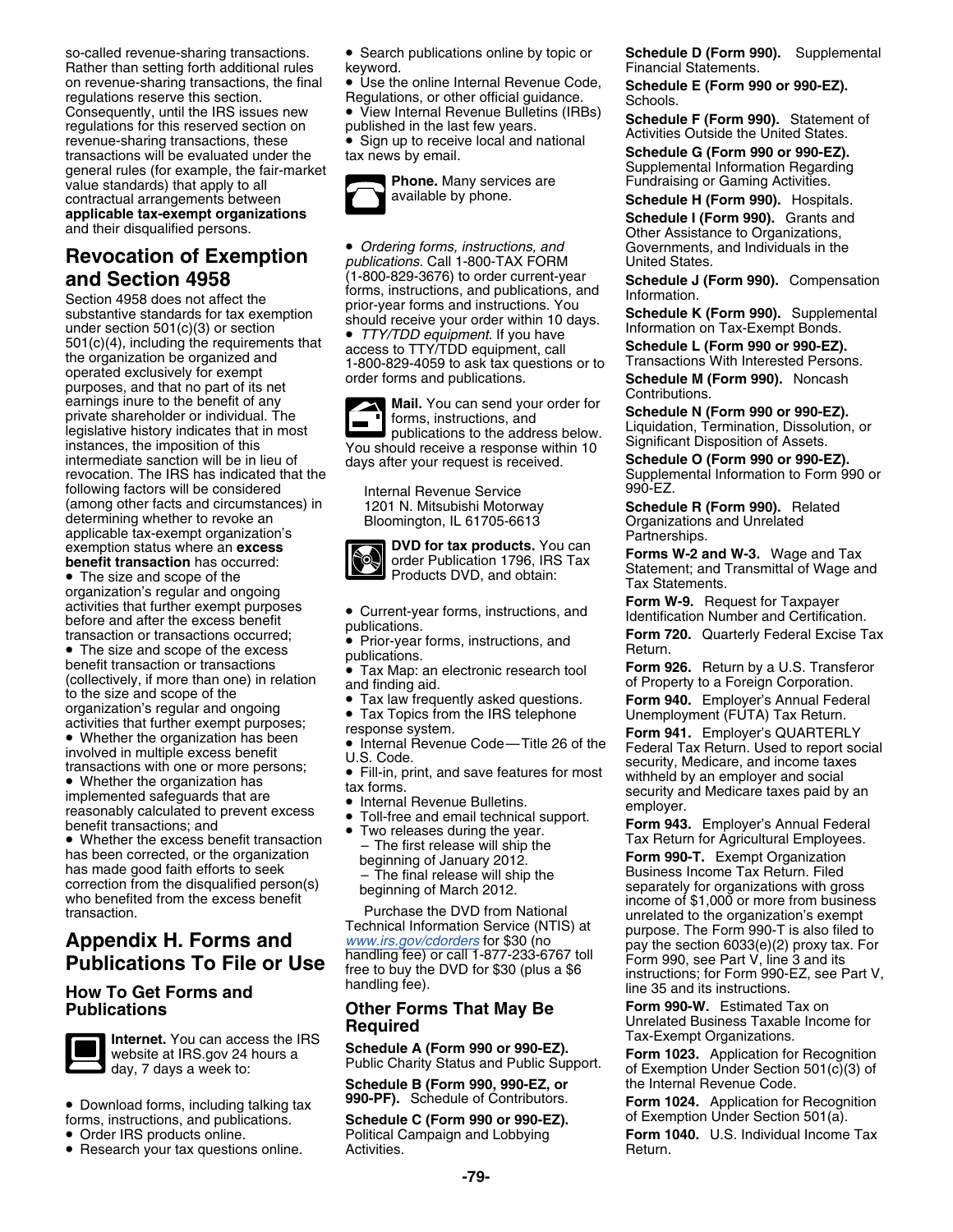**Form 1041.** U.S. Income Tax Return for **Form 5578.** Annual Certification of **Form 8872.** Political Organization Form 8872. Political Organization **Form 8872.** Political Organization 4947(a)(1) nonexempt charitable trusts School Exempt From Federal Income **Form 8886.** Reportable Transaction<br>that also file Form 990 or 990-EZ. Tax. Disclosure Statement.<br>However, if the trust does not have any **Form 5768** However, if the trust does not have any<br>
taxable income under Subtitle A of the<br>
Code, it can file Form 990 or 990-EZ, and<br>
does not have to file Form 1041 to meet<br>
the Code of Make Expenditures To<br>
Influence Legislation.<br>

care and accelerated death benefits,<br>miscellaneous income payments,<br>distributions from an HSA, Archer MSA or<br>Maxie been the original donee or another<br>Mediever Adventage MSA, activity and Medicare taxes that<br>distributions f Medicare Advantage MSA, original issue successor donee.<br> **Form 8283.** Noncash Charitable *not paid to the IRS, the trust fund* discount, distributions from pensions, **Form 8283.** Noncash Charitable *recovery penalty can ap* annuities, retirement or profit-sharing Contributions.<br>
plans, IRAs, insurance contracts, etc., **Form 8300.** Report of Cash Payments persons (including volunteers) who the plans, IRAs, insurance contracts, etc.,<br>and proceeds from real estate over \$10,000 Received in a Trade or and proceeds from real estate or transactions.<br>The determines were responsible for<br>Business. Used to report cash amo transactions. Also, use certain of these Business. Used to report cash amounts in *collecting, accounting for, and paying*<br>The pay of the port amounts that were excess of \$10,000 that were received in a over these taxes, a returns to report amounts that were excess of \$10,000 that were received in a *over these taxe*<br>Freceived as a nominee on behalf of single transaction (or in two or more *in not doing so.* received as a nominee on behalf of single transaction (or in two or more another person.<br>*in nother person. in the course of a* 

Inspection or Copy of Exempt or Political **Form 8821.** Tax Information *persons.*<br>Organization IRS Form. Authorization. Authorization. **Pub. 15-A.** Employer's Supplemental **Form 4562.** Depreciation and **Form 8822.** Change

Amortization.<br> **Form 4720.** Return of Certain Excise address that occurs after the return is **Pub. 463.** Travel, Entertainment, Gift,<br>
Taxes Under Chapters 41 and 42 of the filed.<br>
Internal Revenue Code. **Form 8868.** Appli

Persons for Certain Foreign Corporations. Heturn.<br>**Form 5500** Annual Beturn/Benort of **Form 8870.** Information Return for

Employee Benefit Plan. Employers who Transfers Associated With Certain<br>maintain pension, profit-sharing, or other Personal Benefit Contracts. Used to Employee Beriell Plan. Employees who content to the second benefit Contracts. Used to<br>
maintain pension, profit-sharing, or other<br>
funded deferred compensation plans are identify those personal benefit contracts<br>
generally the plan is qualified under the Internal as the transferors for Revenue Code and whether or not a state of these contracts.

condition is met, complete Form 990 or<br>
Schied in Equited Intellectual Property. Used to<br>
900-EZ, and do not file Form 1090 or Extension of Time To File Certain<br>
Form 1096. Annual Summary and<br>
Transmittal of U.S. Informati

distributions, certain government and is also required of any successor donee<br>state qualified tuition program payments, who disposes of the charitable deduction<br>taxable distributions from cooperatives, property within 3 ye

**Form 1128.** Application To Adopt, **However, if the organization receives a** *organization, if these members are sole*<br>Change, or Retain a Tax Year. **health and a charitable cash contribution** in excess of *serving in an h* charitable cash contribution in excess of *serving in an honorary capacity, do not*<br>\$10,000, it is not subject to the reporting *participate in the day-to-day or financial* Form 2848. Power of Attorney and \$10,000, it is not subject to the reporting participate in the day-to-day or financial<br>Declaration of Representative. equirement since the funds were not activities of the organization, and

**Form 4562.** Depreciation and **Form 8822.** Change of Address. Used to Tax Guide Change in mailing (Fringe Benefits).

Internal Revenue Code. **Form 8868.** Application for Extension of Income.<br>**Form 5471.** Information Return of U.S. Time To File an Exempt Organization **Pub. 526.** Charitable Contributions.

**Pub. 538.** Accounting Periods and **Form 5500. Annual Return for Form 8870.** Information Return for **Pub. 538.** Accounting Periods and **Form 5500.** Annual Return/Report of **Form 8870.** Information Return for Methods. **Me** 

deduction is claimed for the current tax **Form 8871.** Political Organization Notice **Pub. 892.** Exempt Organization Appeal year. **only a support of Section 527 Status.** Procedures for Unagreed Issues.

Report of Contributions and Expenditures.

**CAUTION** *Certain excise, income, social*<br> *Security, and Medicare taxes that* discount, distributions from pensions, **Form 8283.** Noncash Charitable *recovery penalty can apply. The trust fund*

anomer person.<br>
Form 1120-POL. U.S. Income Tax trade or business (as defined in section volunteer unpaid members of any board<br>
Return for Certain Political Organizations. 162).<br>
Form 1128. Application To Adopt. However if Form 3115. Application for Change in<br>
Accounting Method.<br>
Accounting Method.<br>
Form 3520. Annual Return To Report<br>
Form 3520. Annual Return To Report<br>
Form 3628. Carryforward Election of<br>
Transactions With Foreign Trusts an

Income of Exempt Organizations.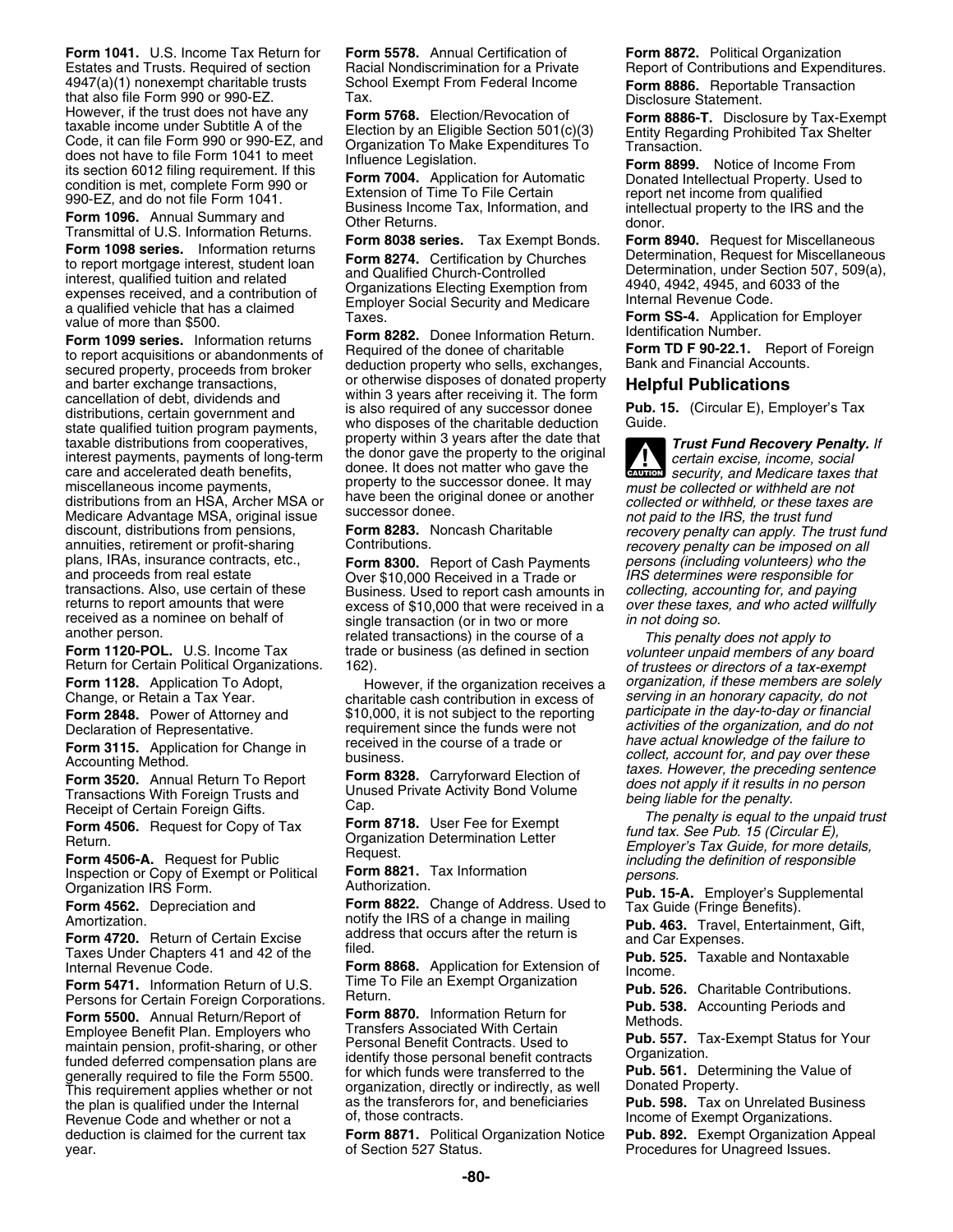**Pub. 946.** How To Depreciate Property. 990 or 990-EZ when filed with the IRS<br>Rub. 1771 Charitable May not apply when using Form 990 or

990-EZ in place of all or part of their own accepted by the IRS as complete, a cop<br>financial report forms. The substitution of the same return filed with a state will state charitable solicitation acts, note the the applicable Form 990 or 990-EZ following discussions.

determine their specific filing **Use of audit guides may be required.** not see a code for the activity you are

• Soliciting contributions or grants by

• Conducting programs;

- Having employees within that
- Maintaining a checking account; or
- Owning or renting property there.

**Pub. 910.** IRS Guide to Free Tax **Monetary tests can differ.** Some or all National Assembly of Voluntary Health Services.<br> **Pub. 946.** How To Depreciate Property. 990 or 990-EZ when filed with the IRS the United Way of America (1998). **Pub. 1771.** Charitable may not apply when using Form 990 or **Donated services and facilities.** Even Contributions—Substantiation and 990-EZ in place of state or local report though donated services and facilities of thoug

Organizations.<br>**Pub. 4220.** Applying for 501(c)(3) **consumed to attach to Form 990 or 990-EZ** one or **Amended** 

Donations.<br>
Donations.<br> **Pub. 4202** A Donations of the Granization to file an **Pub. 4202** A Donation schedules;<br> **Pub. 4202** A Donation to file an

**Appendix I. Use of Form** additional material to be presented on **Method of accounting.** Most states **Appendix I. Use of Form** forms they provide. The additional method of accounting. Most states **forms the additional region of the additional require that and the accrual forms of the accrual method of**<br> **State Benorting Constitution** the Form 990 or 990-EZ filed with the accounting. See also *General Instruction* **State Reporting** accounting **State Reporting** IRS, unless included in Schedule O (Form *D.* 

financial report forms. The substitution of the same return filed with a state will **Public inspection.** The Form 990 or<br>applies primarily to section 501(c)(3) on the fully satisfy that state's filing on F7 information mad applies primarily to section 501(c)(3) and fully satisfy that state's filing and the gap-EZ information made available for equinement if (1) required information is a public inspection by the IRS can differ organizations, but some other types of requirement if (1) required information is public inspection by the IRS can differ<br>section 501(c) organizations are also not provided, including any of the from that made available by 990 or 990-EZ to satisfy state or local Appendix, or (2) the state determines that **Appendix J. Business** filing requirements, such as those under the form was not completed by following **Activity Codes** that the state cha instructions or supplemental state<br>instructions. In that case, the state may algorion from the North American

following: states require that contributions, gifts, *www.census.gov/eos/www/naics*<br>• Soliciting **contributions** or grants by grants, similar amounts, and functional *reference files\_tools/2007/naics* AICPA Audit and Accounting Guide, organizations; Not-for-Profit Entities (2010), producing the income being reported. Having **employees** within that Standards of Accounting and Financial one type of activity. Avoid using codes Welfare Organizations issued jointly by the income-producing activity. the National Health Council, Inc., the

Disclosure Requirements. Forms Examples of the IRS dollar<br>
Disclosure Requirements.<br>
The Disclosure Requirements are the normally \$50,000<br>
Religious Organizations.<br>
The Saming Publication for<br>
Tax-Exempt Organizations.<br>
Ta **Pub. 3833.** Disaster Relief, Providing **Additional information may be** discussed in the instructions for Part III for Assistance Through Charitable **required.** State or local filing discussed in the instructions for Part

**Pub. 4220.** Applying for 501(c)(3) to attach to Form 990 or 990-EZ one or **Amended returns.** If the organization<br>Tax-Exempt Status. more of the following: submits supplemental information or files<br>**Pub. 4221-PC.** Complian **P** Additional financial statements, such as an amended Form 990 or 990-EZ with the a complete analysis of functional such as an amended Form 990 or 990-EZ with the 501(c)(3) Public Charities. a complete analysis of functional IRS, it must also send a copy of the<br> **Pub. 4221-PF.** Compliance Guide for expenses or a statement of changes in information or amended return to any<br>
501(c)(3) Notes to financial statements; beta assets; and to the time to the to financial statements; beta to provide that • Notes to financial statements; example 2 originally to meet that • Notes to financial statements; example **Pub. 4303.** A Donor's Guide to Vehicle an independent accountant; and amended Form 990 or 990-EZ to correct and publishing amended Form 990 or 990-EZ to correct amended Form 990 or 990-EZ to correct experience and publish **Pub. 4630.** Exempt Organizations other information.<br>
Products and Services Navigator.<br> **Annondix Luce of Eorm** additional material to be presented on **Method of accounting.** Most states

**Requirements** 990 or 990-EZ).<br>Some states and local governmental Even if the Form 990 or 990-EZ that for filing Form 990 or 990-EZ with the IRS Some states and local **governmental** Even if the Form 990 or 990-EZ that for filing Form 990 or 990-EZ with the IRS **units** will accept a copy of Form 990 or the organization files with the IRS is differs from the time for filing reports with in 990-EZ in place of all or part of their own accepted by the IRS as complete, a copy some sta

**Determine state filing requirement.** instructions. In that case, the state may selection from the North American<br>
The organization can consult the mask the organization to provide the appropriate officials of all states a requirements. Doing business in a To ensure that all organizations report trying to categorize, select the appropriate intersions uniformly, many code from the NAICS website at *http://* code from the NAICS website at *[http://](http://www.census.gov/eos/www/naics/reference_files_tools/2007/naics07_6.txt)*  Soliciting **contributions** or grants by grants, similar amounts, and functional *[reference\\_files\\_tools/2007/naics07\\_6.txt.](http://www.census.gov/eos/www/naics/reference_files_tools/2007/naics07_6.txt)* mail or otherwise from individuals, expenses be reported according to the *[html](http://www.census.gov/eos/www/naics/reference_files_tools/2007/naics07_6.txt)*. Select the most specific 6-digit code businesses, or other charitable **html** businesses, or other charitable **html** and Accounting Guide, an supplemented, as applicable, by the Note that most codes describe more than that describe the organization rather than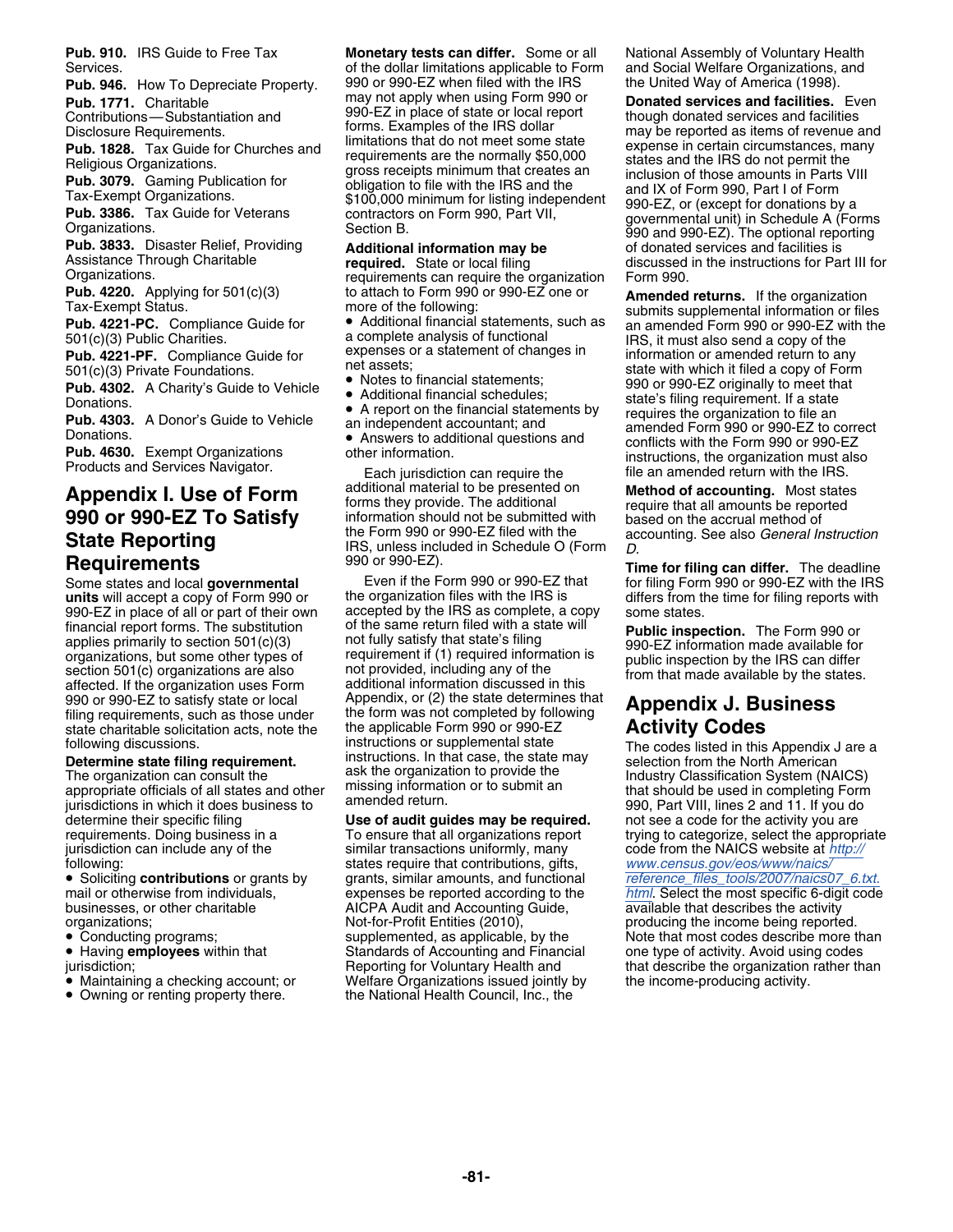## **Business Activity Codes FINANCE AND INSURANCE**

## **AGRICULTURE, FORESTRY, HUNTING, AND FISHING**

## **Code**

110000 Agriculture, forestry, hunting, and fishing 111000 Crop production

## **MINING**

211110 Oil and gas extraction 212000 Mining (except oil and gas) **Code**

## **UTILITIES**

221000 Utilities **Code**

## **CONSTRUCTION**

230000 Construction 236000 Construction of buildings **Code**

## **MANUFACTURING**

**Code**

310000 Manufacturing 323100 Printing and related support activities 339110 Medical equipment and supplies manufacturing

## **WHOLESALE TRADE**

## **Code**

**Code**

|  | 423000 Merchant wholesalers, durable goods    |
|--|-----------------------------------------------|
|  | 424000 Merchant wholesalers, nondurable goods |

## **RETAIL TRADE**

442000 Furniture and home furnishings stores 444100 Building materials and supplies dealers 445100 Grocery stores 446110 Pharmacies and drug stores 448000 Clothing and clothing accessories stores 451110 Sporting goods stores 451211 Book stores 452000 General merchandise stores 453220 Gift, novelty, and souvenir stores 453310 Used merchandise stores 441100 Automobile dealers 445200 Specialty food stores 443120 Computer and software stores 453000 Miscellaneous store retailers 446199 All other health and personal care stores

## **TRANSPORTATION AND WAREHOUSING** 454110 Electronic shopping and mail-order houses

**Code**

- 480000 Transportation
- 485000 Transit and ground passenger transportation
- 493000 Warehousing and storage

## **INFORMATION**

- **Code**
- 511110 Newspaper publishers (except Internet)
- 511120 Periodical publishers (except Internet)
- 511130 Book publishers (except Internet)
- 511140 Directory and mailing list publishers (except Internet)
- 511190 Other publishers (except Internet)
- 512000 Motion picture and sound recording industries
- 515100 Radio and television broadcasting (except Internet)
- 517000 Telecommunications (including paging, cellular, satellite, cable, other telecommunications, and internet service providers)
- 519130 Internet Publishing and Broadcasting

## **DATA PROCESSING SERVICES**

## **Code**

- 518210 Data Processing, Hosting, and Related Services
- 519100 Other information services (including news syndicates and libraries, Internet publishing and broadcasting)
- **Code REAL ESTATE AND RENTAL AND LEASING** 522100 Depository credit intermediation (including<br>commercial banking, savings institutions, and credit unions) 524113 Direct life insurance carriers 524126 Direct property and casualty insurance carriers 524292 Third-party administration of insurance and pension funds 524298 All other insurance-related activities 525100 Insurance and employee benefit funds 525920 Trusts, estates, and agency accounts 523000 Securities, commodity contracts, and other financial investments and related activities 525990 Other financial vehicles (including mortgage REITs) 531110 Lessors of residential buildings and dwellings (including equity REITs) 531120 Lessors of nonresidential buildings (except miniwarehouses) (including equity REITs) 524114 Direct health and medical insurance carriers 522200 Nondepository credit intermediation (including credit card issuing and sales financing) **Code** 522210 Credit card issuing 522291 Consumer lending 522220 Sales financing 522292 Real estate credit 522299 Other nondepository credit intermediation 523930 Investment advice 523920 Portfolio management
- 531190 Lessors of other real estate property (including equity REITs)
- 531310 Real estate property managers
- 531390 Other activities related to real estate
- 532000 Rental and leasing services
- 532420 Office machinery and equipment rental and leasing
- 533110 Lessors of nonfinancial intangible assets (except copyrighted works)

## **PROFESSIONAL, SCIENTIFIC, AND TECHNICAL SERVICES**

## **Code**

- 541200 Accounting, tax preparation, bookkeeping, and<br>payroll services 541100 Legal services
- 541300 Architectural, engineering, and related services
- 541380 Testing laboratories
- 541511 Custom computer programming services
- 541519 Other computer-related services
- 541610 Management consulting services
- 541700 Scientific research and development services
- 541800 Advertising and related services
- 541860 Direct mail advertising
- 541900 Other professional, scientific, and technical services
- 541990 Consumer credit counseling services

## **MANAGEMENT OF COMPANIES AND ENTERPRISES**

## **Code**

551111 Offices of bank holding companies 551112 Offices of other holding companies

## **ADMINISTRATIVE AND SUPPORT AND WASTE MANAGEMENT AND REMEDIATION SERVICES**

## **Administrative and Support Services**

**Code**

- 561000 Administrative and support services
- 561300 Employment services
- 561439 Other business service centers (including copy shops) 561499 All other business support services
- 561500 Travel arrangement and reservation services
- 561520 Tour operators
- 561700 Services to buildings and dwellings
- **Waste Management and Remediation Services Code**
- 562000 Waste management and remediation services (sanitary services)

**-82-**

## **EDUCATIONAL SERVICES**

- **Code** 611420 Computer training
- 611430 Professional and management development training
- 611600 Other schools and instruction (other than elementary and secondary schools or colleges and universities, which should select a code to describe their activities)
- 611710 Educational support services

## **HEALTHCARE AND SOCIAL ASSISTANCE**

- **Code**
- 621110 Offices of physicians 621300 Offices of other health practitioners
- 621400 Outpatient care centers
- 621500 Medical and diagnostic laboratories
- 621610 Home health care services
- 621910 Ambulance services
- 621990 All other ambulatory health care services
- 623000 Nursing and residential care facilities
- 623990 Other residential care facilities
- 624100 Individual and family services
- 624110 Community centers (except rec. only), youth Adoption agencies
- 624200 Community food and housing, and emergency and other relief services
- 624210 Meal delivery programs Soup kitchens Food banks
- 624310 Vocational rehabilitation services 624410 Child day care services

## **ARTS, ENTERTAINMENT, AND RECREATION**

## **Code**

- 711110 Theater companies and dinner theaters 711120 Dance companies<br>711130 Musical groups and artists
- 711190 Other performing art companies
- 711210 Spectator sports (including sports clubs and racetracks)
- 711300 Promoters of performing arts, sports, and simiilar events

713940 Fitness and recreational sports centers

721110 Hotels (except casino hotels) and motels 721210 RV (recreational vehicle) parks and recreational

**ACCOMMODATION AND FOOD SERVICES**

713990 All other amusement and recreation industries (including skiing facilities, marinas, and bowling

721310 Rooming and boarding houses 722100 Full-service restaurants 722210 Limited-service eating places

811000 Repair and maintenance 812300 Drycleaning and laundry services 812900 Other personal services 812930 Parking lots and garages

(17) organizations

organizations 900004 Exploited exempt activities

900099 Other activity

722410 Drinking places (alcoholic beverages)

**OTHER SERVICES**

**OTHER** 900001 Investment activities of section 501(c)(7), (9), or

900002 Rental of personal property 900003 Passive income activities with controlled

- 713110 Amusement and theme parks 713910 Golf courses and country clubs
- 713200 Gambling industries

camps

721000 Accomodation

**Code**

**Code**

**Code**

centers)

722320 Caterers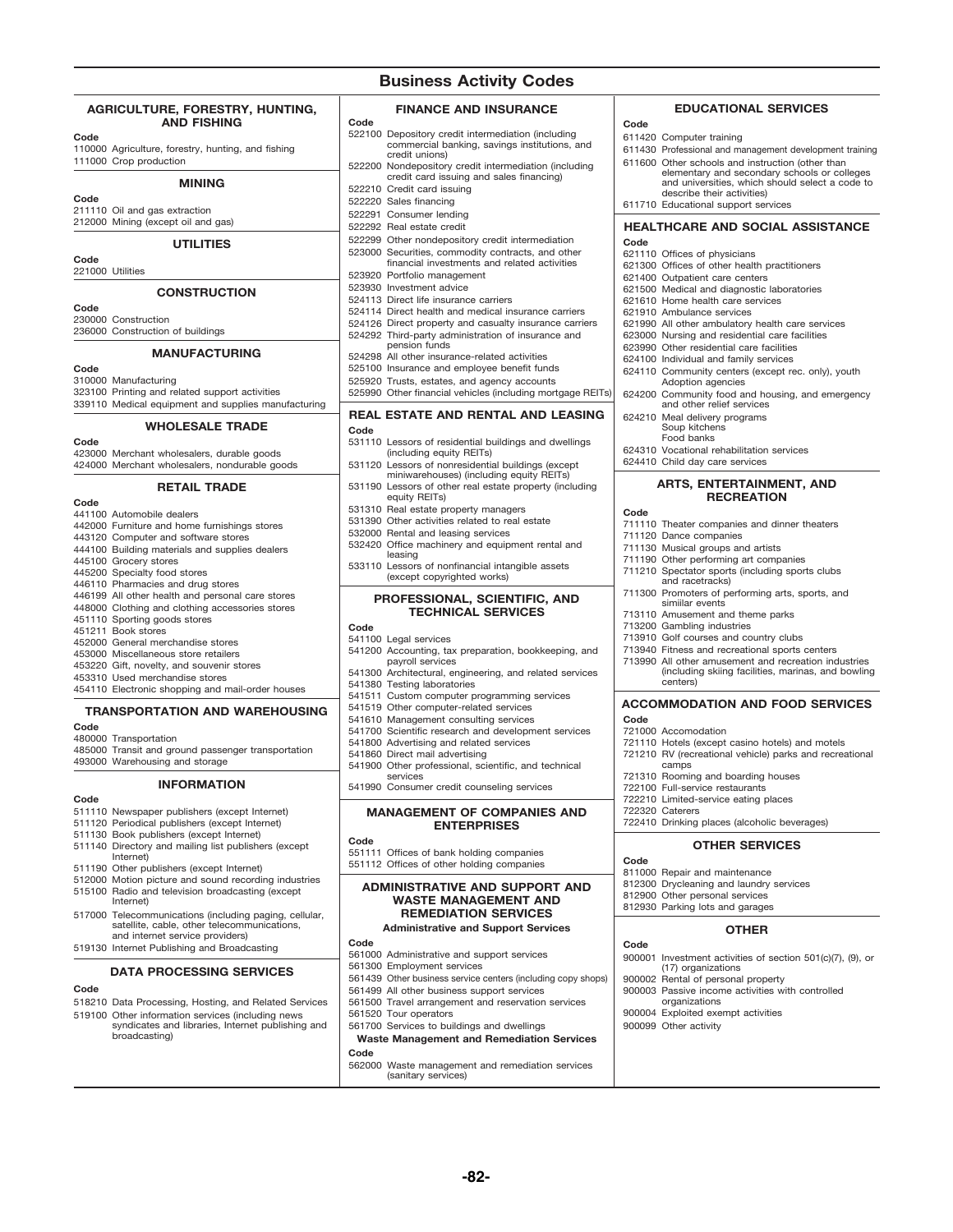- 
- 
- 
- 

| IF                                                                                               | THEN                                                                                                                                          |
|--------------------------------------------------------------------------------------------------|-----------------------------------------------------------------------------------------------------------------------------------------------|
| The<br>organization<br>advertises its<br>fundraising<br>events.                                  | It must keep samples of the<br>advertising copy.                                                                                              |
| The<br>organization<br>uses radio.<br>television, or<br>Internet to<br>solicit<br>contributions, | It must keep samples of scripts<br>transcripts, printouts of e-mails<br>and Web pages, or other<br>evidence of solicitations in the<br>media. |
| The<br>organization<br>uses outside<br>fundroicorc                                               | It must keep samples of the<br>fundraising materials used by<br>the outside fundraisers.                                                      |

For each fundraising event, the substantiation and Disclosure or (2) given to the employees of a donor<br>organization must keep records to show **Substantiation and Disclosure**<br>the portion of any payment received from **Requir** retail value of the goods or services<br>
received by the patrons. See *Disclosure other monetary charitable gifts.* To **Disclosure statement for quid pro d**<br> **produce produce** *nother monetary charitable gifts.* **To <b>** 

organization may be required to file donee's name, date, and amount of the<br>Schedule M to report certain noncash contribution. See section 170(f)(17). In The organization's disclosure<br>(property) contributions: see the set o (property) contributions; see the the the case of a lump-sum contribution instructions for Schedule M on who must (rather than a contribution by payroll and the written.<br>
file. Also, an organization that files deduction) made through the Combined 2. Estimate in good faith the value of

**Appendix K. Contributions** *Dispositions of donated property.* If written communication must include the **This Appendix discusses extern** an organization receives a charitable name of the donee organization that is

public notice of non-deductibility when<br>soliciting nondeductible contributions.<br> **Example 2** Form and Soliciting nondeductible contributions.<br> **Example 2** Form and Tay-Deductible Contributions A must file the return for an **Tax-Deductible Contributions.** A must file the return for any tax year that distribution section 501(c) organization that is eligible includes any part of the 10-year period more charities.<br>
to receive tax-deductible cont to receive tax-deductible contributions beginning on the date of contribution but<br>under section 170(c) must keep sample not for any tax years in which the legal life The organization's acknowledgment<br>copies of its fundrais external external of the contemporaneous.<br>• Dues statements, external external extends the contemporaneous.

Fundraising solicitations, and a donee organization reports all the received.<br>Tickets, and the proportion of the proportion reports all received.<br>Received. The proportion reports income the the proportion of the proportion Tickets,<br>• Receipts, or income from donated qualified intellectual intellectual exerce in the property as income other than<br>• Other evidence of nayments received contributions (for events) assumptions a. Whether the organi • Receipts, or<br>
• Other evidence of payments received<br>
in connection with fundraising activities. from a patenth. A done is not regard to the end the end on the end of example, royalty income<br>
in connection with fundraisin The It must contributions and the It must contributions. See Pub. 526, *Charitable*<br> **Examples 326,** *Charitable* b. Gave (good faith estimate of value<br>
needed).<br> **Examples** 1992

**Motor vehicles, boats, and airplanes.** Special rules apply to **Exception.** The written charitable contributions of motor vehicles, acknowledgment need not include a good Unternet to media.<br>
solicit contributions,<br>
solicit contributions,<br>
contributions,<br>
the latterness with a claimed value of faith estimate of value for goods or<br>
contributions,<br>
the latterness of the samples of the<br>
organiz

**Noncash Contributions** amount), a donor must maintain a bank<br> **Form 990 Schedules.** An the donee organization showing the organization from provide a disclosure statement to the organization may be required to file onee's deduction) made through the Combined such as a United Way Campaign, the

This Appendix discusses certain federal<br>
an contribution of property and within three<br>
the ultimate certified to characted and apply to exempt<br>
contributions. See also Pous Design series since the property, the organizati

- 
- 
- Dundraising solicitations, and a state of any cash it and a state the amount of any cash it<br>■ Tickets and Tickets and Tickets and Tickets and Tickets and Tickets and Tickets and Tickets and Tickets and T
	-

received by the patrons. See Disclosure other monetary charitable girts. 10<br>
statement for quid pro quo contributions,<br>
later.<br>
Nonce the critical contribution of cash, check, or<br>
later.<br>
Nonce than \$75 the organization m

Schedule B must report certain Federal Campaign or a similar program the organization's goods or services given<br>
information on noncash contributions. Such as a United Way Campaign, the in return for the donor's contributi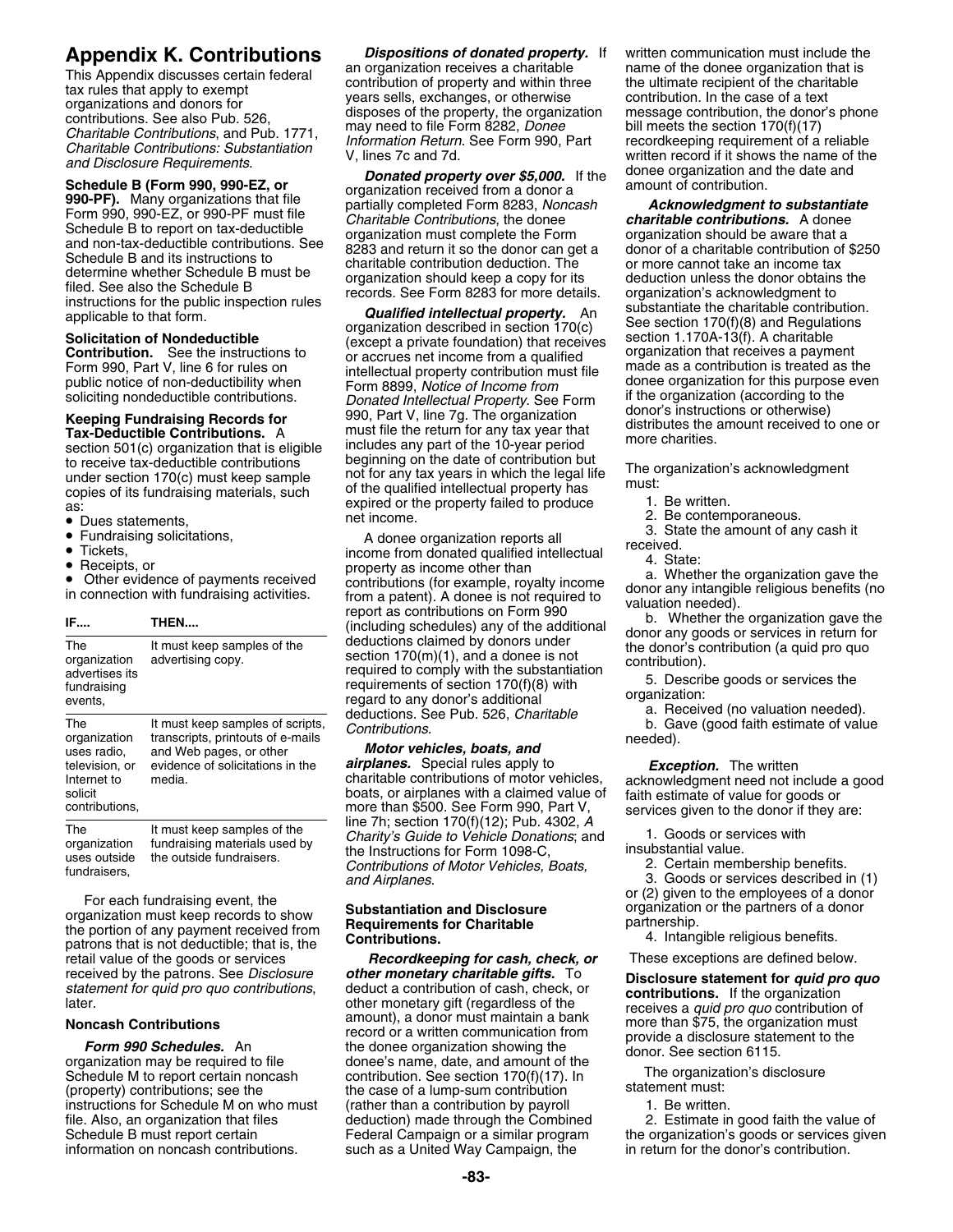**Less** b. Free or discounted parking.<br>The organization's money, goods, and 2. Admission to events that are:<br>**Cubstantia** 

Donor's deductible charitable contribution.

**Exceptions:** No disclosure statement **Example 1.** E offers a basic acknowledgment substantiating the is required if the organization gave only membership benefits package for \$75 donation. is required if the organization gave only membership benefits package for \$75.<br>The package gives members the right

purposes.<br> **EXECUTE:** Coods or services with<br>
insubstantial value. Generally, under<br>
section 170(f)(8), whether or not the sum<br>
section 170, the deductible amount of a<br>
contribution is determined by taking into<br>
account th charity, of any benefits that the donor<br>received in return. However, the cost to **Example 3.** G Theater Group<br>the charity may be used in determining performs four plays. Each play is earlier of: whether the benefits are insubstantial. performed twice. Non-members can<br>See helow purchase a ticket for \$15. For a \$60

goods or services that are disregarded for substantiation and disclosure purposes statement need not value the free charitable contribution that the taxpayer<br>are annual membership benefits offered admission benefit or the t-shirts. The must substantiate. are annual membership benefits offered

3. Describe, but need not value, to a taxpayer in exchange for a payment However, because the 25% gift shop

nor's employees or partners.<br>4. Inform the donor that a charitable the state of a same that is exercise frequently during the membership benefits package, J's 4. Inform the donor that a charitable taxpayer can exercise frequently during contribution deduction is limited as the membership period such as: contribution deduction is limited as the membership period such as: disclosure statement must describe the<br>follows: a Free or discounted admission to 25% discount, but need not estimate its

Donor's contribution **the organization's facilities or events**, value.

- 
- 

Substantiation. It is the<br>services given in return a. Open only to members, and<br>Donor's deductible charitable contribution. per person.<br>Donor's deductible charitable contribution. per person.

The package gives members the right to There is no prescribed format for the 1. Goods or services with buy tickets in advance, free parking, and organization's written acknowledgment of<br>insubstantial value, a gift shop discount of 10%. E's \$150 a donation. Letters, postcards, or<br>2. Certain membersh 2. Certain membership benefits, preferred membership benefits package computer generated forms may be<br>3. Goods or services described in (1) and preferred membership package acceptable. The acknowledgment must, also includes a \$20 poster. Both the basic<br>and preferred membership packages are or (2) given to the employees of a donor and preferred membership packages are however, provide sufficient information to organization or the partners of a donor for a 12-month period and include about for a 12-month period and include about substantiate the amount of the deductible<br>50 productions. E offers F, a patron of the contribution. The organization may either: partnership, or 50 productions. E offers F, a patron of the contribution. The organization may either:<br>4. Intangible religious benefits. arts, the preferred membership benefits in • Provide separate statements for each These exceptions are defined below. See<br>also Regulations sections 1.170A-1,<br>also Regulations sections 1.170A-1,<br>benefits package for \$300. E's written<br>substantiating contributions of \$ also Regulations sections 1.170A-1, benefits package for \$300. E's written substantiating contributions of \$250 or<br>1.170A-13, and 1.6115-1. cacknowledgment satisfies the more. **Certain goods or services disregarded** substantiation requirement if it describes for substantiation and disclosure the poster, gives a good faith estimate of **for substantial in substantial in Separate contributions of less than \$250** its FMV (\$20), and disregards the are not subject to the requirements of

the charity may be used in determining berforms four plays. Each play is earlier of:<br>whether the benefits are insubstantial. Berformed twice. Non-members can • The date the donor files the original See below. <br> **Cost basis.** If a taxpayer makes a<br>
payment of \$48.50 or more to a charity<br>
and receives only token items in return,<br>
the items have insubstantial value if they:<br>
See below.<br> **Cost basis.** If a taxpayer makes Frame in the charity's name or logo, and<br>
• Bear the charity's name or logo, and *performances*, the membership privilege *Substantiation of payroll*<br>
• Have an aggregate cost to the charity cannot be exercised frequentl • Have an aggregate cost to the charity<br>of \$9.70 or less (low-cost article amount metallic metal of the cannot be exercised frequently.<br>of section 513(h)(2)). describe the free admission benefit and by deduction from its p

Fraction and receives benefits with a FMV of not<br>and receives benefits with a FMV of not<br>more than 2% of the amount of the<br>payment, or \$97, whichever is less, the<br>in determining the taxpayer's contribution. disclosure<br>in d

donor only with goods or services having<br>includes free admission and a 10% gift<br>2010-40 (and any successor documents),<br>the contemporaneous written<br>acknowledgment may indicate that no<br>goods or services were provided in<br>exch **Certain membership benefits.** Other packages and the value of the t-shirts is for an athletic event, the right is valued at distands of the right is valued at ends or services that are disregarded for insubstantial, Museu

certain goods or services given to the of \$75 or less per year that consist of: discount to K's employees differs from the donor's employees or partners. a. Free or discounted admission to 25% discount, but need not estimate its

To obtain an organization's written

• A pay stub, Form W-2, or other Fair market value basis. If a<br> **Fair market value basis.** If a<br>
taxpayer makes a payment to a charitable<br>
organization in a fundraising campaign<br>
organization in a fundraising campaign<br>
organization in a fundraising campai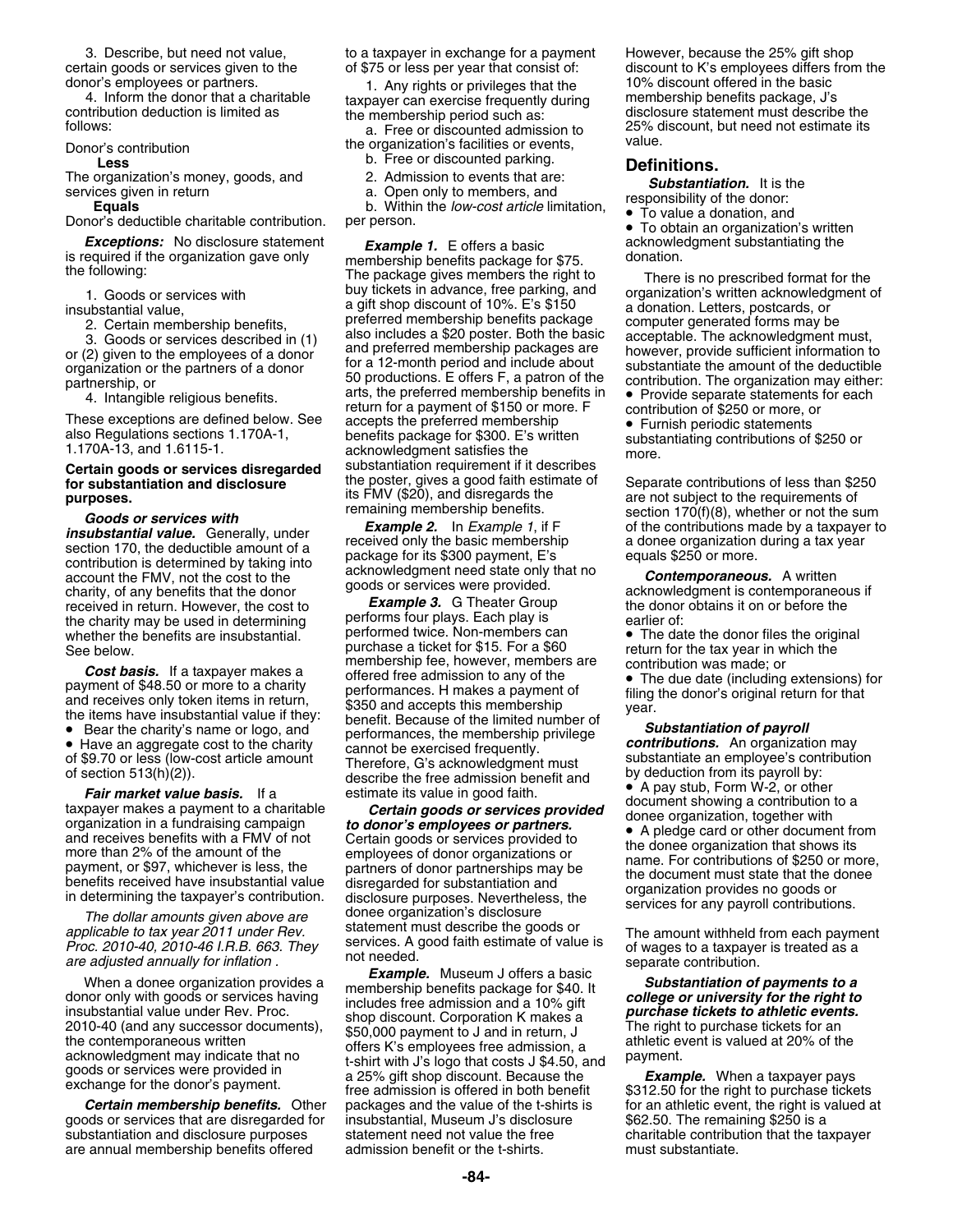**payments.** If a taxpayer's payment to a though the taxpayer's deductible amount goods or services in exchange for that donee organization is matched by another does not exceed \$75. Separate payments payment.

must be careful to satisfy the section<br>
6115 written disclosure statement<br>
requirement in a timely manner because<br>
of the penalties involved.<br>
of the penalties involved.<br>
of the penalties involved.<br>
of the penalties involv

*pro quo contribution* is a payment that is **•** payment for goods or services provided be privileges.<br>
provided incur a penalty of \$10 per contribution,<br>
by the donee organization. **In consideration for** A donee not to exceed \$5,000 per fundraising

be deductible. Because the donor's payment exceeds \$75, the organization

**Substantiation of matched** must furnish a disclosure statement even taxpayer receives, or expects to receive, **payments.** If a taxpayer's payment to a though the taxpayer's deductible amount goods or services in exchange does not exceed \$75. Separate payments

may be a strategy and the taxpayer receives goods<br>of \$75 or less made at different times of<br>payment and some or all of the matching<br>payment, those goods or services will be<br>payment, those goods or services will be<br>payment, \$75 (section 6115). This requirement is goods or services that are not generally <br>separate from the written substantiation available in a commercial transaction may • De minimis tangible benefits, such as<br>acknowledgment a sexerious determined for the determined by reference to the FMV of<br>deductibility purposes. While, in certain similar or comparable goods or services.<br>circumstances, an organization may be Goods or services may be similar o

- Cash,<br>Property,
- 
- 
- Benefits, and
- 

**Quid pro quo contribution.** A quid control Charities that fail to provide the **Charities that fail to provide the •** Property, **Charities that fail to provide the** *quid* of the *quid* contribution is a payment that is made both as a contribution and as a **process**, and **pro quo contribution of more than \$75 will** enable than \$75 will by the donee organization.<br> **Example.** A donor gives a charity organization provides goods or services<br>
\$100 in consideration for a concert ticket in consideration for a taxpayer's payment<br>
valued at \$40 (a quid pro quo if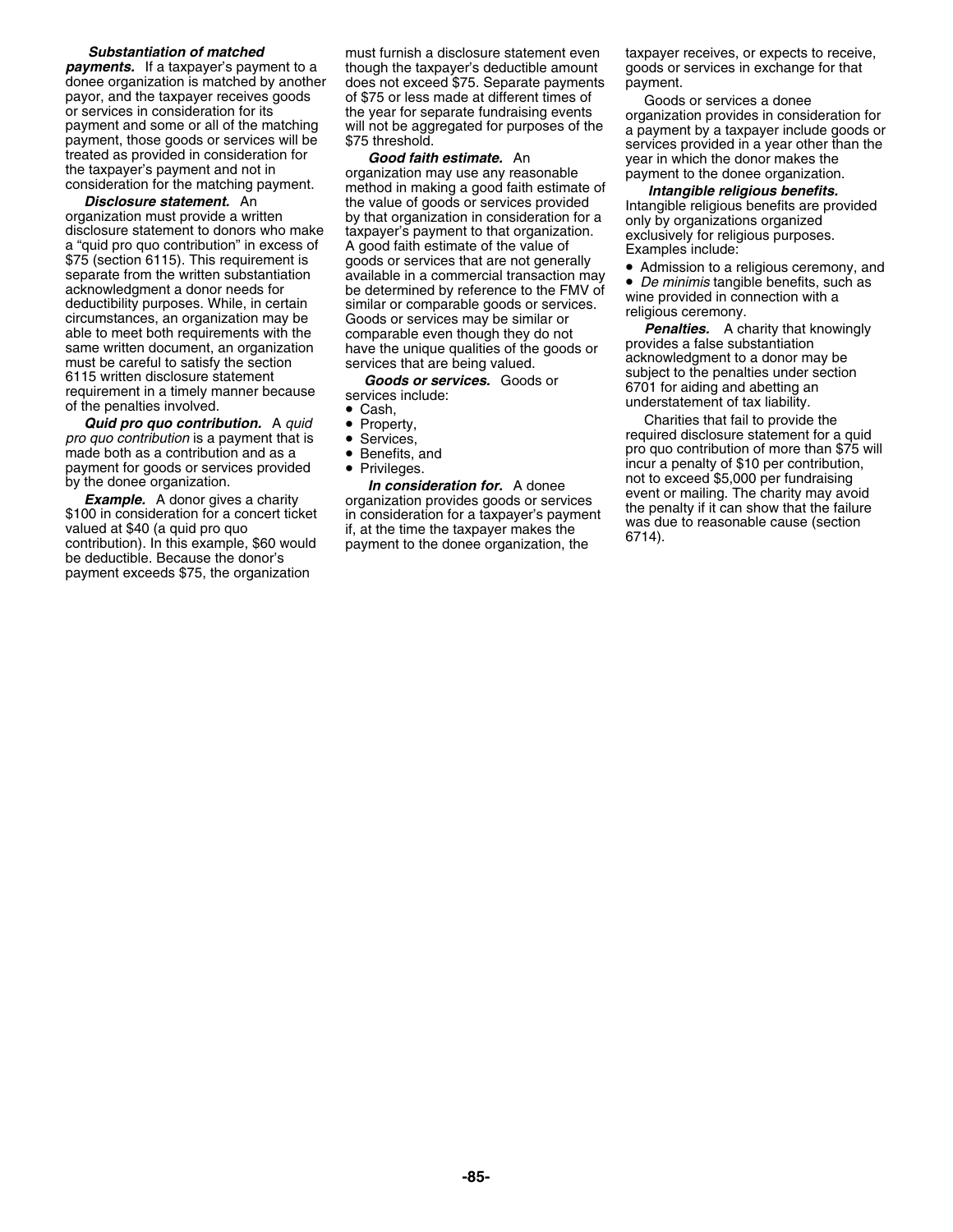## **Index**

| $$10,000$ – per-item exception  24                                                   |  |
|--------------------------------------------------------------------------------------|--|
| \$10,000-per-related organization                                                    |  |
| $exception \ldots \ldots \ldots \ldots \ldots \ldots \ldots \ldots \ldots \ldots 24$ |  |
|                                                                                      |  |
|                                                                                      |  |

| Accountable plan  17                                                                 |
|--------------------------------------------------------------------------------------|
|                                                                                      |
| Accounting:                                                                          |
|                                                                                      |
|                                                                                      |
|                                                                                      |
| Accounting period $\ldots \ldots \ldots \ldots \ldots \ldots 5, 8$                   |
|                                                                                      |
|                                                                                      |
|                                                                                      |
|                                                                                      |
| Activities outside the United States  47                                             |
| Address:                                                                             |
|                                                                                      |
| g<br>Website                                                                         |
|                                                                                      |
|                                                                                      |
| $\overline{5}$                                                                       |
|                                                                                      |
| Affiliate/affiliates 42, 74                                                          |
|                                                                                      |
|                                                                                      |
|                                                                                      |
| State or national organizations  41                                                  |
|                                                                                      |
| Allocations:                                                                         |
|                                                                                      |
|                                                                                      |
| Amended Return  8                                                                    |
|                                                                                      |
| Annual information return  69                                                        |
|                                                                                      |
| Appendix:                                                                            |
| Appendix A, Exempt Organizations                                                     |
|                                                                                      |
|                                                                                      |
| Organization's Gross Receipts Are                                                    |
| Normally \$50,000 (or \$5,000) or                                                    |
|                                                                                      |
| for Determining Exempt Status of Section                                             |
| $501(c)(7)$ and $501(c)(15)$                                                         |
| Organizations  68                                                                    |
| Appendix D, Public Inspection of                                                     |
|                                                                                      |
|                                                                                      |
| Information on Behalf of the Group  72<br>Appendix F, Disregarded Entities and Joint |
| Ventures-Inclusion of Activities and                                                 |
| 73                                                                                   |
| Appendix G, Section 4958 Excess Benefit                                              |
|                                                                                      |
| Appendix H, Forms and Publications to File                                           |
|                                                                                      |
| Appendix I. Use of Form 990 or 990-EZ To                                             |
| Satisfy State Reporting                                                              |
| Requirements  81<br>Appendix J, Business Activity Codes  81                          |
| Appendix K, Contributions  83                                                        |
| Applicable tax-exempt organization  75                                               |
| 79<br>Application for recognition of exemption                                       |
|                                                                                      |
| 8                                                                                    |
| Application pending<br>$1\overline{1}$                                               |
|                                                                                      |
|                                                                                      |

| $\sim$                        |
|-------------------------------|
|                               |
|                               |
| ssistance to individuals  39  |
|                               |
|                               |
|                               |
|                               |
|                               |
| udited financial statement 12 |
|                               |
|                               |

| Accounting method  45                                                   |                                                                                |                                                               |
|-------------------------------------------------------------------------|--------------------------------------------------------------------------------|---------------------------------------------------------------|
| Accounting period $\ldots \ldots \ldots \ldots \ldots \ldots 5, 8$      |                                                                                |                                                               |
| Accounts payable  43                                                    | Bank account                                                                   |                                                               |
| Accounts receivable  42                                                 | Bank or financial institution trustee                                          | Controlling organization:                                     |
| Accrual  5                                                              |                                                                                |                                                               |
|                                                                         | Benefits:                                                                      | Cooperative service organizations                             |
| Activities outside the United States  47                                |                                                                                |                                                               |
| Address:                                                                | Employee $\ldots \ldots \ldots \ldots \ldots \ldots \ldots \ldots \ldots$      |                                                               |
|                                                                         |                                                                                |                                                               |
|                                                                         |                                                                                |                                                               |
| Address Change  8                                                       |                                                                                |                                                               |
|                                                                         |                                                                                |                                                               |
| Advance ruling period $\ldots \ldots \ldots \ldots \ldots \overline{5}$ | Bond issue $\ldots \ldots \ldots \ldots \ldots \ldots \ldots \ldots \ldots$ 35 |                                                               |
|                                                                         | Bonds, tax-exempt  44                                                          | Debt management plan services 11                              |
| Affiliate/affiliates 42,74                                              |                                                                                | Defeasance escrow $\ldots \ldots \ldots \ldots \ldots$ 35     |
|                                                                         | Book value $\ldots \ldots \ldots \ldots \ldots \ldots \ldots \ldots$           |                                                               |
|                                                                         |                                                                                | Deferred compensation  51                                     |
|                                                                         | Books of account $\ldots, \ldots, \ldots, \ldots, \ldots, 5$                   | Deferred revenue $\ldots, \ldots, \ldots, \ldots, \ldots, 43$ |
| State or national organizations  41                                     |                                                                                |                                                               |
|                                                                         | Business code $\ldots \ldots \ldots \ldots \ldots \ldots \ldots$ 35            |                                                               |
| Allocations:                                                            |                                                                                |                                                               |
|                                                                         |                                                                                | Defined contribution plan:                                    |

|                                                                            | Capital contributions  16                       |                                                      |  |
|----------------------------------------------------------------------------|-------------------------------------------------|------------------------------------------------------|--|
| Annual information return  69                                              |                                                 |                                                      |  |
| Anti-abuse rule  69                                                        | Capital stock accounts  44                      |                                                      |  |
| Appendix:                                                                  | Capital surplus  44                             |                                                      |  |
| Appendix A, Exempt Organizations                                           |                                                 |                                                      |  |
| Reference Chart<br>67                                                      |                                                 |                                                      |  |
| Appendix B, How to Determine Whether an                                    |                                                 |                                                      |  |
| Organization's Gross Receipts Are                                          |                                                 |                                                      |  |
| Normally \$50,000 (or \$5,000) or                                          |                                                 |                                                      |  |
| Less<br>68<br>Appendix C, Special Gross Receipts Tests <sup>-</sup>        | Change of name (see "name change") $\ldots$ . 8 | Disclosure of excess business holdings  15           |  |
|                                                                            | Changes in net assets  81                       |                                                      |  |
| for Determining Exempt Status of Section<br>$501(c)(7)$ and $501(c)(15)$   |                                                 | Disregarded benefits27, 28                           |  |
|                                                                            |                                                 |                                                      |  |
| Appendix D, Public Inspection of                                           |                                                 |                                                      |  |
|                                                                            |                                                 |                                                      |  |
| Appendix E, Group Returns- Reporting                                       |                                                 |                                                      |  |
| Information on Behalf of the Group  72                                     | Church-affiliated organization  4               | Document retention and destruction                   |  |
| Appendix F, Disregarded Entities and Joint                                 |                                                 |                                                      |  |
| Ventures-Inclusion of Activities and                                       |                                                 |                                                      |  |
|                                                                            |                                                 |                                                      |  |
| Appendix G, Section 4958 Excess Benefit                                    |                                                 | Of use of materials, equipment or                    |  |
|                                                                            |                                                 |                                                      |  |
| Appendix H, Forms and Publications to File                                 |                                                 |                                                      |  |
|                                                                            | Disqualified persons 23, 40                     | Donor advised fund(s):                               |  |
| Appendix I, Use of Form 990 or 990-EZ To<br><b>Satisfy State Reporting</b> |                                                 | Disqualified person  75                              |  |
|                                                                            |                                                 |                                                      |  |
| Appendix J, Business Activity Codes  81                                    |                                                 |                                                      |  |
|                                                                            |                                                 | Excess benefit transaction $\ldots \ldots \ldots$ 76 |  |
| Applicable tax-exempt organization  75                                     | Compilation (compiled financial                 |                                                      |  |
| Application for recognition of exemption  79                               |                                                 |                                                      |  |
| Application pending  8                                                     |                                                 | Donor contributions:                                 |  |
| Art                                                                        |                                                 | Acknowledgment  15                                   |  |
|                                                                            | Conflicts of interest policy  19, 20            |                                                      |  |
|                                                                            | Consolidated financial statement  12, 73        |                                                      |  |
|                                                                            |                                                 | Membership 35, $\overline{42}$                       |  |

|                                                                    | $\textsf{Asset}(s)$ :                 |                                                                       |  |
|--------------------------------------------------------------------|---------------------------------------|-----------------------------------------------------------------------|--|
| $$10,000$ – per-item exception $\ldots$ 24                         |                                       |                                                                       |  |
| \$10,000-per-related organization                                  |                                       | Contributing employer 55, 62                                          |  |
|                                                                    | Assistance to individuals  39         |                                                                       |  |
|                                                                    |                                       | Disclosure statement $\ldots \ldots \ldots \ldots \ldots$ 15          |  |
|                                                                    |                                       |                                                                       |  |
|                                                                    |                                       |                                                                       |  |
|                                                                    |                                       |                                                                       |  |
|                                                                    |                                       |                                                                       |  |
|                                                                    |                                       | Membership dues 10, 34                                                |  |
| Accounting:                                                        |                                       |                                                                       |  |
|                                                                    |                                       | Nondeductible $\ldots, \ldots, \ldots, \ldots, \ldots, \overline{14}$ |  |
|                                                                    |                                       |                                                                       |  |
| Accounting fees $\ldots \ldots \ldots \ldots \ldots \ldots \ldots$ |                                       |                                                                       |  |
|                                                                    |                                       |                                                                       |  |
| Accounting period $\ldots \ldots \ldots \ldots \ldots \ldots 5, 8$ |                                       |                                                                       |  |
| Accounts payable  43                                               |                                       |                                                                       |  |
| Accounts receivable  42                                            | Bank or financial institution trustee | Controlling organization:                                             |  |
|                                                                    | 27                                    |                                                                       |  |
|                                                                    | Benefits:                             | Cooperative service organizations  3                                  |  |
| Activities outside the United States  47                           |                                       |                                                                       |  |
| Address:                                                           |                                       |                                                                       |  |
|                                                                    |                                       |                                                                       |  |
|                                                                    |                                       |                                                                       |  |

|                                                                      |                                                                     | Debt management plan services 11                                   |  |
|----------------------------------------------------------------------|---------------------------------------------------------------------|--------------------------------------------------------------------|--|
| Affiliate/affiliates 42, 74                                          |                                                                     |                                                                    |  |
|                                                                      |                                                                     | Deferred charges  43                                               |  |
|                                                                      | Books and records $\dots\dots\dots\dots\dots\dots\dots\overline{5}$ |                                                                    |  |
|                                                                      | Books of account $\ldots \ldots \ldots \ldots \ldots \ldots 5$      |                                                                    |  |
| State or national organizations  41                                  |                                                                     |                                                                    |  |
| Affiliated organizations  76                                         |                                                                     |                                                                    |  |
| Allocations:                                                         |                                                                     |                                                                    |  |
|                                                                      |                                                                     | Defined contribution plan:                                         |  |
|                                                                      |                                                                     |                                                                    |  |
|                                                                      | C                                                                   | Dependent care assistance  28                                      |  |
|                                                                      |                                                                     | Depreciation  42                                                   |  |
|                                                                      |                                                                     |                                                                    |  |
| Annual information return  69                                        |                                                                     |                                                                    |  |
|                                                                      |                                                                     |                                                                    |  |
| Appendix:                                                            |                                                                     |                                                                    |  |
| Appendix A, Exempt Organizations                                     | Capital surplus  44                                                 | Director or trustee $\ldots \ldots \ldots \ldots \ldots \ldots$ 23 |  |
|                                                                      |                                                                     |                                                                    |  |
| Appendix B. How to Determine Whether an                              |                                                                     |                                                                    |  |
| Organization's Gross Receipts Are                                    |                                                                     |                                                                    |  |
| Normally \$50,000 (or \$5,000) or                                    |                                                                     |                                                                    |  |
| $\textsf{Less} \dots \dots \dots \dots \dots \dots$<br>$\ldots$ . 68 |                                                                     |                                                                    |  |
| Appendix C, Special Gross Receipts Tests                             | Change of name (see "name change") $\ldots$ . 8                     | Disclosure of excess business holdings  15                         |  |
| for Determining Exempt Status of Section                             |                                                                     |                                                                    |  |
| $501(c)(7)$ and $501(c)(15)$                                         |                                                                     | Disregarded benefits27, 28                                         |  |
|                                                                      |                                                                     |                                                                    |  |
| Appendix D, Public Inspection of                                     |                                                                     |                                                                    |  |
|                                                                      |                                                                     |                                                                    |  |
| Appendix E, Group Returns- Reporting                                 |                                                                     |                                                                    |  |
| Information on Behalf of the Group  72                               |                                                                     | Document retention and destruction                                 |  |
| Appendix F, Disregarded Entities and Joint                           |                                                                     |                                                                    |  |
| Ventures-Inclusion of Activities and                                 |                                                                     |                                                                    |  |
|                                                                      |                                                                     |                                                                    |  |
| Appendix G, Section 4958 Excess Benefit                              |                                                                     |                                                                    |  |
|                                                                      |                                                                     | Of use of materials, equipment or                                  |  |
| Appendix H, Forms and Publications to File                           |                                                                     |                                                                    |  |
|                                                                      | Disqualified persons 23, 40                                         |                                                                    |  |
| Appendix I, Use of Form 990 or 990-EZ To                             |                                                                     | Donor advised fund(s):                                             |  |
| Satisfy State Reporting                                              |                                                                     |                                                                    |  |
|                                                                      |                                                                     |                                                                    |  |
| Appendix J, Business Activity Codes  81                              |                                                                     |                                                                    |  |
|                                                                      |                                                                     |                                                                    |  |
| Applicable tax-exempt organization  75                               | Compilation (compiled financial                                     |                                                                    |  |
| Application for recognition of exemption $\ldots$ 79                 | statements)  12                                                     |                                                                    |  |
|                                                                      |                                                                     | Donor contributions:                                               |  |
|                                                                      |                                                                     | Acknowledgment  15                                                 |  |
|                                                                      | Conflicts of interest policy  19, 20                                |                                                                    |  |
|                                                                      |                                                                     |                                                                    |  |
|                                                                      | Consolidated financial statement  12.73                             | Membership 35, $\overline{42}$                                     |  |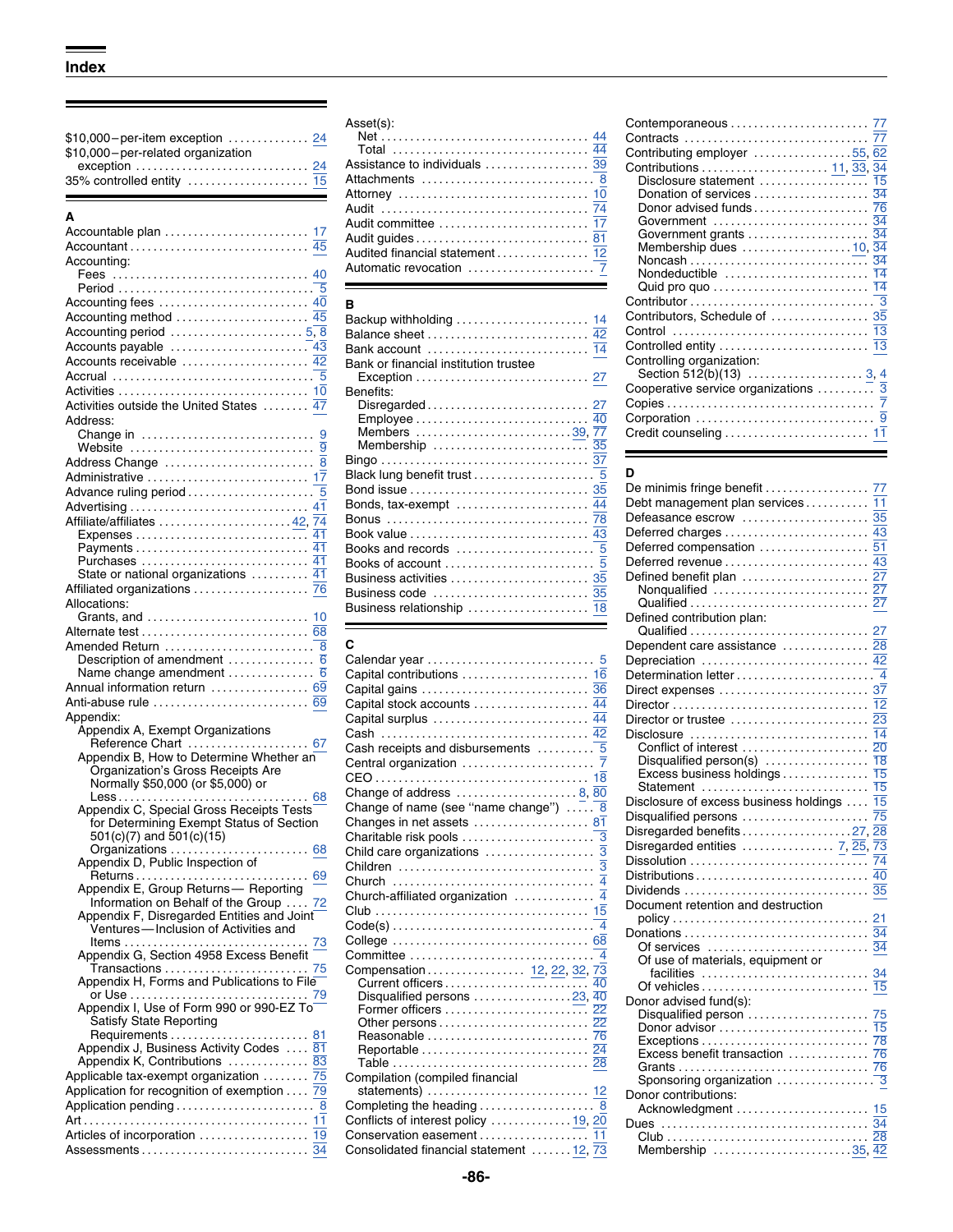| Dues <i>(Cont.)</i>                                                                                                                                                    |                                                                                       | Form 8822, Change of Address $\ldots \ldots \ldots$ 80                                  |
|------------------------------------------------------------------------------------------------------------------------------------------------------------------------|---------------------------------------------------------------------------------------|-----------------------------------------------------------------------------------------|
|                                                                                                                                                                        |                                                                                       | Form 8868, Application for Extension of                                                 |
|                                                                                                                                                                        |                                                                                       | Time to File an Exempt Organization                                                     |
|                                                                                                                                                                        | Five highest compensated employees  23                                                |                                                                                         |
|                                                                                                                                                                        |                                                                                       | Form 8870, Information Return for Transfers<br>Associated With Certain Personal Benefit |
|                                                                                                                                                                        |                                                                                       |                                                                                         |
|                                                                                                                                                                        |                                                                                       | Form 8871, Political Organization Notice of                                             |
| Electronic filing $\ldots\ldots\ldots\ldots\ldots\ldots\ldots\ldots\ldots\; 6$                                                                                         |                                                                                       | Section 527 Status  80                                                                  |
|                                                                                                                                                                        | Forms:                                                                                | Form 8872, Political Organization Report of                                             |
| Employee benefit plan $\ldots \ldots \ldots \ldots \ldots \overline{5}$                                                                                                | Form 1023, Application for Recognition of                                             | Contributions and Expenditures  80                                                      |
|                                                                                                                                                                        | <b>Exemption Under Section</b>                                                        | Form 8886, Reportable Transaction                                                       |
|                                                                                                                                                                        |                                                                                       | Disclosure Statement  80                                                                |
| Employee(s) $\ldots \ldots \ldots \ldots \ldots \ldots \ldots \ldots \overline{23}$<br>Employees, key $\ldots \ldots \ldots \ldots \ldots \ldots \ldots \overline{23}$ | Form 1024, Application for Recognition of<br>Exemption Under Section 501(a)  79       | Form 8886-T, Disclosure by Tax-Exempt -                                                 |
|                                                                                                                                                                        | Form 1040, U.S. Individual Income Tax                                                 | Entity Regarding Prohibited Tax Shelter                                                 |
| Employer identification number (EIN):                                                                                                                                  |                                                                                       | Transaction  80<br>Form 8899, Notice of Income From Donated                             |
| Section 501(c)(9) organizations $\ldots \ldots \ldots$                                                                                                                 | Form 1041, U.S. Income Tax Return for                                                 | Intellectual Property  80                                                               |
| Employment tax return  6                                                                                                                                               | Estates and Trusts  80                                                                | Form 8940, Request for Miscellaneous                                                    |
|                                                                                                                                                                        | Form 1065, U.S. Return of Partnership                                                 | Determination, Request for Miscellaneous                                                |
| EO Determinations  10                                                                                                                                                  |                                                                                       | Determination, under Section 507, 509(a),                                               |
| e-Postcard (see also Form $990 - N$ )  68                                                                                                                              | Form 1096, Annual Summary and                                                         | 4940, 4942, 4945, and 6033 of the Internal                                              |
|                                                                                                                                                                        | Transmittal of U.S. Information                                                       | Revenue Code  80                                                                        |
|                                                                                                                                                                        | Returns 80                                                                            | Form 926, Return by a U.S. Transferor of                                                |
| Escrow or custodial account 44                                                                                                                                         |                                                                                       | Property to a Foreign Corporation  79                                                   |
| Estates  33                                                                                                                                                            | Form 1120-POL, U.S. Income Tax Return                                                 | Form 940, Employer's Annual Federal                                                     |
|                                                                                                                                                                        | for Certain Political Organizations  80<br>Form 1128, Application To Adopt, Change or | Unemployment (FUTA) Tax Return 79                                                       |
| Excess benefit transaction 75,76                                                                                                                                       | Retain a Tax Year  80                                                                 | Form 941, Employer's Quarterly Federal Tax                                              |
|                                                                                                                                                                        | Form 2848, Power of Attorney and                                                      |                                                                                         |
|                                                                                                                                                                        | Declaration of Representative  80                                                     | Form 943, Employer's Annual Tax Return for<br>Agricultural Employees  79                |
|                                                                                                                                                                        | Form 3115, Application for Change in                                                  | Form 990-BL, Information and Initial Excise                                             |
| Excise tax $\ldots \ldots \ldots \ldots \ldots \ldots \ldots \ldots \ldots$ 78                                                                                         | Accounting Method  80                                                                 | Tax Return for Black Lung Benefit Trusts                                                |
|                                                                                                                                                                        | Form 3520, Annual Return To Report                                                    | and Certain Related Persons  5                                                          |
| Revenue sharing transactions  78                                                                                                                                       | Transactions with Foreign Trusts and                                                  | Form 990-EZ, Short Form Return of                                                       |
|                                                                                                                                                                        | Receipt of Certain Foreign Gifts  80                                                  | Organization Exempt From Income                                                         |
|                                                                                                                                                                        | Form 4506, Request for Copy of Tax                                                    |                                                                                         |
| Excess business holdings $\ldots \ldots \ldots \ldots \ldots 15$                                                                                                       |                                                                                       | Form 990-N, Electronic Notice (e-Postcard)                                              |
|                                                                                                                                                                        | Form 4506-A, Request for Public Inspection                                            | for Tax-Exempt Organizations Not                                                        |
| Executive director  21                                                                                                                                                 | or Copy of Exempt or Political                                                        | Required To File Form 990 or                                                            |
| Exempt function $\ldots \ldots \ldots \ldots \ldots \ldots \ldots 35$                                                                                                  | Organization IRS Form  80<br>Form 4562, Depreciation and                              |                                                                                         |
| Exempt organizations, types of  67                                                                                                                                     | Amortization  80                                                                      | Form 990-PF, Return of Private Foundation<br>or Section 4947(a)(1) Nonexempt            |
| Exempt purposes 10, 19, 38                                                                                                                                             | Form 4720, Return of Certain Excise Taxes                                             | Charitable Trust Treated as a Private                                                   |
|                                                                                                                                                                        | Under Chapters 41 and 42 of the Internal                                              |                                                                                         |
|                                                                                                                                                                        | Revenue Code  80                                                                      | Form 990-T, Exempt Organization Business                                                |
|                                                                                                                                                                        | Form 5471, Information Return of U.S.                                                 |                                                                                         |
|                                                                                                                                                                        | Persons for Certain Foreign                                                           | Form 990-W, Estimated Tax on Unrelated                                                  |
| Fundraising $\ldots \ldots \ldots \ldots \ldots \ldots \ldots \ldots 37, 38$                                                                                           |                                                                                       | Business Taxable Income for Tax-Exempt                                                  |
|                                                                                                                                                                        | Form 5500, Annual Return/Report of                                                    |                                                                                         |
|                                                                                                                                                                        | Employee Benefit Plan  80                                                             | Form SS-4, Application for Employer                                                     |
|                                                                                                                                                                        | Form 5578, Annual Certification of Racial                                             | Identification Number  80                                                               |
|                                                                                                                                                                        | Nondiscrimination for a Private School                                                | Form TD F 90-22.1, Report of Foreign Bank                                               |
|                                                                                                                                                                        | Exempt From Federal income Tax 80<br>Form 5768, Election/Revocation of Election       | and Financial Accounts 80<br>Form W-2, Wage and Tax Statement  79                       |
| Program service 38, 42                                                                                                                                                 | by an Eligible Section 501(c)(3)                                                      |                                                                                         |
|                                                                                                                                                                        | Organization To Make Expenditures To                                                  |                                                                                         |
|                                                                                                                                                                        | Influence Legislation  80                                                             |                                                                                         |
|                                                                                                                                                                        | Form 7004, Application for Automatic                                                  |                                                                                         |
| Extension of time to file $\ldots \ldots \ldots \ldots \ldots \overline{6}$                                                                                            | <b>Extension of Time to File Certain Business</b>                                     |                                                                                         |
|                                                                                                                                                                        | Income Tax, Information, and Other                                                    |                                                                                         |
|                                                                                                                                                                        |                                                                                       |                                                                                         |

| Facts and circumstances 7               |
|-----------------------------------------|
|                                         |
| Family:                                 |
|                                         |
| Federal unemployment tax (FUTA)  79     |
| Federated fundraising agencies $\ldots$ |
| Federated fundraising organizations  39 |
|                                         |
|                                         |
|                                         |
|                                         |
|                                         |
|                                         |
|                                         |
|                                         |
|                                         |
|                                         |
|                                         |
|                                         |

| Dues <i>(Cont.)</i>                                                                                                                                 | Financial account  14<br>Financial statements  45                                     | Form 8822, Change of Address $\ldots \ldots \ldots$ 80<br>Form 8868, Application for Extension of        |
|-----------------------------------------------------------------------------------------------------------------------------------------------------|---------------------------------------------------------------------------------------|----------------------------------------------------------------------------------------------------------|
|                                                                                                                                                     |                                                                                       | Time to File an Exempt Organization                                                                      |
|                                                                                                                                                     | Five highest compensated employees  23                                                | Form 8870, Information Return for Transfers                                                              |
|                                                                                                                                                     |                                                                                       | Associated With Certain Personal Benefit                                                                 |
|                                                                                                                                                     |                                                                                       | Form 8871, Political Organization Notice of                                                              |
|                                                                                                                                                     |                                                                                       | Section 527 Status  80                                                                                   |
| Email subscription $\,\dots\, \dots\, \dots\, \dots\, \dots\, \overline{3}$                                                                         | Forms:                                                                                | Form 8872, Political Organization Report of                                                              |
| Employee benefit plan $\,\ldots\ldots\ldots\ldots\ldots\,\overline{5}$                                                                              | Form 1023, Application for Recognition of<br><b>Exemption Under Section</b>           | Contributions and Expenditures  80<br>Form 8886, Reportable Transaction                                  |
| Employee benefits $\ldots \ldots \ldots \ldots \ldots \ldots \ldots \cdot 4\overline{0}$                                                            |                                                                                       | Disclosure Statement  80                                                                                 |
| Employees, key $\,\ldots\ldots\ldots\ldots\ldots\ldots\ldots\,$ 23                                                                                  | Form 1024, Application for Recognition of                                             | Form 8886-T, Disclosure by Tax-Exempt -                                                                  |
| Employer identification number (EIN):                                                                                                               | Exemption Under Section 501(a)  79<br>Form 1040, U.S. Individual Income Tax           | Entity Regarding Prohibited Tax Shelter<br>Transaction  80                                               |
|                                                                                                                                                     |                                                                                       | Form 8899, Notice of Income From Donated                                                                 |
| Section 501(c)(9) organizations $\ldots \ldots \ldots$                                                                                              | Form 1041, U.S. Income Tax Return for                                                 | Intellectual Property  80                                                                                |
| Employment tax return  6                                                                                                                            | Estates and Trusts  80<br>Form 1065, U.S. Return of Partnership                       | Form 8940, Request for Miscellaneous<br>Determination, Request for Miscellaneous                         |
| EO Determinations  10                                                                                                                               |                                                                                       | Determination, under Section 507, 509(a),                                                                |
| e-Postcard (see also Form $990-N$ )  68                                                                                                             | Form 1096, Annual Summary and<br>Transmittal of U.S. Information                      | 4940, 4942, 4945, and 6033 of the Internal                                                               |
| Equipment $\ldots\ldots\ldots\ldots\ldots\ldots\ldots\ldots\ldots\overline{43}$                                                                     |                                                                                       | Revenue Code  80<br>Form 926, Return by a U.S. Transferor of                                             |
| Escrow or custodial account  44                                                                                                                     |                                                                                       | Property to a Foreign Corporation  79                                                                    |
|                                                                                                                                                     | Form 1120-POL, U.S. Income Tax Return                                                 | Form 940, Employer's Annual Federal                                                                      |
| Excess benefit transaction 75,76                                                                                                                    | for Certain Political Organizations  80<br>Form 1128, Application To Adopt, Change or | Unemployment (FUTA) Tax Return  79<br>Form 941, Employer's Quarterly Federal Tax                         |
|                                                                                                                                                     | Retain a Tax Year  80                                                                 |                                                                                                          |
|                                                                                                                                                     | Form 2848, Power of Attorney and                                                      | Form 943, Employer's Annual Tax Return for                                                               |
| Excess payment $\ldots \ldots \ldots \ldots \ldots \ldots$ 78                                                                                       | Declaration of Representative  80<br>Form 3115, Application for Change in             | Agricultural Employees  79<br>Form 990-BL, Information and Initial Excise                                |
|                                                                                                                                                     | Accounting Method  80                                                                 | Tax Return for Black Lung Benefit Trusts                                                                 |
|                                                                                                                                                     | Form 3520, Annual Return To Report                                                    | and Certain Related Persons  5                                                                           |
| Revenue sharing transactions  78                                                                                                                    | Transactions with Foreign Trusts and<br>Receipt of Certain Foreign Gifts  80          | Form 990-EZ, Short Form Return of                                                                        |
|                                                                                                                                                     | Form 4506, Request for Copy of Tax                                                    | Organization Exempt From Income                                                                          |
| Excess business holdings $\ldots \ldots \ldots \ldots \frac{15}{15}$                                                                                |                                                                                       | Form 990-N, Electronic Notice (e-Postcard)                                                               |
|                                                                                                                                                     | Form 4506-A, Request for Public Inspection<br>or Copy of Exempt or Political          | for Tax-Exempt Organizations Not<br>Required To File Form 990 or                                         |
| Executive director $\ldots \ldots \ldots \ldots \ldots \ldots \overline{21}$                                                                        | Organization IRS Form  80                                                             |                                                                                                          |
| Exempt function $\ldots \ldots \ldots \ldots \ldots \ldots \ldots \ldots$ 35<br>Exempt organizations, types of $\ldots \ldots \ldots \overline{67}$ | Form 4562, Depreciation and                                                           | Form 990-PF, Return of Private Foundation                                                                |
| Exempt purposes <u>10, 19, 38</u>                                                                                                                   | Amortization  80<br>Form 4720, Return of Certain Excise Taxes                         | or Section 4947(a)(1) Nonexempt                                                                          |
|                                                                                                                                                     | Under Chapters 41 and 42 of the Internal                                              | Charitable Trust Treated as a Private<br>Foundation $\ldots \ldots \ldots \ldots \ldots \ldots \ldots 5$ |
|                                                                                                                                                     | Revenue Code  80                                                                      | Form 990-T, Exempt Organization Business                                                                 |
|                                                                                                                                                     | Form 5471, Information Return of U.S.                                                 |                                                                                                          |
| Fundraising 37, 38                                                                                                                                  | Persons for Certain Foreign                                                           | Form 990-W, Estimated Tax on Unrelated<br>Business Taxable Income for Tax-Exempt                         |
|                                                                                                                                                     | Form 5500, Annual Return/Report of                                                    |                                                                                                          |
|                                                                                                                                                     | Employee Benefit Plan  80<br>Form 5578, Annual Certification of Racial                | Form SS-4, Application for Employer                                                                      |
|                                                                                                                                                     | Nondiscrimination for a Private School                                                | Identification Number  80<br>Form TD F 90-22.1, Report of Foreign Bank                                   |
|                                                                                                                                                     | Exempt From Federal income Tax 80                                                     | and Financial Accounts  80                                                                               |
| Program service 38, 42                                                                                                                              | Form 5768, Election/Revocation of Election                                            | Form W-2, Wage and Tax Statement  79                                                                     |
|                                                                                                                                                     | by an Eligible Section 501(c)(3)<br>Organization To Make Expenditures To              |                                                                                                          |
|                                                                                                                                                     | Influence Legislation  80                                                             |                                                                                                          |
| Extension of time to file $\ldots \ldots \ldots \ldots \ldots \overline{6}$                                                                         | Form 7004, Application for Automatic                                                  |                                                                                                          |
|                                                                                                                                                     | Extension of Time to File Certain Business<br>Income Tax, Information, and Other      |                                                                                                          |
|                                                                                                                                                     | Returns 80                                                                            |                                                                                                          |
| Facility/facilities  10                                                                                                                             | Form 720, Quarterly Federal Excise Tax                                                |                                                                                                          |
| Facts and circumstances $\overline{72}$                                                                                                             | Form 8038 series, Tax Exempt                                                          | Management and general  38                                                                               |
|                                                                                                                                                     |                                                                                       |                                                                                                          |
| Family:                                                                                                                                             | Form 8274, Certification by Churches and                                              | Fund Balances 44, 45                                                                                     |
|                                                                                                                                                     | Qualified Church-Controlled Organizations<br>Electing Exemption from Employer Social  |                                                                                                          |
| Federal unemployment tax (FUTA)  79<br>Federated fundraising agencies  34                                                                           | Security and Medicare Taxes  80                                                       |                                                                                                          |
| Federated fundraising organizations  39                                                                                                             | Form 8282, Donee Information                                                          |                                                                                                          |
|                                                                                                                                                     | Form 8283, Noncash Charitable                                                         | Records for tax deductible                                                                               |
|                                                                                                                                                     | Contributions  80                                                                     | $contributions \ldots \ldots \ldots \ldots \ldots \ldots \ldots \ldots \ldots$                           |
|                                                                                                                                                     | Form 8300, Report of Cash Payments Over                                               |                                                                                                          |
|                                                                                                                                                     | \$10,000 Received in a Trade or<br>Business  80                                       |                                                                                                          |
|                                                                                                                                                     | Form 8328, Carryfoward Election of Unused                                             | G                                                                                                        |
|                                                                                                                                                     | Private Activity Bond Volume Cap  80                                                  |                                                                                                          |
|                                                                                                                                                     | Form 8718, User Fee for Exempt<br>Organization Determination Letter                   | GEN (Group exemption number)  9                                                                          |
| Figuring gross receipts $\ldots \ldots \ldots \ldots \ldots \ldots 68$                                                                              |                                                                                       | Generally accepted accounting                                                                            |
|                                                                                                                                                     | Form 8821, Tax Information                                                            |                                                                                                          |
|                                                                                                                                                     |                                                                                       |                                                                                                          |

| Form 8868, Application for Extension of                           |
|-------------------------------------------------------------------|
| Time to File an Exempt Organization                               |
| 80<br>Form 8870, Information Return for Transfers                 |
| <b>Associated With Certain Personal Benefit</b>                   |
| Contracts  80                                                     |
| Form 8871, Political Organization Notice of                       |
| Section 527 Status  80                                            |
| Form 8872, Political Organization Report of                       |
| Contributions and Expenditures  80                                |
| Form 8886, Reportable Transaction                                 |
| Disclosure Statement  80                                          |
| Form 8886-T, Disclosure by Tax-Exempt                             |
| <b>Entity Regarding Prohibited Tax Shelter</b>                    |
|                                                                   |
| Form 8899, Notice of Income From Donated                          |
| Intellectual Property  80<br>Form 8940, Request for Miscellaneous |
|                                                                   |
| Determination, Request for Miscellaneous                          |
| Determination, under Section 507, 509(a),                         |
| 4940, 4942, 4945, and 6033 of the Internal                        |
| Revenue Code<br>Form 926, Return by a U.S. Transferor of<br>80    |
| Property to a Foreign Corporation  79                             |
| Form 940, Employer's Annual Federal                               |
| Unemployment (FUTA) Tax Return 79                                 |
| Form 941, Émployer's Quarterly Federal Tax                        |
|                                                                   |
| Form 943, Employer's Annual Tax Return for                        |
| Agricultural Employees  79                                        |
| Form 990-BL, Information and Initial Excise                       |
| Tax Return for Black Lung Benefit Trusts                          |
| and Certain Related Persons  5                                    |
| Form 990-EZ, Short Form Return of                                 |
| Organization Exempt From Income                                   |
|                                                                   |
| Form 990-N, Electronic Notice (e-Postcard)                        |
| for Tax-Exempt Organizations Not                                  |
|                                                                   |
| Required To File Form 990 or                                      |
|                                                                   |
| Form 990-PF, Return of Private Foundation                         |
| or Section 4947(a)(1) Nonexempt                                   |
| Charitable Trust Treated as a Private                             |
| Foundation                                                        |
| Form 990-T, Exempt Organization Business                          |
| Income Tax Return  79                                             |
| Form 990-W, Estimated Tax on Unrelated                            |
| Business Taxable Income for Tax-Exempt                            |
|                                                                   |
| Form SS-4, Application for Employer                               |
| Identification Number  80                                         |
| Form TD F 90-22.1, Report of Foreign Bank                         |
| and Financial Accounts  80<br>79                                  |
| Form W-2, Wage and Tax Statement<br>14                            |
| Forms and publications                                            |
| 24                                                                |
| Fringe benefits<br>77                                             |
| 77                                                                |
| Nontaxable<br>77                                                  |
| 38                                                                |
| 38<br>Allocating indirect                                         |
| 38<br>Fundraising<br>38                                           |
| Management and general<br>38                                      |
| 45                                                                |
| und Balances 44,<br>34                                            |
| undraising<br>12                                                  |
| 34                                                                |
| 38<br>Expenses                                                    |
| 40<br>Fees                                                        |
| Records for tax deductible                                        |
| 7                                                                 |
| undraising events<br>36                                           |
| -unds<br>44                                                       |

| Membership $\ldots \ldots \ldots \ldots \ldots \ldots \ldots \ldots$ | $\frac{1}{1}$ invalue Authry Donal volume Oap $\ldots$ of $\frac{1}{1}$<br>Form 8718, User Fee for Exempt |                                |
|----------------------------------------------------------------------|-----------------------------------------------------------------------------------------------------------|--------------------------------|
|                                                                      | Organization Determination Letter                                                                         | GEN (Group exemption number) 9 |
|                                                                      |                                                                                                           | Generally accepted accounting  |
|                                                                      | Form 8821. Tax Information                                                                                |                                |
| Final return……………………………… 6. 8                                        |                                                                                                           |                                |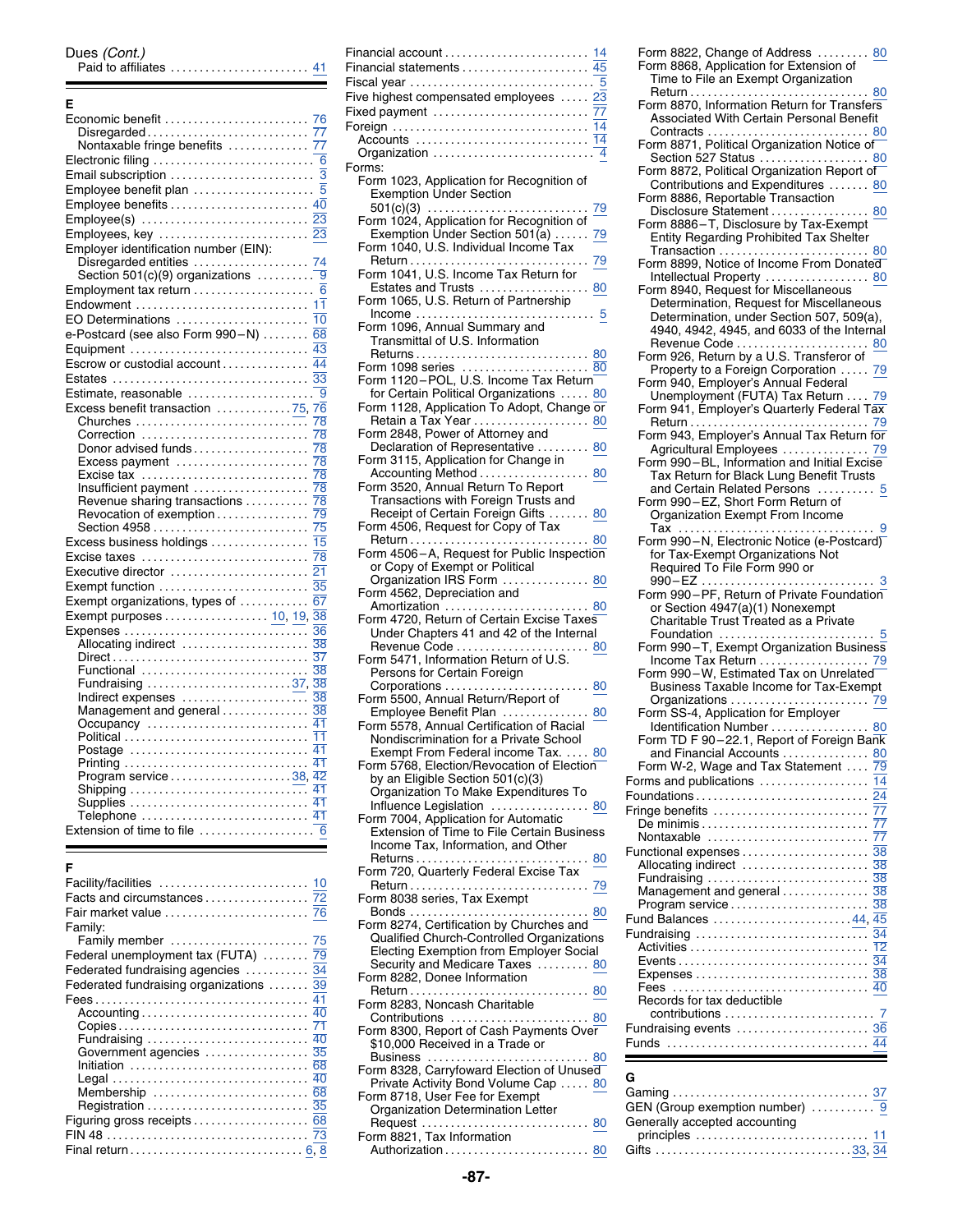|                                                |                                                                                            | O                                                                             |  |
|------------------------------------------------|--------------------------------------------------------------------------------------------|-------------------------------------------------------------------------------|--|
|                                                |                                                                                            |                                                                               |  |
| Government:                                    |                                                                                            |                                                                               |  |
|                                                |                                                                                            |                                                                               |  |
|                                                |                                                                                            |                                                                               |  |
|                                                |                                                                                            |                                                                               |  |
|                                                |                                                                                            | Ordinary course of business  18                                               |  |
|                                                |                                                                                            |                                                                               |  |
|                                                | J                                                                                          | Organization(s) $\dots\dots\dots\dots\dots\dots\dots\dots$ 5, $\overline{78}$ |  |
|                                                |                                                                                            |                                                                               |  |
|                                                |                                                                                            | Form of $\dots\dots\dots\dots\dots\dots\dots\dots\dots\cdot\overline{9}$      |  |
| Governmental unit  44, 55                      |                                                                                            |                                                                               |  |
|                                                |                                                                                            |                                                                               |  |
|                                                | Κ                                                                                          | Organizations:                                                                |  |
|                                                |                                                                                            | Foreign countries, in  4                                                      |  |
| Government contributors 34                     |                                                                                            |                                                                               |  |
|                                                |                                                                                            | Other compensation  24                                                        |  |
|                                                |                                                                                            |                                                                               |  |
|                                                | Late filing $\ldots \ldots \ldots \ldots \ldots \ldots \ldots \ldots \ldots \ldots \ldots$ |                                                                               |  |
| Grants and other assistance outside the United |                                                                                            |                                                                               |  |
|                                                |                                                                                            | P                                                                             |  |
|                                                |                                                                                            |                                                                               |  |
|                                                |                                                                                            |                                                                               |  |
|                                                | Liabilities, total  44                                                                     | Paperwork Reduction Act Notice  46                                            |  |
|                                                |                                                                                            |                                                                               |  |
| Gross receipts test:                           |                                                                                            |                                                                               |  |
|                                                | Loans:                                                                                     | Payments:                                                                     |  |
|                                                |                                                                                            |                                                                               |  |
|                                                | Lobbying:                                                                                  |                                                                               |  |
|                                                |                                                                                            |                                                                               |  |
|                                                |                                                                                            | Severance $\ldots \ldots \ldots \ldots \ldots \ldots \ldots \overline{40}$    |  |
|                                                |                                                                                            | To affiliates $\ldots \ldots \ldots \ldots \ldots \ldots \ldots \ldots$       |  |
|                                                |                                                                                            | Payroll taxes  40                                                             |  |
|                                                |                                                                                            |                                                                               |  |
|                                                | Local governmental unit  44                                                                |                                                                               |  |
|                                                | <b>Lattanian</b>                                                                           |                                                                               |  |

| Helpful hints                          |
|----------------------------------------|
|                                        |
|                                        |
|                                        |
| Hours per week $\ldots$ , , , , , ,  2 |

| Income:                                                                         |                                                                |
|---------------------------------------------------------------------------------|----------------------------------------------------------------|
| Exempt function $\ldots \ldots \ldots \ldots \ldots \ldots \ldots$ 10           |                                                                |
|                                                                                 |                                                                |
|                                                                                 |                                                                |
| Unrelated business $\ldots$ , , , , , $\overline{14}$                           |                                                                |
|                                                                                 |                                                                |
|                                                                                 |                                                                |
|                                                                                 |                                                                |
| Independent voting member of governing                                          |                                                                |
|                                                                                 | Mutual or cooperative electric                                 |
| Indoor tanning services  17                                                     |                                                                |
|                                                                                 |                                                                |
|                                                                                 |                                                                |
| Initial contract $\ldots \ldots \ldots \ldots \ldots \ldots \ldots \ldots$ . 77 | N                                                              |
|                                                                                 | Name:                                                          |
|                                                                                 |                                                                |
|                                                                                 | Name change $\ldots \ldots \ldots \ldots \ldots \ldots \ldots$ |
|                                                                                 |                                                                |
|                                                                                 |                                                                |
|                                                                                 |                                                                |
|                                                                                 |                                                                |
|                                                                                 |                                                                |
|                                                                                 |                                                                |
|                                                                                 | Nonqualified defined benefit plan  27                          |
|                                                                                 | Nonqualified defined contribution plan  27,                    |
| Notes and loans receivable $\ldots$ , $35$                                      | 30                                                             |
|                                                                                 |                                                                |
|                                                                                 | Notes receivable  43                                           |
|                                                                                 |                                                                |

|                        | lncome  68 0 |                        |
|------------------------|--------------|------------------------|
| overning documents  19 |              |                        |
| :vernment              |              |                        |
|                        |              |                        |
|                        |              |                        |
|                        |              | OMB Circular A-133  45 |
|                        |              |                        |
|                        |              |                        |

| CONTINUUDIIS IV                                                          | $\mathbb{R}$ employee $\ldots \ldots \ldots \ldots \ldots \ldots \ldots \ldots \mathbb{Z}$ | Foreign     |
|--------------------------------------------------------------------------|--------------------------------------------------------------------------------------------|-------------|
| Government contributors 34                                               |                                                                                            | Other asse  |
| Payable  43                                                              |                                                                                            | Other com   |
|                                                                          |                                                                                            | Ownership   |
| ants and other assistance $\ldots$ 55                                    |                                                                                            |             |
| ants and other assistance outside the United                             | Late filing $\ldots \ldots \ldots \ldots \ldots \ldots \ldots \ldots \ldots \ldots \ldots$ |             |
| States  12                                                               |                                                                                            | P           |
|                                                                          | Legal fees $\dots\dots\dots\dots\dots\dots\dots\dots\dots\dots\ 40$                        |             |
|                                                                          |                                                                                            | Paid prepa  |
|                                                                          |                                                                                            | Paid-in car |
| Figuring  68                                                             |                                                                                            | Paperwork   |
| oss receipts test:                                                       | List of states $\ldots \ldots \ldots \ldots \ldots \ldots \ldots \ldots 5$                 | Partnershi  |
| $$5,000\ldots\ldots\ldots\ldots\ldots\ldots\ldots\ldots\ldots\ldots\ 68$ | Loans:                                                                                     | Payables.   |
|                                                                          |                                                                                            | Payments:   |
|                                                                          | Lobbying:                                                                                  | Cash        |
| $\cos$ revenue $\ldots \ldots \ldots \ldots \ldots \ldots \ldots 13$     |                                                                                            | Comper      |
|                                                                          |                                                                                            | Nonfixed    |
| oup exemption $\ldots \ldots \ldots \ldots \ldots \ldots \overline{71}$  |                                                                                            | Severan     |
| Central/parent organization  71                                          |                                                                                            | To affilia  |
| Group exemption number (GEN)  9                                          |                                                                                            | Payroll tax |
| Subordinate organization 9                                               |                                                                                            | Penalties.  |
|                                                                          | Local governmental unit  44                                                                | Failure t   |
|                                                                          |                                                                                            | Perjury     |
|                                                                          |                                                                                            | Pension pl  |

| Health benefit plan  27                                                     |                                     | Photogra   |
|-----------------------------------------------------------------------------|-------------------------------------|------------|
| Health benefits  27                                                         | Management and general expenses  38 | Pledges    |
| Helpful hints . $\dots\dots\dots\dots\dots\dots\dots\dots\dots\overline{3}$ |                                     | Policies:  |
| Highest compensated employee  74                                            |                                     | Confli     |
|                                                                             |                                     | Docur      |
|                                                                             |                                     | Joint \    |
| Hours per week  26                                                          |                                     | Nondi      |
|                                                                             |                                     | Whistl     |
|                                                                             |                                     | Political: |
|                                                                             | Assessments  34                     | Exper      |
| Income:                                                                     |                                     | Political  |
| Exempt function $\ldots \ldots \ldots \ldots \ldots \ldots \ldots$ 10       |                                     | Penal      |
|                                                                             |                                     | Public     |
|                                                                             |                                     | Sectic     |
|                                                                             |                                     | State      |
|                                                                             |                                     | Postage    |
| Independent contractor  33                                                  |                                     | Power o    |
| Independent voting member of governing                                      |                                     | Premiun    |
|                                                                             | Mutual or cooperative electric      | Prepaid    |
|                                                                             |                                     | Printing   |
| 6Q<br>Information raturn                                                    |                                     |            |

| Vame:                                                        |
|--------------------------------------------------------------|
|                                                              |
|                                                              |
|                                                              |
|                                                              |
| Noncash contribution  34                                     |
|                                                              |
|                                                              |
| Nonqualified defined benefit plan $\ldots \ldots \ldots 2^7$ |
| Nonqualified defined contribution plan  27                   |
| 3 <sup>o</sup>                                               |
|                                                              |
|                                                              |

## Ė

| overning documents  19                                                            |                                                                                |                        |
|-----------------------------------------------------------------------------------|--------------------------------------------------------------------------------|------------------------|
| :yernment                                                                         |                                                                                |                        |
|                                                                                   |                                                                                |                        |
|                                                                                   |                                                                                |                        |
| $\textsf{Continuous}\dots\dots\dots\dots\dots\dots\dots\dots\overline{34}$        |                                                                                | OMB Circular A-133  45 |
|                                                                                   |                                                                                |                        |
|                                                                                   |                                                                                |                        |
|                                                                                   |                                                                                |                        |
| Organization  4                                                                   |                                                                                |                        |
| overnmental issuer 35                                                             | Joint venture $\ldots \ldots \ldots \ldots \ldots \ldots \ldots \overline{74}$ |                        |
| overnmental unit 44, 55                                                           |                                                                                |                        |
|                                                                                   |                                                                                |                        |
| Allocations, and $\ldots \ldots \ldots \ldots \ldots \ldots \ldots \ldots$        |                                                                                | Organizations:         |
| $\textsf{Continuous}\dots\dots\dots\dots\dots\dots\dots\dots\dots\ \overline{10}$ | Key employee $\dots\dots\dots\dots\dots\dots\dots\dots$ 23                     |                        |
| Government contributors 34                                                        | <u>and the second contract of the second contract</u>                          |                        |
| Payable  43                                                                       |                                                                                | Other compensation  24 |
| $\overline{E}$                                                                    |                                                                                |                        |
|                                                                                   |                                                                                |                        |

|                                                                                    | Legislation  57                                                | Paid-in capital  44                                                   |  |
|------------------------------------------------------------------------------------|----------------------------------------------------------------|-----------------------------------------------------------------------|--|
|                                                                                    | Liabilities, total  44                                         | Paperwork Reduction Act Notice  46                                    |  |
|                                                                                    |                                                                |                                                                       |  |
| Gross receipts test:                                                               |                                                                |                                                                       |  |
|                                                                                    | Loans:                                                         | Payments:                                                             |  |
|                                                                                    | 43                                                             |                                                                       |  |
| Gross rents  36                                                                    | Lobbying:                                                      |                                                                       |  |
| Gross revenue  13                                                                  |                                                                |                                                                       |  |
| Gross sales price $\ldots \ldots \ldots \ldots \ldots \ldots \ldots 36$            |                                                                |                                                                       |  |
|                                                                                    |                                                                | To affiliates  41                                                     |  |
|                                                                                    |                                                                |                                                                       |  |
|                                                                                    |                                                                |                                                                       |  |
| Subordinate organization $\ldots \ldots \ldots \ldots$ 9                           |                                                                |                                                                       |  |
|                                                                                    |                                                                |                                                                       |  |
|                                                                                    |                                                                |                                                                       |  |
|                                                                                    |                                                                |                                                                       |  |
|                                                                                    | М                                                              |                                                                       |  |
|                                                                                    |                                                                |                                                                       |  |
|                                                                                    |                                                                |                                                                       |  |
| Health benefits $\ldots \ldots \ldots \ldots \ldots \ldots \ldots \overline{27}$   | Management and general expenses  38                            |                                                                       |  |
|                                                                                    |                                                                | Policies:                                                             |  |
| Highest compensated employee  74                                                   |                                                                |                                                                       |  |
| Historical treasure  11                                                            |                                                                | Document retention and destruction  21                                |  |
|                                                                                    |                                                                |                                                                       |  |
| Hours per week  26                                                                 |                                                                | Nondiscrimination  80                                                 |  |
|                                                                                    | Member of the governing body  17                               |                                                                       |  |
|                                                                                    | 42<br>Membership                                               | Political:                                                            |  |
|                                                                                    |                                                                |                                                                       |  |
| Income:                                                                            |                                                                |                                                                       |  |
| Exempt function $\ldots \ldots \ldots \ldots \ldots \ldots \ldots$ 10              |                                                                |                                                                       |  |
|                                                                                    |                                                                |                                                                       |  |
|                                                                                    |                                                                |                                                                       |  |
|                                                                                    |                                                                |                                                                       |  |
|                                                                                    |                                                                |                                                                       |  |
| Independent contractor<br>33                                                       |                                                                | Power of attorney 80                                                  |  |
| Independent voting member of governing                                             |                                                                |                                                                       |  |
|                                                                                    | Money market funds  42                                         | Prepaid expenses  43                                                  |  |
|                                                                                    | Mutual or cooperative electric                                 |                                                                       |  |
| Information return  69                                                             |                                                                |                                                                       |  |
| Information technology  41                                                         |                                                                |                                                                       |  |
|                                                                                    | N                                                              |                                                                       |  |
| Instant bingo $\,\ldots\ldots\ldots\ldots\ldots\ldots\ldots\ldots\, \overline{37}$ | Name:                                                          |                                                                       |  |
|                                                                                    | Name and address $\dots\dots\dots\dots\dots\dots$ 8            |                                                                       |  |
| Institutional trustee $\ldots \ldots \ldots \ldots \ldots \overline{23}$           | Name change $\ldots \ldots \ldots \ldots \ldots \ldots \ldots$ |                                                                       |  |
| Insurance  42                                                                      |                                                                | Professional fundraising services  40                                 |  |
| Insurance contract $\ldots \ldots \ldots \ldots \ldots \ldots \ldots \ 69$         | Net assets  44                                                 |                                                                       |  |
| Integrated auxiliary  4                                                            |                                                                | Program service accomplishments, statement                            |  |
| Intellectual property  15                                                          | Noncash contribution  34                                       |                                                                       |  |
|                                                                                    |                                                                | Program service expenses 37, 38                                       |  |
|                                                                                    | Nonprofit health insurance issuer  4                           | Program service revenue  35                                           |  |
|                                                                                    | Nonqualified defined benefit plan  27                          | Government agency  35                                                 |  |
| nterest income                                                                     | Nonqualified defined contribution plan  27,                    | Insurance premiums $\ldots \ldots \ldots \ldots \ldots \frac{35}{35}$ |  |
|                                                                                    |                                                                |                                                                       |  |
|                                                                                    |                                                                |                                                                       |  |
|                                                                                    | Notes receivable                                               | Medicare                                                              |  |
|                                                                                    |                                                                |                                                                       |  |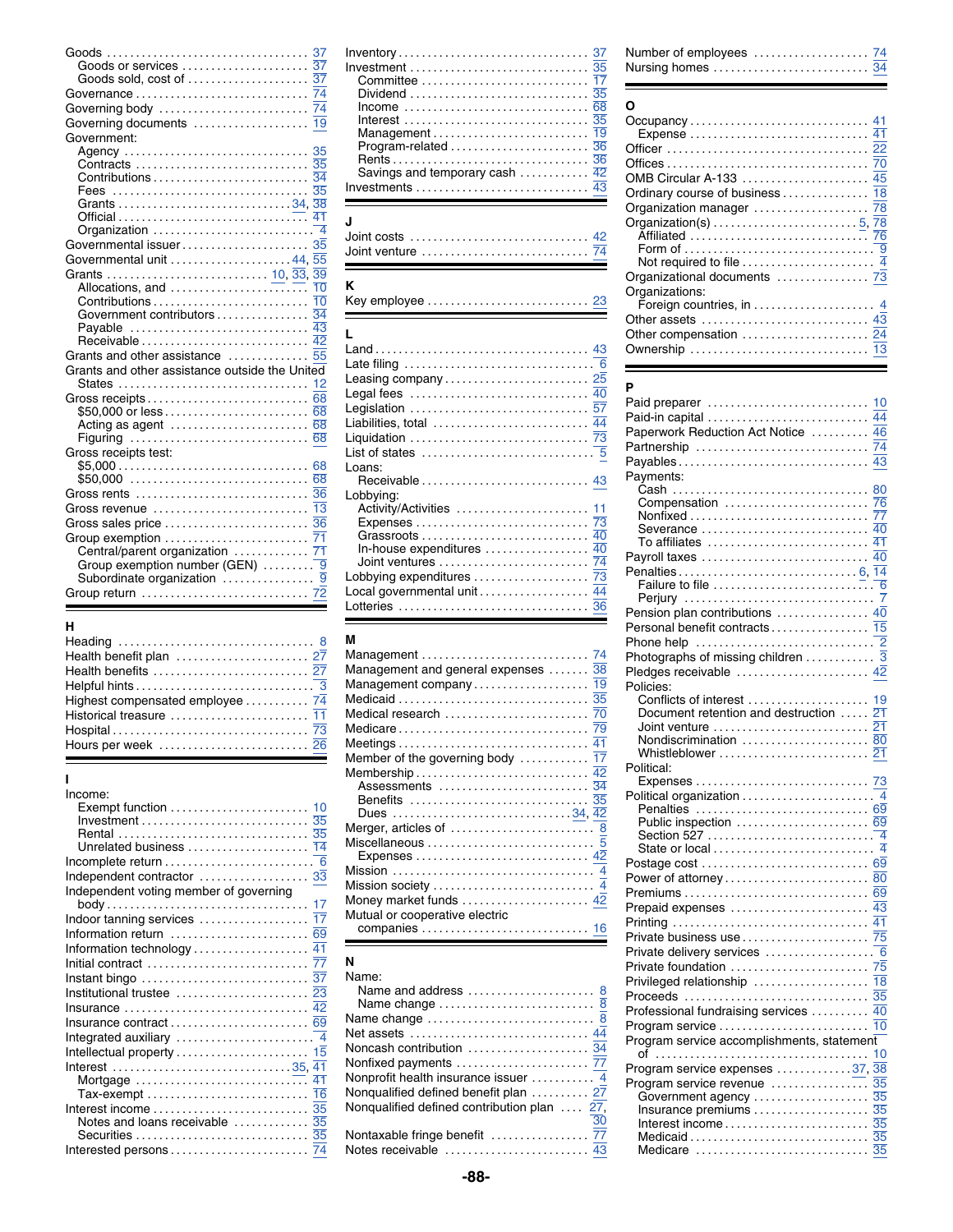| Program service revenue (Cont.)                                     | R                                           | Membership dues  35                                                   |  |
|---------------------------------------------------------------------|---------------------------------------------|-----------------------------------------------------------------------|--|
|                                                                     | Racial nondiscrimination  80                |                                                                       |  |
| Program-related investments  35                                     |                                             |                                                                       |  |
|                                                                     | Reasonable:                                 |                                                                       |  |
|                                                                     |                                             |                                                                       |  |
| Unrelated trade or business activities  35                          |                                             |                                                                       |  |
|                                                                     |                                             | Sequencing list to complete the form and                              |  |
|                                                                     |                                             |                                                                       |  |
|                                                                     |                                             | Severance payments  40                                                |  |
| Pub. 3079, Tax-Exempt Organizations and                             |                                             | SFAS 116, Accounting for Contributions                                |  |
|                                                                     |                                             | Received and Contributions Made 5, 33                                 |  |
|                                                                     |                                             | SFAS 117, Financial Statements of<br>Not-for-Profit Organizations  11 |  |
|                                                                     |                                             |                                                                       |  |
| Public interest law firm  11                                        | Reasonableness, rebuttable presumption      |                                                                       |  |
|                                                                     |                                             | Short year and final returns  27                                      |  |
|                                                                     | Account  42                                 | Short year and final returns. 28                                      |  |
| Pub. 15, (Circular E) Employer's Tax                                |                                             |                                                                       |  |
| Guide  80                                                           | Pledges  42                                 |                                                                       |  |
| Pub. 15-A, Employer's Supplemental Tax                              |                                             |                                                                       |  |
| Guide (Fringe Benefits)  80<br>Pub. 1771, Charitable                | Reconciliation of net assets  45            |                                                                       |  |
| Contributions-Substantiation and                                    |                                             | Social security:                                                      |  |
| Disclosure Requirements  81                                         |                                             |                                                                       |  |
| Pub. 1779, Independent Contractor or                                | Reimbursement:                              | Solicitations of nondeductible                                        |  |
|                                                                     |                                             |                                                                       |  |
| Pub. 1828, Tax Guide for Churches and                               |                                             |                                                                       |  |
| Religious Organizations  81                                         | Related organization 17, 22                 |                                                                       |  |
| Pub. 3079, Tax-Exempt Organizations and                             |                                             | Specific instructions for Form 990  8                                 |  |
| Pub. 3386, Tax Guide for Veterans                                   |                                             |                                                                       |  |
| Organizations $\ldots \ldots \ldots \ldots \ldots \ldots \ldots$ 81 |                                             | State:                                                                |  |
| Pub. 3833, Disaster Relief, Providing                               |                                             | Filing requirement  81                                                |  |
| Assistance Through Charitable                                       | Reporting information from third parties  8 |                                                                       |  |
| Organizations<br>81                                                 | Requirements for a properly completed Form  |                                                                       |  |
| Pub. 4220, Applying for 501(c)(3)                                   |                                             | Activities outside of United States  12                               |  |
| Tax-Exempt Status  81<br>Pub. 4221-PC, Compliance Guide for         |                                             |                                                                       |  |
| 501(c)(3) Public Charities  81                                      | Retained earnings  44                       |                                                                       |  |
| Pub. 4221-PF, Compliance Guide for                                  | Returns and allowances  37                  | Financial Accounting Standards (SFAS                                  |  |
| $501(c)(3)$ Private Foundations  81                                 |                                             |                                                                       |  |
| Pub. 4302, A Charity's Guide to Vehicle                             |                                             | Functional expenses38                                                 |  |
| Donations  81                                                       |                                             | Program service accomplishments  10                                   |  |
| Pub. 4303, A Donor's Guide to Vehicle<br>Donations  81              |                                             |                                                                       |  |
| Pub. 463, Travel, Entertainment, Gift, and                          | Special events  36                          | Subordinate organization  71                                          |  |
| Car Expenses 80                                                     | Sweepstakes, raffles, and lotteries  36     | Substantial contributor 54,76                                         |  |
| Pub. 4630, Exempt Organizations Products                            | Review of financial statements  12          |                                                                       |  |
| and Services Navigator  81                                          |                                             |                                                                       |  |
| Pub. 525, Taxable and Nontaxable                                    |                                             | Supporting organization  15,76                                        |  |
| Pub. 526, Charitable Contributions  80                              | Hoyalties                                   | Sweepstakes                                                           |  |
| Pub. 538, Accounting Periods and                                    |                                             |                                                                       |  |
|                                                                     |                                             | т                                                                     |  |
| Pub. 557, Tax-Exempt Status for Your                                | s                                           |                                                                       |  |
| Organization  80                                                    |                                             |                                                                       |  |
| Pub. 561, Determining the Value of Donated                          |                                             |                                                                       |  |
| Pub. 598, Tax on Unrelated Business                                 |                                             |                                                                       |  |
| Income of Exempt Organizations  80                                  |                                             | Temporarily restricted endowment  11                                  |  |
| Pub. 892, Exempt Organization Appeal                                |                                             |                                                                       |  |
| Procedures for Unagreed Issues  80                                  | Savings accounts 42                         |                                                                       |  |
| Pub. 910, IRS Guide to Free Tax                                     |                                             |                                                                       |  |
| 81                                                                  | Section 4947(a)(1) trusts 10, 16            |                                                                       |  |
| Pub. 946, How To Depreciate                                         |                                             |                                                                       |  |
| Pub. 947, Practice Before the IRS and                               | Section 4958, excise taxes:                 |                                                                       |  |
|                                                                     |                                             |                                                                       |  |
| Publicly traded securities  43                                      |                                             |                                                                       |  |
|                                                                     |                                             |                                                                       |  |
|                                                                     |                                             |                                                                       |  |
|                                                                     |                                             |                                                                       |  |
| <u> 1989 - Johann Barbara, martxa alemaniar a</u>                   |                                             | Trust fund recovery penalty:                                          |  |

| Qualified defined benefit plan $27$ Section 501(c)(4): |                    |  |
|--------------------------------------------------------|--------------------|--|
| Qualified defined contribution plan  27                |                    |  |
| Qualified intellectual property  15 Section 501(c)(5): |                    |  |
| Qualified state or local political                     |                    |  |
|                                                        |                    |  |
| Quid pro quo contribution:                             | Section 501(c)(6): |  |
|                                                        |                    |  |

| gram service revenue (Cont.)                  | R                                                                      | Membership          |
|-----------------------------------------------|------------------------------------------------------------------------|---------------------|
|                                               | Racial nondiscrimination  80                                           | Section 501(c)      |
| ogram-related investments 35                  |                                                                        | Section 501(c)(     |
|                                               | Reasonable:                                                            | Section 6033(e      |
| ection 501(c)(9) organization $\overline{35}$ |                                                                        | Securities          |
| related trade or business activities  35      |                                                                        |                     |
| ram-related investment  35                    |                                                                        | Security/Securi     |
| ibited tax shelter transactions  14           |                                                                        | Sequencing list     |
| y tax   11                                    |                                                                        | schedules           |
|                                               |                                                                        | Severance pay       |
|                                               |                                                                        | SFAS 116, Acc       |
| 3079, Tax-Exempt Organizations and            |                                                                        | Received an         |
|                                               |                                                                        | SFAS 117, Fina      |
|                                               |                                                                        | Not-for-Profit      |
|                                               | Reasonableness, rebuttable presumption                                 | Shipping $\ldots$ . |
| ic interest law firm 11                       |                                                                        | Short accountir     |
|                                               |                                                                        | Short year and      |
|                                               | Account  42                                                            | Short year and      |
| ib. 15, (Circular E) Employer's Tax           |                                                                        | Signature           |
| Guide  80                                     | Pledges  42                                                            | Signature blocl     |
| b. 15-A, Employer's Supplemental Tax          |                                                                        |                     |
| Guide (Fringe Benefits)<br>80                 |                                                                        | Significant disp    |
| ıb. 1771, Charitable                          | Reconciliation of net assets  45                                       | Social club ….      |
| Contributions-Substantiation and              |                                                                        | Social security:    |
| Disclosure Requirements<br>-81                | Refunding escrow $\ldots \ldots \ldots \ldots \ldots \ldots \ldots$ 12 | Тах                 |
| ib. 1779, Independent Contractor or           | Reimbursement:                                                         | Solicitations of    |
|                                               |                                                                        | contributions       |
| ıb. 1828, Tax Guide for Churches and          |                                                                        | SOP 98-2            |
| Religious Organizations  81                   | Related organization 17, 22                                            | Special events      |
| b. 3079, Tax-Exempt Organizations and         |                                                                        | Specific instruc    |
|                                               |                                                                        | Sponsoring org      |
| b. 3386, Tax Guide for Veterans               |                                                                        | State:              |
| b. 3833, Disaster Relief, Providing           |                                                                        | Filing require      |
| Assistance Through Charitable                 | Reportable compensation  12                                            | Reporting re        |
|                                               | Reporting information from third parties  8                            | State of legal d    |
| ib. 4220, Applying for 501(c)(3)              | Requirements for a properly completed Form                             | Statement(s).       |
| Tax-Exempt Status 81                          |                                                                        | Activities out      |
| b. 4221-PC, Compliance Guide for              |                                                                        | Audited finar       |
| 501(c)(3) Public Charities  81                | Retained earnings  44                                                  | Financial           |
| ıb. 4221–PF, Compliance Guide for             | Returns and allowances  37                                             | Financial Ac        |
| 501(c)(3) Private Foundations  81             | Revenue 38,43                                                          | $116) \ldots$       |
| b. 4302, A Charity's Guide to Vehicle         |                                                                        | Functional e:       |
| Donations  81                                 |                                                                        | Position 98–        |
| ib. 4303, A Donor's Guide to Vehicle          |                                                                        | Program ser         |
| Donations  81                                 | Special events  36                                                     | Revenue             |
| ıb. 463, Travel, Entertainment, Gift, and     | Sweepstakes, raffles, and lotteries  36                                | Subordinate or      |
|                                               | Revenue-sharing transactions  78                                       | Substantial cor     |
| ib. 4630, Exempt Organizations Products       | Review of financial statements  12                                     | Substantial infl    |
| and Services Navigator  81                    |                                                                        | Supported orga      |
| b. 525, Taxable and Nontaxable                | Rounding off to whole dollars $\ldots \ldots \ldots \ldots$ 7          | Supporting org      |
| lncome  80                                    |                                                                        | Sweepstakes.        |
| ib. 526, Charitable Contributions  80         |                                                                        |                     |

| Pub. 557, Tax-Exempt Status for Your       |                                  |                                      |  |
|--------------------------------------------|----------------------------------|--------------------------------------|--|
|                                            |                                  | Tax shelter transaction  14          |  |
| Pub. 561, Determining the Value of Donated |                                  |                                      |  |
|                                            |                                  | TE/GE EO Determinations  69          |  |
| Pub. 598, Tax on Unrelated Business        |                                  |                                      |  |
| Income of Exempt Organizations  80         |                                  | Temporarily restricted endowment  11 |  |
| Pub. 892, Exempt Organization Appeal       |                                  |                                      |  |
| Procedures for Unagreed Issues<br>80       |                                  | Text message contribution  83        |  |
| Pub. 910, IRS Guide to Free Tax            |                                  | Top financial official  23           |  |
|                                            | Section 4947(a)(1) trusts 10, 16 | Top management official  23          |  |
| Pub. 946, How To Depreciate                |                                  |                                      |  |
| Pub. 947, Practice Before the IRS and      | Section 4958, excise taxes:      | Total liabilities  44                |  |
|                                            |                                  |                                      |  |
| Publicly traded securities 43              |                                  |                                      |  |
| Pull-tabs  37                              |                                  |                                      |  |
|                                            |                                  |                                      |  |
|                                            |                                  |                                      |  |
|                                            |                                  | Trust fund recovery penalty:         |  |
|                                            | Disclosure of transactions and   |                                      |  |
|                                            |                                  |                                      |  |
| Qualified defined benefit plan 27          | Section $501(c)(4)$ :            |                                      |  |
| Qualified defined contribution plan  27    |                                  |                                      |  |
| Qualified intellectual property  15        | Section 501(c)(5):               |                                      |  |
| Qualified state or local political         |                                  |                                      |  |
|                                            |                                  | $\mathbf{u}$                         |  |
| Quid pro quo contribution:                 | Section 501(c)(6):               |                                      |  |
|                                            |                                  | U.S. Treasury bills  42              |  |
|                                            |                                  |                                      |  |

## Membership fees ...................... . 35 Racial nondiscrimination ................. . 80 Section 501(c)(7) ..................... . 15, 74 Program-related investments  $\dots\dots\dots\dots$  35  $^-$  Raffles  $\dots\dots\dots\dots\dots\dots\dots\dots\dots\dots$  36  $^-$  Section 501(c)(9)  $\dots\dots\dots\dots\dots\dots\dots$ Rental income ........................ . <sup>35</sup> Reasonable: Section 6033(e) ......................... . <sup>11</sup> Proxy tax ............................... . <sup>11</sup> Compensation ........................ . <sup>17</sup> Severance payments .................... . <sup>40</sup> SFAS 116, Accounting for Contributions<br>Received and Contributions Made ..... 5, 33 Pub. 15, (Circular E) Employer's Tax Grants ................................ . <sup>42</sup> Signature ................................ . <sup>9</sup> Guide .............................. . <sup>80</sup> Pledges .............................. . <sup>42</sup> Signature block ........................... . <sup>9</sup> Pub. 15–A, Employer's Supplemental Tax Reconciliation ............................ . <sup>6</sup> Significant disposition of assets ........... . <sup>74</sup> Guide (Fringe Benefits) .............. . <sup>80</sup> Pub. 1771, Charitable Reconciliation of net assets .............. . <sup>45</sup> Social club .............................. . <sup>15</sup> Disclosure Requirements  $\dots\dots\dots\ldots$  81 Refunding escrow  $\dots\dots\dots\dots\dots\dots\ldots$  12 Tax  $\dots\dots\dots\dots\dots\dots\dots\dots\dots\dots\dots\ldots$ Solicitations of nondeductible Employee ........................... . <sup>33</sup> Of expenses .......................... . <sup>17</sup> contributions .......................... . <sup>14</sup> Pub. 1828, Tax Guide for Churches and Of taxes .............................. . 77 SOP 98-2 ............................. . 2, 42 Religious Organizations ............. . <sup>81</sup> Related organization .................. . 17, 22 Special events .......................... . <sup>36</sup> Pub. 3079, Tax-Exempt Organizations and<br>  $\begin{array}{r} \text{Heliq} \\ \text{Beming} \\ \text{Organization} \\ \text{Organization} \\ \text{Organization} \\ \text{Organization} \\ \text{Organization} \\ \text{Organization} \\ \text{Organization} \\ \text{Organization} \\ \text{Organization} \\ \text{Organization} \\ \text{Organization} \\ \text{Organization} \\ \text{Organization} \\ \text{Organization} \\ \text{Organization} \\ \text{Organization} \\ \text{Organization} \\ \text{$ Organizations Reporting information from third parties .... . <sup>8</sup> State of legal domicile .................... . <sup>9</sup> ....................... . <sup>81</sup> Pub. 4220, Applying for 501(c)(3) Requirements for a properly completed Form Statement(s) ............................ . <sup>81</sup> Tax-Exempt Status .................. . <sup>81</sup> <sup>990</sup> .................................... . <sup>7</sup> Activities outside of United States ...... . <sup>12</sup> Pub. 4221–PC, Compliance Guide for Research ............................... . <sup>38</sup> Audited financial ...................... . <sup>73</sup> 501(c)(3) Public Charities ............ . <sup>81</sup> Retained earnings ....................... . <sup>44</sup> Financial .............................. . <sup>45</sup> Financial Accounting Standards (SFAS 501(c)(3) Private Foundations ........ . <sup>81</sup> 116) ................................. . <sup>5</sup> Revenue ............................. . 38, 43 Pub. 4302, A Charity's Guide to Vehicle Functional expenses ................... . <sup>38</sup> Deferred .............................. . <sup>43</sup> Donations .......................... . <sup>81</sup> Position 98–2 ......................... . <sup>42</sup> Gross ................................ . <sup>13</sup> Pub. 4303, A Donor's Guide to Vehicle Program service accomplishments ..... . <sup>10</sup> Program service ....................... . <sup>35</sup> Donations .......................... . <sup>81</sup> Revenue .............................. . <sup>33</sup> Special events ........................ . <sup>36</sup> Pub. 463, Travel, Entertainment, Gift, and Subordinate organization ................ . <sup>71</sup> Sweepstakes, raffles, and lotteries ..... . <sup>36</sup> Car Expenses ....................... . <sup>80</sup> Substantial contributor ................ . 54, 76 Revenue-sharing transactions ............ . <sup>78</sup> Pub. 4630, Exempt Organizations Products Substantial influence ..................... . <sup>76</sup> Review of financial statements ........... . <sup>12</sup> and Services Navigator .............. . <sup>81</sup> Supported organization .................. . <sup>75</sup> Revocation of exemption ................. . <sup>79</sup> Pub. 525, Taxable and Nontaxable Supporting organization ............... . 15, 76 Rounding off to whole dollars .............. . <sup>7</sup> Income ............................. . <sup>80</sup> Sweepstakes ............................ . <sup>36</sup> Pub. 526, Charitable Contributions ..... . <sup>80</sup> Royalties ................................ . <sup>36</sup>

|                                                       | Tax shelter transaction  14          |  |
|-------------------------------------------------------|--------------------------------------|--|
|                                                       |                                      |  |
|                                                       | TE/GE EO Determinations  69          |  |
|                                                       |                                      |  |
|                                                       | Temporarily restricted endowment  11 |  |
|                                                       |                                      |  |
| hedule of contributors $\dots\dots\dots\dots\dots$ 11 | Text message contribution  83        |  |
|                                                       | Top financial official  23           |  |
| ction $4947(a)(1)$ trusts 10, 16                      |                                      |  |
| ction 4958  75, 78, 79                                |                                      |  |
| ction 4958, excise taxes:                             | Total liabilities  44                |  |
| Disqualified persons  75                              |                                      |  |
| Organization managers  78                             |                                      |  |
|                                                       |                                      |  |
|                                                       | Travel expense  41                   |  |
|                                                       |                                      |  |
|                                                       | Trust fund recovery penalty:         |  |
| Disclosure of transactions and                        |                                      |  |
|                                                       |                                      |  |
| ection 501(c)(4):                                     |                                      |  |
| Applicable organization  75                           | Tuition assistance  28               |  |
| $ection 501(c)(5)$ :                                  |                                      |  |